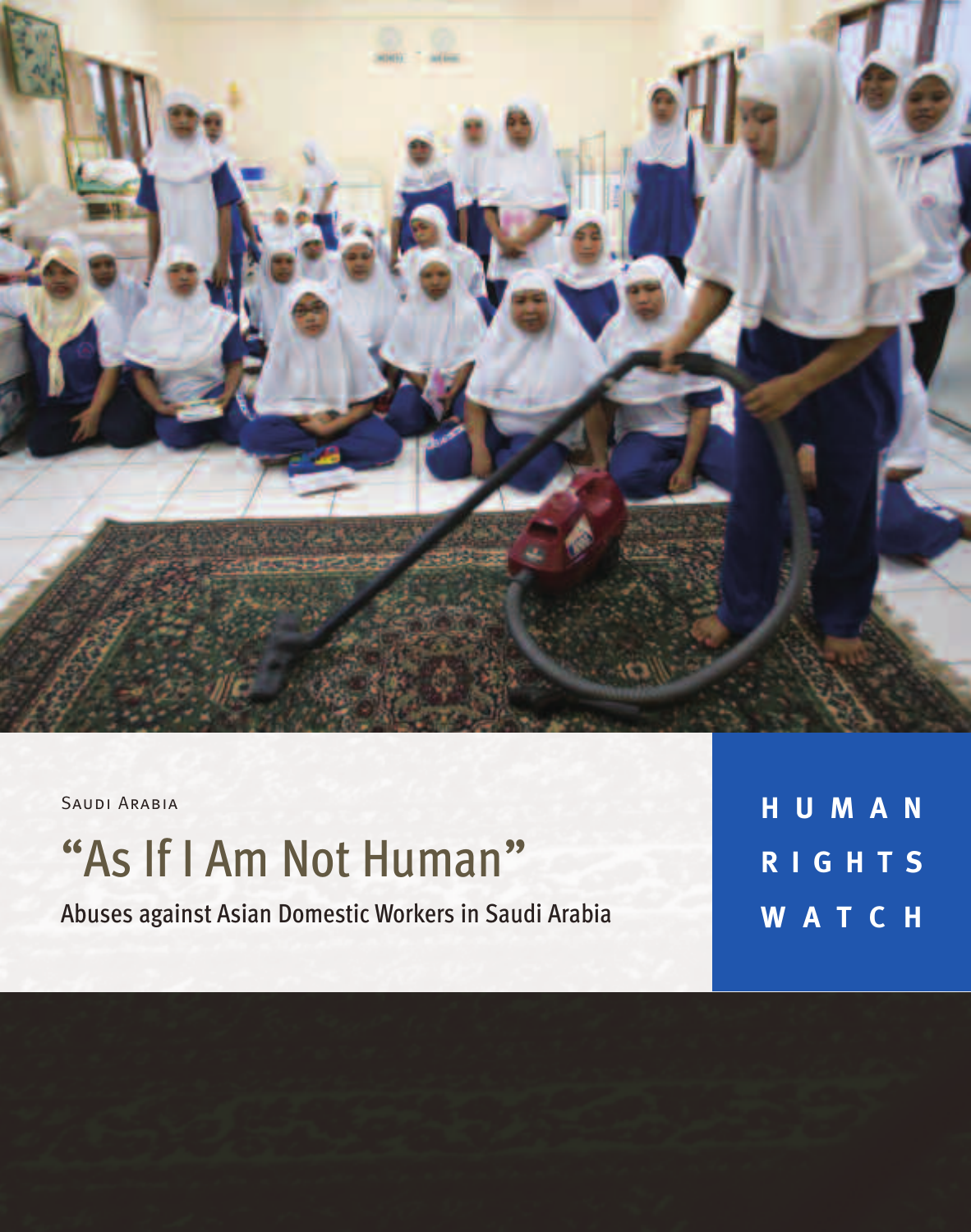

## **"As If I Am Not Human"**

## **Abuses against Asian Domestic Workers in Saudi Arabia**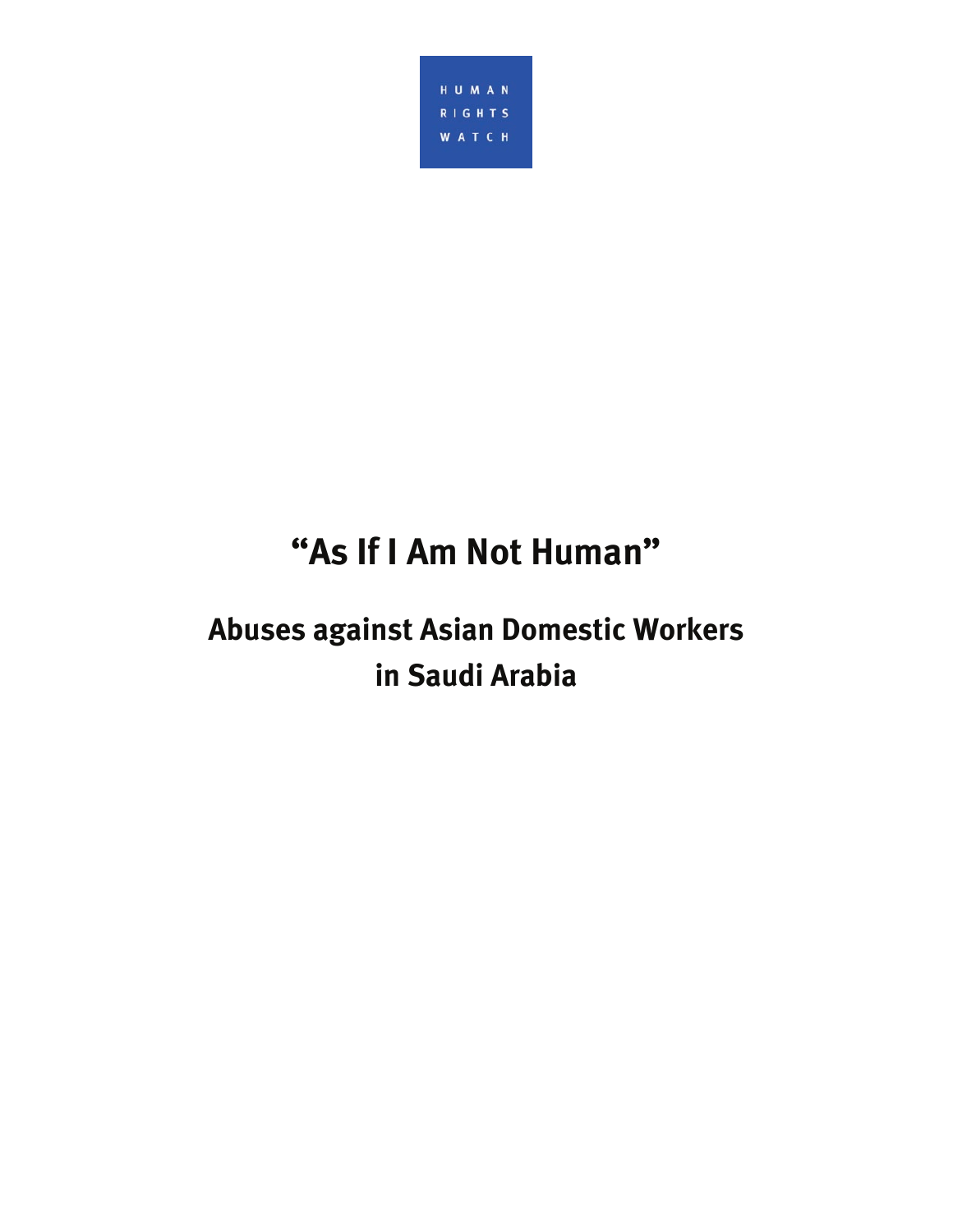Copyright © 2008 Human Rights Watch All rights reserved. Printed in the United States of America ISBN: 1-56432-351-X Cover design by Rafael Jimenez

Human Rights Watch 350 Fifth Avenue, 34th floor New York, NY 10118-3299 USA Tel: +1 212 290 4700, Fax: +1 212 736 1300 hrwnyc@hrw.org

Poststraße 4-5 10178 Berlin, Germany Tel: +49 30 2593 06-10, Fax: +49 30 2593 0629 berlin@hrw.org

Avenue des Gaulois, 7 1040 Brussels, Belgium Tel: + 32 (2) 732 2009, Fax: + 32 (2) 732 0471 hrwbe@hrw.org

64-66 Rue de Lausanne 1202 Geneva, Switzerland Tel: +41 22 738 0481, Fax: +41 22 738 1791 hrwgva@hrw.org

2-12 Pentonville Road, 2nd Floor London N1 9HF, UK Tel: +44 20 7713 1995, Fax: +44 20 7713 1800 hrwuk@hrw.org

27 Rue de Lisbonne 75008 Paris, France Tel: +33 (1)43 59 55 35, Fax: +33 (1) 43 59 55 22 paris@hrw.org

1630 Connecticut Avenue, N.W., Suite 500 Washington, DC 20009 USA Tel: +1 202 612 4321, Fax: +1 202 612 4333 hrwdc@hrw.org

Web Site Address: http://www.hrw.org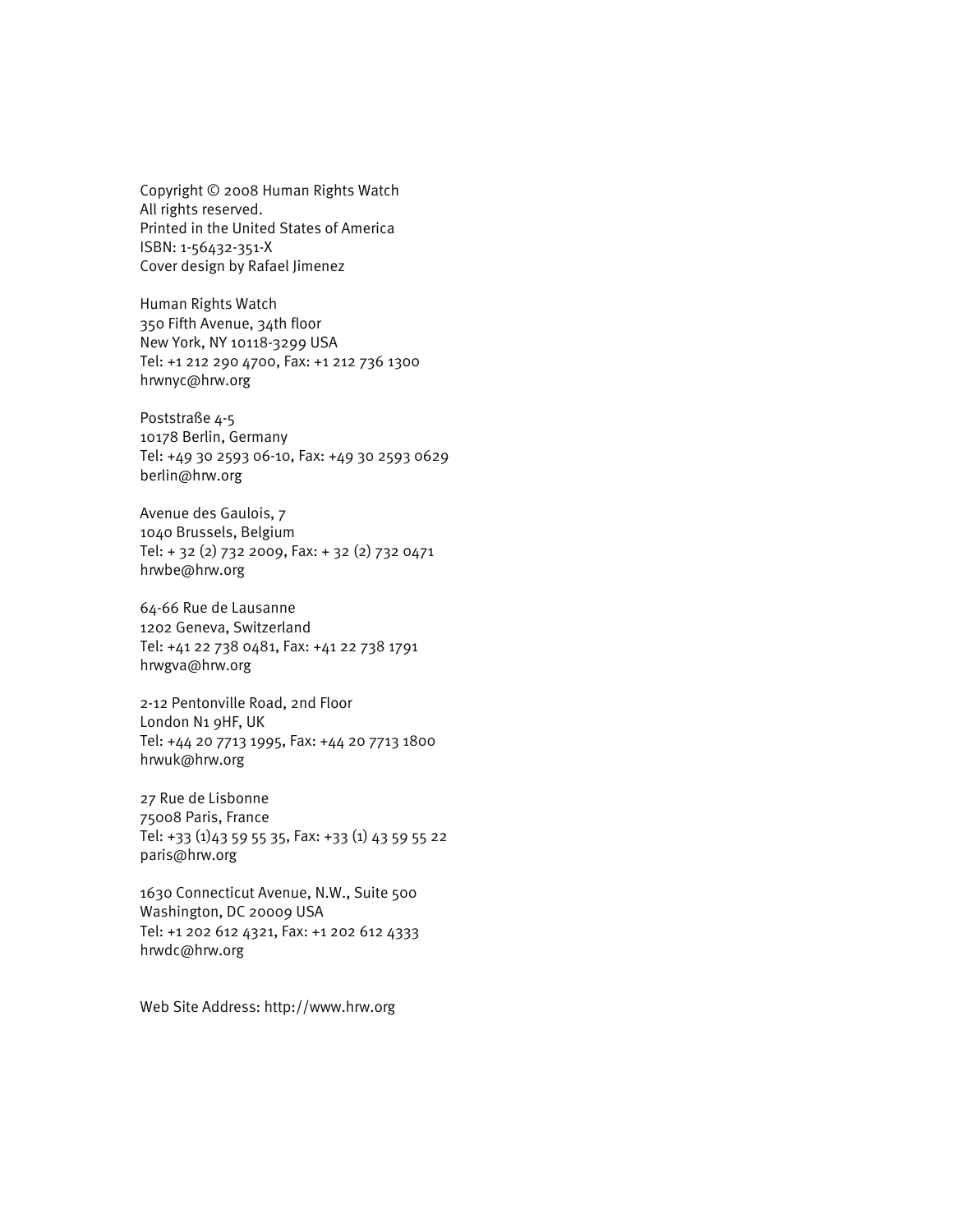

## **"As If I Am Not Human"**

## **Abuses against Asian Domestic Workers in Saudi Arabia**

| Key Recommendations to the Governments of Migrants' Countries of Origin (including |
|------------------------------------------------------------------------------------|
|                                                                                    |
|                                                                                    |
|                                                                                    |
|                                                                                    |
|                                                                                    |
|                                                                                    |
|                                                                                    |
|                                                                                    |
|                                                                                    |
|                                                                                    |
|                                                                                    |
|                                                                                    |
|                                                                                    |
|                                                                                    |
|                                                                                    |
|                                                                                    |
| VI. Recruitment and Immigration-related Abuses, and Forced Confinement  46         |
|                                                                                    |
|                                                                                    |
|                                                                                    |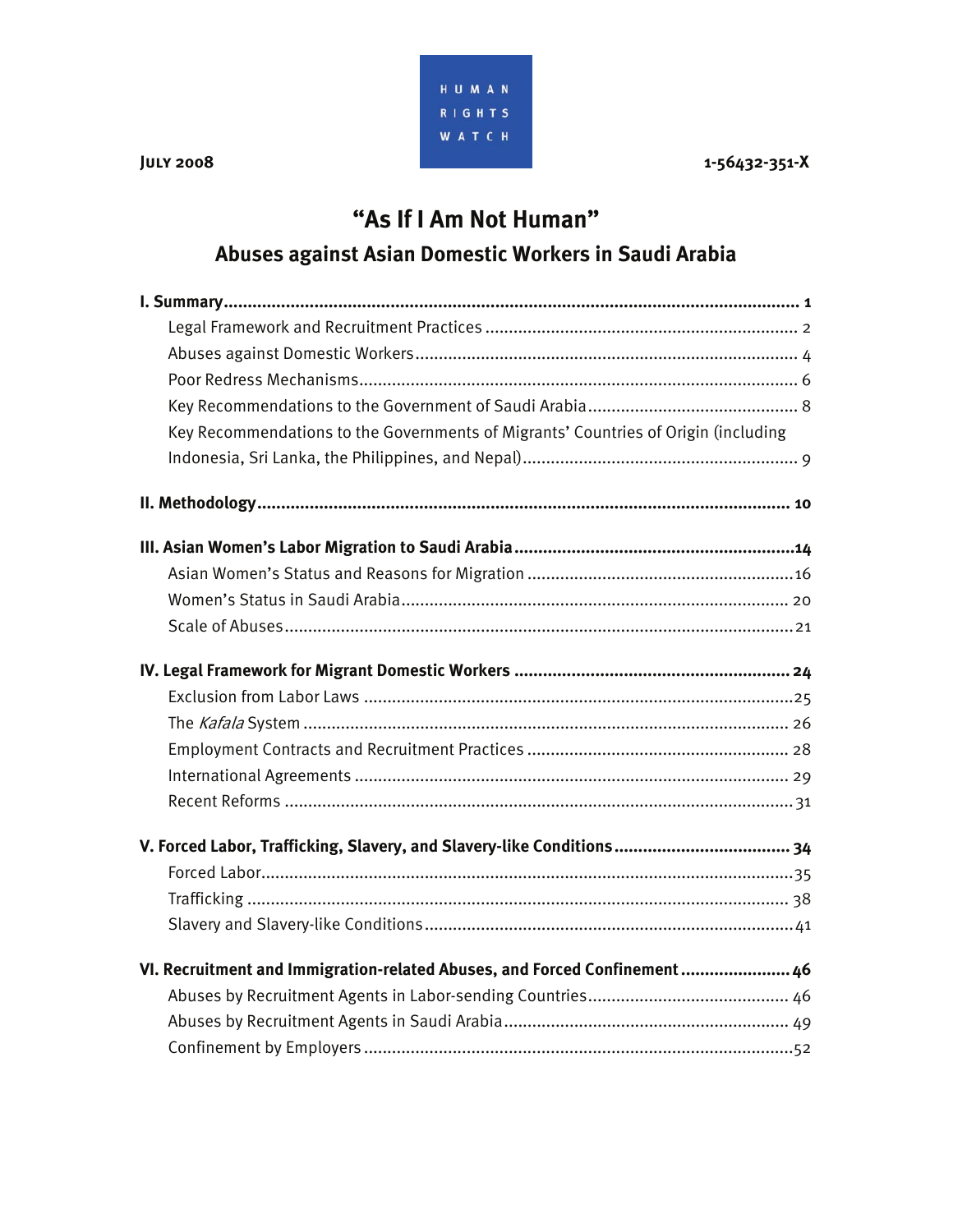| To the Governments of Migrants' Countries of Origin (including Indonesia, Sri Lanka, the |
|------------------------------------------------------------------------------------------|
|                                                                                          |
|                                                                                          |
| To the International Labour Organization (ILO) and the International Organization for    |
|                                                                                          |
|                                                                                          |
|                                                                                          |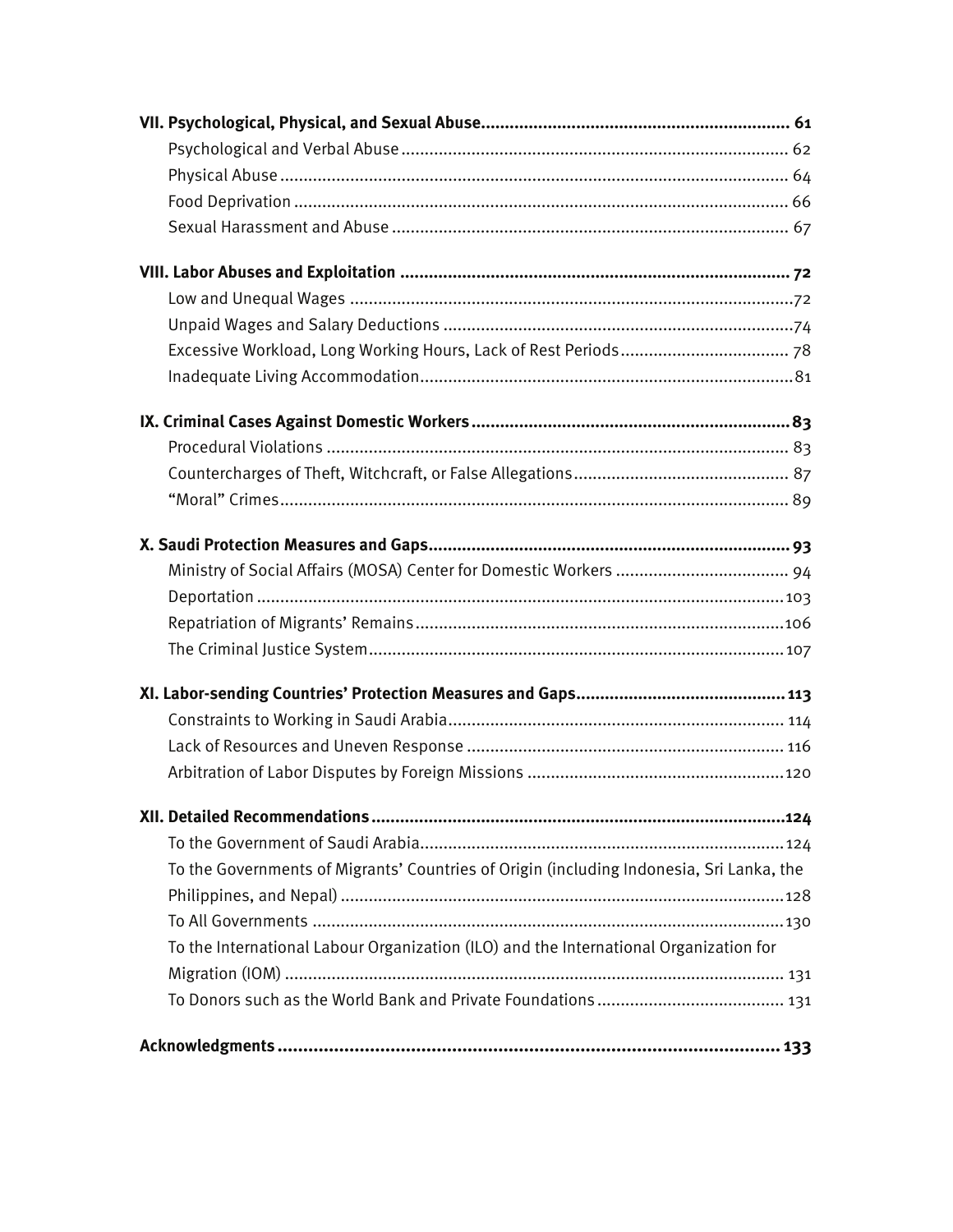## **I. Summary**

Initially I got 400 riyals as my monthly salary. Every two years they increased it by 100 or 200 riyals. By the end I earned 700 riyals  $[$182]$ <sup>t</sup> per month…. On top of my salary they gave me some extra money when I left for the last time. I used to save money and send the amount of 200 riyals, 500 riyals, or 700 riyals to my house…. My husband spent the money very carefully, used it to build this house, educate and feed my children, and pay their medical expenses. —Fathima F., returned domestic worker, Gampaha, Sri Lanka, November 8, 2006

If I tell my whole story it will not be finished even in a day and a night. When I return home, I will maybe bring nothing.... From 12 midnight to 2:30 a.m. my employer beat me with an electric cable. In the end, she said, "Other madams [employers] would send you home but I won't. You have only two choices: either you work without a salary, or you will die here. If you die, I will tell the police that you committed suicide."

Even if I worked without a salary, it did not guarantee that I would not be beaten. That is why I escaped. All the doors were locked so there was no way out, the windows had iron bars, but there was a hole for ventilation in the bathroom from which I escaped. Before I escaped, I prayed and asked Allah for help although my body was very dirty since she did not allow me to take a bath for a month. I prayed. —Mina S., Indonesian domestic worker, Riyadh, Saudi Arabia, March 12, 2008

Migration offers both opportunity and risk. Perhaps nowhere is this more apparent than in the tremendous flows of contract labor between Asia and the Middle East. On the positive side, workers send home billions of dollars in remittances, which in the

**<sup>1</sup>** Except where otherwise noted, this report uses the exchange rate between the US dollar and the Saudi riyal in December 2006. At the time, the exchange rate for one riyal was US\$0.26.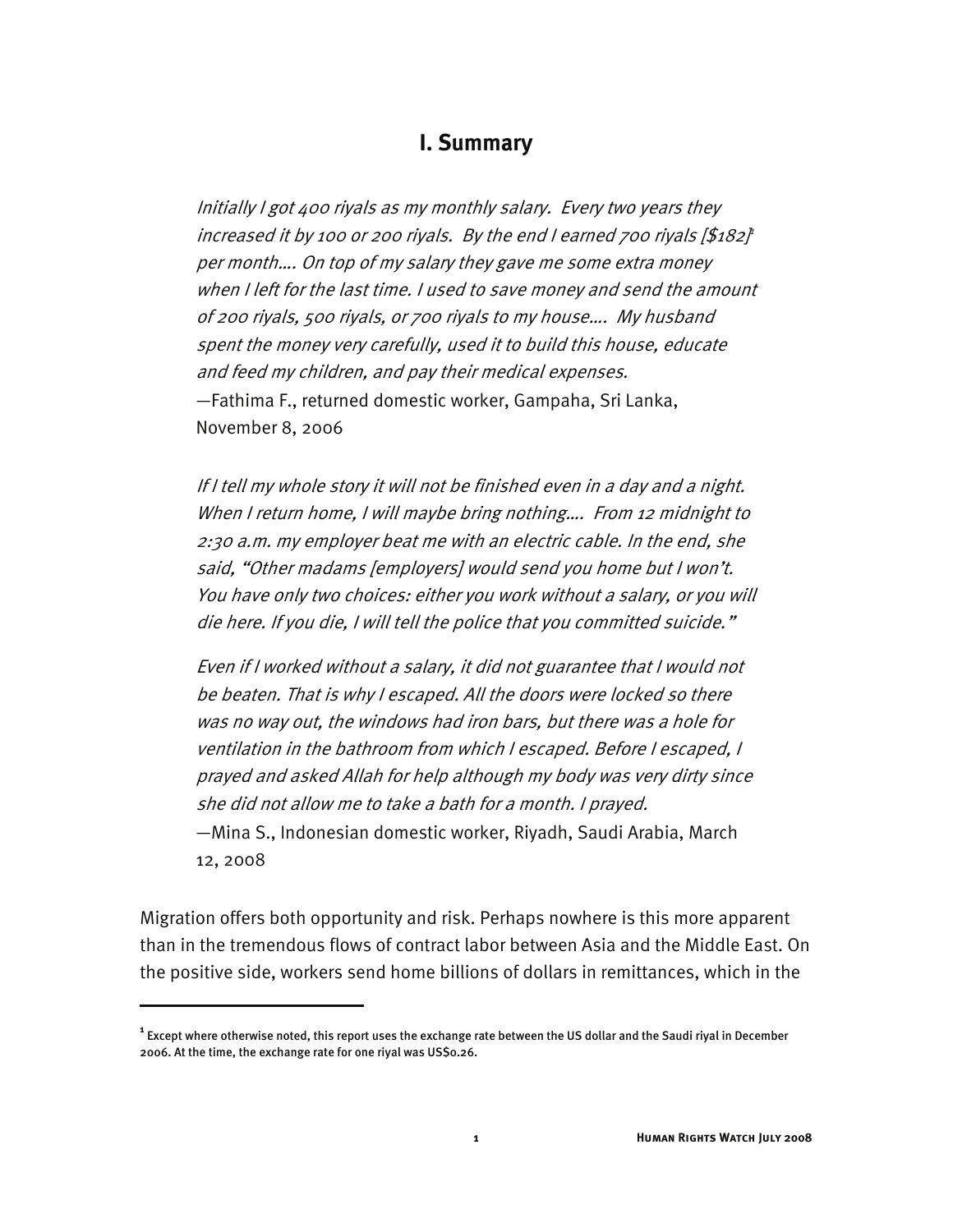best cases help to pull their families out of poverty, fund the building of homes, finance education, and pay for medical care while contributing to the economy of their host country. In the worst cases, workers lose their lives, or are subject to forced labor and trafficking. Most migrants' experiences fall somewhere in between.

Approximately 1.5 million women domestic workers, primarily from Indonesia, Sri Lanka, and the Philippines, work in Saudi Arabia. These workers, viewed at home as "modern-day heroes" for the foreign exchange they earn, receive less protection in Saudi Arabia than other categories of workers, exposing them to egregious abuses with little or no hope of redress. Domestic workers comprise less than a quarter of the eight million foreign workers in Saudi Arabia, but embassies from the laborsending countries report that abuses against domestic workers account for the vast majority of the complaints they receive.

While many domestic workers enjoy decent work conditions, others endure a range of abuses including non-payment of salaries, forced confinement, food deprivation, excessive workload, and instances of severe psychological, physical, and sexual abuse. Human Rights Watch documented dozens of cases where the combination of these conditions amounted to forced labor, trafficking, or slavery-like conditions.

Saudi labor and social affairs officials interviewed by Human Rights Watch acknowledged the problem of domestic worker abuse, but emphasized that the majority of domestic workers in the country are treated well. No data exists to calculate accurately the number of women migrant domestic workers who confront violations of labor rights and other human rights. However, gaps in the labor code and restrictive immigration practices heighten domestic workers' risk of abuse. Overall practices of strict sex segregation and discrimination against women in Saudi Arabia also contribute to domestic workers' isolation. Those who experience abuse have little hope of full redress.

## Legal Framework and Recruitment Practices

The Saudi Labor Law, amended through Royal Decree No. M/51 on September 27, 2005, excludes all domestic workers, denying them protections guaranteed to other workers, such as a day off once a week, limits on working hours, and access to new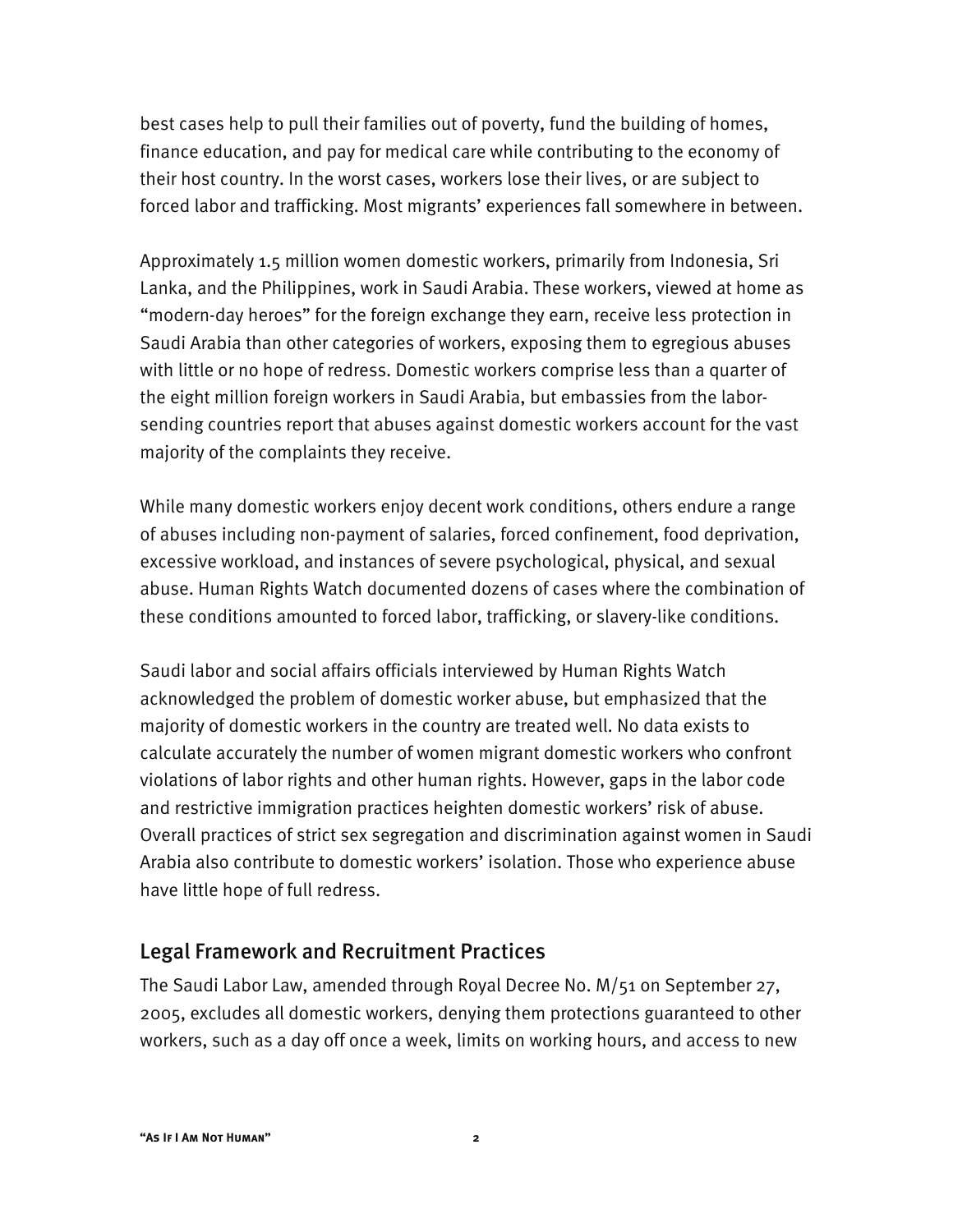labor courts to be established according to court system reforms announced in October 2007. The government has repeatedly announced that it will develop an annex to the labor law that would cover domestic workers, but as of June 2008, the annex was not yet finalized.

Human Rights Watch believes that the adoption and implementation of such an annex could represent a significant step forward. However, in order for the reform to be truly effective, the Saudi authorities would need to introduce protections for domestic workers that are equal to those provided to other workers and that have adequate mechanisms for their enforcement. If not, the annex will be only a cosmetic change that fails to address legal discrimination against domestic workers.

Saudi Arabia's restrictive *kafala* (sponsorship) system, which ties migrant workers' employment visas to their employers, also fuels exploitation and abuse. Under this system, an employer assumes responsibility for a hired migrant worker and must grant explicit permission before the worker can enter Saudi Arabia, transfer employment, or leave the country. The *kafala* system gives the employer immense control over the worker. Human Rights Watch documented numerous cases where workers were unable to escape from abusive conditions or even to return home upon completion of their contracts because their employer denied them permission to leave the country.

Domestic workers suffer from shortcomings not only in the labor and immigration laws, but also a vast, profit-minded, and poorly monitored labor recruitment industry in both the labor-sending countries and Saudi Arabia. The business of recruiting workers in Asia and placing them with employers in the Middle East has thrived as migration flows grew exponentially in the past few decades. In labor-sending countries, recruiters may charge exorbitant fees, provide incomplete or misleading information about working conditions, and, in Indonesia, subject women and girls to forced confinement for months and other pre-departure abuses in training centers. In Saudi Arabia, Human Rights Watch documented cases where labor agents ignored or rejected domestic workers' pleas for help, and in cases where the domestic worker wished to return home, instead transferred them to other employers to avoid repatriation costs.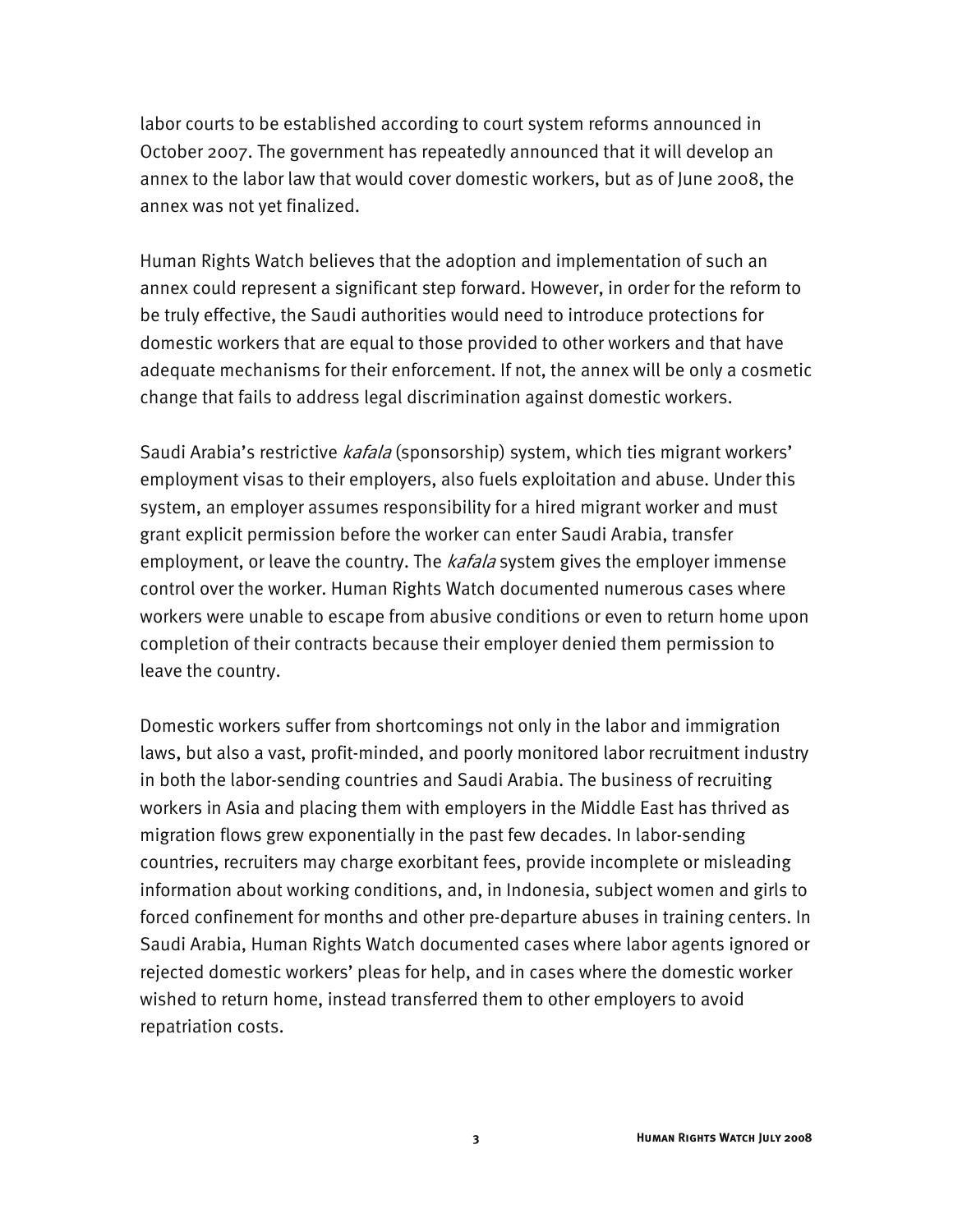The Saudi government is considering reforming the *kafala* system by replacing it with three or four large recruitment agencies that would serve as foreign workers' sponsors. This option resolves some of the problems inherent in an employer-based sponsorship system, yet presents new challenges by concentrating a lucrative industry under the control of a few large agencies that would still exercise enormous control over the lives of migrant workers. In order to prevent corruption and abuse of migrant workers by recruitment agents, any such reform should include checks and balances to protect the rights of migrant workers, including mechanisms for rigorous and independent monitoring.

## Abuses against Domestic Workers

Many domestic workers may find responsible employers who treat them well, pay them regularly, and ensure appropriate working conditions. These workers' experiences often form the basis of the widespread perceptions in their home countries of lucrative and exciting jobs abroad. Unfortunately, finding a situation that meets minimum standards of decent work is often a matter of luck and not a guarantee. And those who are not so lucky may become trapped in highly exploitative situations with few exit options.

Some employers exploit their control over migrant domestic workers' legal status and their own freedom from obligations under Saudi labor laws. Interviews with domestic workers, diplomats from labor-sending countries, and Saudi officials underlined non-payment and underpayment of wages as the most common complaint. In addition, many women reported the wages they received were lower than the amount promised in contracts signed in their home countries.

We documented several cases of physical and psychological abuse by employers, and in some cases by agents. Examples of abuse included beatings, deliberate burnings with hot irons, threats, insults, and forms of humiliation such as shaving a domestic worker's head. Food deprivation was a common abuse. We interviewed women who reported rape, attempted rape, and sexual harassment, typically by male employers or their sons, and in some instances, by other foreign workers whom they had approached for assistance. Embassies reported that few women approach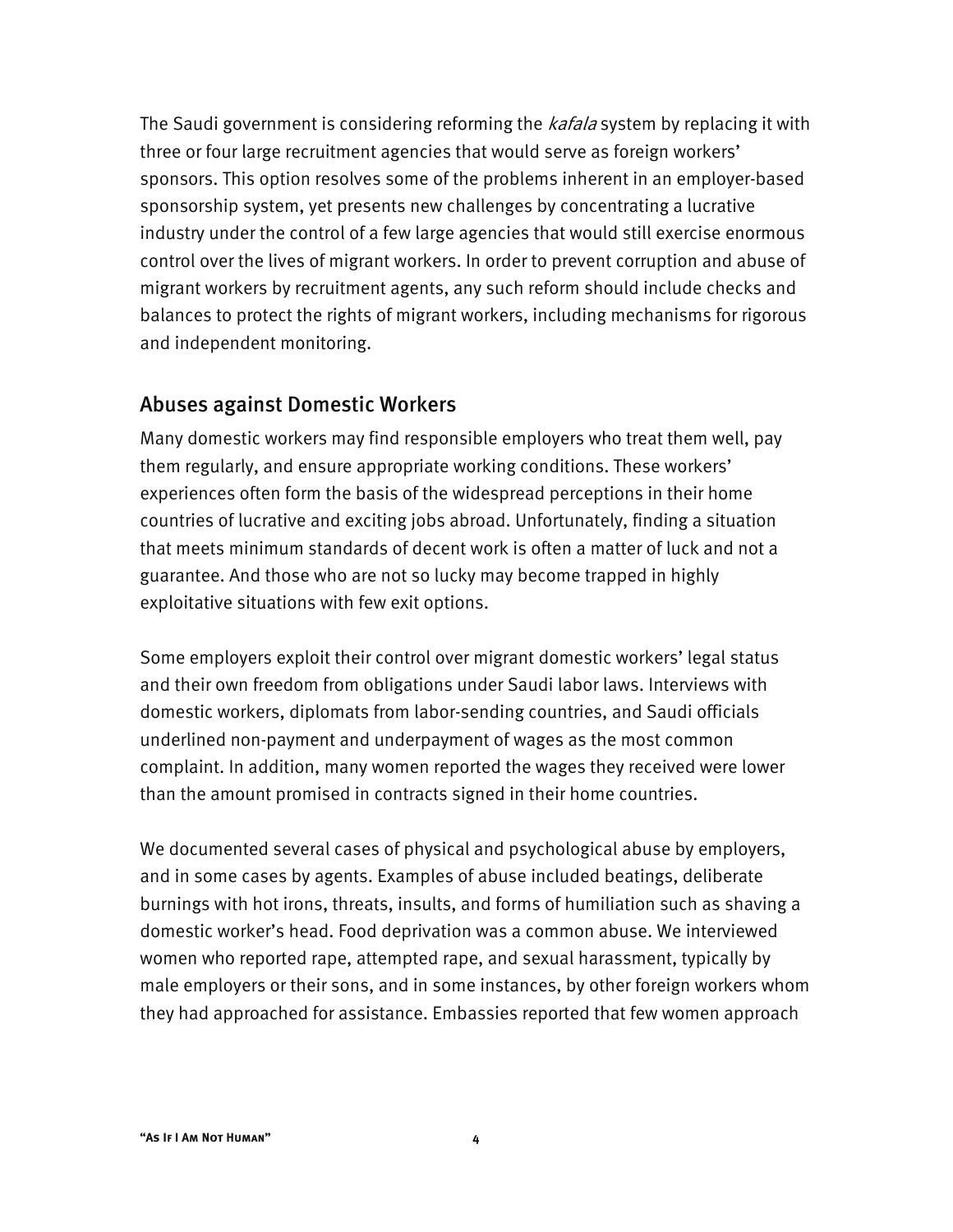Saudi authorities with these complaints due to the risk of being prosecuted themselves for adultery, fornication, or other moral "misconduct."

 "Overwork" was one of the most common complaints received by embassies and the Saudi Ministry of Social Affairs. Most domestic workers reported working 15-20 hours a day, typically with one hour of rest or no rest at all. None of the interviewees had a day off or paid leave. Workload and hours typically increased during Ramadan. Domestic workers reported having to work even when ill or injured and had little access to health care. Furthermore, many domestic workers were employed in large houses but reported inadequate living accommodations, including having to sleep in areas such as storage closets, and in one case, a bathroom.

Saudi immigration policy requires that employers sign an "exit visa" for migrant workers wishing to return home. Many employers refuse to sign these exit visas, forcing domestic workers to continue working against their will for months or years. In other cases, former employers' refusal to sign prolonged migrants' departure for months if they had escaped and were waiting in a shelter. When employers force workers to continue their employment against their will, subject them to exploitative work conditions, abuse them physically or sexually, withhold their wages, and confine them to the workplace, these women are in situations of forced labor and often servitude.

Several factors contribute to migrant domestic workers' isolation, financial stress, and limited access to assistance. Domestic workers may see no way out of abusive situations. Because work permits are tied to the individual employer, leaving or losing one's job typically means immediate repatriation. Many employers confiscate their domestic workers' passports and work permits, meaning women and girls fleeing abusive situations can face arrest and immigration detention. Employers held the passports of every domestic worker we interviewed, and in many cases refused to produce them even after interventions by Saudi authorities or embassy officials. Some employers also restrict domestic workers from making or receiving phone calls, talking to neighbors, or leaving the place of employment independently. The majority of domestic workers interviewed by Human Rights Watch reported that if their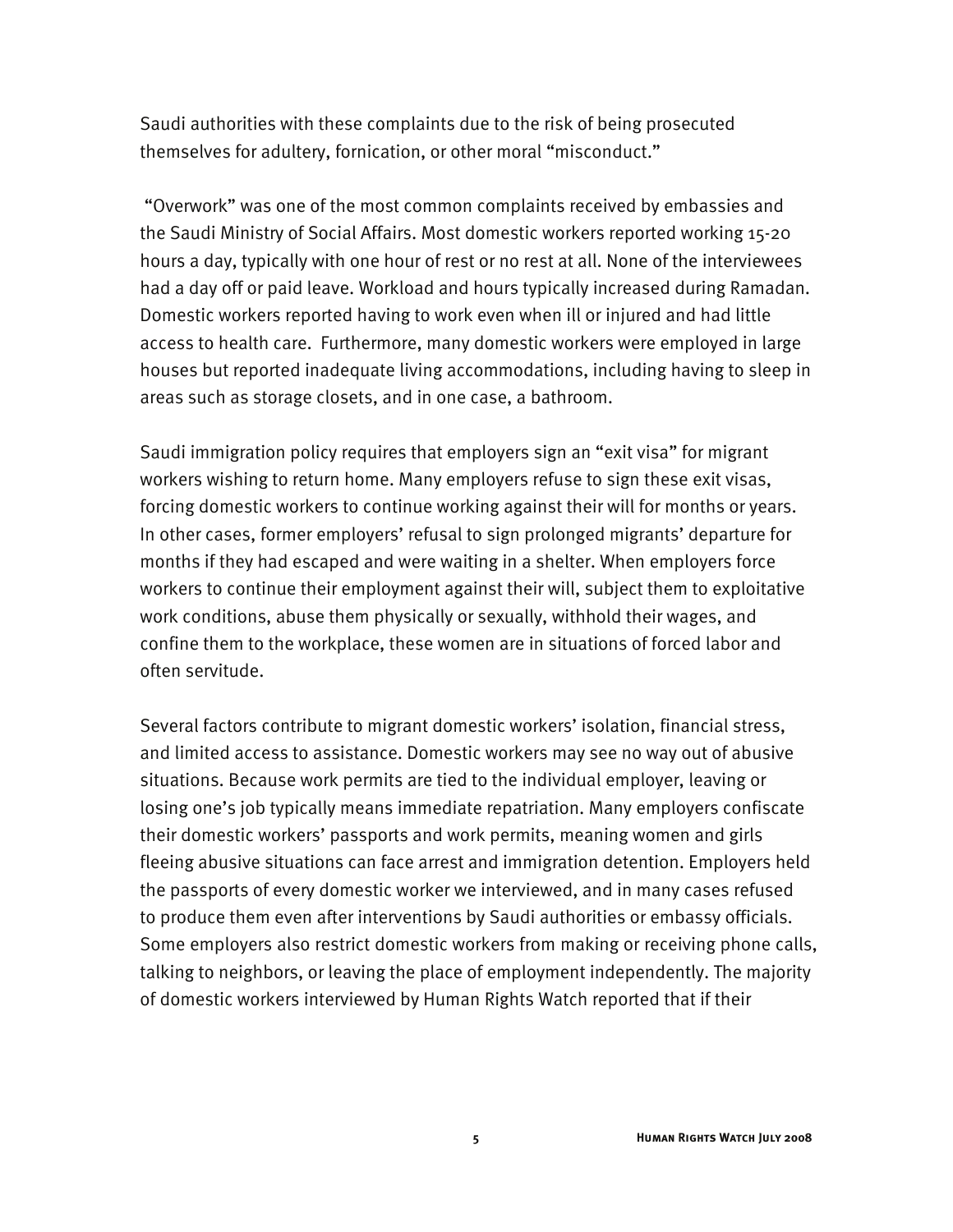employers were not at home, they were locked in the workplace from the outside; several reported being locked in bedrooms or bathrooms for days at a time.

## Poor Redress Mechanisms

The Saudi government and the foreign missions of labor-sending countries receive thousands of complaints from domestic workers each year. Our research indicates that many domestic workers' problems may remain unreported given isolation in private homes, employers' ability to repatriate workers at will, and poorly functioning redress mechanisms that provide little incentive to seek official help.

For those complaints reaching Saudi authorities or foreign embassies, the response to labor exploitation and criminal abuses against domestic workers remains ad hoc and may compound the abuse. While Saudi authorities are able to assist some domestic workers to claim their wages and return home, in other instances they return domestic workers to abusive situations, prosecute workers on the basis of counter-complaints made by employers, or negotiate unfair settlements between employers and workers. Given the difference in bargaining power, in negotiated settlements domestic workers often return home without their full salaries or redress for other abuses.

The Ministry of Social Affairs runs a center in Riyadh for domestic workers who require exit visas, return tickets, identity documents, and who have ongoing wage disputes with their employers. This center represents a significant step forward in providing domestic workers with a mechanism to resolve immigration and labor problems. However, several aspects of its operations raise concern. Domestic workers must often settle for unfair financial settlements and wait for months in the overcrowded shelter with little information about their cases.

Migrant domestic workers face several problems should they come into conflict with Saudi Arabia's criminal justice system: uneven or severely delayed access to interpretation, legal aid, and access to their consulates; spurious countercharges of theft or witchcraft from their employers in efforts to mask mistreatment; and discriminatory and harsh morality laws that criminalize mingling with unrelated men and engaging in consensual sexual relationships. Domestic workers who have been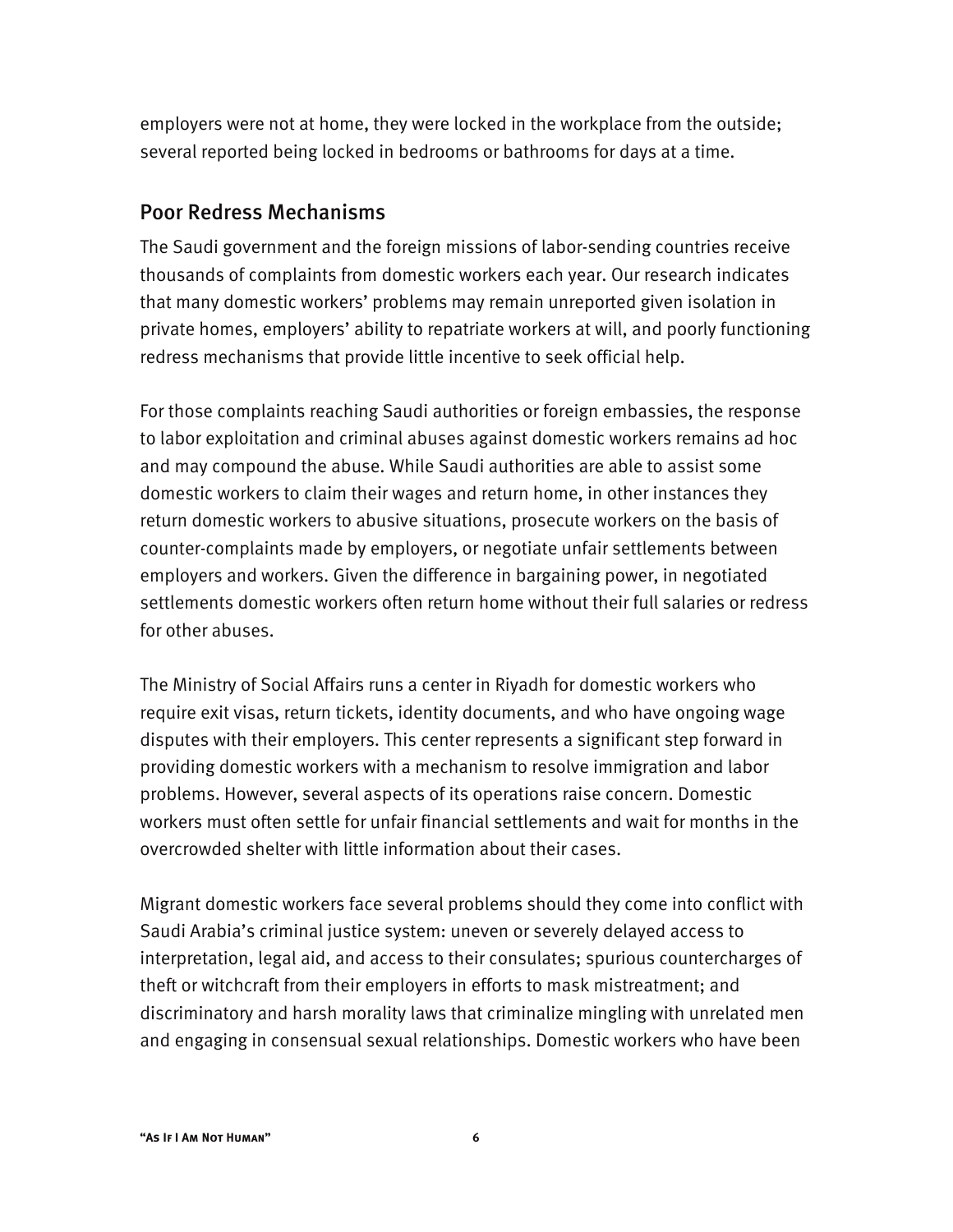victims of rape or sexual harassment but who cannot prove it in accordance with strict Sharia evidential standards may also be subject to prosecution for immoral conduct or adultery. Punishment for this range of crimes includes imprisonment, whippings, and in some cases, the death penalty.

Embassy officials complain that there is no set procedure or system in Saudi Arabia for handling cases of abuse against domestic workers. One embassy official, requesting anonymity, said, "There is no standard, we can't tell you this is the procedure for women out of Riyadh, because each is a unique case, there is a different solution each time because there is no procedure."<sup>2</sup>

In the absence of effective local redress mechanisms for victims of abuse, the foreign missions of labor-sending countries play a critical role in advocating for their nationals' rights and providing services such as shelter, legal aid, and assistance in claiming unpaid wages from employers. The capacity and support offered by the missions of Indonesia, Sri Lanka, the Philippines, Nepal, and other lab0r-sending countries vary widely. Most struggle to handle the high volume of complaints given insufficient financial resources and staff. Although these missions are able to provide key support in many instances, domestic workers approaching them for help complain of long waiting periods with little information about their cases. The shelters operated by the Indonesian and Sri Lankan embassies are grossly overcrowded with unhygienic conditions, and the embassy of Nepal has no shelter despite dealing with a significant number of complaints.

In response to the types of abuses documented in this report, some labor-sending countries have experimented with or called for bans on women's migration to Saudi Arabia. However, experience shows that such bans often result only in women migrating through less secure, illegal channels that may put them at greater risk. In turn, Saudi Arabia and other countries of employment have tried to reduce their dependence on migrant labor or introduced restrictive immigration policies in an attempt to control the flow.

**<sup>2</sup>** Human Rights Watch interview with embassy official J from a labor-sending country, Riyadh, Saudi Arabia, December 13, 2006.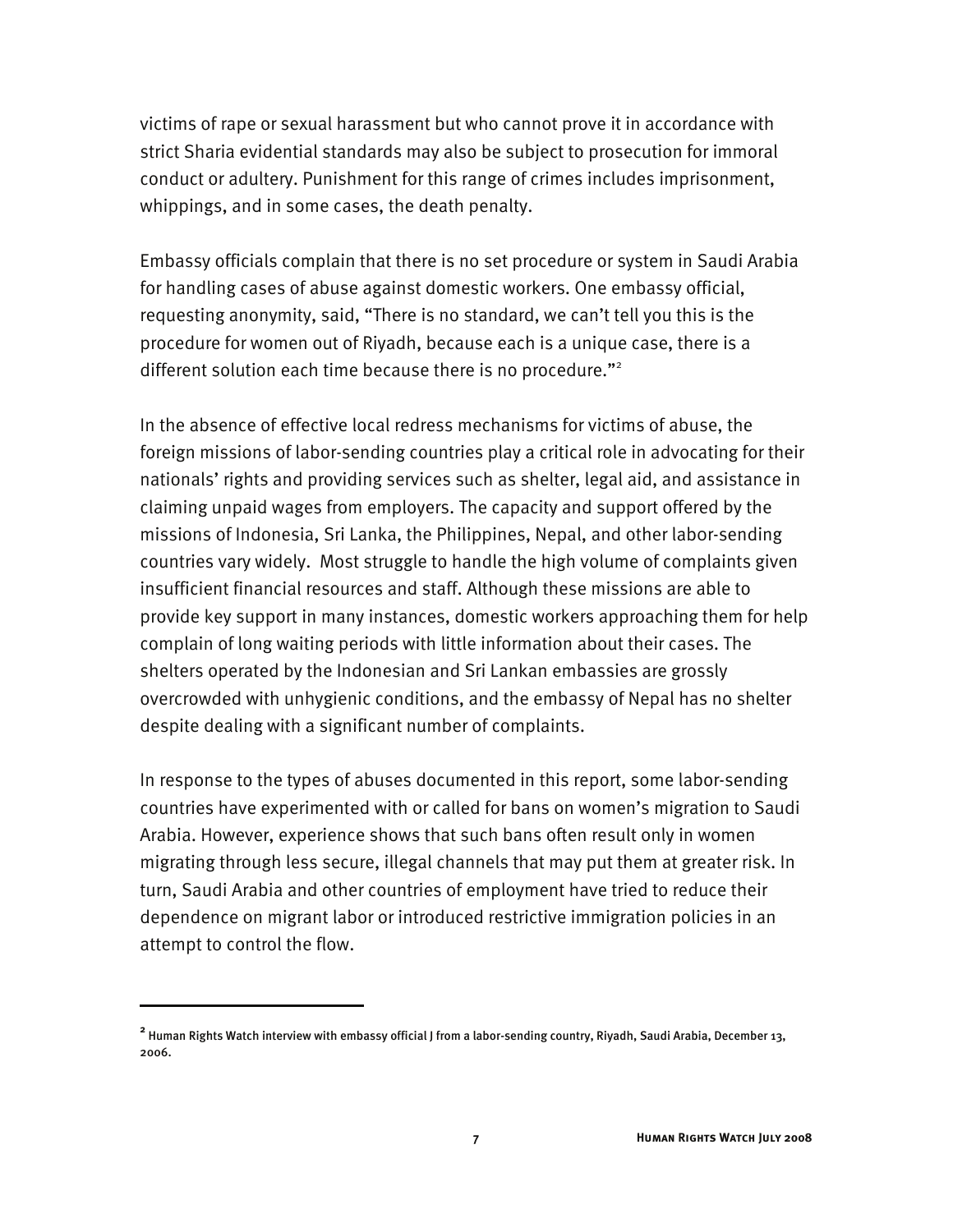Greater multilateral and regional cooperation is essential for developing and enforcing sound, rights-based migration policy. Given uneven bargaining power, bilateral labor agreements between labor-sending and labor-receiving countries tend to be weak. Emerging initiatives that bring governments together to discuss migration such as the Colombo Process, the Abu Dhabi Dialogue, and the Global Forum on Migration and Development have the potential to serve as important vehicles for addressing migrant domestic workers' rights. These meetings should develop stronger links with United Nations processes, and incorporate and build upon existing human rights treaties and guidelines on migrants.

## Key Recommendations to the Government of Saudi Arabia

The key to ending abuse against migrants is not by ending migration, but in providing adequate protections so that domestic workers migrate on the basis of an informed choice, and with guarantees for their rights. Many of the abuses against domestic workers are preventable, and when they do occur, there are clear steps governments can take to hold perpetrators accountable.

Human Rights Watch recommends that the government of Saudi Arabia:

- Reform the visa sponsorship system so that workers' visas are no longer tied to individual sponsors, and they are able to transfer employment or leave the country at will;
- Adopt the proposed annex to the 2005 Labor Code extending labor protections to domestic workers, ensure these equal those provided other workers, and create a timeline and tools for implementation;
- Cooperate with labor-sending countries to monitor domestic workers' working conditions, facilitate rescues, ensure recovery of unpaid wages, and to arrange for timely repatriation;
- Improve the facilities and protocols for the centers for domestic workers operated by the Ministry of Social Affairs;
- Cooperate with labor-sending countries to notify them about detained nationals and to create shelters for survivors of abuse, including medical care, counseling, and legal aid; and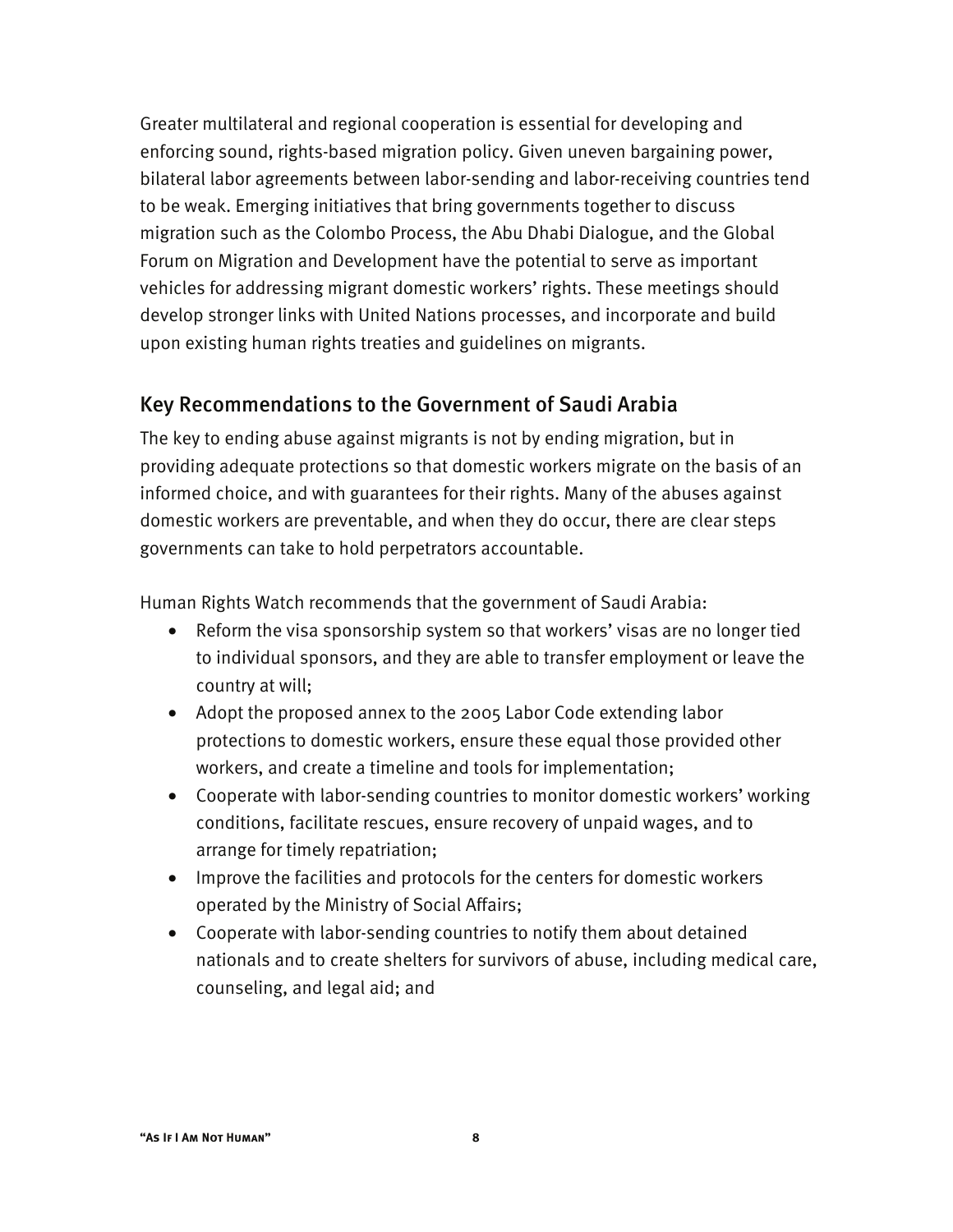• Establish mechanisms for regular and independent monitoring of labor agencies and recruitment practices, including through unannounced inspections.

## Key Recommendations to the Governments of Migrants' Countries of Origin (including Indonesia, Sri Lanka, the Philippines, and Nepal)

- Improve services, including quality of shelters, availability of counseling, and numbers of trained staff, for migrant domestic workers at embassies and consular offices in Saudi Arabia.
- Strengthen the regulation and monitoring of recruitment agents, including through unannounced inspections and effective complaints mechanisms.
- Expand public awareness-raising programs for prospective migrant domestic workers and enhance pre-departure training programs.

A full list of detailed recommendations is at the end of this report.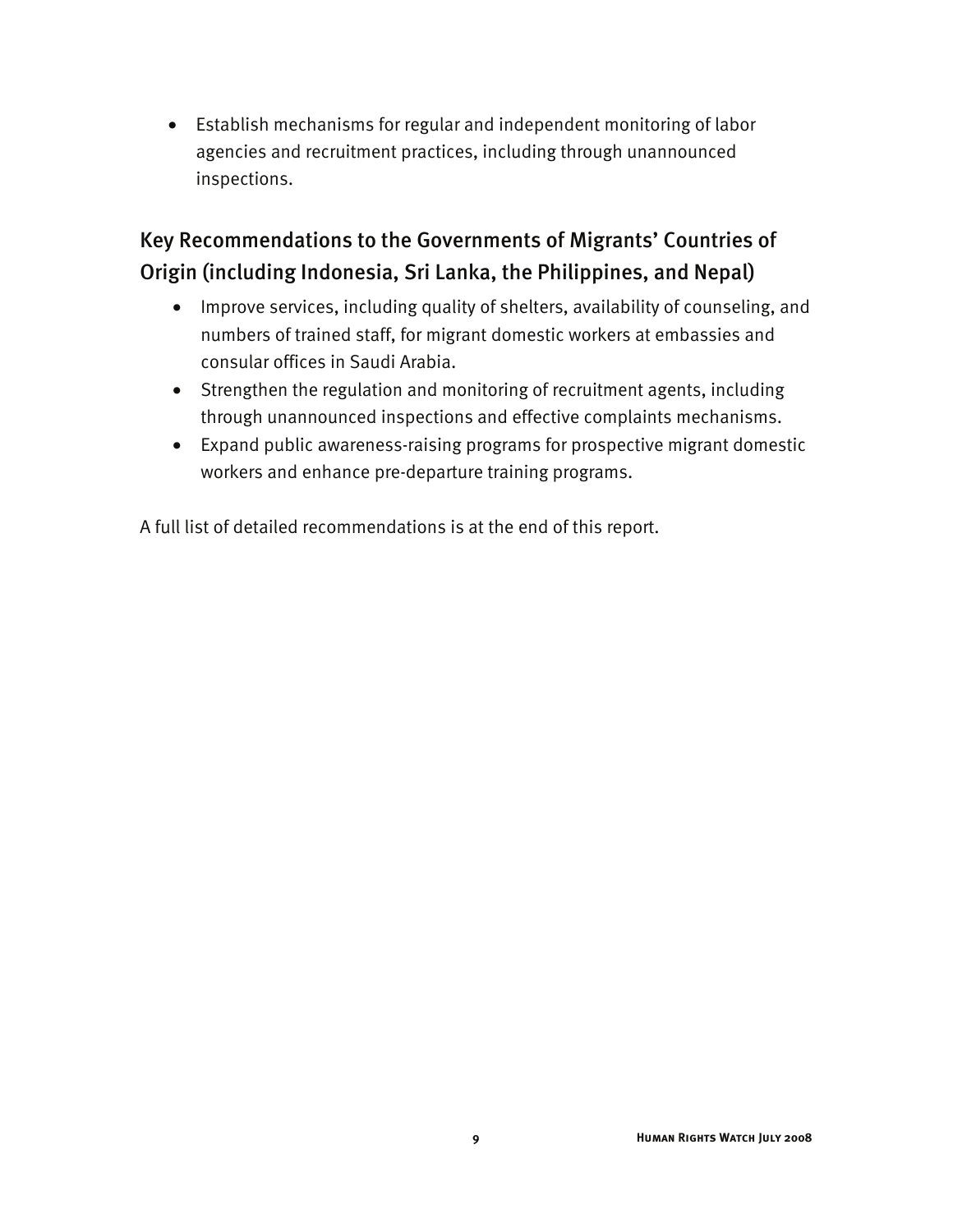## **II. Methodology**

This report is based on research conducted over two years, including field research and meetings with government officials in Saudi Arabia in March 2008 and December 2006, and in Sri Lanka in November 2007 and October-November 2006. The research in Saudi Arabia took place as part of visits by Human Rights Watch delegations by invitation of the Saudi government and hosted by the Saudi Human Rights Commission.

In addition to our field research, we analyzed existing laws and regulations, reviewed press reports, and examined studies by the Saudi government, international organizations, and civil society. Although we were able at times to obtain data and copies of regulations through requests to the governments of Saudi Arabia, Indonesia, Sri Lanka, the Philippines, Nepal, and India, there are also several requests for information that we made repeatedly and to which we never received a response. Consequently, there may be some gaps where we were unable to obtain original legal documents or the most updated government statistics.

In a notable incident, a Human Rights Watch researcher visited the Ministry of Social Affairs (MOSA) center for domestic workers in Riyadh on December 6, 2006. Despite promises of an open visit in which the researcher could examine the facilities and interview sheltered domestic workers freely, we have been reliably informed that the staff temporarily transferred several hundred women from the facilities so that the shelter would appear to only have a few dozen residents. In addition, they transferred all residents who had been at the shelter for longer than a few days, presumably to hide the actual conditions in which women are kept for several weeks or months in extremely overcrowded facilities.<sup>3</sup>

A central aspect of our methodology included in-depth interviews with domestic workers who were currently working in Saudi Arabia or had recently terminated their employment. We also conducted interviews with recruitment agents, members of

**<sup>3</sup>** Human Rights Watch interviews with officials from labor-sending countries, December 2006 and March 2008; Indrani P., Sri Lankan domestic worker, Riyadh, December 14, 2006; and Luz B., Filipina domestic worker, Riyadh, March 11, 2008.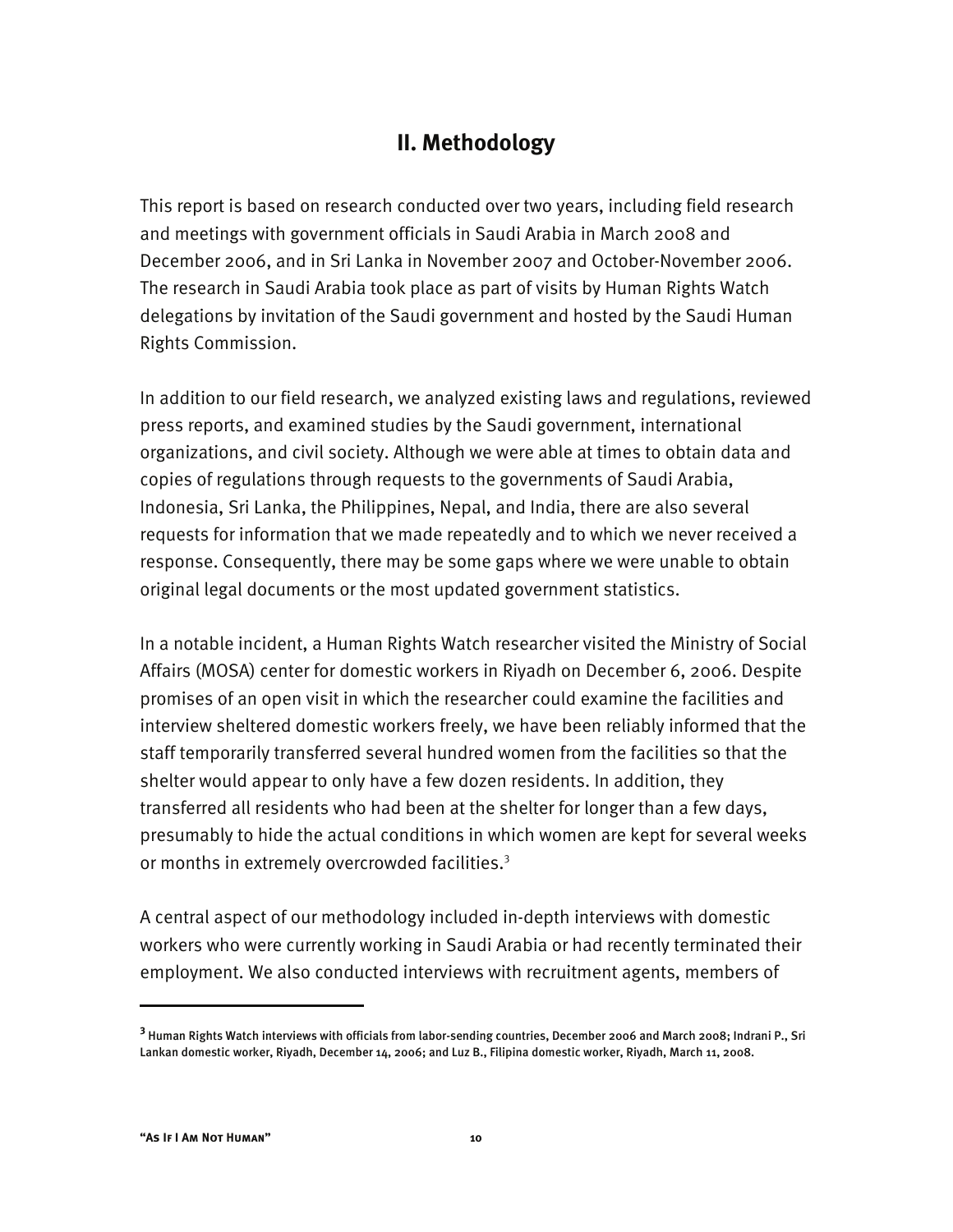civil society, and government officials, some of whom also spoke from the perspective of being employers of domestic workers. We were unable to find employers willing to participate in a formal interview with Human Rights Watch but we engaged in informal conversations with many employers about their experiences in hiring a domestic worker and their attitudes towards common practices regarding domestic workers, such as keeping their passports.

For the purposes of this report, we have not examined the working conditions of household workers such as drivers and gardeners, but have focused on women employed inside the home as nannies, housekeepers, and caretakers for the elderly and sick.

The domestic workers interviewed are not necessarily representative of all domestic workers in Saudi Arabia, but instead highlight the experiences of those who have suffered abuse, the regulatory framework that exposes them to such abuse, and the response of the Saudi authorities to their individual cases. The majority of the domestic workers we interviewed in Saudi Arabia are from among those who sought government assistance for unpaid wages, immigration problems, or other issues. Those interviewed in Sri Lanka involved a broader spectrum of experiences, including any domestic worker who had returned from Saudi Arabia in the previous year. Our interviewees included:

Domestic workers: Human Rights Watch conducted in-depth, individual interviews with 86 female migrant domestic workers between 17 and 52 years old. The majority of women were between 22 and 35 years old.

- We interviewed 64 domestic workers in Saudi Arabia: 20 Sri Lankans, 20 Filipinas, 22 Indonesians and two Nepalese. Interviews took place in Riyadh and Jeddah in embassy shelters, the Saudi government MOSA shelter for domestic workers in Riyadh, and in private homes. We interviewed 54 domestic workers in December 2006 and 13 domestic workers in March 2008, including three of the same women we interviewed in 2006.
- We interviewed 22 recently returned domestic workers in Sri Lanka in November 2006. We conducted our research in seven of the eight main districts that send migrant women abroad. Interviews took place in private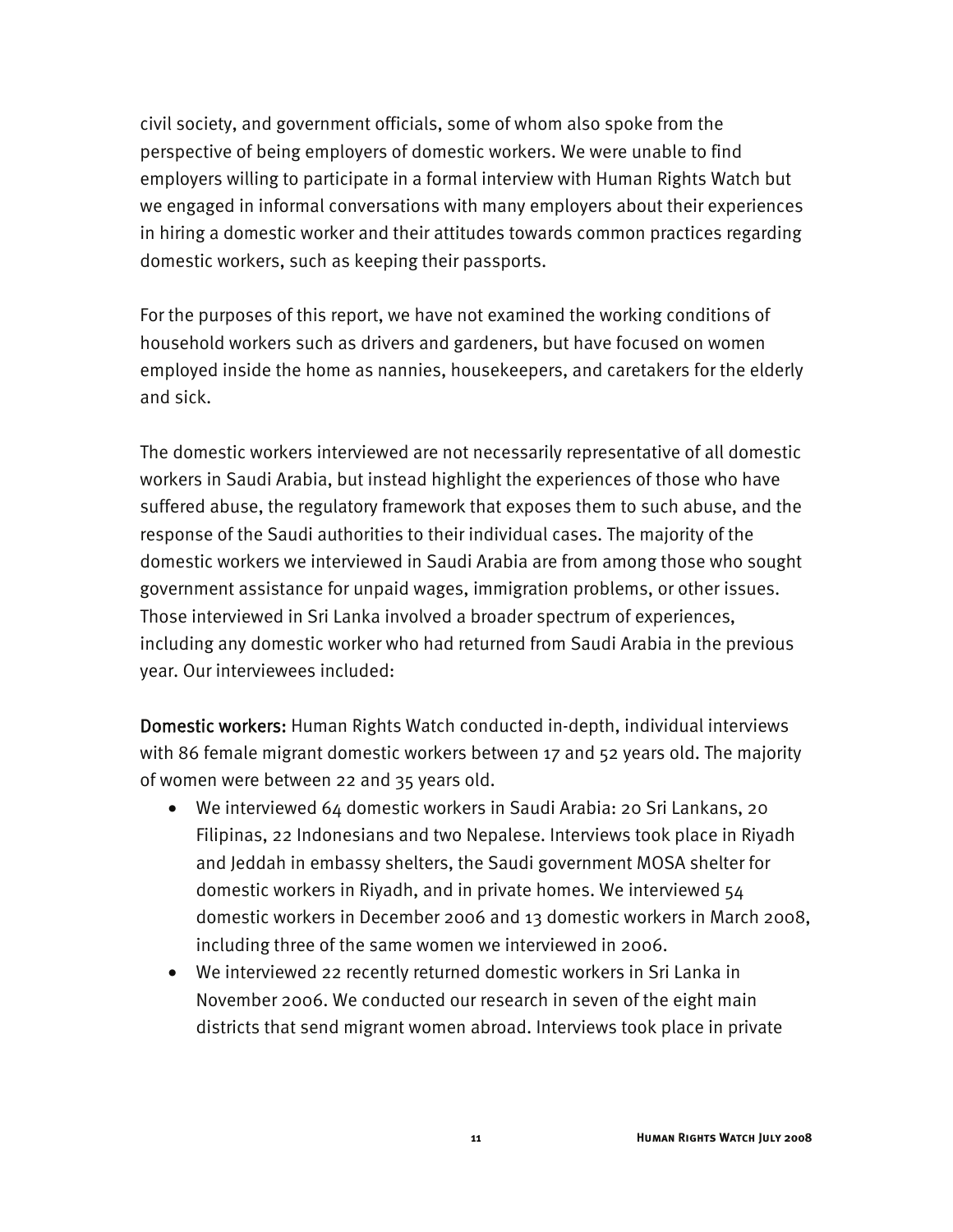homes, labor recruitment agencies, pre-departure training centers, and the Colombo airport shelter for returning workers.

We also conducted four group interviews with domestic workers in Saudi Arabia in December 2006 and March 2008, and monitored dozens of abuse cases through contacts with NGOs in labor-sending countries, embassy officials in Saudi Arabia, and press reports.

In some cases, we could not independently verify specific details of some of the abuse recounted to us, but given the recurring patterns and the convergence of accounts around specific experiences recounted by interviewees who would not have been in contact with one another, we have no reason to doubt their credibility.

Recruitment agents: Human Rights Watch conducted eight individual and group interviews with 13 labor recruitment agents. We have continued correspondence with some of these agents via email and phone after the initial interviews.

- Six Saudi labor agents at a group interview at the Chamber of Commerce, Riyadh, in December 2006.
- Seven Sri Lankan labor agents (specializing in Saudi Arabia) in Colombo and Kurunegala, Sri Lanka, in November 2006 and November 2007.

Government officials: Human Rights Watch conducted 39 individual and group interviews with government officials.

- Sixteen individual and group interviews with Saudi government officials in December 2006 and March 2008, including the ministers and other senior officials from the Ministries of Labor, Social Welfare, and Foreign Affairs; officials from the Ministry of Interior, Al Hair Prison, and police officials designated to deal with domestic worker cases; and commissioners from the Saudi Human Rights Commission.
- Seventeen individual and group interviews with embassy and consular officials for the Indonesian, Filipino, Sri Lankan, Nepalese, and Indian missions in Riyadh and Jeddah in December 2006 and March 2008, including ambassadors, labor attaches, legal counsel, and social welfare officers.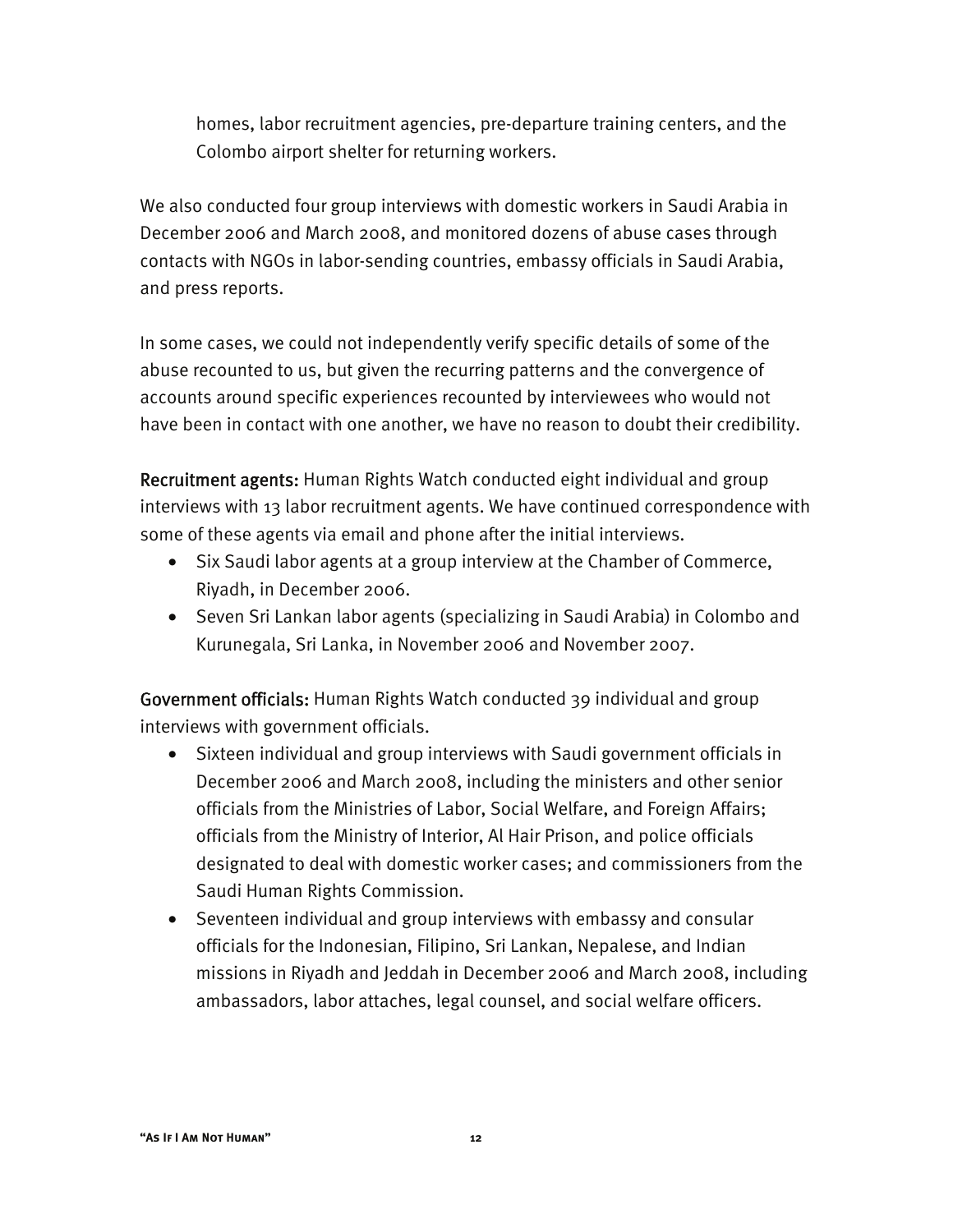• Six individual and group interviews with senior officials from the Sri Lanka Ministry of Foreign Employment, the Ministry of Foreign Affairs, the Ministry of Labor, and the Sri Lanka Bureau of Foreign Employment in Colombo in November 2006 and November 2007.

Civil society: Human Rights Watch interviewed seven activists in Saudi Arabia in December 2006 and March 2008, including individuals involved with informal networks to assist abused domestic workers.

Our interviews with domestic workers typically lasted approximately 45 minutes to one-and-a-half hours, and involved questions about their reasons for migration, the recruitment process, their working conditions, treatment from their employers, and the response of the Saudi government and their own country in cases of abuse. Depending on the worker's spoken languages, we conducted interviews with interpretation between English and Arabic, Bahasa Indonesia, Sinhala, Tamil, and Tagalog, or in English itself.

We only conducted interviews after obtaining informed consent from each interviewee, describing the work of Human Rights Watch, and explaining the purposes and advocacy plans of the research and report. No monetary or other assistance was provided in exchange for the interviews and interviewees had the right to decline the interview or stop it at any time.

To ensure the safety and anonymity of the women with whom we spoke, we have used pseudonyms for the majority of domestic workers interviewed. In some cases, domestic workers explicitly requested or provided permission to use their real names. Many of the officials we interviewed from the foreign missions of laborsending countries provided detailed information conditional on our withholding their identities to avoid jeopardizing their countries' diplomatic relations with Saudi Arabia.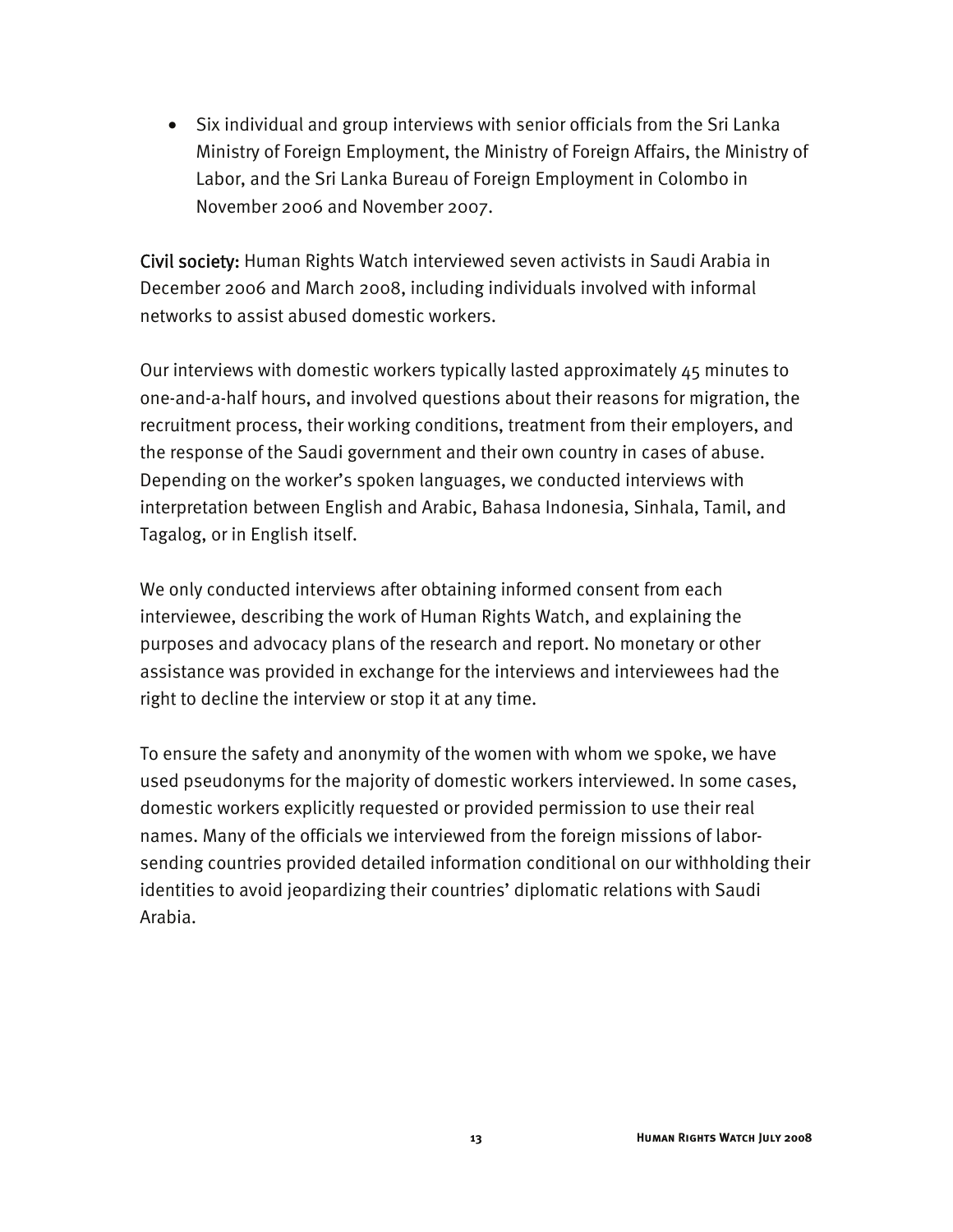## **III. Asian Women's Labor Migration to Saudi Arabia**

Domestic workers have become a conspicuous consumption item. —Embassy official from a labor-sending country, Riyadh, March 10, 2008

Women comprise half of all migrants worldwide. Migration from certain Asian countries has become particularly feminized, with 50-80 percent of documented migrants from the Philippines, Indonesia, and Sri Lanka newly hired or working abroad being women, the majority migrating as domestic workers to the Middle East and other parts of Asia.<sup>4</sup> A combination of push and pull factors contribute to the growing ranks of Asian migrant workers in the Middle East.

According to the International Monetary Fund, "For many developing countries, remittances constitute the single largest source of foreign exchange, exceeding export revenues, foreign direct investment (FDI), and other private capital inflows."5 For example, Filipino migrant workers, who include many women working in the Arab states of the Persian Gulf as domestic workers, sent home US\$15.2 billion in 2006— 13 percent of the country's GDP. $^6$ 

Remittances have grown steadily over the past three decades and the World Bank estimated that migrant workers from developing countries sent \$240 billion home in 2007.7 Migrants in Saudi Arabia sent home \$15.6 billion in 2006, approximately 5

http://www.slbfe.lk/feb/statistics/statis9.pdf (accessed May 29, 2008); Komnas Perempuan and Solidaritas Perempuan/CARAM Indonesia, Indonesian Migrant Domestic Workers: Their Vulnerabilities and New Initiatives for the Protection of Their Rights (Jakarta: Komnas Perempuan and Solidaritas Perempuan/CARAM Indonesia, 2003), p. 9.

**6** World Bank, Migration and Remittances Factbook, March 2008,

**<sup>4</sup>** Philippines Overseas Employment Administration, "OFW Global Presence: A Compendium of Overseas Employment Statistics 2006," http://www.poea.gov.ph/stats/2006Stats.pdf (accessed May 29, 2008); Sri Lanka Bureau of Foreign Employment, "Estimated Stock of Sri Lankan Overseas Contract Workers by Country 2006,"

<sup>&</sup>lt;sup>5</sup> International Monetary Fund, "Workers' Remittances and Economic Development," *World Economic Outlook: Globalization* and External Imbalances (Washington D.C.: IMF, 2005), pp. 69-84.

http://econ.worldbank.org/WBSITE/EXTERNAL/EXTDEC/EXTDECPROSPECTS/0,,contentMDK:21352016~isCURL:Y~menuPK:314 5470~pagePK:64165401~piPK:64165026~theSitePK:476883,00.html (accessed April 9, 2008).

**<sup>7</sup>** Ibid.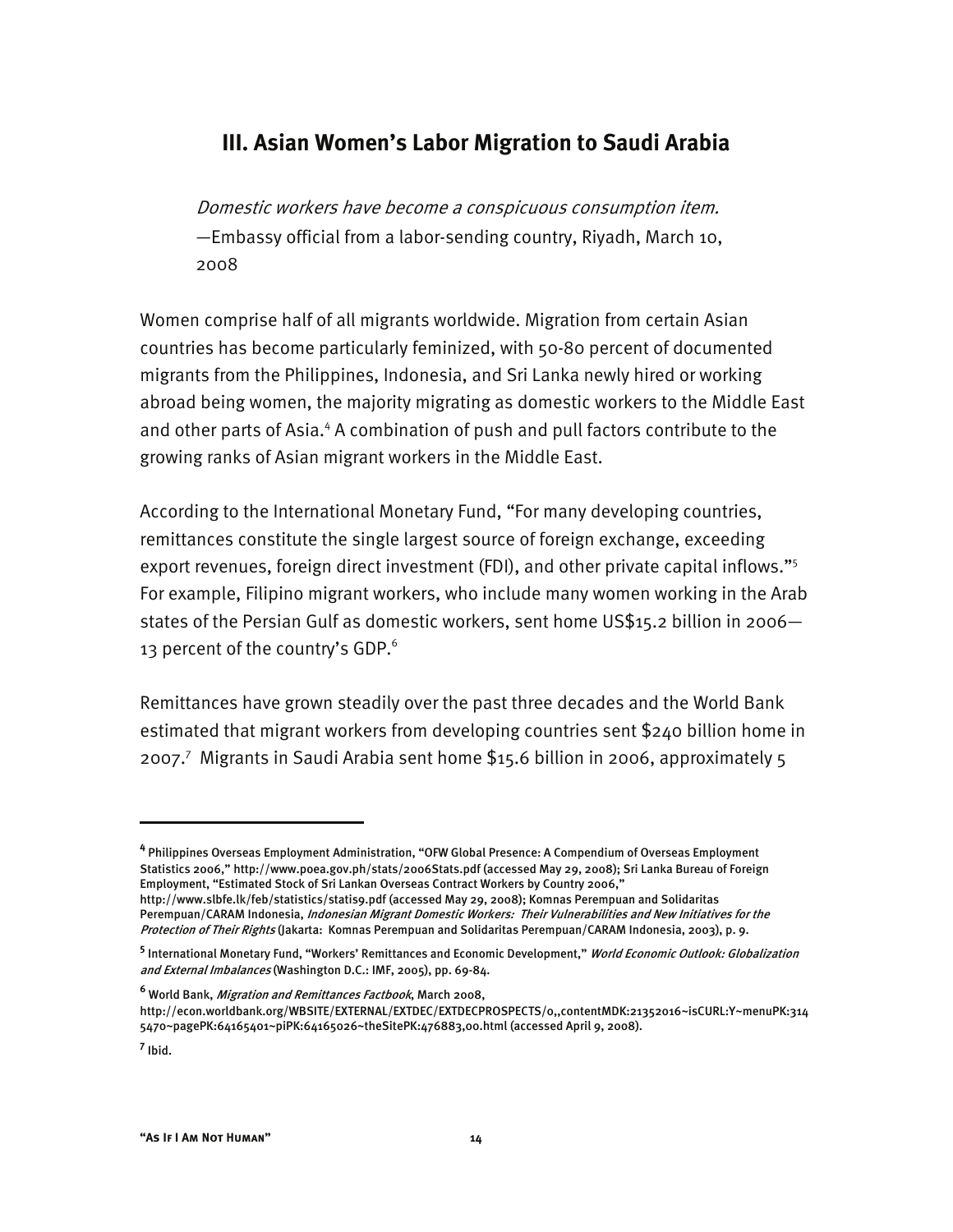percent of Saudi Arabia's GDP, making Saudi Arabia the world's second largest remittance sender after the United States.<sup>8</sup>

According to Saudi Arabia's General Statistics department, over 8 million migrants work in the kingdom.<sup>9</sup> They comprise roughly one-third of Saudi Arabia's population of 24.7 million.<sup>10</sup> Indonesia, India, and the Philippines each contribute over one million workers to Saudi Arabia and more than 600,000 come from Sri Lanka. They sustain the Saudi economy by filling critical gaps and needed skills in the health, construction, domestic service, and business sectors.

Estimates of domestic workers in Saudi Arabia vary widely, given a lack of publicly available data and the difficulty in tracking some workers: employers do not always obtain a national identity card (*iqama*) for domestic workers, one of the mechanisms to monitor the numbers of workers in the country. According to press reports, official Saudi figures indicate that around 20,000 domestic workers arrive in the kingdom every month on employment visas, but the Indonesian embassy said that it alone approves 15,000 such new contracts per month.<sup>11</sup> An association of Saudi recruitment agencies estimated they bring in 30-40,000 domestic workers per month. $12$ 

The Saudi Ministry of Labor provided Human Rights Watch with official figures of 1.2 million household workers in Saudi Arabia, including domestic workers, drivers, and gardeners. According to these figures,  $480,000$  are registered as domestic workers.<sup>13</sup> However, the deployment statistics of women domestic workers from countries of origin suggest the figures exceed one million domestic workers. Indonesia estimates

-

**<sup>8</sup>** Ibid.

**<sup>9</sup>** P.K. Abdul Ghafour , "Government Jobs for Saudi Women," Arab News, May 29, 2007, http://www.saudi-usrelations.org/articles/2007/ioi/070529-saudi-women.html (accessed May 30, 2007).

**<sup>10</sup>** United Nations Department of Economic and Social Affairs, "World Population Prospects: The 2006 Revision, Highlights," Working Paper No. ESA/P/WP.202, 2007,

http://www.un.org/esa/population/publications/wpp2006/WPP2006\_Highlights\_rev.pdf (accessed June 10, 2008).

**<sup>11</sup>** Mariam Al Hakeem, "Runaway maids face jail and flogging," Gulf News, April 5, 2007; Human Rights Watch interview with official R, Embassy of Indonesia, Riyadh, November 29, 2006.

**<sup>12</sup>** Human Rights Watch group interview with recruitment agents, National Committee of Saudi Recruitment Agencies, Saudi Chamber of Commerce, Riyadh, December 12, 2006.

**<sup>13</sup>** Human Rights Watch interview with Fawzi Al-Dahan, general manager, Manpower Planning Department, Ministry of Labor, Riyadh, March 10, 2008.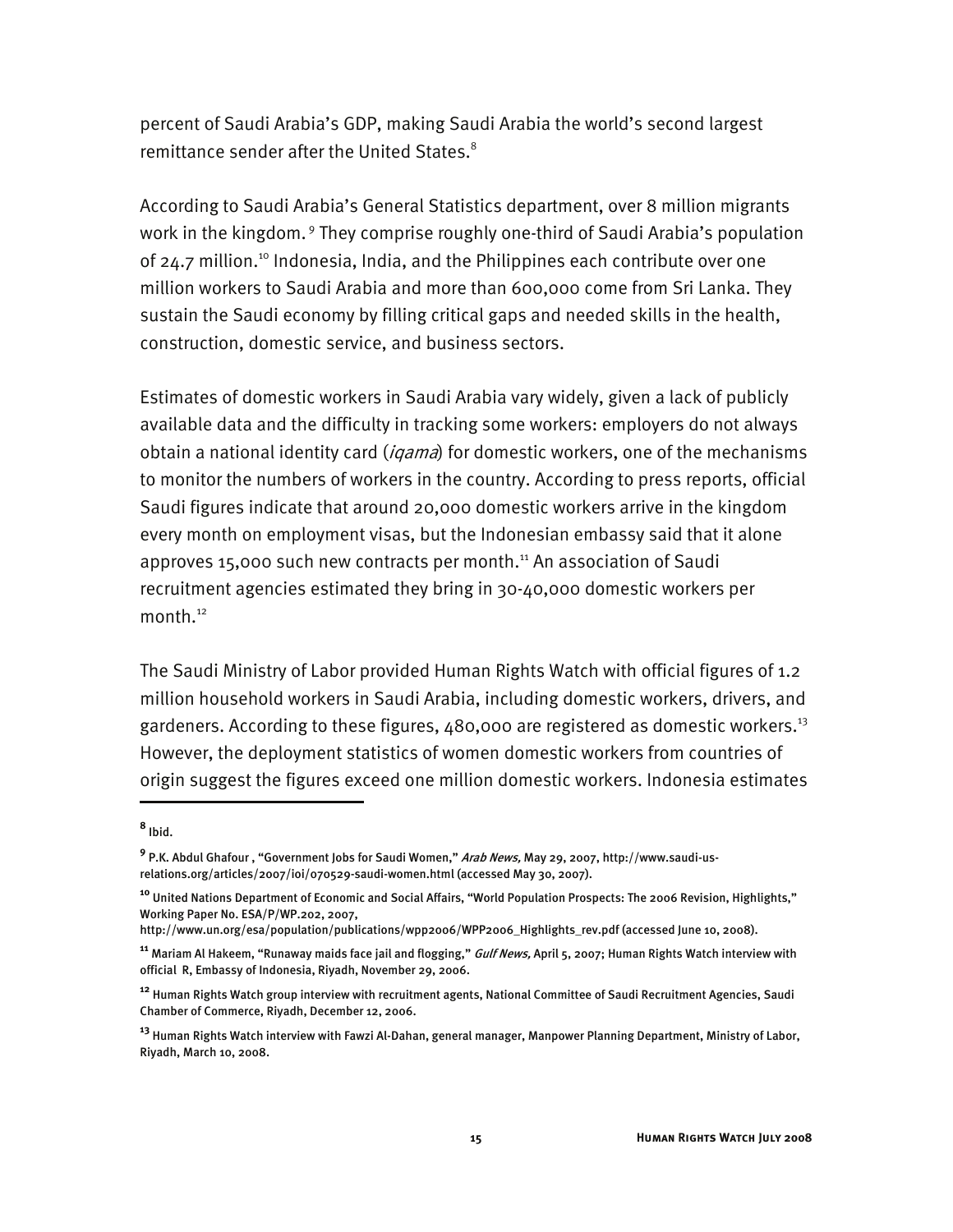approximately 600,000 domestic workers in Saudi Arabia,<sup>14</sup> Sri Lanka recorded approximately  $275,000$  documented workers,<sup>15</sup> and the Philippines recorded 200,000.16 Estimates in the press attempt to capture the number of undocumented workers as well and typically place the national figure at two million domestic workers. In the wake of recruitment agreements signed in late 2007 and early 2008 with Nepal and Vietnam, domestic workers arriving from these countries may increase. Saudi Arabia also hosts smaller numbers of domestic workers from other countries, including India, Bangladesh, Ethiopia, and Eritrea.17

#### Asian Women's Status and Reasons for Migration

I was living in a very small hut that I made out of cloth, and my husband was jobless and I had five children to look after. Due to poverty and financial problems I decided to go abroad to earn an income…. I looked for a job [in Sri Lanka], but I did not find any…. During the rainy days we sometimes did not have food to eat. —Noor F., a repeat Sri Lankan migrant domestic worker to the Middle East, Gampaha, Sri Lanka, November 8, 2006

Women and girls' unequal status profoundly influences their access to education and employment and drives many to migrate to survive. The Indonesian, Filipino, and Sri Lankan governments have mixed records protecting women's rights, and gender-based discrimination and violence remain serious problems.<sup>18</sup> Facing poverty and limited job opportunities in their home countries, women in Indonesia, the

**<sup>18</sup>** For country-specific analyses of women's rights violations and related government reforms, see

**<sup>14</sup>** The Indonesian embassy in Riyadh recorded 626,895 Indonesian workers in 2007, of whom 96 percent are domestic workers and drivers, but noted that the Saudi labor department recorded more than 980,000 Indonesian workers in total. Human Rights Watch interview with Sukamto Jalavadi, labor attaché, Embassy of Indonesia, Riyadh, March 2008.

**<sup>15</sup>** Sri Lanka Bureau of Foreign Employment, "Estimated Stock of Sri Lankan Overseas Contract Workers by Country 2006."

**<sup>16</sup>** Human Rights Watch group interview with Filipino embassy officials, Riyadh, March 2008.

**<sup>17</sup>** Human Rights Watch interviews with embassy officials from labor-sending countries, Riyadh, December 2006 and March 2008.

http://www.un.org/womenwatch/daw/cedaw/reports.htm. This site contains government submissions to the Committee on the Elimination of Discrimination against Women (CEDAW Committee) and the Committee's concluding observations. The CEDAW Committee, comprised of independent experts, monitors the Convention on the Elimination of All Forms of Discrimination against Women (CEDAW), G.A. res. 34/180, 34 U.N. GAOR Supp. (No. 46) at 193, U.N. Doc. A/34/46, entered into force September 3, 1981.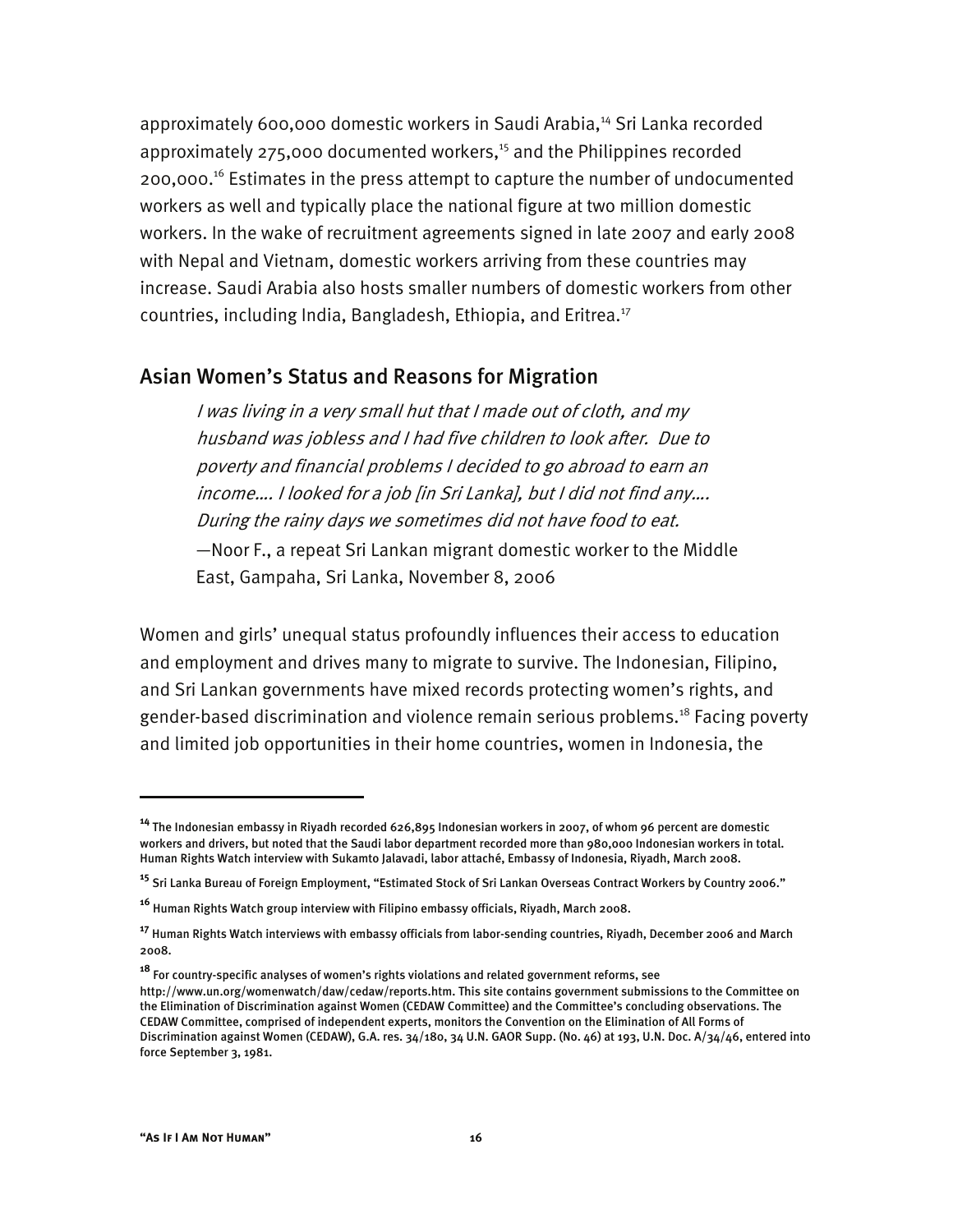Philippines, Sri Lanka, and other sending countries must often seek employment overseas.

Women's status varies widely within and across the three countries. All three countries have experienced progress in recent decades and vibrant women's rights movements have raised awareness, catalyzed provision of support services, and initiated policy reform on discrimination and gender-based violence. Girls' education rates have dramatically increased, and in all three countries, boys' and girls' primary and secondary school enrollment are approximately equal.<sup>19</sup>

Violence against women and girls occurs in all three countries and takes many forms, including domestic violence, trafficking, and sexual violence. Several factors create barriers to seeking redress through the criminal justice systems in Indonesia, the Philippines, and Sri Lanka. Law enforcement officials are often inadequately trained to handle gender-based violence cases and methods for collecting evidence. Survivors may not report cases due to social stigma, fear of retaliation, and lack of information about their rights.

Gender inequality still manifests itself in higher education, labor force participation, and earning power.<sup>20</sup> Women's average earned income is only  $41-61$  percent of men's average earned income in all three countries, as shown in Table 1, below.

The striking differences between men's and women's income is attributable to several factors, including the concentration of women in less regulated industries and the fact that women confront social and cultural barriers to entering higher paying, male-dominated industries. Government and private sector lack of commitment to affordable child care, maternity benefits, sexual harassment policies, and protections against gender discrimination in hiring also affect women's labor force participation and earning power.

**<sup>19</sup>** World Bank, "Gender Stats: database of gender statistics," updated regularly,

http://devdata.worldbank.org/genderstats/home.asp (accessed August 20, 2007).

**<sup>20</sup>** Ibid.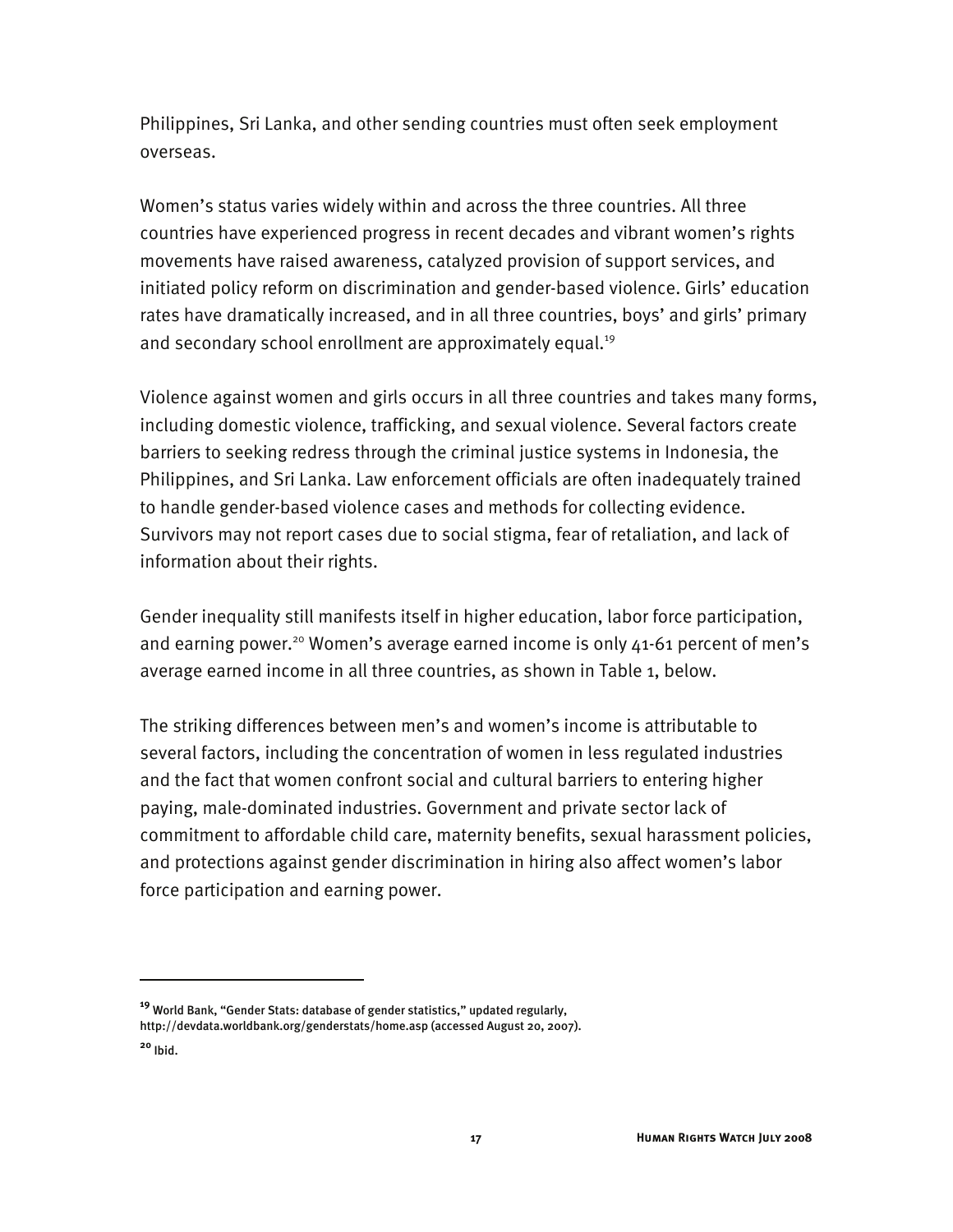| Country     | Earned income, | Earned income, | Ratio of women's  |
|-------------|----------------|----------------|-------------------|
|             | female $(\$)$  | male $($ \$)   | earnings to men's |
|             |                |                | earnings (%)      |
| Indonesia   | 2,410          | 5,280          | 46                |
| Philippines | 3,883          | 6,375          | 61                |
| Sri Lanka   | 2,647          | 6,479          | 41                |

Table 1: Estimated Earned Income for Men and Women in 2005 $^{21}$ 

While some women sought new experiences and adventure, most migrant women interviewed by Human Rights Watch said they migrated out of desperation, not out of unconstrained choice. Chandrika M., a 45-year-old Sri Lankan woman preparing to migrate for the ninth time, said,

I'm crying inside my heart. I think that it is foolish to migrate when I remember my little girl…. If I can solve my financial problems this time, I will never migrate again…. If we have no money, we have no other choice but to go abroad. The government has to get rid of this poverty.<sup>22</sup>

Yuniarti, an Indonesian migrant, said, "I hope the next generation does not have to come here to work in Saudi Arabia. I hope they just come for pilgrimage…. The [government] should make employment opportunities in Indonesia."<sup>23</sup> Some women that Human Rights Watch interviewed also migrated to escape domestic violence.

More typically, domestic workers migrate to finance the education of their siblings or children, build or repair homes, earn money for daily necessities, or to repay loans for health care or business losses. For example, Farzana M., a Sri Lankan migrant, said, "I needed money [to regain] our house: we had a debt of Rs. 70,000 [\$625] to

**<sup>21</sup>** 2005 is the most recent year for which data is available for comparison. United Nations Development Programme (UNDP), "Human Development Report 2007/2008, Fighting climate change: Human solidarity in a divided world," November 27, 2007, http://hdrstats.undp.org/indicators/ (accessed April 9, 2008). According to the UNDP, estimated earned income is derived on the basis of the ratio of the female non-agricultural wage to the male non-agricultural wage, the female and male shares of the economically active population, total female and male population, and GDP per capita (PPP \$).

**<sup>22</sup>** Human Rights Watch interview with Chandrika M., Sri Lankan domestic worker, Kurunegala, Sri Lanka, November 4, 2006.

**<sup>23</sup>** Human Rights Watch interview with Yuniarti, Indonesian domestic worker, Jeddah, Saudi Arabia, December 8, 2006.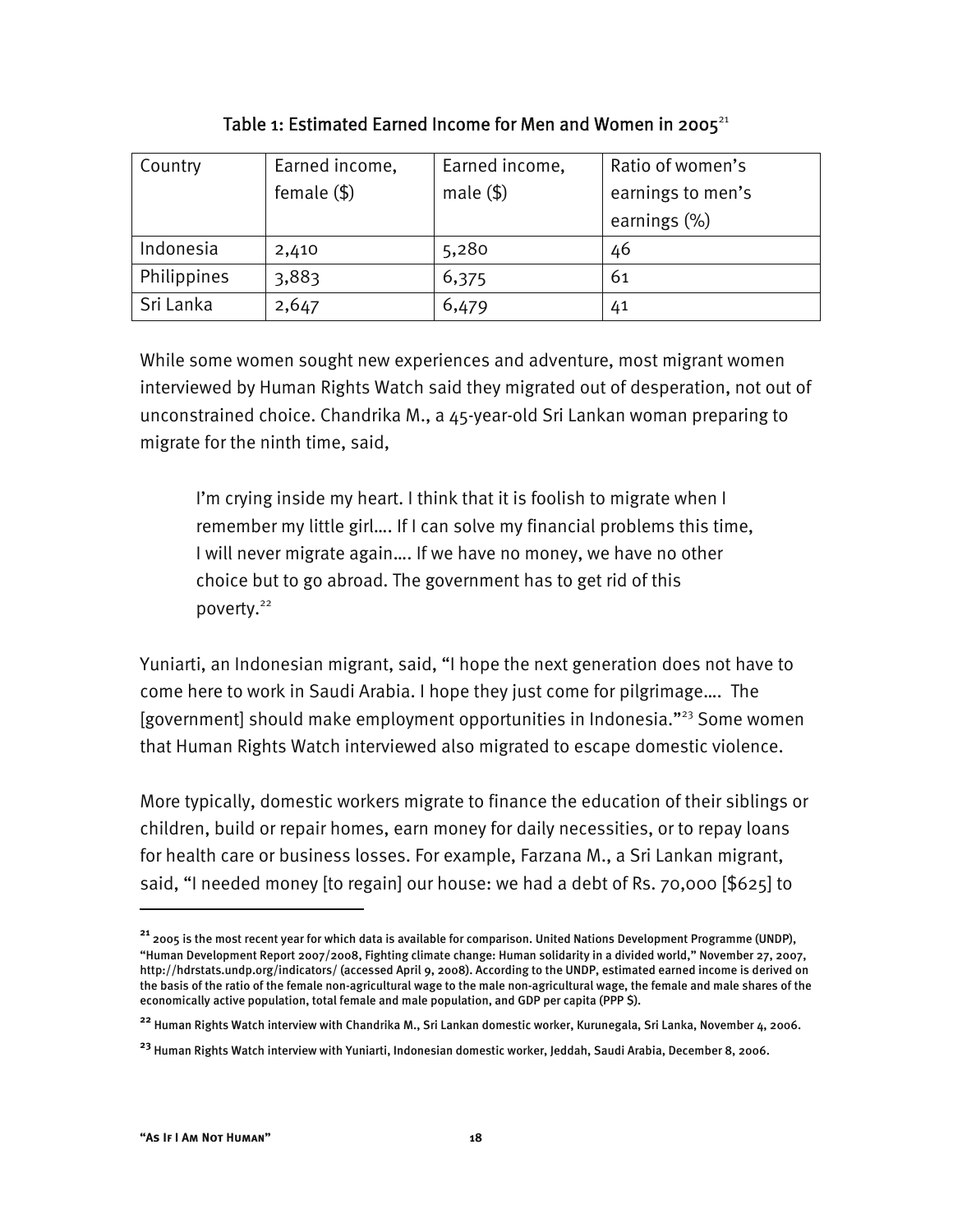pay. My husband wanted me to come to Saudi Arabia. He said, 'If you can earn enough money, we can get the house back.' I had to come to pay the debt, there was no [other] choice."24 Adelina Y. started crying when she told Human Rights Watch, "I am a single mother and I want my kids to go to school and to help my family. I came here [to Saudi Arabia] because I want money, but it wasn't good for me."<sup>25</sup> Hemanthi J.'s husband forced her to migrate. She said, "I didn't want to come to Saudi, but my husband forced me to come…. He said, 'Go abroad and earn money so we can get our own house."26

In some cases, even highly educated women were unable to earn enough money in their home country and resorted to domestic work abroad to pay their bills. Marilou R., a Filipina domestic worker whose Saudi employer later failed to pay her wages said, "I have a BS [Bachelors degree in Science] in Agriculture, in Crop Science. I was a technician in Mindanao. Yes I enjoyed it so much, I earned 5,000 pesos [\$107]. [I migrated because] I have a nephew who had heart failure. Every month we need 10,000 pesos  $[$214]$  for his heart medicine."<sup>27</sup>

Many women encounter returned migrants who have been successful in earning money overseas, and compare their earning capacity at home to potential income abroad. In one such case, Krishnan S. said, "I think working abroad is better [than working on a tea estate] because in two months I can earn 20,000 rupees [\$179], but if I work on an estate, they deduct for this and that, and I will get 2,000 or 3,000 rupees [\$18-27]."28

Women make the decision to migrate not once, but many times. Confronted with relentless financial pressures, most migrants and their families found it difficult to save, and after finishing a two-year contract, women faced the same expenses that led them to migrate initially. Human Rights Watch interviewed women who had migrated as many as 14 times as a domestic worker. Krishnan S., mentioned above,

**<sup>24</sup>** Human Rights Watch interview with Farzana M., Sri Lankan domestic worker, Riyadh, December 15, 2006.

**<sup>25</sup>** Human Rights Watch interview with Adelina Y., Filipina domestic worker, Jeddah, December 9, 2006.

**<sup>26</sup>** Human Rights Watch interview with Hemanthi J., Sri Lankan domestic worker, Riyadh, December 14, 2006.

**<sup>27</sup>** Human Rights Watch interview with Marilou R., Filipina domestic worker, Jeddah, December 10, 2006.

**<sup>28</sup>** Human Rights Watch interview with Krishnan S., Sri Lankan domestic worker, Maskeliya, Sri Lanka, November 13, 2006.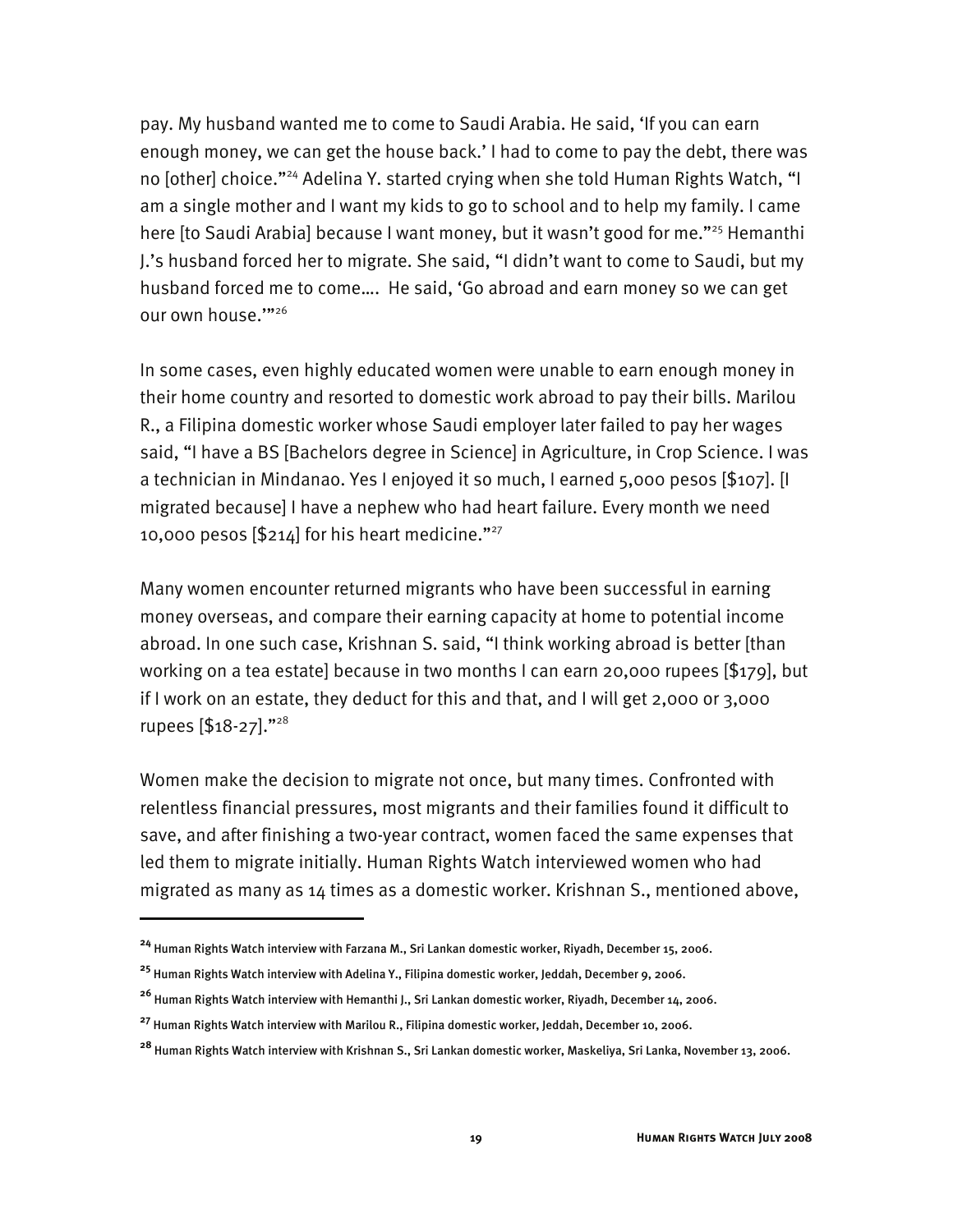said, "I managed to buy a television and radio, managed to send money to my house for daily expenses like looking after my daughter and meals, and I managed to buy some gold jewelry. Now I have to feed four people and pay the electricity bill, that's why I'm planning to go abroad again after giving birth."<sup>29</sup>

As will be discussed later in more detail, some women and girls migrate involuntarily through deception or coercion in cases that amount to trafficking.

#### Women's Status in Saudi Arabia

Women from Indonesia, the Philippines, and Sri Lanka often enjoy a greater degree of freedom and range of rights in their home countries than their female Saudi employers. Migrant women may be unfamiliar with and shocked by restrictions on their dress, freedom of movement, interaction with unrelated men, and freedom of religion. For example, Journey L. said, "You have left your loved ones to earn some money for a living…. Then when you come here, you will be shocked by the culture. You arrive from an open country … and here you are not allowed to talk to men. You know you have to wear an abaya, but you cannot adjust to it immediately, to wear it every time even when in a hurry. And it feels dangerous to walk alone."<sup>30</sup>

Systemic discrimination against Saudi women denies them equal access to employment, health care, public participation, equality before the law, and a range of other rights. The UN ranked Saudi Arabia 92<sup>nd</sup> out of 93 evaluated countries with respect to gender empowerment, an indicator determined by women's participation in economic and political life.<sup>31</sup> Saudi women's low and unequal status affects migrant women's rights and treatment as domestic workers. Strict gender segregation exacerbates their isolation and confinement in the workplace.

Saudi government policy and societal practices tightly circumscribe women's rights by requiring adult women to obtain permission from male guardians to work, travel,

-

**<sup>29</sup>** Ibid.

**<sup>30</sup>** Human Rights Watch interview with Journey L., Filipina domestic worker, Riyadh, March 12, 2008.

**<sup>31</sup>** UNDP, "Human Development Report 2007/2008." The gender empowerment measure is a composite indicator that captures gender inequality in three areas: the extent of women's political participation, economic participation, and power over economic resources.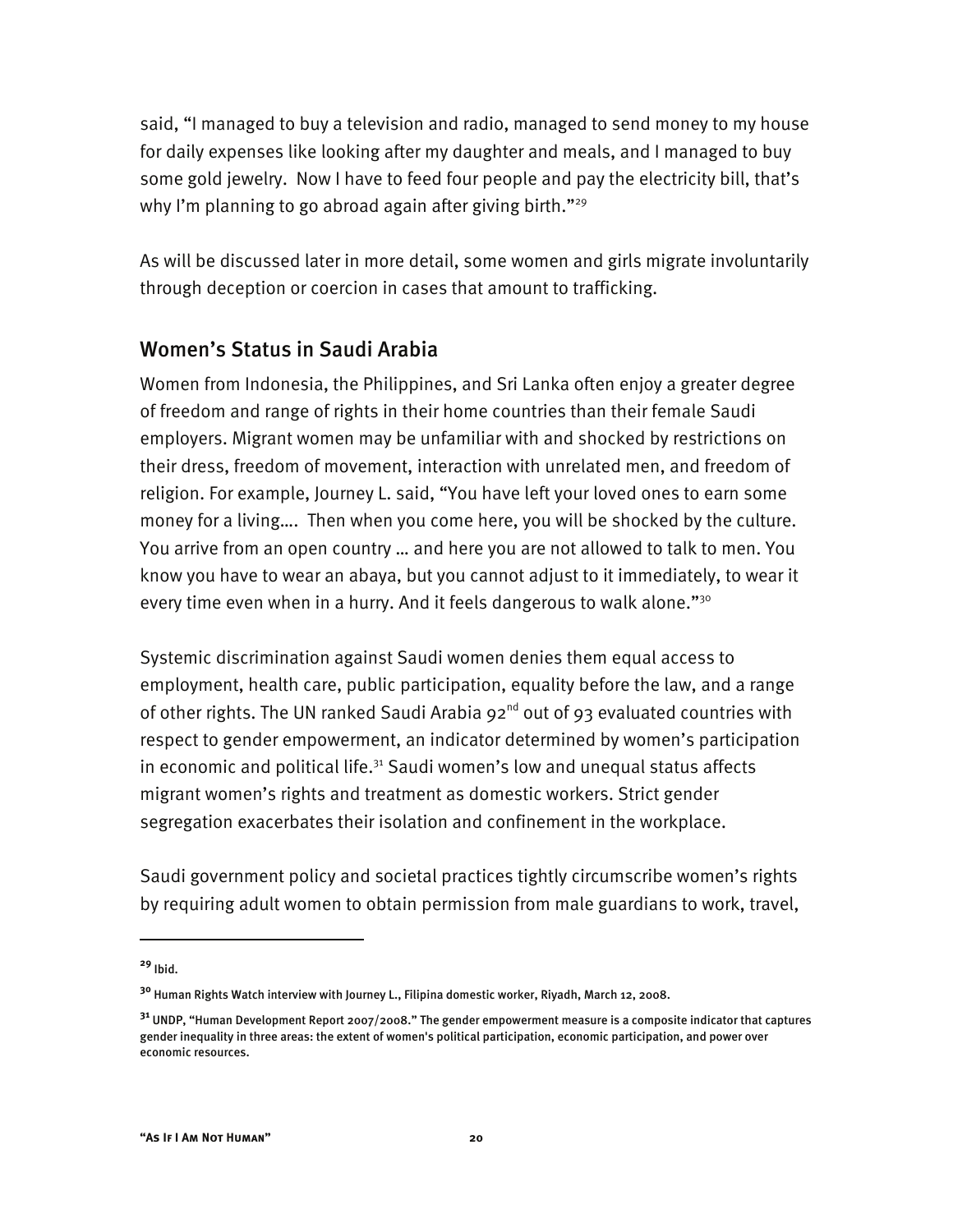study, marry, receive health care, or access many public services. The government, religious institutions, and society treat women as legal minors and exercise inordinate control over their daily lives and activities. The government enforces strict gender segregation, including through the *mutawwa'* (religious police). Most offices, restaurants, shopping malls, and private homes maintain separate spaces for men and women.

Saudi women confront barriers to redress through the criminal justice system. Given prevailing norms of sex segregation, Saudi women are often hesitant to walk into a police station as all police officers are male. Saudi Arabia criminalizes contact between unmarried individuals of the opposite sex, putting rape victims at risk of prosecution for "illegal mingling" or forbidden extramarital sexual relations if they cannot meet the strict evidentiary standards to prove rape. In the high-profile Qatif case, a court not only convicted a gang-rape victim of "illegal mingling" and blamed her for going out alone, but doubled her sentence to six months imprisonment and 200 lashes for reaching out to the media.<sup>32</sup> King Abdullah pardoned the young woman after an international outcry, but the Saudi system continues to impose formidable obstacles to seeking justice in cases of sexual assault.

A 2008 Human Rights Watch report, "Perpetual Minors: Human Rights Abuses Stemming from Male Guardianship and Sex Segregation in Saudi Arabia," discusses these women's rights violations and the system of male guardianship for adult women in greater detail.<sup>33</sup>

#### Scale of Abuses

-

I will admit that a lot of violations and inhumane treatment takes place. If I tell you I know the figure I would be lying. The only thing I know is that those cases that come to our attention are punished. ⎯ Dr. Ghazi al-Qusaibi, minister of labor, Riyadh, December 3, 2006

**<sup>32</sup>** "Saudi Arabia: Rape Victim Punished for Speaking Out," Human Rights Watch news release, November 17, 2007, http://hrw.org/english/docs/2007/11/16/saudia17363.htm; "Saudi Arabia: Ministry of Justice should Stop Targeting Rape Victim," Human Rights Watch news release, November 29, 2007, http://hrw.org/english/docs/2007/11/28/saudia17433.htm.

**<sup>33</sup>** Human Rights Watch, Perpetual Minors: Human Rights Abuses Stemming from Male Guardianship and Sex Segregation in Saudi Arabia, 1-56432-307-2, April 2008, http://hrw.org/reports/2008/saudiarabia0408/.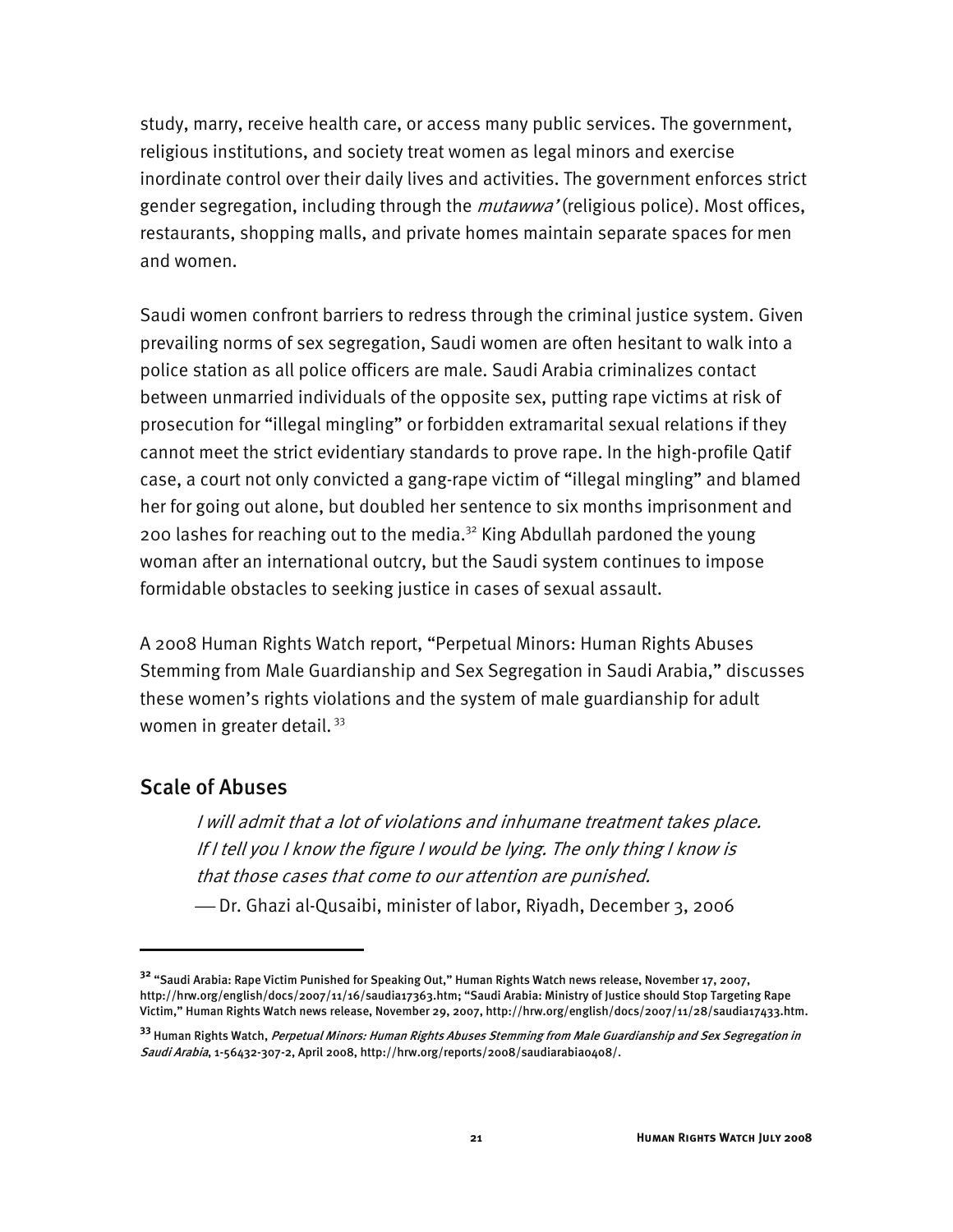Contracts are not clear, agents in KSA [Saudi Arabia] are lousy and dishonest…. Some employers treat domestic workers like slaves, some treat them like members of their families. We have to face it.  $-$  Dr. Abd al-Muhsin al-`Akkas, minister of social affairs, Riyadh, December 2, 2006

In interviews with Human Rights Watch and with the press, officials from the Saudi Ministries of Labor and Social Affairs maintain that most employers treat their domestic workers well, even as members of their families. They claim that only a small number of domestic workers confront abuse and that these cases are handled appropriately through the courts. One labor official said, "Torture is not normal…. The majority of cases receive good treatment. There may be one case of murder, one case of beating, but not the majority."34

Estimating the prevalence of abuse is difficult, and underreporting is likely given the isolation of domestic workers in private homes, the power of employers to directly repatriate domestic workers before they can seek help, and the socially and legally sanctioned nature of some abuses, such as restrictions on movement or excessively long working hours. Human Rights Watch interviewed domestic workers in their home countries who had suffered abuse in Saudi Arabia but never had the opportunity to obtain assistance.<sup>35</sup> Such cases are also documented in the countries of origin by state foreign employment departments, nongovernmental organizations, and local media.

While no data exist to estimate the exact number of domestic workers who confront abuse, available information suggests it is a significant problem. The most common types of abuses are those that are socially sanctioned and unregulated. For instance, even domestic workers who report being "happy" in their jobs may face having their passports held by their employers, working excessively long hours with no rest day, and not being paid for overtime. Greater research is required to determine the

**<sup>34</sup>** Human Rights Watch interview with Fawzi Al-Dahan, March 10, 2008.

**<sup>35</sup>** This report explicitly features interviews Human Rights Watch took in Sri Lanka, but the general findings also reflect interviews taken in Indonesia in May 2006.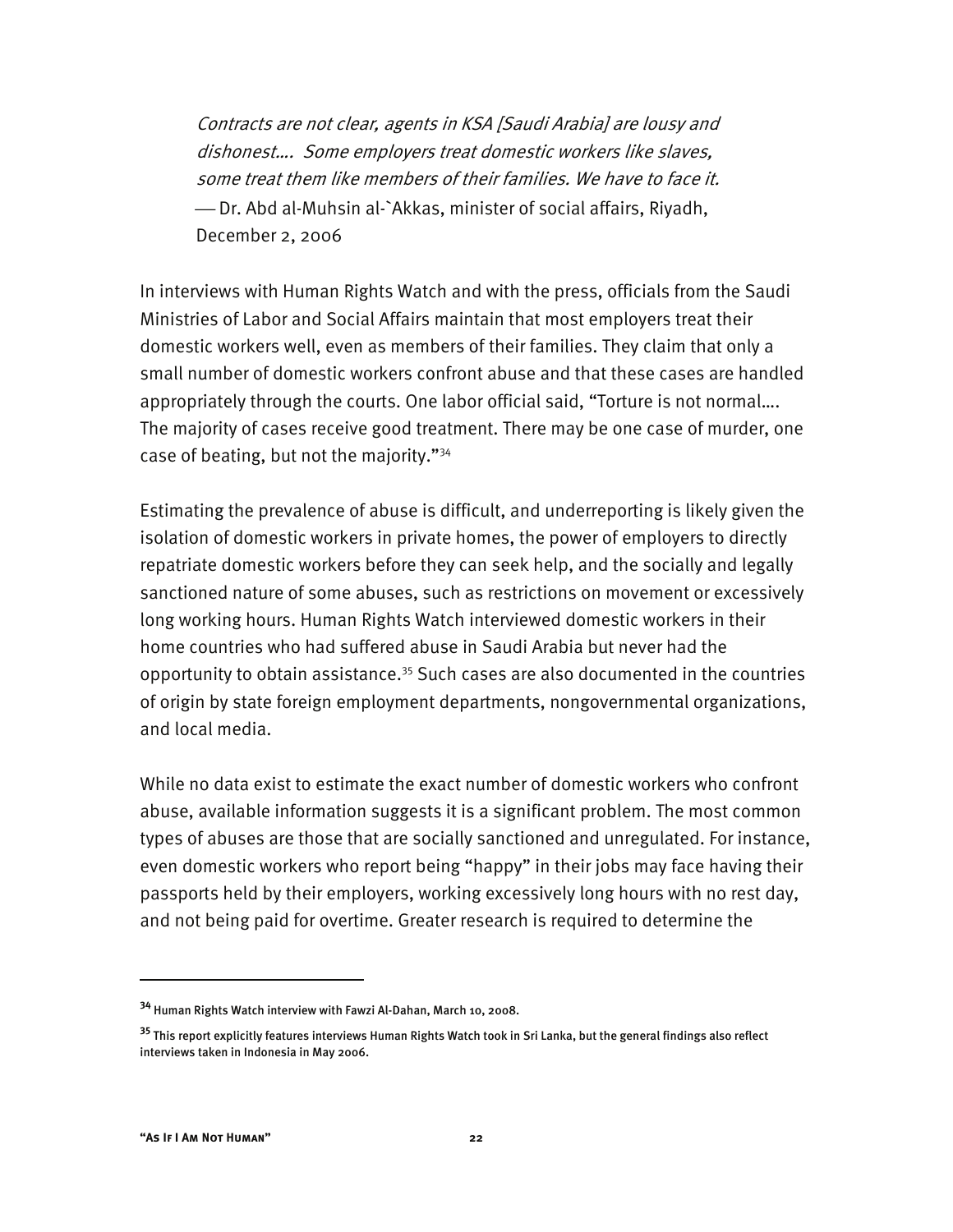prevalence of these types of working conditions, but existing information suggests they are widespread.

Given the current legal framework, often only egregious cases involving unpaid wages, physical abuse, sexual harassment and abuse, or immigration problems reach the authorities. Human Rights Watch could not obtain a reliable estimate of how many such cases the Saudi Ministry of Social Affairs handles, but it operates a shelter in Riyadh, discussed later in the report, that processes several thousand domestic worker cases each year.

The embassy of Indonesia in Riyadh reported that it handled 3,687 complaints in 2006 and  $3,428$  complaints in 2007.<sup>36</sup> These are aggregated separately from the consulate in Jeddah, which handles an average of 20 complaints per day.<sup>37</sup> Similarly, the Sri Lankan embassy in Riyadh handles 200-300 cases per month, and processed and repatriated 606 domestic workers between January 1 and March 11, 2008.<sup>38</sup> The shelter for Filipina domestic workers in Riyadh housed 1,129 women in 2007 and the embassy of Nepal, with significantly fewer numbers of domestic workers in the country, handled 94 cases between August 2007 and March 2008.<sup>39</sup>

j

**<sup>36</sup>** Human Rights Watch interview with Sukamto Jalavadi, labor attaché, Embassy of Indonesia, Riyadh, March 2008.

**<sup>37</sup>** Human Rights Watch interview with Winardi Hanafi Lucky, vice consul, Consulate of Indonesia, Jeddah, December 2006.

**<sup>38</sup>** Human Rights Watch interview with N.L.D. Abeyratne, counselor, Embassy of Sri Lanka, Riyadh, March 2008.

**<sup>39</sup>** Human Rights Watch interviews with Rustico S.M. Dela Fuente, labor attaché, Embassy of the Philippines, Riyadh, March 2008, and Prakash Kumar, deputy chief of mission, Embassy of Nepal, March 2008.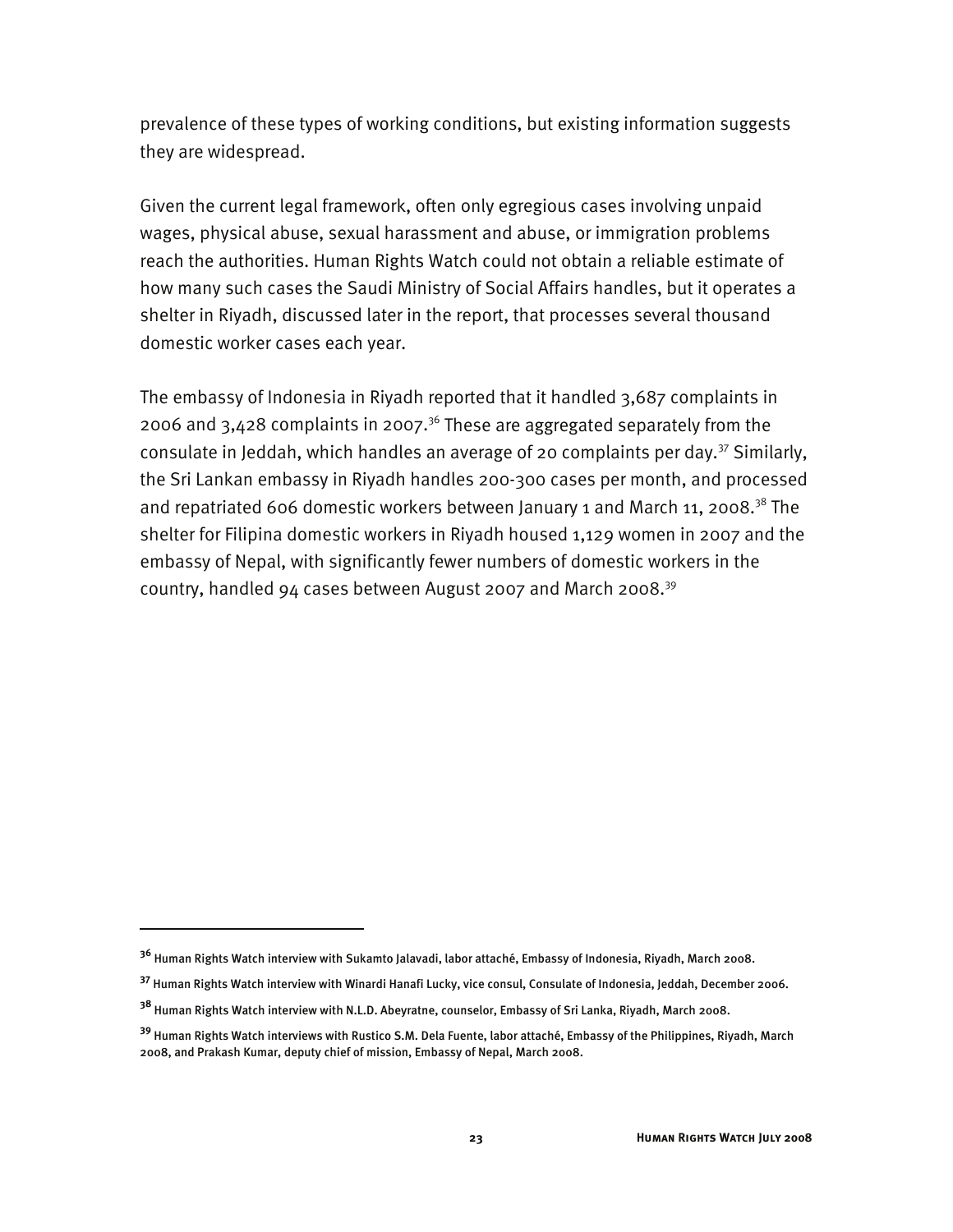## **IV. Legal Framework for Migrant Domestic Workers**

Saudi Arabia's justice system falls far short of international standards and imposes particularly formidable obstacles to migrant domestic workers. Labor laws exclude domestic workers from key protections and immigration policies place migrants at risk through a highly restrictive *kafala* or sponsorship system. Labor-sending governments may have policies regulating minimum standards for their workers abroad, although neither the Philippines, Indonesia, nor Sri Lanka have been able to negotiate a bilateral labor agreement on domestic workers with Saudi Arabia.

Saudi Arabia applies its interpretation of Sharia (Islamic law) as the governing legal framework. The absence of codified Sharia laws and rules of precedent leaves the government and judiciary significant room for divergent interpretations of the law, and undermines equality before the law.<sup>40</sup> For a more detailed analysis of unfair trials, due process violations, and treatment of children in Saudi Arabia's criminal justice system, see the March 2008 Human Rights Watch reports "Precarious Justice: Arbitrary Detention and Unfair Trials in the Deficient Criminal Justice System of Saudi Arabia" and "Adults Before Their Time: Children in Saudi Arabia's Justice System."<sup>41</sup>

Saudi Arabia has recently begun to introduce administrative laws. In 1992 King Fahd instituted the Basic Law, a proto-constitution declaring Saudi Arabia an Islamic monarchy whose constitution is comprised of the Quran and the Sunna (traditions of the Prophet Muhammad).<sup>42</sup> Since 1992 the government has created news laws to address gaps left by the Basic Law, including a Civil Procedure Code in 2000 and a Criminal Procedure Code in 2002.

**<sup>40</sup>** Saudi Arabia follows the Hanbali school of jurisprudence. Sunni Muslims generally follow one of four schools of thought, named after their founding scholars, Shafi'i, Hanafi, Maliki, or Hanbali. Hanbalis shun using precedents or derivative sources of law or scholarly consensus (*ijma*) to adjudicate any given issue. Other schools of thought give *ijma*' the force of legally binding opinion. Instead, Hanbali jurists prefer to employ their own original legal reasoning (*ijtihad*) to the Quran and Sunna to derive rulings for cases.

**<sup>41</sup>** Human Rights Watch, Precarious Justice: Arbitrary Detention and Unfair Trials in the Deficient Criminal Justice System of Saudi Arabia, vol. 20, no. 3(E), March 2008, http://hrw.org/reports/2008/saudijustice0308/, and Adults Before Their Time: Children in Saudi Arabia's Justice System, vol. 20, no. 4(E), March 2008, http://hrw.org/reports/2008/saudicrd0308/.

**<sup>42</sup>** The king also decreed a Law of the Provinces that set forth the division of powers between the provinces and the central government. Currently, all of the provincial governors are royal princes. The third administrative law concerned the Majlis al-Shura (Advisory Council). The king appointed its 60 members (now 150), who could "study" and "interpret," but not initiate, legislation.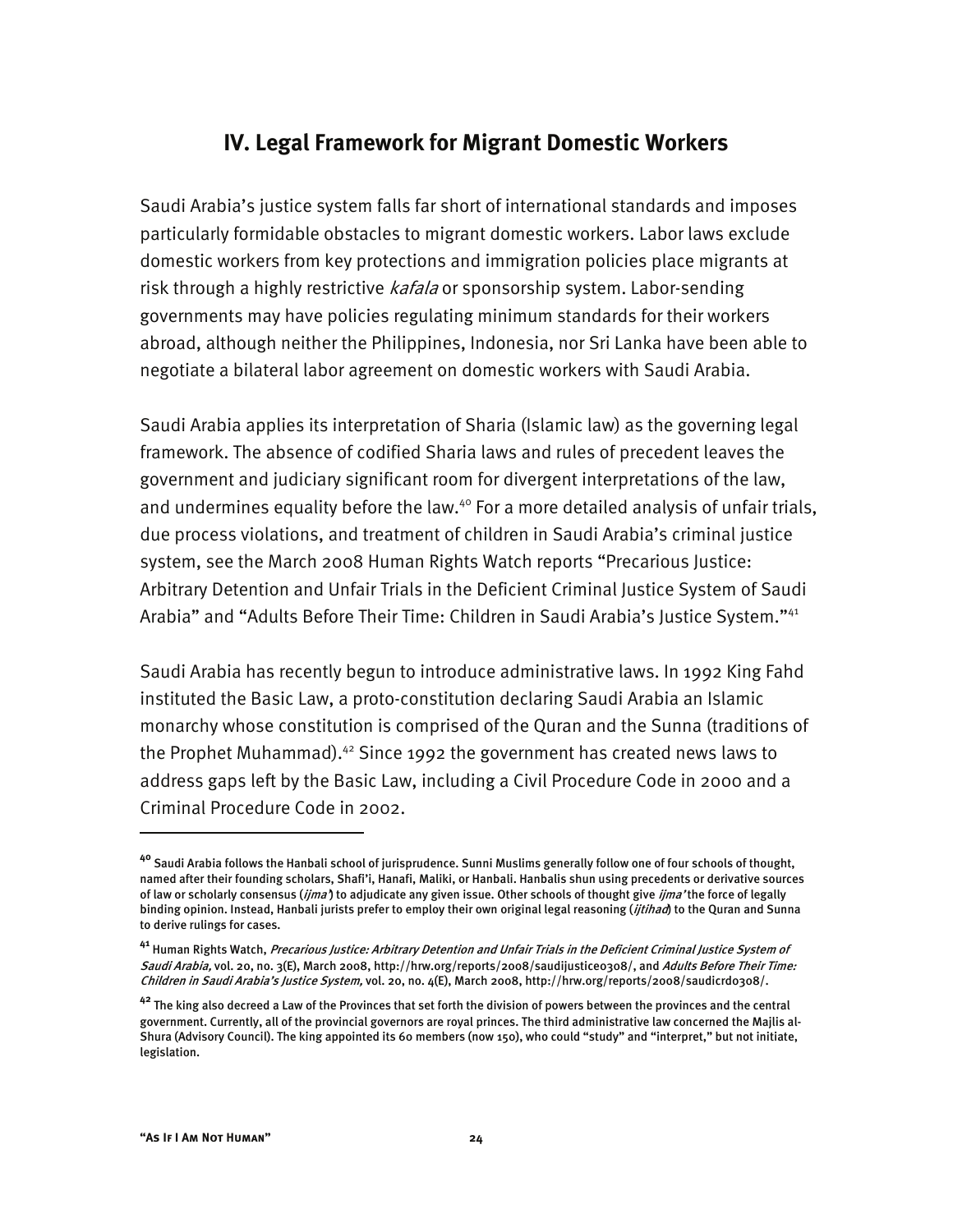## Exclusion from Labor Laws

Saudi Arabia amended its Labor Law through Royal Decree No. M/51 on September 27, 2005.<sup>43</sup> As it currently stands, Saudi Arabia excludes domestic workers from the provisions of the labor law, leaving them without the protections guaranteed to other workers.<sup>44</sup> These protections include limits to working hours, and restrictions on salary deductions, rest days, and mechanisms for resolving labor disputes.

The Saudi government has proposed an annex to the Labor Law to address migrant domestic workers. According to a memorandum that the Ministry of Labor gave to Human Rights Watch researchers, the draft annex on domestic workers consists of 49 articles covering definitions of work, employers' duties, domestic workers' duties, the work contract, an end of service award, working hours and leave, and violations of the contract. The Ministry of Labor memo states that employers would be required to pay all recruitment fees, treat the worker with respect, pay wages on time, provide suitable accommodation such as a furnished private bedroom with bathroom, and provide medical care. Furthermore, the new annex would require written, fixed-term contracts and provisions for overtime pay.45

These changes would represent a dramatic improvement over current regulations and reflect the recognition that "the employer needs to treat the employee like a human being."46 However, it is unclear whether the annex will extend protections to domestic workers equal to those enjoyed by other workers in Saudi Arabia, or whether there would continue to be specific exclusions. For example, the current draft provides for a maximum of 12 hours of work per day or 72 hours per week for domestic workers, in comparison to  $48$  hours per week for other workers.<sup>47</sup> Furthermore, the Saudi authorities have not clarified how the rights and duties

j

**<sup>43</sup>** Saudi Arabia Labor Law, Royal Decree No. M/51, September 27, 2005, Part VI.

**<sup>44</sup>** Ibid., Part I, Chapter Two, Art. 7(2).

**<sup>45</sup>** Deputy Ministry for Planning and Development, Ministry of Labour, "A Short Note on the Draft of the Regulation for the Employment of 'Domestic Helpers and the Like,'" provided to Human Rights Watch, December 3, 2006. Human Rights Watch interview with Fawzi Al-Dahan, March 9, 2008.

**<sup>46</sup>** Human Rights Watch interview with Fawzi Al-Dahan, March 9, 2008.

**<sup>47</sup>** Ibid.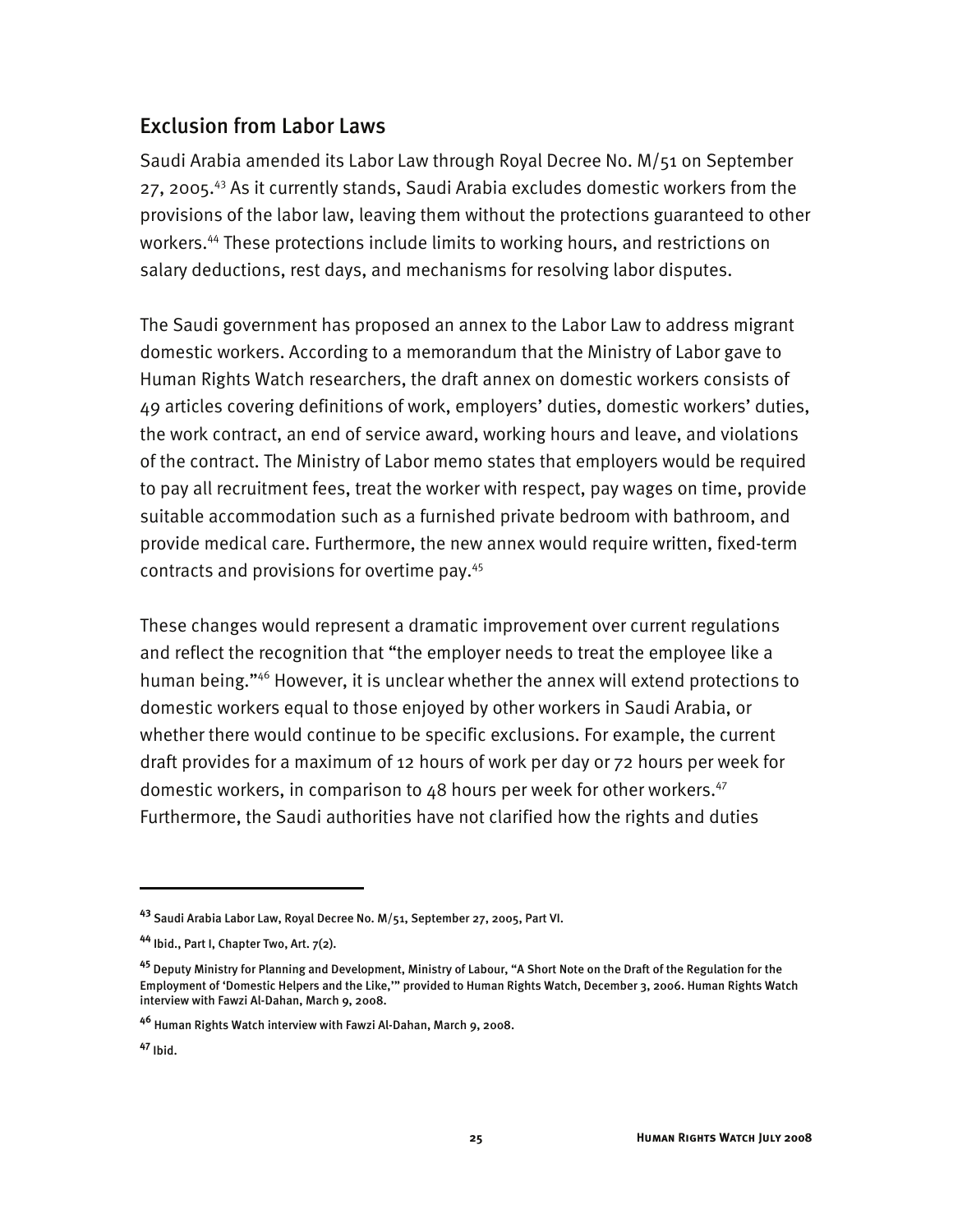outlined in the annex will be enforced, for example, whether the primary mechanism will be through the labor courts as with other categories of workers.

## The *Kafala* System

Migrant domestic workers are not only at risk due to their exclusion from labor laws, but also as a result of highly restrictive immigration policies that rely on sponsorbased visas. The kingdom has instituted policies to increase the Saudi component of its workforce that have to date largely failed. These Saudi-ization policies have attempted to limit and control the number of foreign workers and their distribution in various economic sectors. One main strategy has been the *kafala*, or visa sponsorship system, where a worker's visa and legal status is tied to her employer. This system creates a profound power imbalance between employers and workers and imposes tight restrictions on migrant workers' rights.

Most migrant workers arrive in Saudi Arabia on two-year contracts in which their visas are tied to their employer, or "sponsor." The sponsor bears responsibility for the worker's recruitment fees, completion of medical exams, and possession of an igama, or national identity card. The worker must obtain the sponsor's consent to transfer employment or to leave the country (get an "exit visa"). This gives the employer an inordinate amount of power over the worker's ability to change jobs or to return to her country of origin.

As will be discussed later, some abusive employers exploit the *kafala* system and force domestic workers to continue working against their will and forbid them from returning to their countries of origin. This legal obstacle, which can result in the arbitrary and unlawful denial of a domestic workers' right to leave Saudi Arabia and return home, is clearly incompatible with article 13 of the Universal Declaration of Human Rights (UDHR), which provides for the right to freedom of movement and the right to return to one's country.<sup>48</sup> In addition to its legal basis under treaty law,<sup>49</sup> the

**<sup>48</sup>** Universal Declaration of Human Rights (UDHR), adopted December 10, 1948, G.A. Res. 217A(III), U.N. Doc. A/810 at 71 (1948).

**<sup>49</sup>** See, for example, International Covenant on Civil and Political Rights (ICCPR), adopted December 16, 1966, G.A. Res. 2200A (XXI), 21 U.N. GAOR Supp. (No. 16) at 52, U.N. Doc. A/6316 (1966), 999 U.N.T.S. 171, entered into force March 23, 1976, art. 12. The Migrant Workers Convention also protects the right of migrants to enter their country of origin. International Convention on the Protection of the Rights of All Migrant Workers and Members of Their Families (Migrant Workers Convention), adopted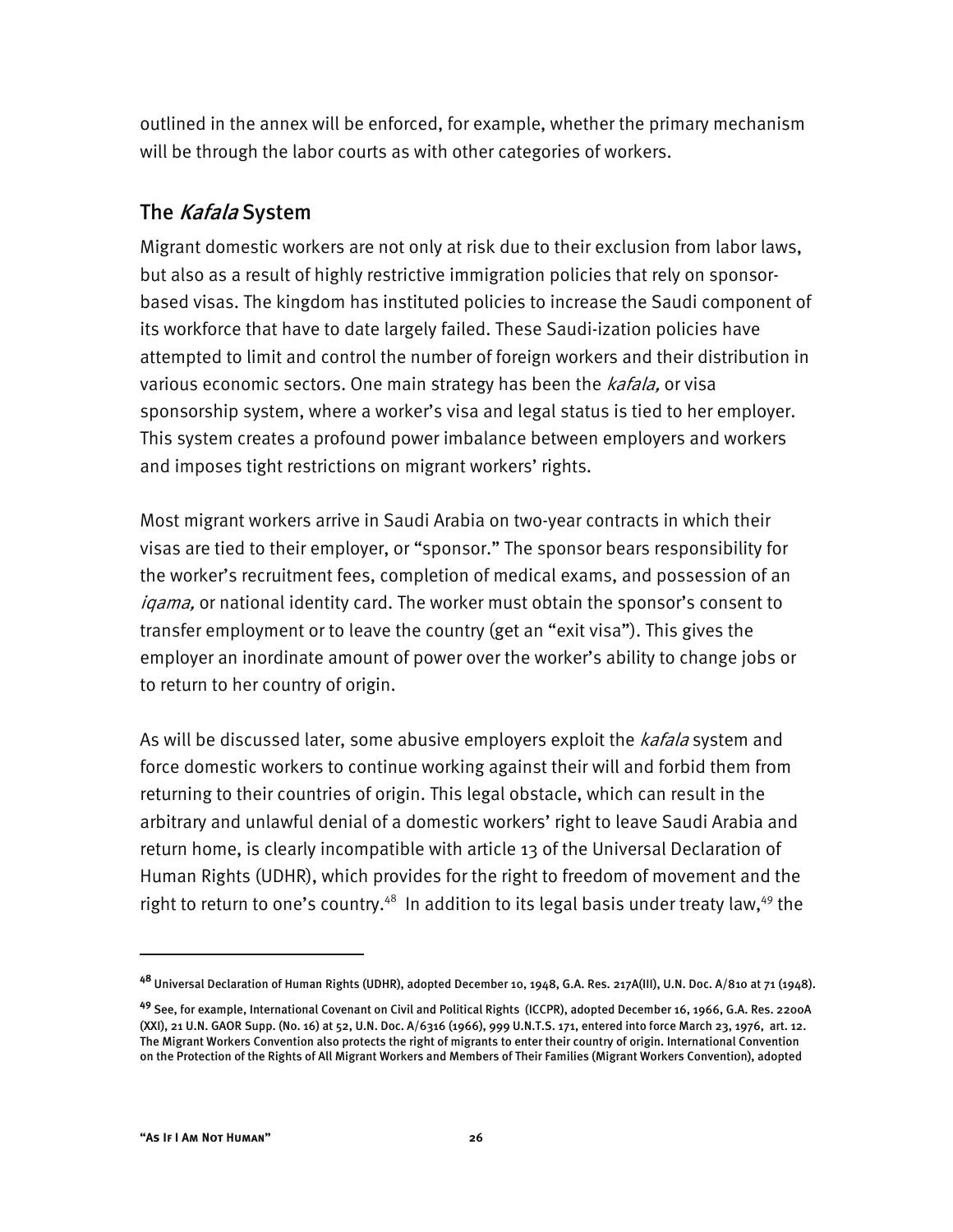right to return to one's own country has been recognized as a norm of customary international law.<sup>50</sup>

The Saudi Ministry of Labor and the Saudi Human Rights Commission have informed Human Rights Watch that the sponsorship system is under review, and that alternatives are being researched.<sup>51</sup> One proposal is to create three or four large recruitment agencies that would act as sponsors for all migrant workers in the country. This proposal would purportedly address the control that employers have over workers when they also act as immigration sponsors.

According to the Saudi Minister of Labor, Dr. Ghazi al-Qusaibi,

There are currently about 350 recruiting labor agencies. We will introduce radical reforms to reduce the number to three big agencies, with resources, supervised by the government. We keep closing the bad agencies but new ones come, and we close them…. We want to have requirements that the agents must have a university education and a financial deposit. So many agencies have meager resources, they are small shops with one or two people working there. We will dissolve them and form big, private companies supervised by the government. 52

If such a proposal was to move forward, these recruitment agencies would wield an enormous amount of power and money. The government would need to regulate and monitor such recruitment agencies rigorously, with clear standards for operating procedures, penalties in case of abuse, and provisions for independent monitoring. One official from a labor-sending country pointed out that a similar system is implemented in Kuwait with poor results. He said, "There are bad aspects. The girl is lost in the agency system. The sponsor may return her to the agency and the agency

December 18, 1990, G.A. Res. 45/158, annex, 45 U.N. GAOR Supp. (No. 49A) at 262, U.N. Doc. A/45/49 (1990), entered into force July 1, 2003, art. 8. Saudi Arabia is not party to either convention.

**<sup>50</sup>** See "Current Trends in the Right to Leave and Return," U.N. Doc. E/CN.4/Sub.2/1985.

**<sup>51</sup>** Human Rights Watch interview with Fawzi Al-Dahan, March 10, 2008.

**<sup>52</sup>** Human Rights Watch interview with Dr. Ghazi al-Qusaibi, minister of labor, Riyadh, December 3, 2006.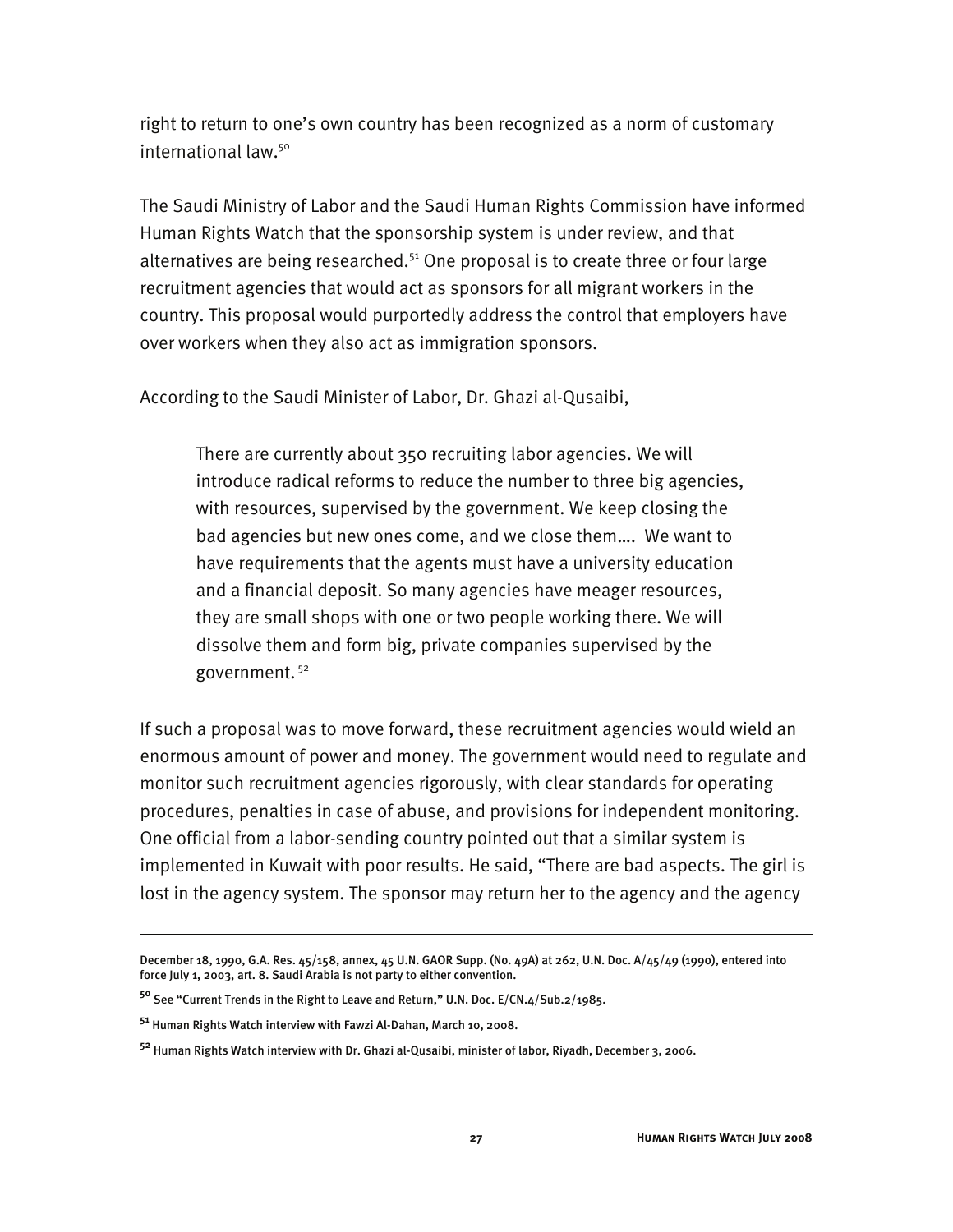redeploys her…. Why are agencies interested [in this proposal]? Because there is a big bracket of a high-income expat population. The agencies want to exploit that market."53

## Employment Contracts and Recruitment Practices

In the absence of protection under labor laws, employment contracts are the primary mechanism for outlining both employers' and workers' rights and obligations. Recruitment practices, including initial fees charged to employers and payment of domestic workers' return tickets home, also define certain financial obligations and incentives.

Employment contracts typically stipulate a domestic worker's monthly wage, a twoyear period of employment, and the employer's responsibility to provide the domestic worker's meals and accommodation in addition to her salary. These contracts often provide domestic workers a paid one-month vacation every two years. These contracts have many weaknesses. They rarely contain specific information on the conditions of work such as limits on working hours and a detailed description of work responsibilities. These contracts do not have the same types of enforcement mechanisms as protection under labor laws. Chapter VI, below, discusses problems with deceptive recruitment practices and situations in which migrant workers receive different contracts upon recruitment and actual employment.

Recruitment agencies broker a range of agreements with employers and domestic workers in regard to payment of return tickets. Employers must pay for a domestic worker's air ticket home if she successfully completes her two-year contract or in cases of mistreatment. If a domestic worker terminates her contract early, she may be responsible for paying for own ticket home. Many agencies, both in labor-sending countries and in Saudi Arabia, also offer probation periods in which they provide employers a "replacement maid" within three months if either the employer or the domestic worker decides the arrangement is a poor fit. In such cases, recruitment agencies may pay for the domestic worker's flight home or for a transfer to a new employer, while in other cases they renege on such promises. The ways in which

**<sup>53</sup>** Human Rights Watch interview with embassy official J from a labor-sending country, Riyadh, March 10, 2008.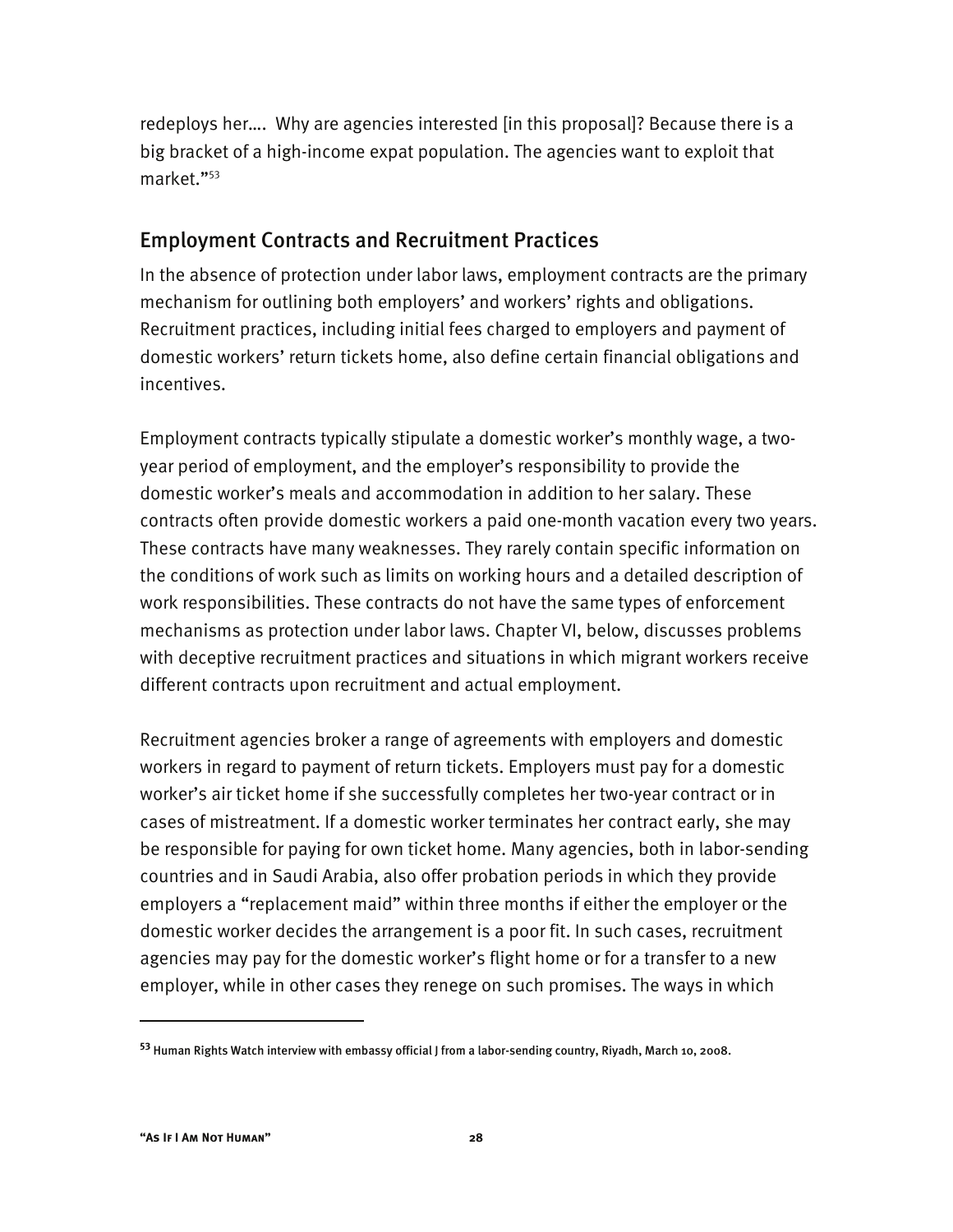some domestic workers struggle to obtain their ticket home is discussed later in the report.

Initial recruitment fees may also profoundly influence the working relationship and the conditions of work. Recruitment agencies charge Saudi employers between 5,000 and 9,000 riyals (US\$1300-2340) to hire a domestic worker. When employers bear the responsibility for initial recruitment fees, domestic workers can ideally avoid incurring crushing debts when they migrate. At the same time, many employers feel they have made a significant financial investment and point to their initial payments to justify restrictive measures that prevent a domestic worker from "running away," such as taking her passport, withholding her wages, and physically confining her to the workplace.

One critical area of reform is to protect domestic workers' right to freedom of movement and decent work conditions. In addition to outlawing and punishing abusive practices, and educating employers that such treatment likely increases the possibility that a domestic worker will attempt to escape, the Saudi government should also address the concerns of employers who have not committed abuse, for example by introducing an insurance program to recover recruitment fees in cases where domestic workers leave their employment early.

## International Agreements

-

In addition to its domestic legal system, Saudi Arabia has also acceded to five international human rights treaties obligating states to eliminate racial and gender discrimination, protect children's rights, prohibit torture, and prevent and punish trafficking in persons.<sup>54</sup> The duties outlined in the treaties commit Saudi Arabia to

**<sup>54</sup>** CEDAW, ratified by Saudi Arabia on September 7, 2000; International Convention on the Elimination of All Forms of Racial Discrimination (ICERD), adopted December 21, 1965, G.A. Res. 2106 (XX), annex, 20 U.N. GAOR Supp. (No. 14) at 47, U.N. Doc. A/6014 (1966), 660 U.N.T.S. 195, entered into force January 4, 1969, acceded to by Saudi Arabia on October 23, 1997; Convention on the Rights of the Child (CRC), adopted November 20, 1989, G.A. Res. 44/25, annex, 44 U.N. GAOR Supp. (No. 49) at 167, U.N. Doc. A/44/49 (1989), entered into force September 2, 1990, acceded to by Saudi Arabia on January 26, 1996; Convention against Torture and Other Cruel, Inhuman or Degrading Treatment or Punishment (Convention against Torture), adopted December 10, 1984, G.A. res. 39/46, annex, 39 U.N. GAOR Supp. (No. 51) at 197, U.N. Doc. A/39/51 (1984), entered into force June 26, 1987, acceded to by Saudi Arabia on September 23, 1997; and Protocol to Prevent, Suppress and Punish Trafficking in Persons, Especially Women and Children, Supplementing the United Nations Convention Against Transnational Organized Crime (Trafficking Protocol), G.A. Res. 25, annex II, U.N. GAOR, 55th Sess. Supp. No. 49, at 60, U.N. Doc. A/45/49 (Vol. I) (2001), entered into force December 25, 2003, acceded to by Saudi Arabia on July 20, 2007.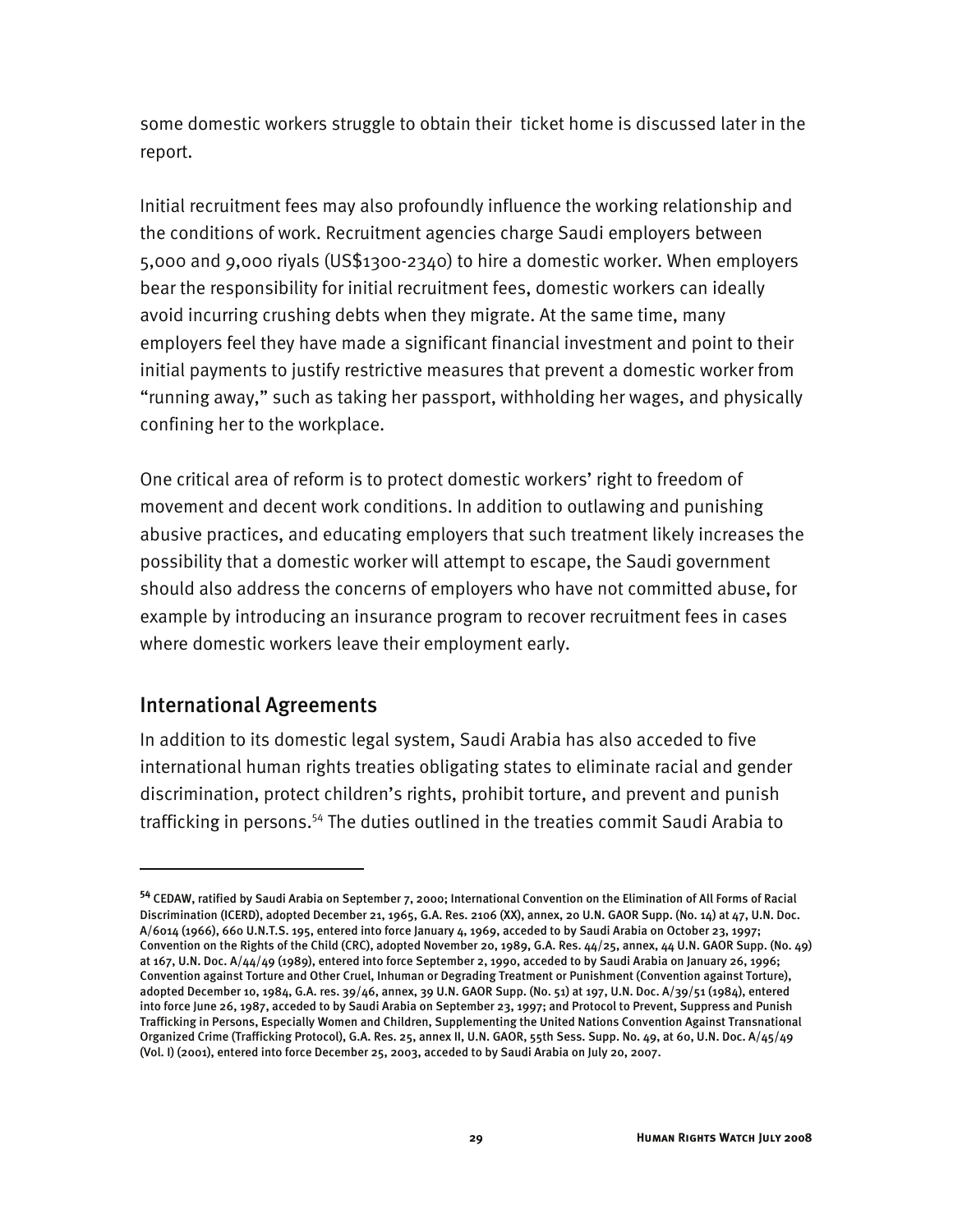ensuring its policies prevent conditions leading to trafficking and protect domestic workers from discrimination and degrading treatment.

According to Saudi officials, these international treaties are automatically incorporated into domestic law. As a result, these international standards have the same legal status as domestic legislation and can be directly invoked in domestic court proceedings.55 However, Saudi Arabia entered sweeping reservations to these treaties upon accession, stating in the case of the Convention on the Elimination of All Forms of Discrimination Against Women (CEDAW), "In case of contradiction between any term of the Convention and the norms of Islamic law, the Kingdom is not under obligation to observe the contradictory terms of the Convention." Reservations that are incompatible with the object and purpose of a treaty violate international law and are unacceptable precisely because they would render a basic international obligation meaningless.<sup>56</sup>

Migration transcends national borders, and both sending and receiving countries have increasingly relied on bilateral labor agreements or informal mechanisms to establish transnational recruitment policies. Labor-sending countries also initiate measures through labor-emigration regulations. For example, the Philippine Overseas Employment Administration (POEA) ruled that effective December 15, 2006, the salary of Filipina household workers would not be less than \$400 per month and they would not be authorized to immigrate on work visas unless they receive this minimum salary.<sup>57</sup> Angered by reports of abuse against migrant domestic workers, Indonesia suspended migration of domestic workers for five months in 2005.<sup>58</sup>

In other cases, recruitment associations in labor-sending and labor-receiving countries agree on set wages for migrant workers but rarely address other conditions

**<sup>55</sup>** UN Committee on the Rights of the Child, "Summary Record of the 1114th Meeting (Chamber A)," U.N. Doc. CRC/C/SR.1114, January 30, 2006,

http://www.unhchr.ch/tbs/doc.nsf/898586b1dc7b4043c1256a450044f331/eeebbc1b779d9c72c12571070058b061/\$FILE/G0 640238.pdf (accessed July 26, 2007), para. 13.

**<sup>56</sup>** See Vienna Convention on the Law of Treaties, May 23, 1969, entered into force on 27 January 1980, art. 19,. United Nations, Treaty Series, vol. 1155, p. 331.

**<sup>57</sup>** Philippines Overseas Employment Administration (POEA), "Guidelines on the Implementation of the Reform Package Affecting Household Service Workers (HSWs)," http://www.poea.gov.ph/ (accessed April 9, 2008).

**<sup>58</sup>** Ali Al-Migbali, "Kingdom, Indonesia Iron Out Maid Flap," Al-Eqtisadiah/Arab News, August 1, 2005.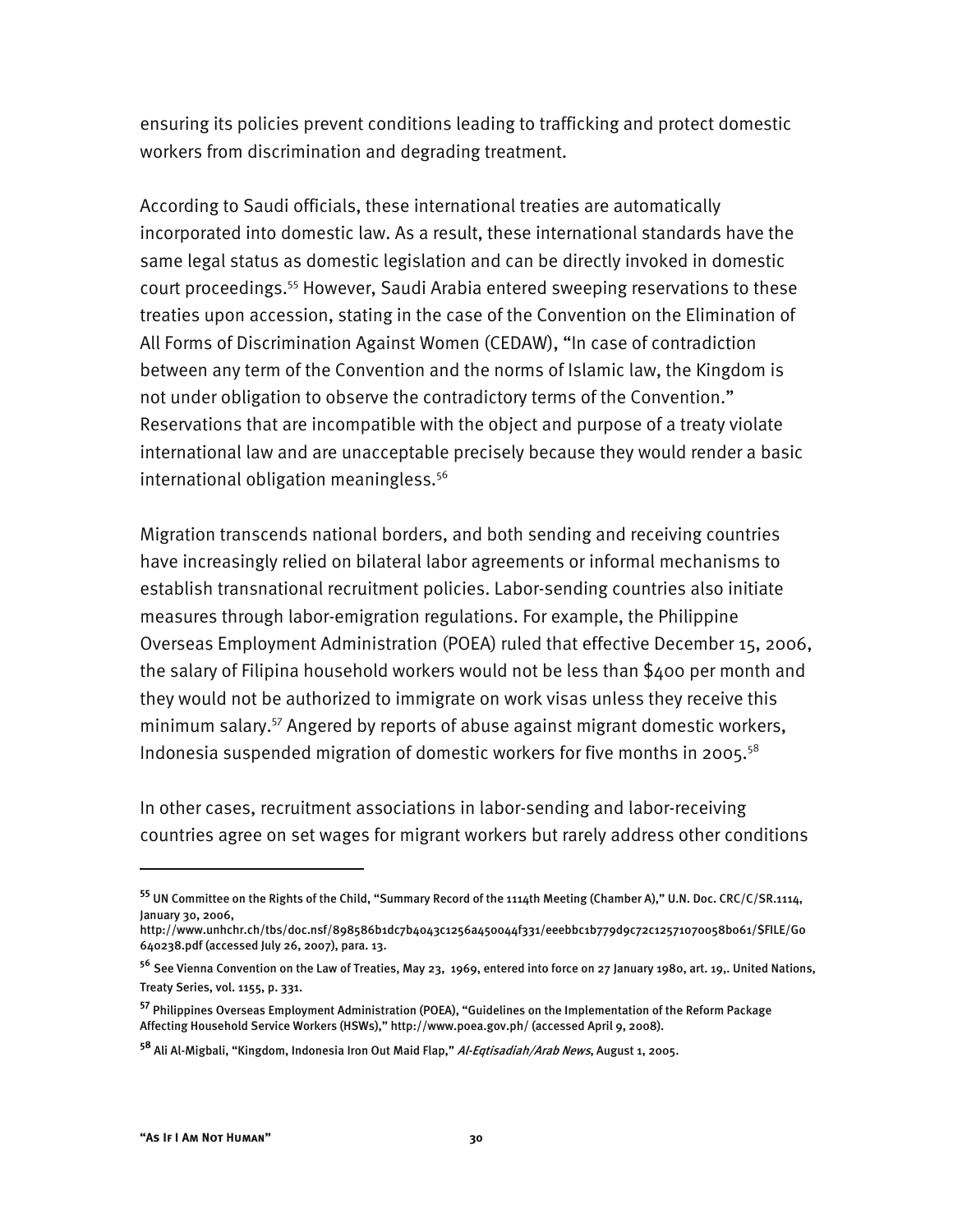of employment. For example, in September 2007 the Chamber of Commerce in Saudi Arabia and counterparts in Indonesia agreed upon a minimum wage of 800 riyals (\$208) per month for Indonesian domestic workers, and as of January 1, 2008, the Sri Lankan government and the Saudi Chamber of Commerce raised the minimum wage for Sri Lankan domestic workers from 400 riyals (\$104) to 650 riyals (\$169) per month<sup>59</sup>

Given uneven bargaining power between labor-receiving and labor-sending countries, bilateral labor agreements tend to be weak. Unhealthy competition between laborsending countries means that labor-sending governments have often been reluctant to push for labor standards such as weekly days off or higher salaries for fear of losing jobs to other countries' workers. Greater multilateral cooperation is essential for developing and enforcing sound, rights-based migration policy. The International Labour Organization (ILO) recommends that bilateral agreements be negotiated within the framework of multilateral and regional agreements.<sup>60</sup>

In January 2008 Saudi Arabia participated in the "Gulf Forum on Temporary Contractual Labor" (the "Abu Dhabi Dialogue"), which brought together for the first time 22 labor ministers from Asia and the Persian Gulf to discuss regional contract labor migration. Other emerging international initiatives include the Global Forum on Migration and Development and a proposed ILO Convention on Domestic Work. These have the potential to serve as vehicles for addressing migrant domestic workers' rights.

## Recent Reforms

I

The Saudi government has begun to adopt reforms addressing labor exploitation and trafficking in persons. These include the decision of the Minister of Labor No.  $738/1$ dated 16/5/1425h (July 4, 2004) banning all forms of trafficking in persons and establishing a foreign workers' care department.<sup>61</sup> In another decision, migrant

**<sup>59</sup>** Human Rights Watch interview with Fawzi Al-Dahan, March 10, 2008. See also Mariam Al Hakeem, "Sri Lankan maids' wages up by 65 percent," Gulf News, December 31, 2007.

**<sup>60</sup>** Piyasiri Wickramasekara, "Labour Migration in Asia: Role of Bilateral Agreements and MOUs," ILO presentation at the JIPLT workshop on International Migration and Labour Market in Asia, Tokyo, February 17, 2006.

**<sup>61</sup>** Decree, Ministry of Labor No. 738/1 dated 16/5/1425h.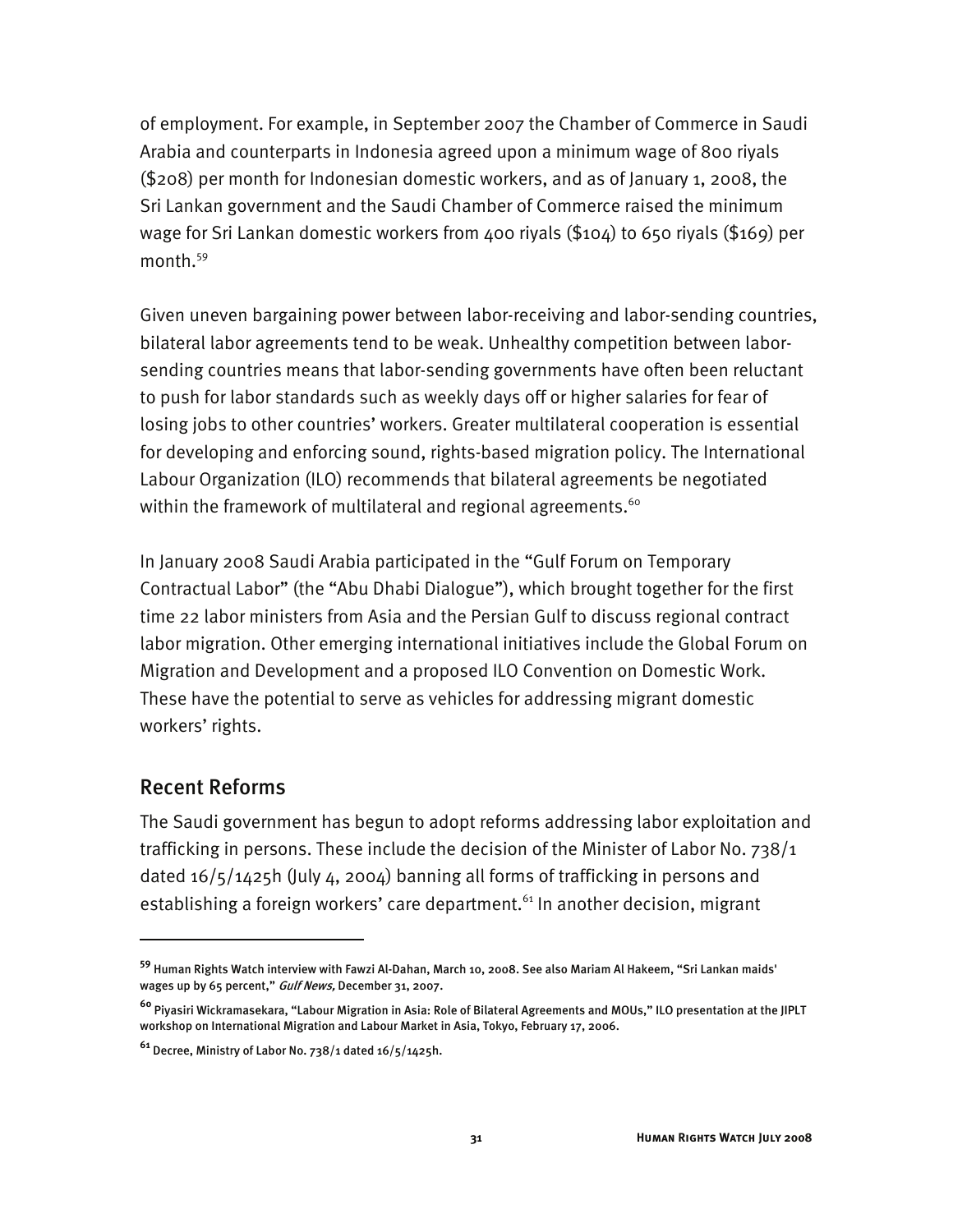workers may now get an exemption from obtaining their employer's permission for an exit visa if they have not been paid for three months or cannot locate their employer.<sup>62</sup>

The Ministry of Labor has also created a guidebook in different languages for foreign workers advising them about their rights and resources for making complaints. The guidebook states that foreign workers have free movement as long as they hold valid residence permits and they can keep their passports with them.<sup>63</sup> The extent of distribution of these guidebooks remains unclear.

The Saudi minister of labor told Human Rights Watch that workers may now also take their cases directly to labor courts instead of being required to register them with the police first.<sup>64</sup>

In practice, these positive steps tend to focus on other types of migrant workers, and do not address the particular situation of domestic workers. For example, the foreign workers' care department, housed in the Ministry of Labor, does not have the specific mandate to deal with domestic workers.<sup>65</sup> The exemption from the requirement to obtain an employer's permission for an exit visa applies primarily to other migrant workers, since domestic workers in dispute with their employers are referred to the Ministry of Social Affairs (see Chapter X, below). There is no advice guide specifically for domestic workers, who confront a different regulatory framework than other migrants since they are not included in the labor law. However, the government did conduct a media campaign targeted toward employers in late 2007 about decent treatment of domestic workers.<sup>66</sup>

j

**<sup>62</sup>** P.K. Abdul Ghafour, "New Measures to Help Workers," Arab News, February 1, 2007.

**<sup>63</sup>** Ministry of Labor, "Guidebook for Expatriates Recruited for Work in the Kingdom of Saudi Arabia," 2006.

**<sup>64</sup>** Human Rights Watch interview with Dr. Ghazi al-Qusaibi, December 3, 2006. Dr. Ghazi al-Qusaibi did not specify when this change was introduced or by what mechanism.

**<sup>65</sup>** Human Rights Watch interview with Mohamed Rashid Al-Suleiman, director, Expatriate Workers' Care Department, Ministry of Labor, Riyadh, December 13, 2006.

**<sup>66</sup>** "Be nice to your maids, Be kind to your guests," Manila Times, October 9, 2007,

http://www.manilatimes.net/national/2007/oct/09/yehey/opinion/20071009opi1.html (accessed October 16, 2007).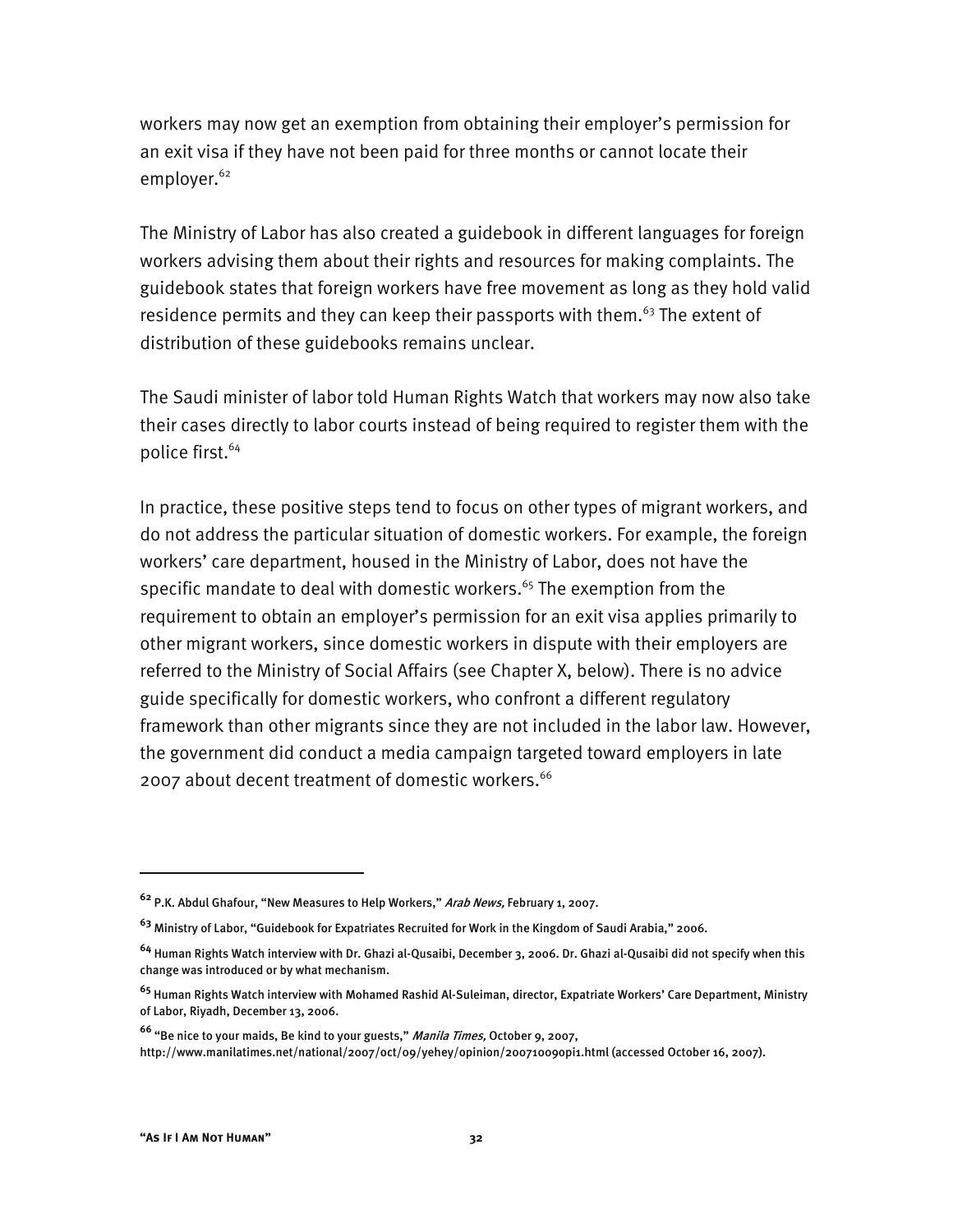The Saudi government has yet to adopt the major reforms required to provide adequate protection to domestic workers, though some of these reforms are under consideration. These include the proposed annex to the 2005 Labor Law and the proposal to reform the *kafala* system so that all migrant workers are sponsored by three or four large recruitment agencies instead of by their employers. There is no clear timeline for adoption and implementation, and most of these proposals have been under discussion with little result for years.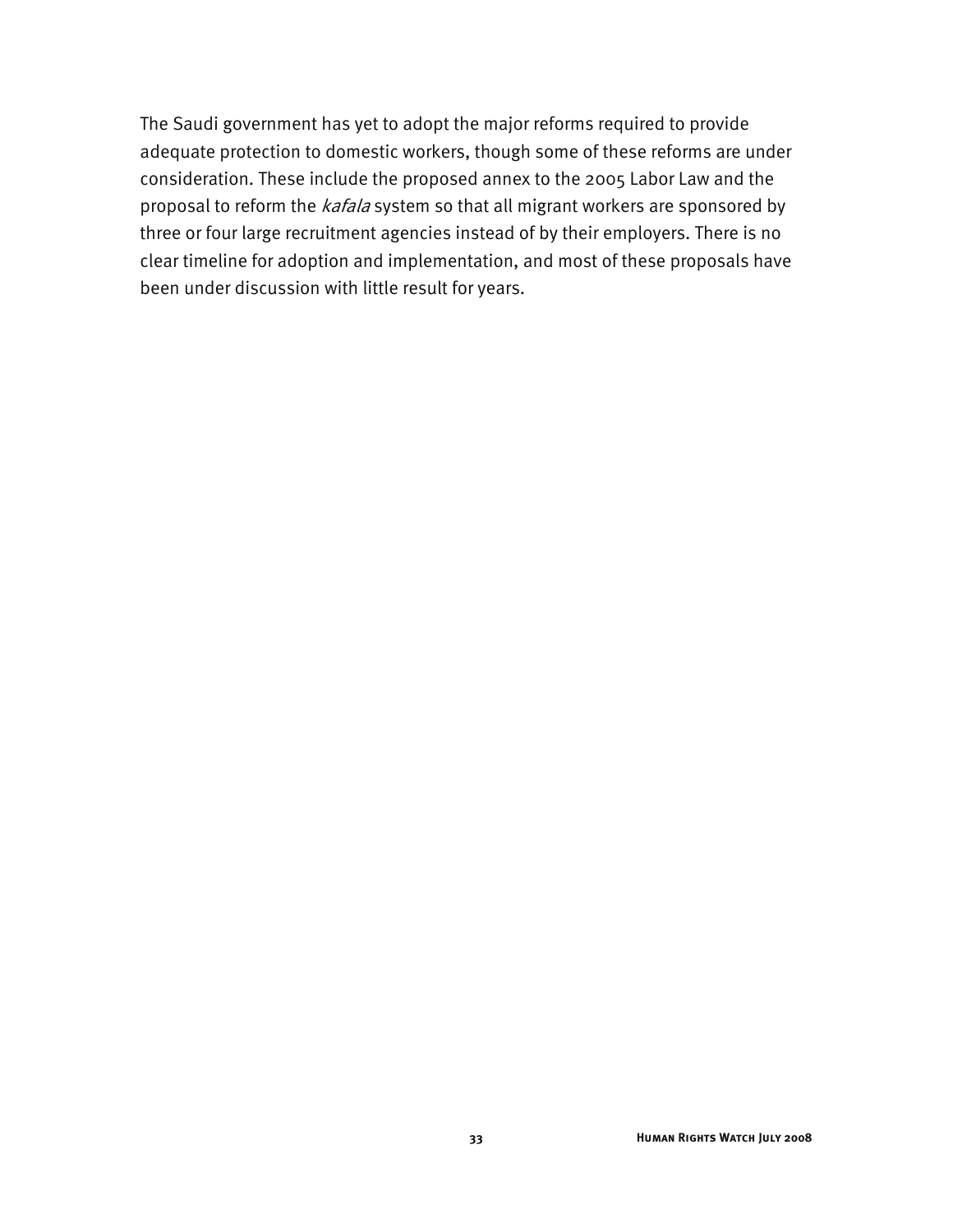# **V. Forced Labor, Trafficking, Slavery, and Slavery-like Conditions**

Human Rights Watch documented a wide range of abuses against migrant domestic workers in Saudi Arabia, including deception during recruitment, violations of freedom of movement, physical and sexual abuse, labor exploitation, and double victimization in the criminal justice system. Subsequent chapters will discuss all of these issues in greater detail. In some cases, domestic workers experienced several of these abuses simultaneously.

Human Rights Watch interviewed 36 women and girl domestic workers whose situations clearly amounted to forced labor, trafficking, slavery, or slavery-like conditions. The following case studies demonstrate how the multiple abuses domestic workers may experience during recruitment and employment can intersect to create these conditions.

No estimates exist regarding the number of such cases in Saudi Arabia, though these egregious abuses likely comprise a minority in comparison to more typical complaints involving delayed payment of wages and overwork. However, many cases of forced labor, trafficking, slavery, or slavery-like conditions are likely never to be identified or reported, due to the worker's isolation, lack of information about her rights, and the employer's ability to repatriate her at will.

International law proscribes forced labor, trafficking, and institutions and practices amounting or similar to slavery or servitude. The Universal Declaration of Human Rights, the International Covenant on Civil and Political Rights (ICCPR), the ILO Forced Labor Convention, the Trafficking Protocol, the Slavery Convention, the Supplementary Convention on the Abolition of Slavery, the Slave Trade, and Institutions and Practices Similar to Slavery (Supplemental Slavery Convention), and the Rome Statute establishing the International Criminal Court are the principal sources of international law that define and prohibit these practices.<sup>67</sup> In 1962 then-King Faisal abolished slavery in Saudi Arabia by royal decree.

**<sup>67</sup>** ILO Convention No. 29 concerning Forced or Compulsory Labour (Forced Labour Convention), adopted June 28, 1930, 39 U.N.T.S. 55, entered into force May 1, 1932, ratified by Saudi Arabia June 15, 1978; Protocol to Prevent, Suppress and Punish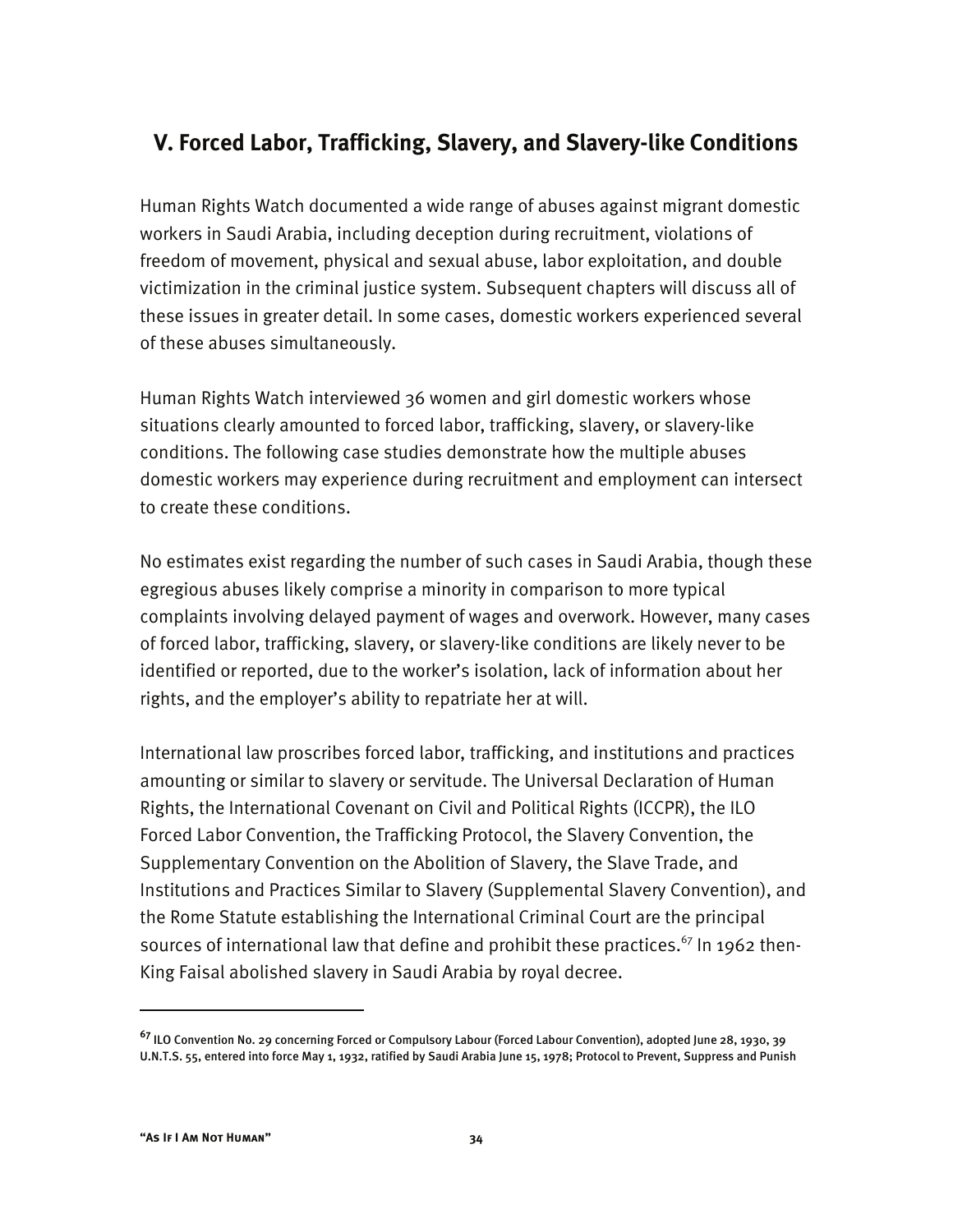## Forced Labor

#### *Nour Miyati*

j

This was my third time migrating. The first time I was in Medina for four years. The second time I was in Ta'if for two years. My previous employers were good and provided my full salary.

[The third time in Riyadh], the wife of the employer beat me, she did not work. Everyday she beat me. She beat my head, so I would cover it with my hands. She hit my foot with her sharp high heels. Everyday she did this until my foot was injured. When I told the husband about his wife's behavior, he also beat me. After she beat my hands and they became swollen, [they made me] wash my hands with … one whole cup of bleach. I felt very hurt and had a lot of pain. I never got enough food. After one year, they still had not paid my salary.

I never got a chance to rest, I woke up at 4 a.m., made breakfast for the children, I worked all day without rest. I went to sleep at 3 a.m. So many times I didn't get a chance to sleep at night, I worked around the clock.

My employer had my passport. He is a policeman [a member of the National Guard]. I never got a chance to leave the house. They locked me in from the outside. When I had stayed there for one year, I got a chance to escape, it was a Thursday and I ran out. My condition was bad, my left eye couldn't see, I was swollen all over. I got a taxi that took me to a police officer…. My employer came to the station and took me back. I refused, I said, "My employer is a bad person." My employer said, "You haven't finished your contract yet, it should be two years."

When I reached the house, they beat me again. They beat my mouth and one tooth fell out [shows scar on her lip]. After that, they locked all the doors, only the bathroom door was unlocked. I was never allowed to go out, not even to throw out

Trafficking in Persons, Especially Women and Children, Supplementing the United Nations Convention Against Transnational Organized Crime (Trafficking Protocol); Slavery, Servitude, Forced Labour and Similar Institutions and Practices Convention of 1926 (Slavery Convention), adopted September 25, 1926, 60 L.N.T.S. 253, entered into force March 9, 1927; UN Supplementary Convention on the Abolition of Slavery, the Slave Trade, and Institutions and Practices Similar to Slavery, adopted September 7, 1956, 226 U.N.T.S. 3, entered into force April 30, 1957, acceded to by Saudi Arabia July 5, 1973; and Rome Statute of the International Criminal Court (Rome Statute), U.N. Doc. A/CONF.183/9, July 17, 1998, entered into force July 1, 2002.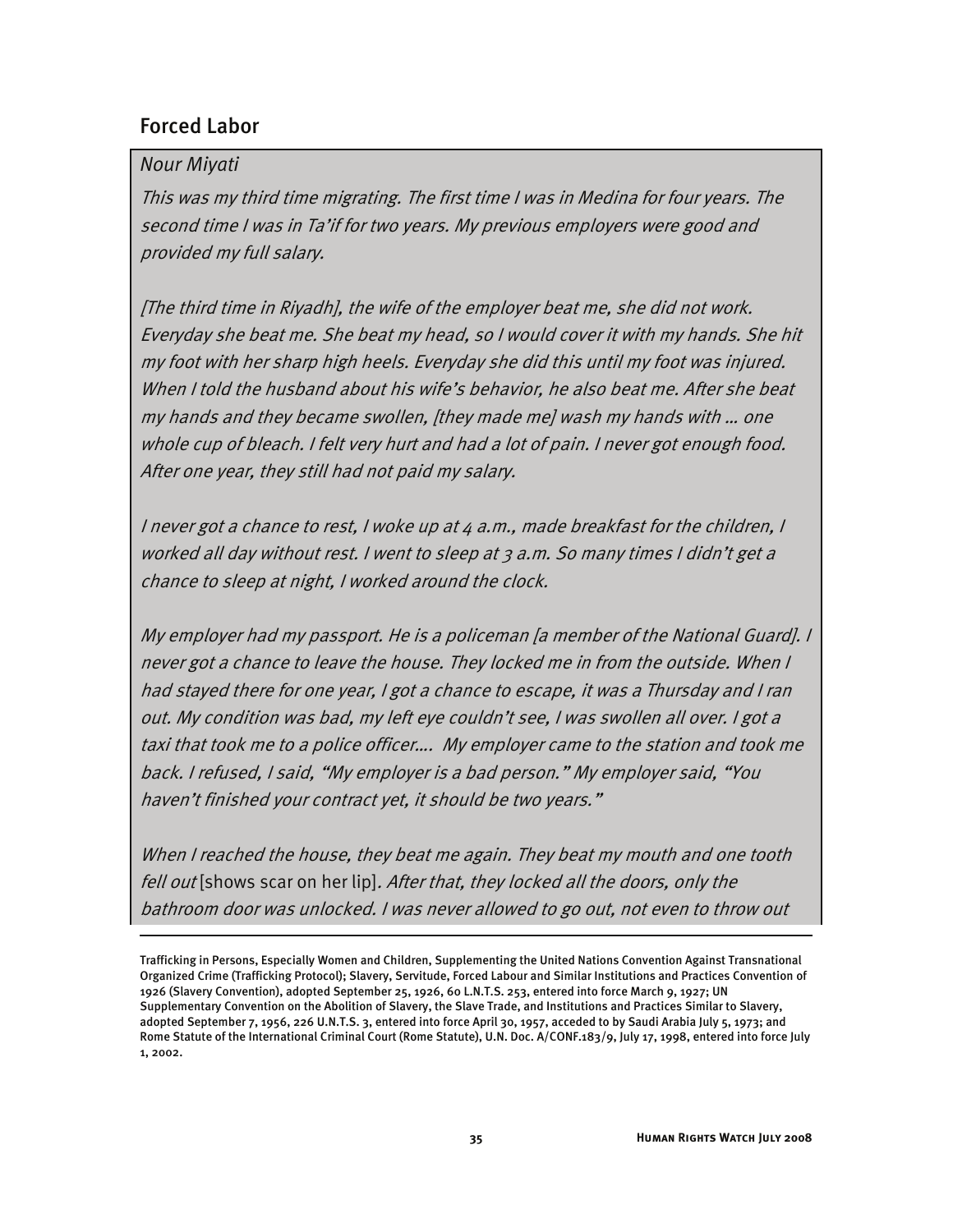the garbage. They didn't let me use the telephone. The situation got very bad. The husband and wife beat me every day, they never gave me medicine.

It got worse after I tried to run away…. In the last month I slept in the bathroom…. they put tape on my mouth so I couldn't say anything because my employers didn't want the neighbors to know about me.

I didn't escape, I asked [my employer] to take me to the hospital because of my condition. First I had to promise not to tell about their behavior to me. They forced me to stay silent.

[A doctor identified the abuse and notified authorities. Nour Miyati then underwent intensive medical treatment over several months, including amputation of her fingers due to gangrene.

The criminal proceedings of her case have stretched over three years, while Nour Miyati has waited in the overcrowded Indonesian embassy shelter for its resolution. A Riyadh court initially convicted Nour Miyati of making false allegations, sentencing her to 79 lashes, but later overturned this decision. The court dropped charges against her male employer. It sentenced the female employer to 35 lashes for committing abuse, but on May 19, 2008, a judge also dropped the charges against the female employer. That judge still awarded Nour Miyati 2,500 riyals (\$668) in compensation, a small fraction of the amounts typically awarded for the types of injuries sustained.<sup>68</sup> The Indonesian embassy plans to appeal the latest judgment.<sup>169</sup>

[crying] I just worry I cannot work because of my hands. I don't know about my future. <sup>⎯</sup>Nour Miyati (real name used upon request), Indonesian domestic worker, Riyadh, December 5, 2006, and March 11, 2008

According to the ILO Convention on Forced Labor, Number 29, forced or compulsory labor "shall mean all work or service which is exacted from any person under the

**<sup>68</sup>** This figure uses the exchange rate between the US dollar and the Saudi riyal on May 21, 2008.

**<sup>69</sup>** "Saudi Arabia: Nour Miyati Denied Justice for Torture," Human Rights Watch news release, May 21, 2008, http://www.hrw.org/english/docs/2008/05/21/saudia18914.htm.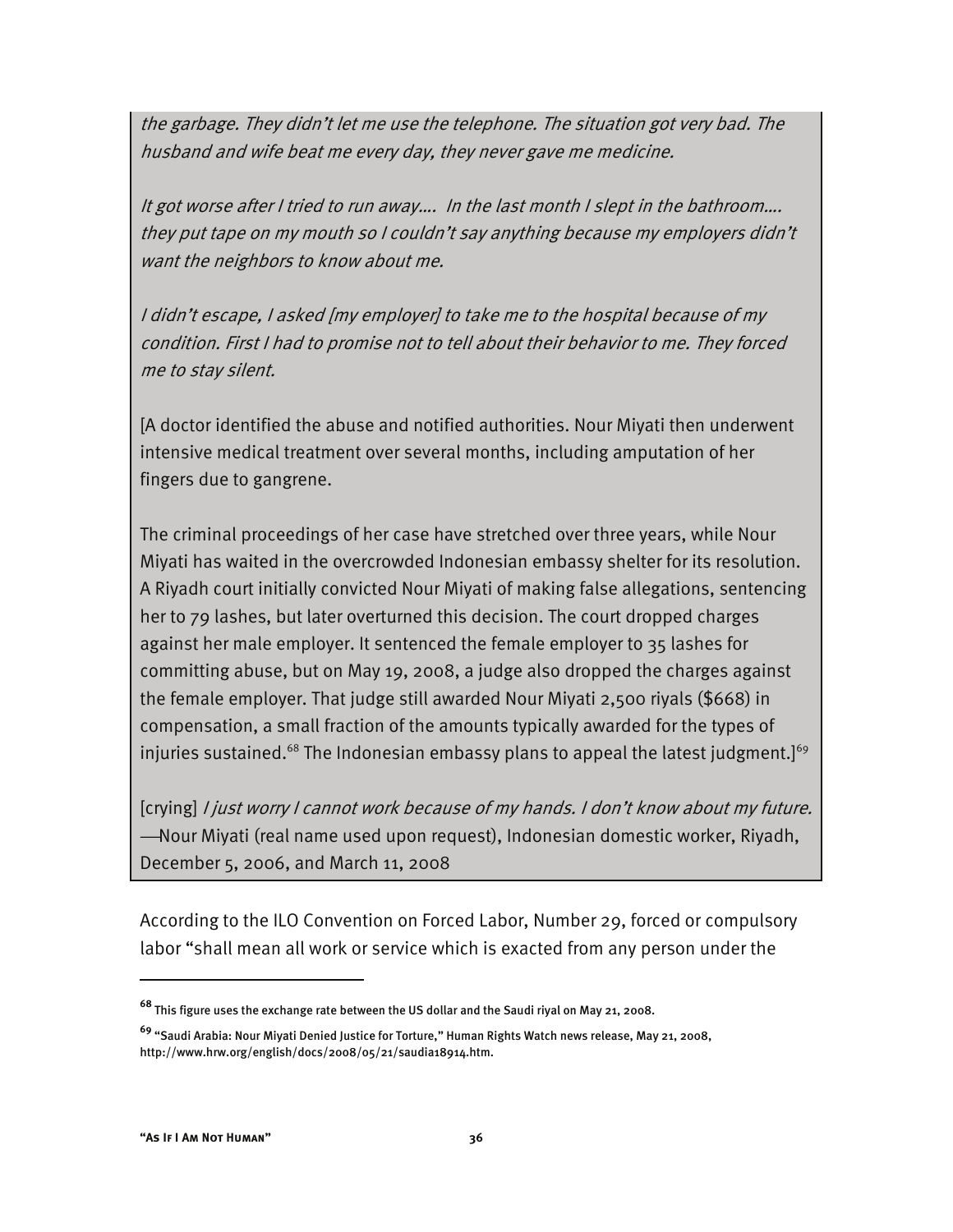menace of any penalty and for which the said person has not offered himself voluntarily."70

The ILO elaborates examples of "menace of penalty" to include: "physical violence against a worker or close associates, physical confinement, financial penalties, denunciation to authorities (police, immigration) and deportation, dismissal from current employment, exclusion from future employment, and the removal of rights and privileges."<sup>71</sup> In the majority of Saudi Arabia forced labor cases we reviewed, employers confined domestic workers to the workplace, including by locking them in from the outside, and withheld their passports, placing them at risk of arrest and punishment if they escaped. As in the case of Nour Miyati, several employers committed or threatened physical violence, and punishments often increased in severity if the domestic worker attempted to escape.

Examples provided by the ILO of the involuntary nature of work include: physical confinement in the work location, psychological compulsion (order to work backed up by a credible threat of a penalty), induced indebtedness (by falsification of accounts, excessive interest charges, etc.), deception about types and terms of work, withholding and non-payment of wages, and retention of identity documents or other valuable personal possessions.72

We documented numerous cases of domestic workers whose experiences met these criteria. Saudi government officials, embassy officials, and domestic workers agree that as a standard practice employers retain domestic workers' passports. Withholding and nonpayment of wages is the most common complaint presented by domestic workers to authorities. As will be discussed in more detail, many labor agents deceive domestic workers about the terms of their work.

**<sup>70</sup>** ILO Forced Labour Convention, art. 2. The European Court of Human Rights also uses this standard to interpret the prohibition on slavery, forced or compulsory labor in the European Convention on Human Rights (*Van der Mussele v. Belgium*, November 23, 1983 Series A No. 70; Siliadin v. France February 1, 2005 ECHR 2005).

**<sup>71</sup>**ILO, A Global Alliance Against Forced Labour: Global Report under the Follow-up to the ILO Declaration on Fundamental Principles and Rights of Work (Geneva: ILO, 2005), p. 6.. The European Court of Human Rights has also found that in the absence of a specific "penalty" being imposed, an equivalent situation arises where there is a perceived seriousness of a threat of a penalty – such as a fear of arrest or deportation if found without a passport or papers, or if they try to escape. Siliadin, para. 118.

**<sup>72</sup>** ILO, A Global Alliance Against Forced Labour, p. 6.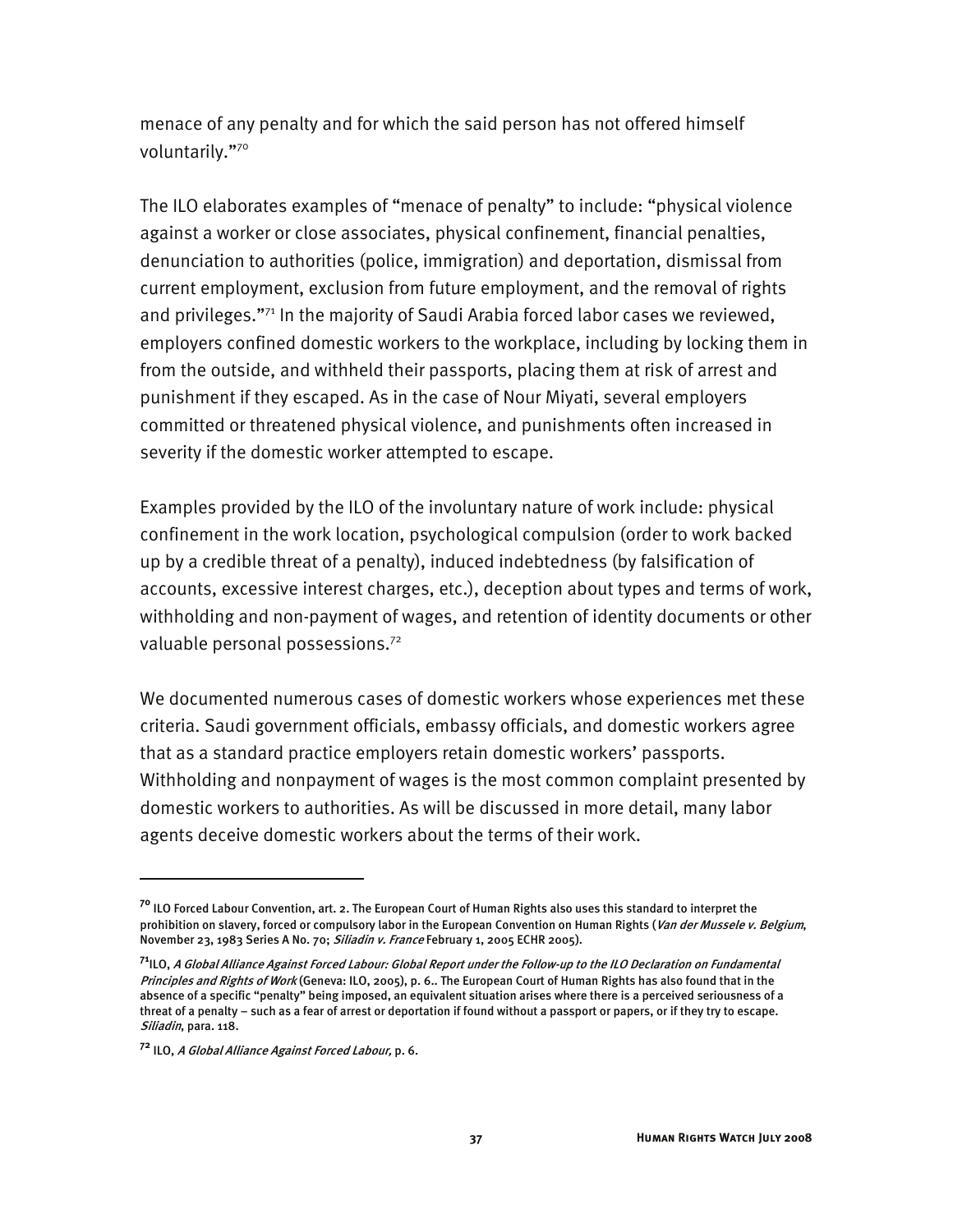Saudi Arabia's requirement that domestic workers obtain their employers' consent in order to receive the necessary clearance ("exit visa") to leave the country greatly increases the risk of forced labor. Human Rights Watch interviewed several domestic workers who were forced to work for months, and in some cases, years, beyond their contracts, because their employers would not allow them to leave the country. This requirement and its consequences are discussed more fully in Chapter VI, below.

Even if migrant domestic workers have arrived in Saudi Arabia willingly and with full information, they may end up in situations of forced labor. The ILO notes that it is possible for workers to revoke freely given consent: "many victims enter forced labour situations initially of their own accord … only to discover later that they are not free to withdraw their labour. They are subsequently unable to leave their work owing to legal, physical or psychological coercion."73 For example, many domestic workers in Saudi Arabia migrate voluntarily but end up in forced labor situations because their employers do not approve their exit visas to leave the country, withhold months or years of wages, or lock them in the workplace.

# Trafficking

#### *Ani R.*

I married a Saudi, he's a teacher. We married in Indonesia. He came to P.T. Sariwati [labor agency], he told the [labor agent] he was looking for a wife. I met him in the P.T., because [an intermediary] from Cianjur introduced us.

I met him at 5 p.m. and I married him at 12 o'clock at night…. I did it because I wanted to help my parents' economic situation [starts crying]. He promised me 15 million rupiah  $\int \frac{51}{636}$ <sup>4</sup> before marriage, but the dowry was not given. He promised he would give it to me when I went with him to Saudi Arabia, that … he would send this money to my parents ... via the person from Cianjur. [still crying]

My father received 6 million rupiah. I don't know what happened to the other 9 million. When I got married, my husband took me to Saudi Arabia, and for the first

**<sup>73</sup>** ILO, A Global Alliance Against Forced Labour, p. 6.

**<sup>74</sup>** This figure uses the exchange rate between the US dollar and the Indonesian rupiah on December 5, 2006.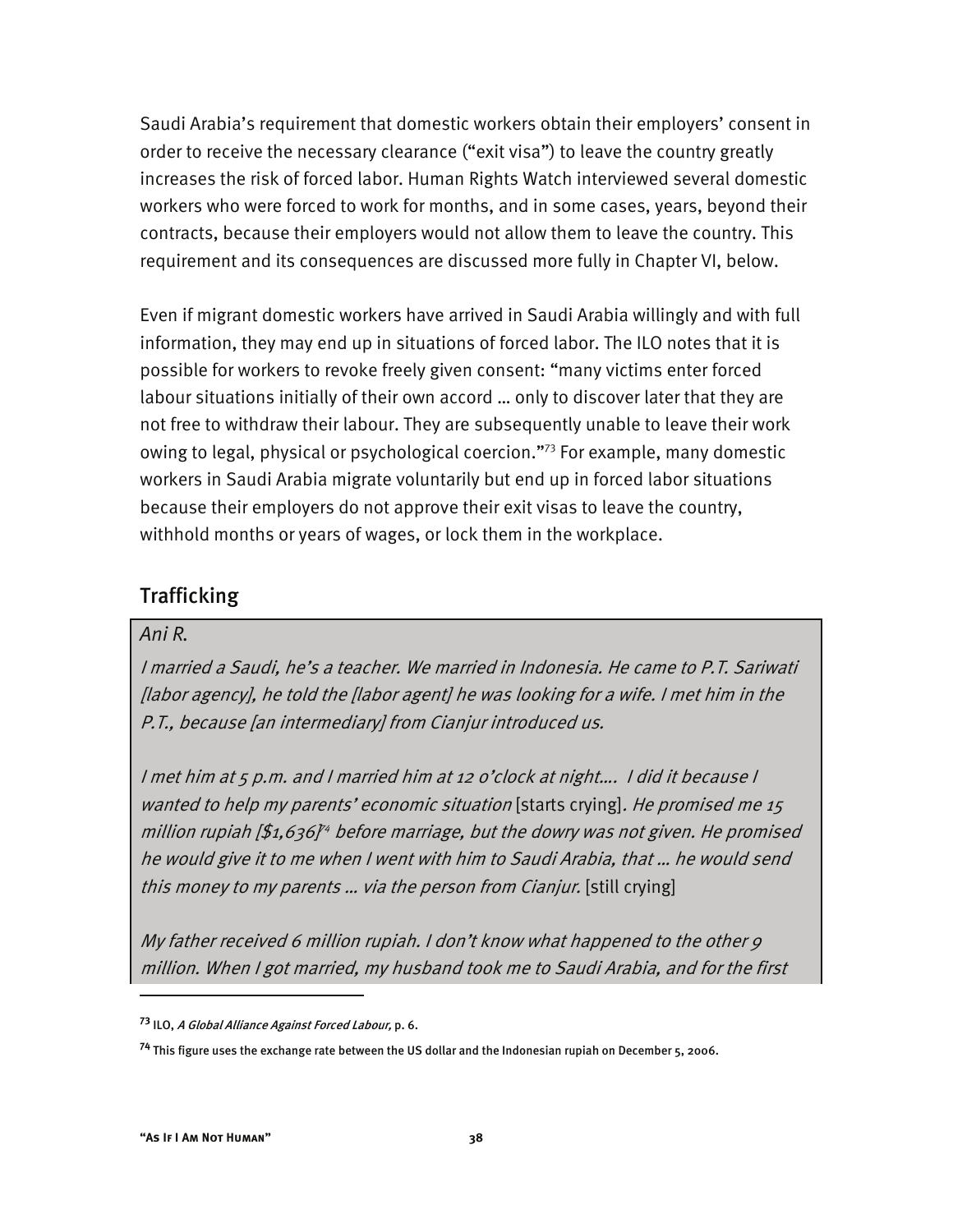month he was nice. Then … he treated me like a housekeeper and he beat me up…. My husband didn't let me make phone calls or write letters.

When he asked me to marry him, he said he was unmarried. After we had sex, he told me he had two wives and six children. Each wife has three children. I wanted to go home when I heard that…. The labor agent in Indonesia knew that my husband was married and he still let me marry him. That Cianjur lady was working in his sister's house as a maid [and had deceived me].

When [my husband] faced problems outside, he was angry at home. He would check the bookcase with a tissue to see if there was dust or not. If he saw dust, he grabbed my hair and said, "You are lying," and he grabbed my hair and took me to the bedroom and beat me several times. He always told me I didn't work very well and beat me.

The first time I ran away, I was [in a shelter]…. They were all runaways, with the same problems as me, their sponsors beat them. I stayed there for one week and my husband came and a police officer asked me to go with my husband. The police told me to go with him because they only knew that he was my sponsor, they thought that I was his maid….

The police forced me to go back to my husband, my sponsor. They forced me to go with him. I told the police, "I don't want to go with the sponsor, because he is not good, he always beats me, I want to go to the Indonesian embassy." The police said, "You are better off with the sponsor because you didn't even earn enough for your ticket home." After I came home, my husband gave money to the police. A lot, I don't know how much.

When I came back with him in his car, he threw away my clothes. I took two dresses and two pairs of underwear and on the way home, he threw out the rest of my clothes. When we reached home, he beat me again. I said, "I'm hurt," but he never stopped. I was crying, but he didn't care.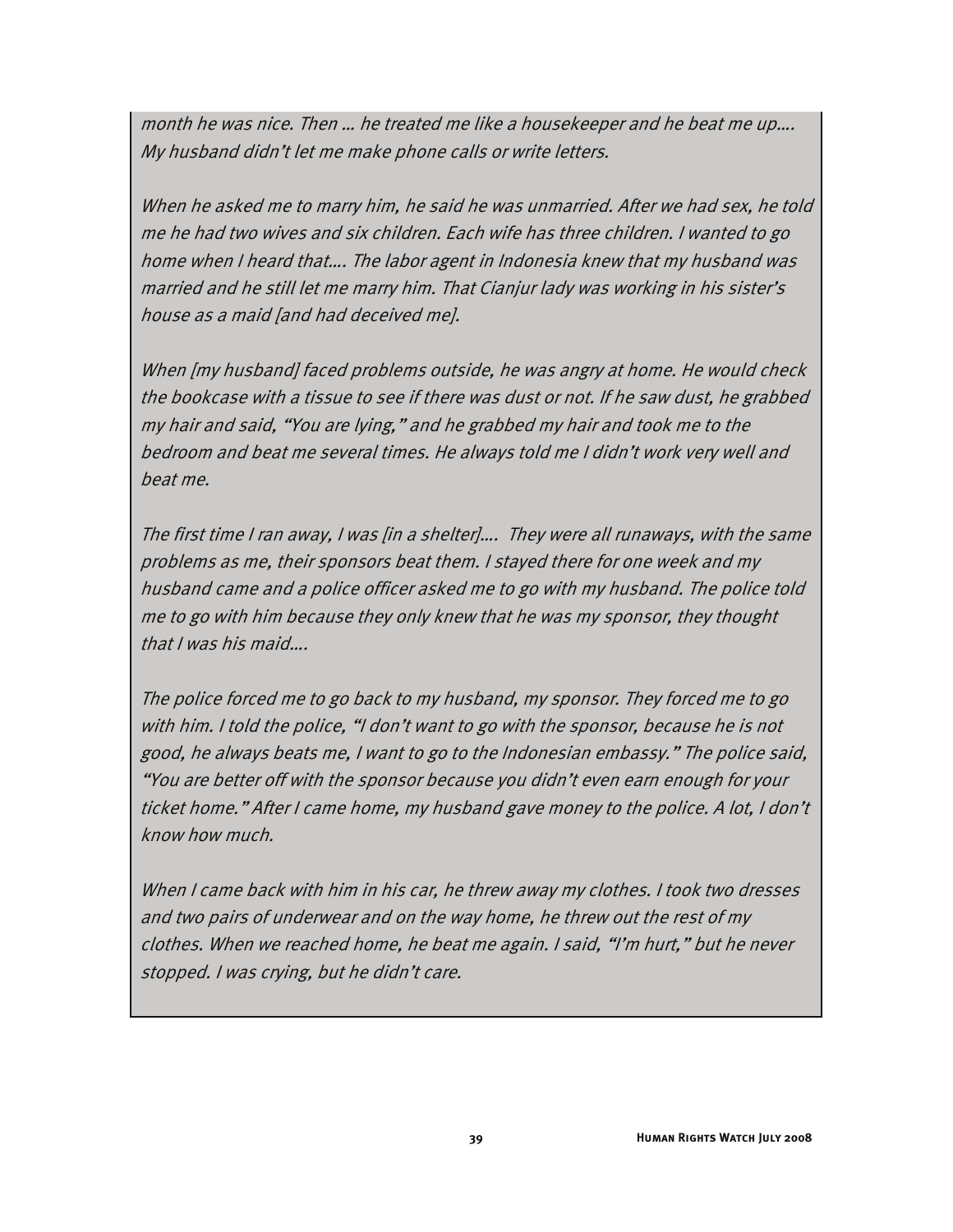At his mother's house, she treated me like a maid, because she didn't know that I was his wife. Even his sister didn't know.

I just want to go home. [crying] I don't want to see my husband anymore. I am afraid of my husband. I have been traumatized because he beat me, I always remember how he beat me. If I stay here, I will be stressed and depressed. It is better for me to go home to Indonesia to my parents.

—Ani R., 17-year-old Indonesian girl led to believe she was marrying a Saudi man but brought in on a domestic worker employment visa, Riyadh, December 5, 2006

Trafficking includes any act of recruitment, transport, transfer, receipt, sale, or purchase of human beings by force, fraud, deceit, or other coercive tactics for the purpose of placing them into conditions of forced labor or practices similar to slavery or servitude.<sup>75</sup> Such conditions occur when labor is extracted through physical or non-physical means of coercion, including blackmail, fraud, deceit, threat or use of physical force, or psychological pressure.

Migration and trafficking are interlinked, as traffickers often exploit the processes by which individuals migrate. For example, recruiters may deceive prospective domestic workers about their actual working conditions. In the case of Ani R., a Saudi man, an Indonesian labor agent, and an Indonesian migrant worker deceived her into believing she was migrating for marriage, yet the Saudi man brought her into the country as a domestic worker and treated her accordingly. Trafficking victims may be found in situations of forced domestic labor and other forms of forced labor, forced sex work, and forced marital arrangements.

Saudi Arabia's anti-trafficking decree (see "Recent Reforms," above) prohibits all forms of trafficking, and includes specific provisions addressing migrant workers and children. For example, the decree prohibits the sale of work permits, receiving commissions in return for employment, breaching contractual agreements, and immoral treatment.<sup>76</sup> The penalties are relatively light, with violators prevented from

**<sup>75</sup>** UN Trafficking Protocol, art. 3.

**<sup>76</sup>** Decree, Ministry of Labor No. 738/1 dated 16/5/1425h.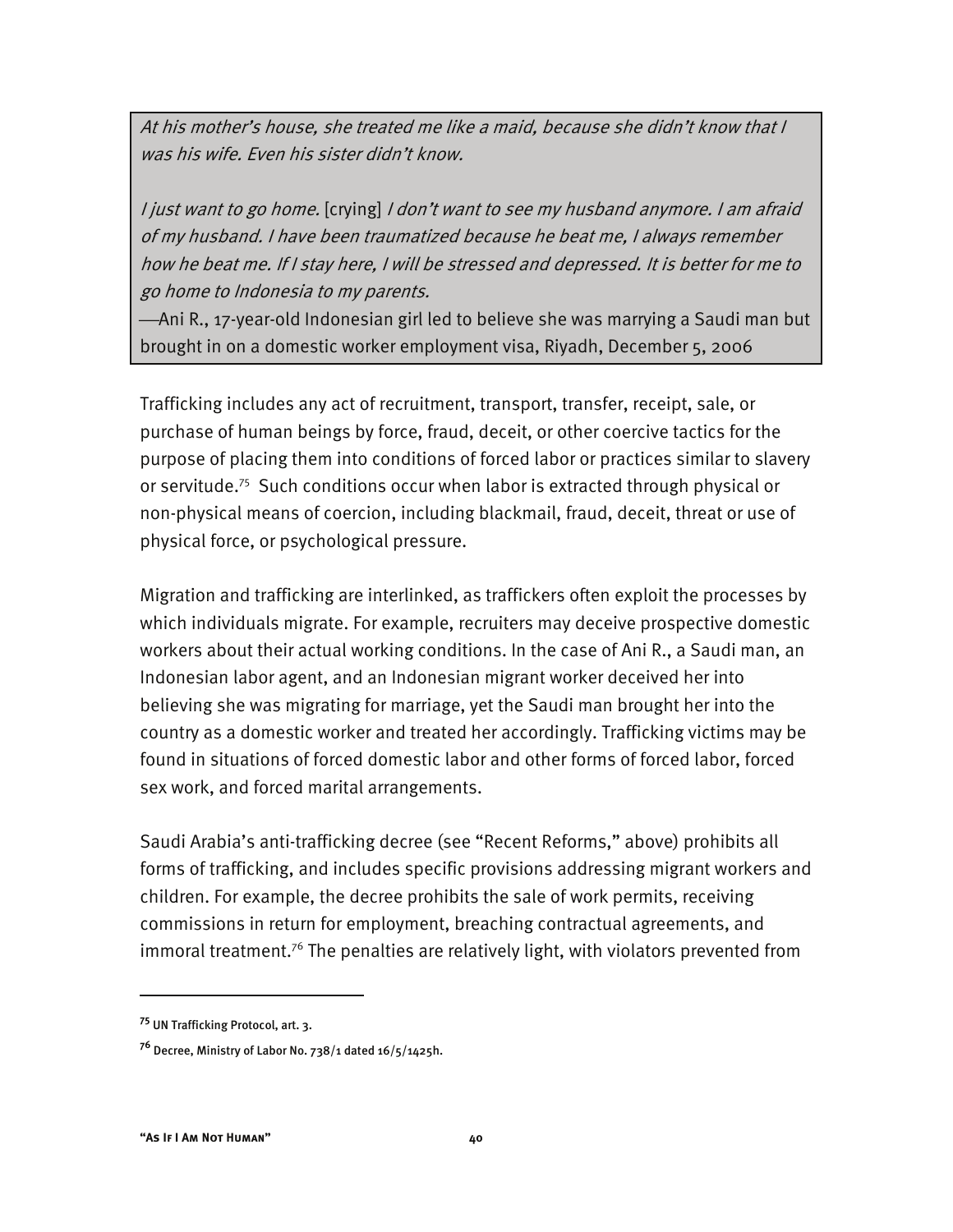recruiting foreign workers for five years. Repeat violations can result in a permanent ban on recruiting foreign workers.<sup>77</sup>

The annual United States Trafficking in Persons report has repeatedly highlighted Saudi Arabia as one of the worst countries in the world regarding its response to human trafficking. The US State Department has noted that recruitment abuses, the kafala system, and employers' treatment of migrant workers contribute to trafficking for forced labor. The 2008 report stated,

The Government of Saudi Arabia does not fully comply with the minimum standards for the elimination of trafficking and is not making significant efforts to do so. The government continues to lack adequate anti-trafficking laws, and, despite evidence of widespread trafficking abuses, did not report any criminal prosecutions, convictions, or prison sentences for trafficking crimes committed against foreign domestic workers.  $78$ 

Given Saudi Arabia's failure to institute even minimum standards to fight trafficking, it is eligible for punitive sanctions from the United States. However, for three years, the United States has waived these sanctions in the name of its national interest.

# Slavery and Slavery-like Conditions

#### *Haima G.*

I am 17 years old, from Mindanao. I have finished three years of high school. I was 15 when I left. I wanted to help my family. My cousins fooled me into coming here, my parents thought I'd be with them, but actually they were far away…. They really fooled me, if I had known what Saudi Arabia is like, I wouldn't have come, not even if they gave me millions [eyes filling with tears]. My father didn't ask my permission, I had to go. I thought I would babysit children and go to school at the same time. I did not know I would be a full-time maid, cleaning. I didn't even know my wages.

**<sup>77</sup>** Ibid.

**<sup>78</sup>** US Department of State, Trafficking in Persons Report 2007 (Washington, D.C.: U.S. Department of State, June 2008), http://www.state.gov/g/tip/rls/tiprpt/2008/105389.htm (accessed June 10, 2008).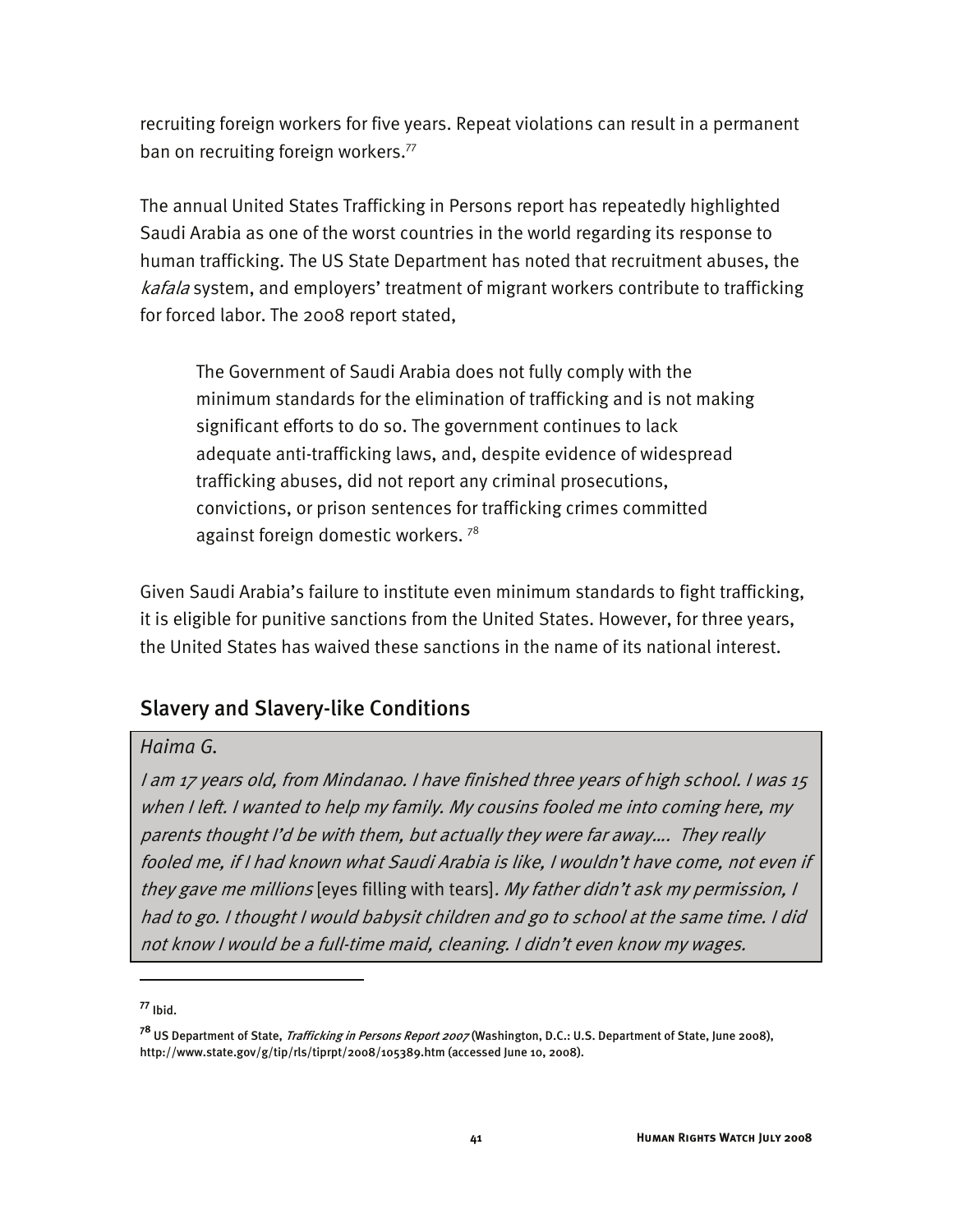They took me to an agency [in Saudi Arabia] where they trick people. I stayed in the agency for one week. I had to work in five houses in one week. One day the agent said he would take me to his sibling's house. He was the only one there. He started holding me, kissing me. He said he would marry me, that he would call my family, and give me money. He asked how old I am. I said, "I am 24." He said, "I know you are not 24." He was kissing me. I was crying, "don't do this to me, I am Muslim."

When we went back to the agency, my true employer, the one I would be sold to, was there. I didn't want to go back to the agency because he touched me all over and kissed me and I thought maybe he would rape me. The true employer got me and brought me to the house. He said, "Be good so I don't send you back [to the agency]."

After a while, the employer started showing some affection for me. He called me into his bedroom. He said, "I want to tell you how I got you from the agency." He said, "I bought you for 10,000 riyals." That is when I found out I had been sold….

He said, "I will do something to you, but don't tell anyone." He injected me with something, but I don't know what it was. He said, "If you don't want to go back to the agency, you better stay here." I felt dizzy and feverish after the injection. He really threatened me, "Don't tell madam."

[gets quiet] I felt there was no hope. The employer raped me. The lady employer was noticing something about me, that I was exhausted. The employer raped me many times. Not in my bedroom, because I locked the door, but around the house.

[crying] I thought, I can't take it anymore, I stayed in my bedroom for two days, I had a phone in my room because they are rich, and they called me. I told everything to madam. Madam also cried. Madam said, "We can't do anything about it, I know he's really bad, every time that he is drunk, he does bad things."

I said, "I want to go to the Philippines." The whole family, madam, the employer, they didn't want me to go. They locked the doors and the gates. One night, still in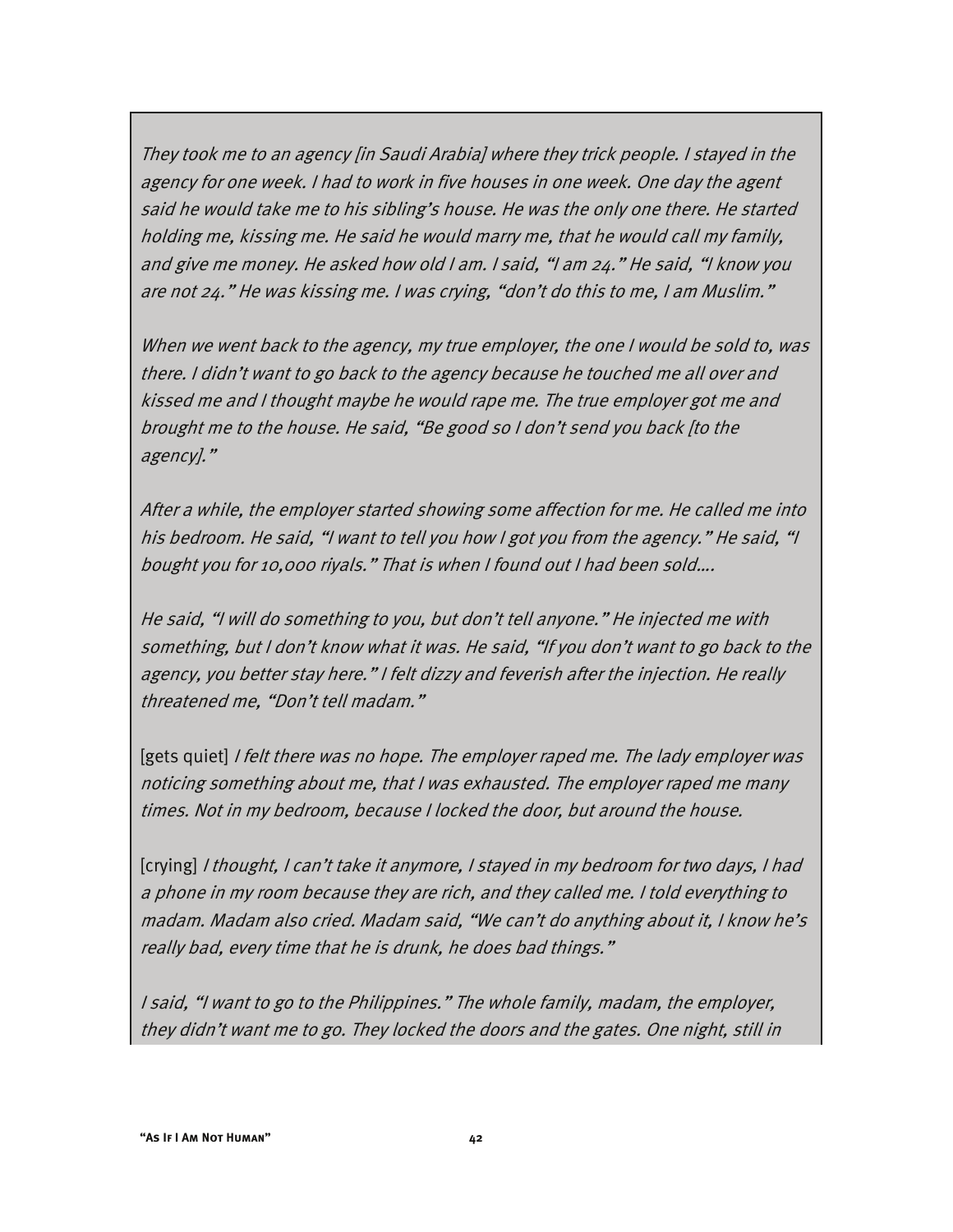February, there was a party. I thought, now I can escape, and I prayed and prayed. I saw that the gate was unlocked … [and escaped to the embassy.]

I went to the [police] station with an embassy official. After that, they brought the employer to Suleimaniya, he was put in prison. They brought me to the SSWA [a shelter run by the Ministry of Social Affairs]. I was there for one month. After four days in the SSWA, the employer who was in prison came to the SSWA and we had another interview. He asked how much money I wanted [for an out of court settlement]. I said, "I don't want money, I want him to suffer and go to jail."

I don't want to go home feeling empty like the others, without bringing money, even just one riyal. I cry, how long will I have to wait here in the embassy? I have been here nine months.

One day, they told me the case was unsuccessful [and I will be sent to deportation to return home.]

I was treated really badly. It is as if I don't have a family and I am not a human being. ⎯Haima G., Filipina domestic worker, 17 years old, Riyadh, December 7, 2006

Situations of slavery are distinguished by exercising powers of ownership over a human being.<sup>79</sup> The Elements of Crimes, which elaborates how the Rome Statute (establishing the International Criminal Court) should be interpreted, provides the most contemporary definition of enslavement: "The perpetrator exercised any or all of the powers attaching to the right of ownership over one or more persons, such as purchasing, selling, lending or bartering such a person or persons, or by imposing on them a similar deprivation of liberty."<sup>80</sup> It adds that

such deprivation of liberty may, in some circumstances, include exacting forced labour or otherwise reducing a person to a servile

**<sup>79</sup>** Slavery Convention, art. 1.

**<sup>80</sup>** Elements of Crimes, ICC-ASP/1/3, art. 7(1)(c).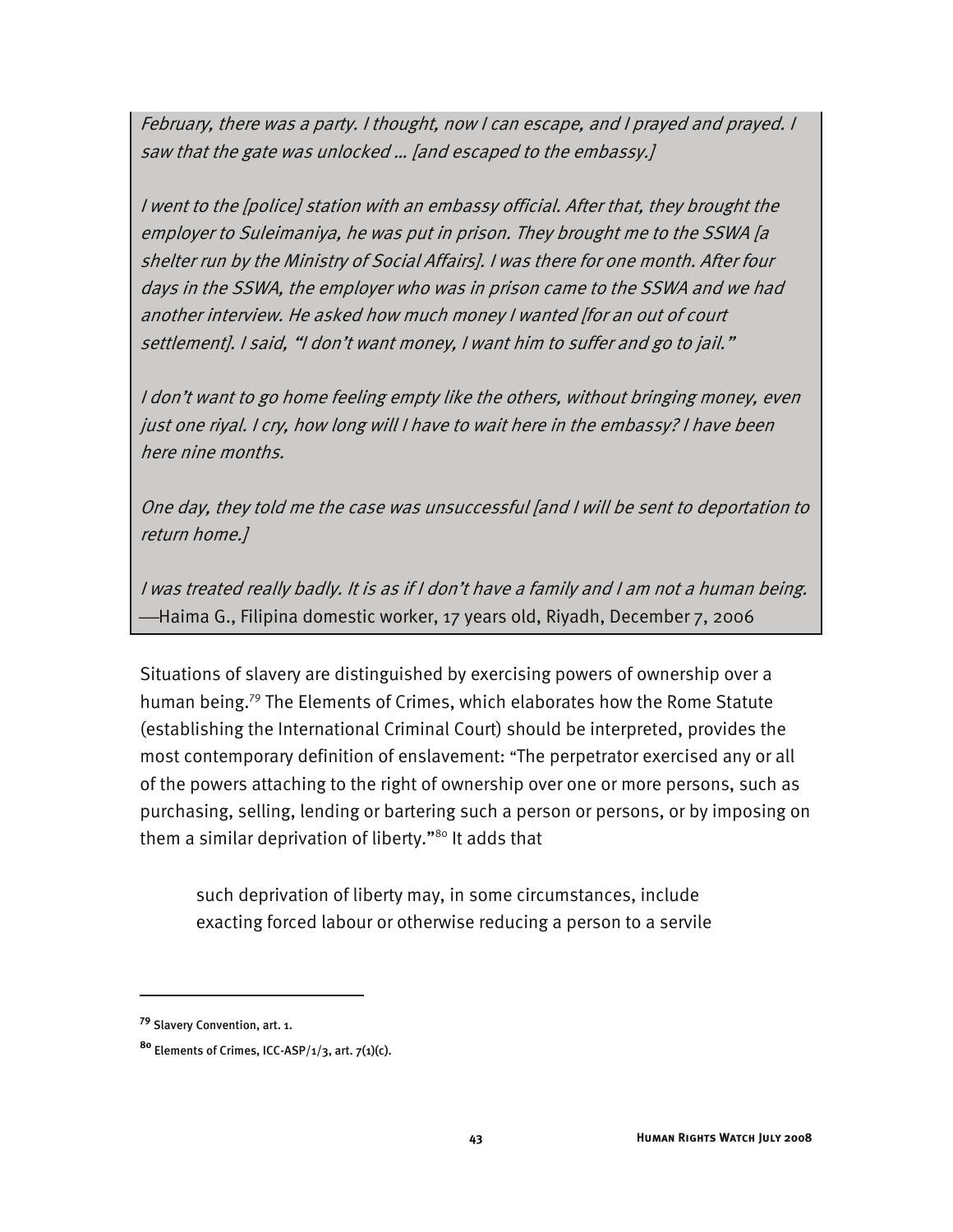status as defined in the Supplementary Convention on the Abolition of Slavery.<sup>81</sup>

Haima G.'s situation amounts to trafficking and conditions of slavery, as relatives deceived Haima G. about her promised job abroad, her agent sexually harassed her, and her employer threatened to return her to her abusive agent if she complained. Her employer sexually assaulted her, retained her passport, and locked her in the workplace so that she could not escape.

We found that the combination of the high recruitment fees paid by Saudi employers and the power granted them by the *kafala* system to control whether a worker can change employers or exit the country made some employers feel entitled to exert "ownership" over a domestic worker. According to recruitment agents and embassy officials interviewed by Human Rights Watch, employers typically pay approximately 6,000-9,000 riyals (\$1,560-2,340) to hire a domestic worker. The employer's reference to "buying" Haima G. for 10,000 riyals because he had paid a recruitment fee illustrates the sense of ownership that creates slavery-like conditions.

Some employers justify retaining domestic workers' passports and restricting their freedom of movement on the basis of having paid large sums of money for their recruitment and not wanting them to run away, thereby losing their "investment." Throughout this report, there are examples of employers who refer to having paid a lot of money to justify abusive behavior. As in the case of Haima G., employers may convey to their domestic worker the impression that they have been bought, often manipulating migrant women's isolation and fears about their rights in Saudi Arabia.

We interviewed many domestic workers, embassy officials, and Saudis who felt that some employers' dehumanizing treatment and attitudes towards domestic workers resembled slavery-like conditions. In several interviews, domestic workers specifically referred to their employer as their "master" or "owner," or their experience of being "sold." A senior consular official told us, "Saudis treat them like

**<sup>81</sup>** Ibid.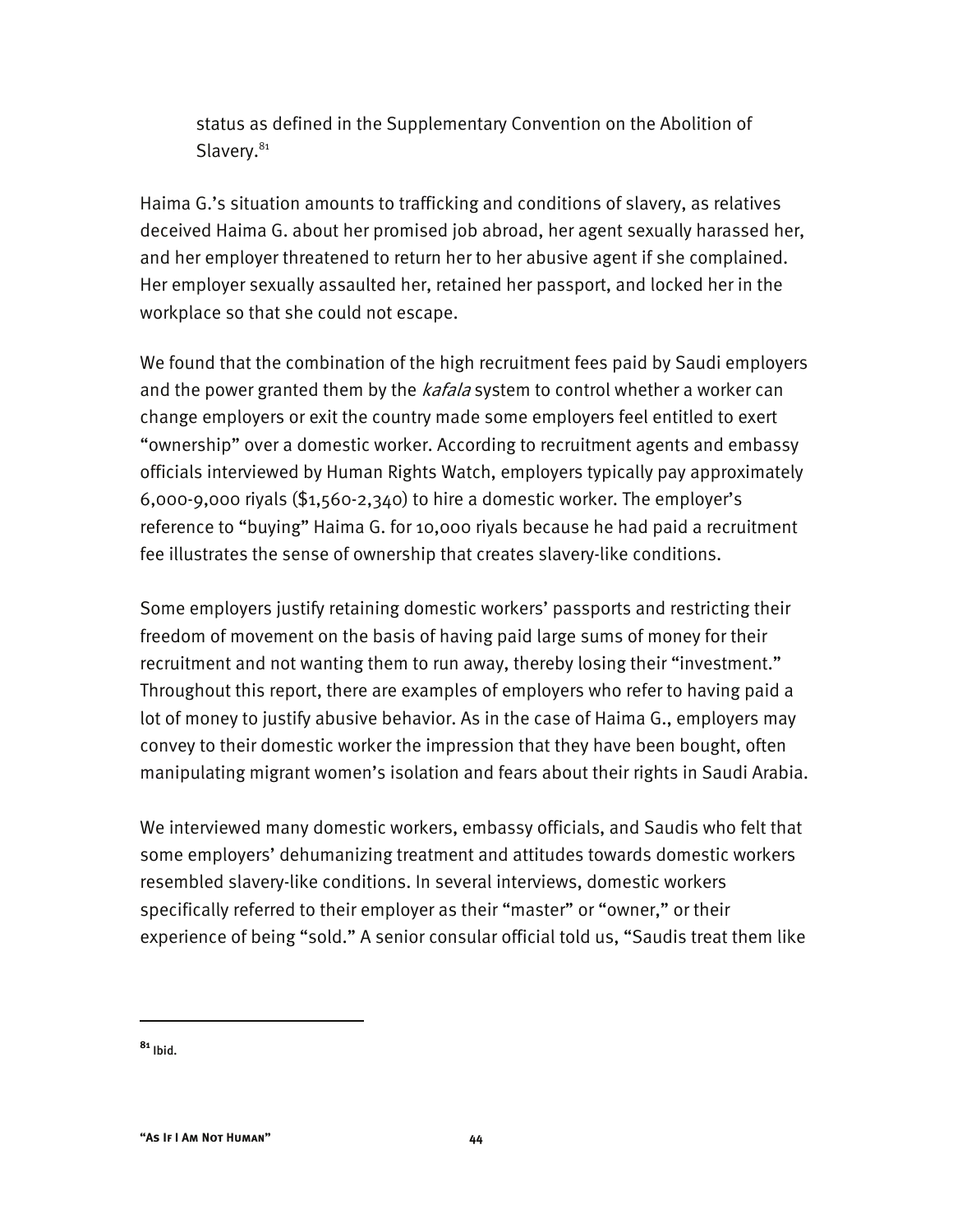chattel, slaves, like cattle. A domestic worker is like a slave and slaves have no rights. That is why they are not covered under a labor law."<sup>82</sup>

Recruitment agents may also subject domestic workers to slavery-like conditions or conditions of servitude by forcing them to work for new employers when they wish to go home, mistreating them, and taking their salaries. Human Rights Watch interviewed domestic workers who thought they were being bought and sold. Gina R. said, "When I was in the agency, it was locked. I was only given plain rice once a day…. I wanted to go to the Philippines. I told him I want to go. They didn't tell me anything, they were going to sell me to another employer. I said, 'I don't want to work anymore.' I slept on the floor without any blanket."<sup>83</sup>

Once Haima G. approached the Filipino embassy and the Saudi police, they were able to arrest her employer. According to the system of  $\frac{di}{a}$  (blood money) in  $\frac{g}{isas}$ (retribution) cases, a victim can accept financial compensation from the perpetrator after receiving a final judicial guilty verdict. Haima G.'s case failed, and after waiting for more than a year for her case to conclude, she returned to the Philippines with nothing.

**<sup>82</sup>** Human Rights Watch interview with consular official E from a labor-sending country, Jeddah, December 9, 2006.

**<sup>83</sup>** Human Rights Watch interview with Gina R., Filipina domestic worker, Riyadh, December 7, 2006.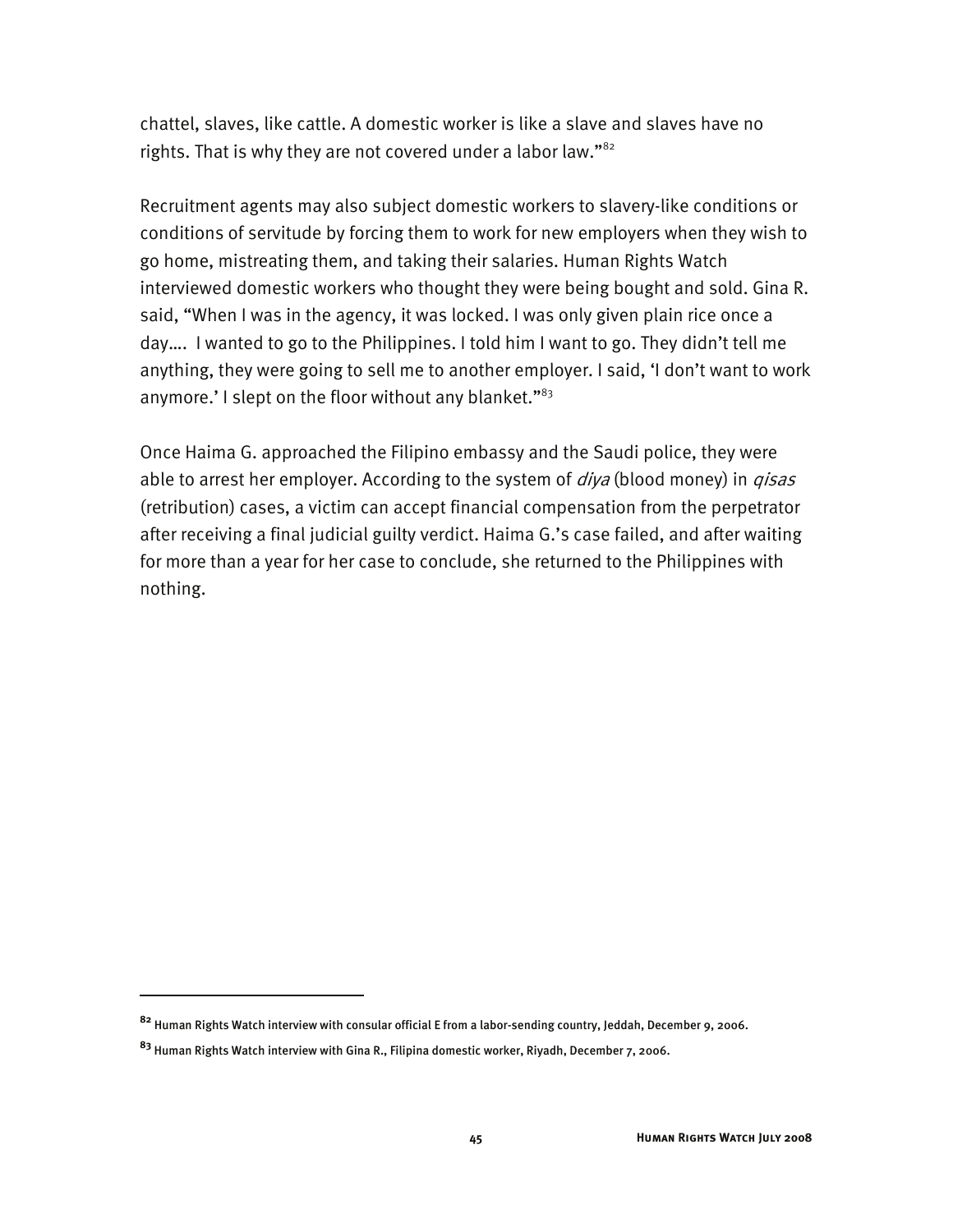# **VI. Recruitment and Immigration-related Abuses, and Forced Confinement**

The large numbers of Asian women migrating for work and the strong demand in the Gulf for cheap domestic labor has created a lucrative market for employment agencies specializing in domestic workers. In Sri Lanka, Indonesia, and the Philippines, these agencies are typically involved in recruitment of potential migrants, training, securing job orders, and processing requirements such as passports, visas, and medical certificates. In Saudi Arabia, agencies liaise between employers and recruitment agencies in the labor-sending countries, and handle employment transfers, disputes between employers and domestic workers, and early termination of contracts.

Inadequate regulation and minimal government oversight combine to give employment agencies enormous influence over the fates of migrant domestic workers. While some recruitment agencies and associations are trying to improve recruitment policies and practices, others take advantage of the money-making possibilities involved, at the expense of migrant women's safety and rights.

# Abuses by Recruitment Agents in Labor-sending Countries

I paid 22,000 rupees to the agent to go to Dubai, but he sent me to Saudi Arabia; he played it wrong [tricked me]. —Padma S., returned domestic worker, Katunayake, Sri Lanka, November 1, 2006

The practices of agents in labor-sending countries can place migrant women at risk of situations of abuse, forced labor, and trafficking. These include deception about work conditions, charging excessive fees that induce indebtedness, threats against or lack of information about ending two-year contracts early, and failure to assist domestic workers when approached for help.

Recruitment agents, including "subagents" (informal labor brokers at the village level), are responsible for informing women about the terms and conditions of their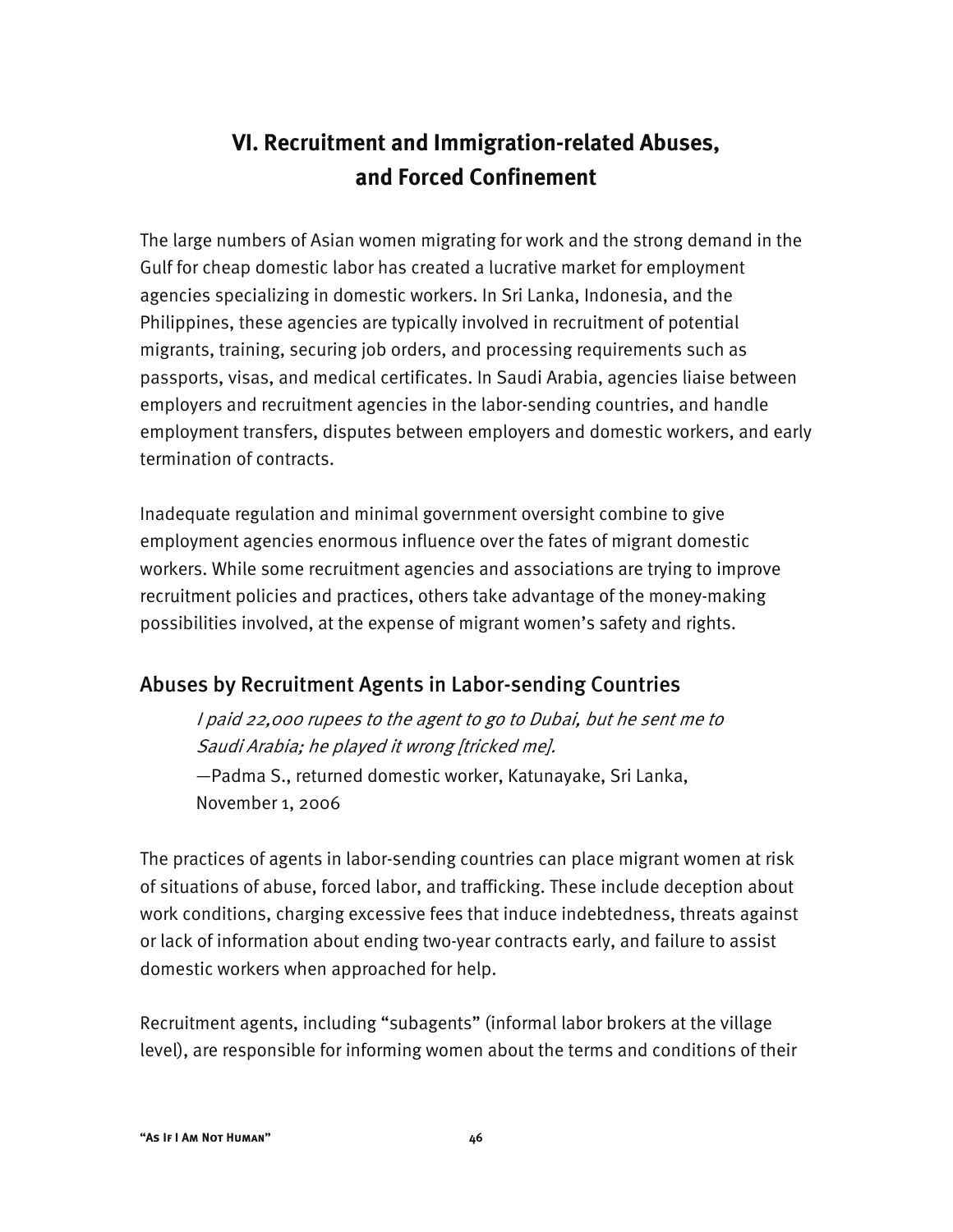work abroad and providing employment contracts. These agents are the primary interlocutors between migrant women and the government, recruitment agents abroad, and their future employers.

One of the most commonly recorded complaints is that labor agents promised domestic workers a certain wage, a day off per week, and other specific terms of work, yet when these women began working the conditions were significantly different. Sometimes employers reneged on contractual obligations, other times recruitment agents made false promises. Deception by recruitment agents becomes clear when their promises depart markedly from the standard salaries and working conditions abroad. For example, Chitra G. said, "I had no day off. The agency [in Sri Lanka] told me that if my employer is good, they will give me a day off and a salary of 600 riyals. But when I came here, they said, 'No, the salary is 400 riyals.'"84 The standard wage for Sri Lankan workers in Saudi Arabia at the time was 400 riyals (US\$104). Similarly, the standard wage for Filipina workers was \$200 at the time that Marjorie L. told us, "In the Philippines, they promised me a \$300 salary, but when I got here, it was only \$200."85

Agents often prefer to send women to Saudi Arabia given the high commissions they receive and its high demand for domestic workers. According to a Sri Lankan official, labor agents typically pay village-level subagents 35,000-45,000 rupees (\$329-  $423$ <sup>86</sup> commission for recruiting a domestic worker for Saudi Arabia and 5,000-10,000 rupees  $(\$47-94)$  commission for other countries in the Middle East.<sup>87</sup> Human Rights Watch documented cases where recruitment agents deceived or forced domestic workers to accept employment in Saudi Arabia. Several women we spoke to had agreed to migrate to other countries in the Gulf, but found out they were going to Saudi Arabia on the day of their flight. Indrani P. said, "I went to the agent … I wanted Dubai, they said we will put you in a house with no kids…. I didn't know that I

j

**<sup>84</sup>** Human Rights Watch interview with Chitra G., Sri Lankan domestic worker, Riyadh, December 6, 2006.

**<sup>85</sup>** Human Rights Watch interview with Marjorie L., Filipina domestic worker, Jeddah, December 9, 2006.

**<sup>86</sup>** This figure uses the exchange rate between the US dollar and the Sri Lankan rupee on November 5, 2006.

**<sup>87</sup>** Human Rights Watch interview with Srilatha Aryaratne, Sri Lanka Bureau for Foreign Employment, Kurunegala, Sri Lanka, November 5, 2006.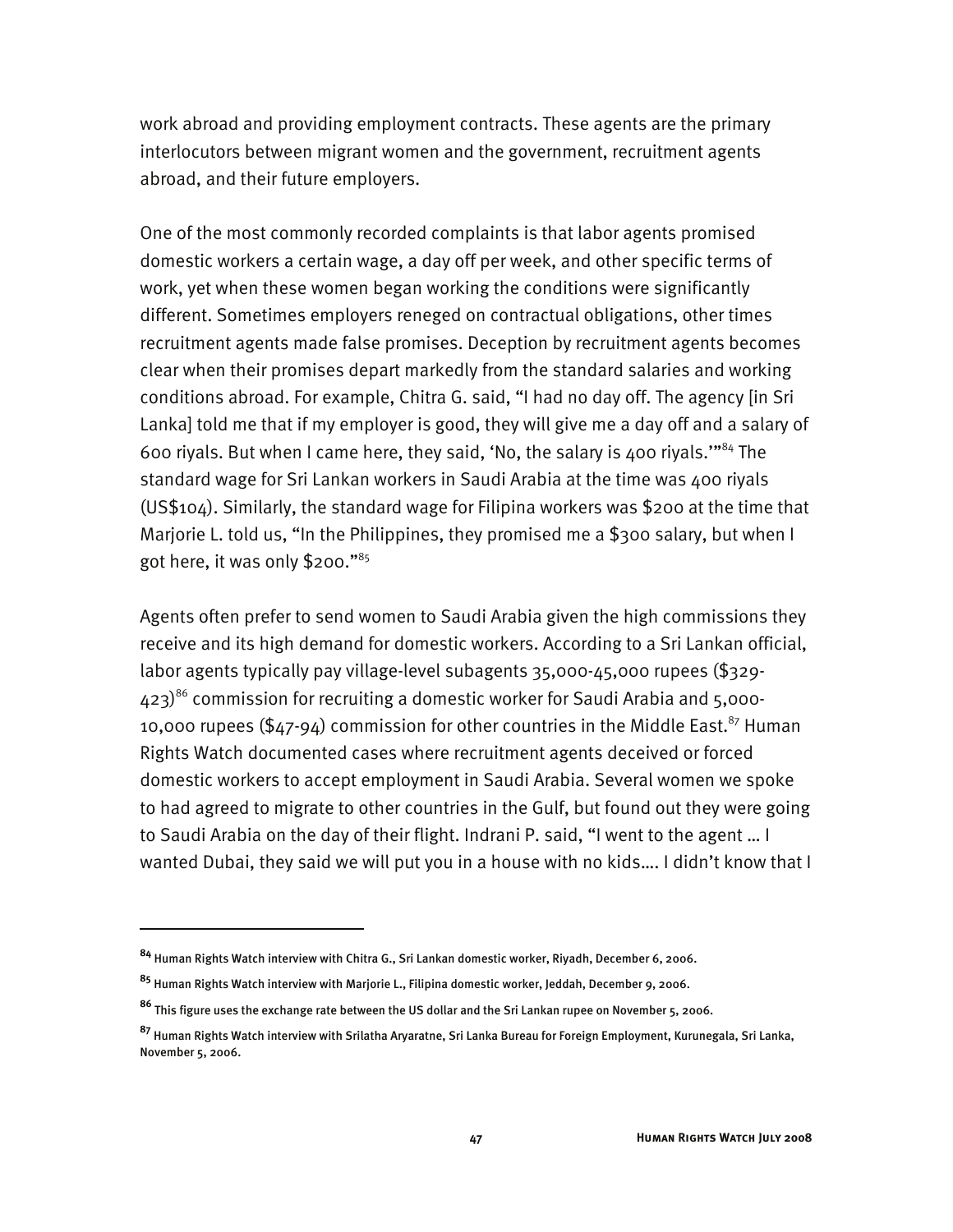was not going to Dubai, I only found out on the day that I was leaving. When they handed me the ticket I saw that I was going to Riyadh."<sup>88</sup>

Saudi Arabia is different from many of the other major labor-receiving countries for Asian domestic workers in that it requires employers to bear the cost for the domestic workers' recruitment and transit, approximately 5,000-9,000 riyals per worker. The unmet demand for Muslim domestic workers means that some women actually receive payments to take up jobs in Saudi Arabia, as in the case of Fathima S.: "I did not pay any money to the subagent, but he gave me 10,000-15,000 rupees because I am a Muslim…. I did not spend five cents; he paid for my medical, food, and travel."<sup>89</sup> Theoretically, domestic workers should not have to pay anything to secure a job in Saudi Arabia. Many migrants are unaware of this provision and pay various charges levied by unscrupulous agents seeking double profits. For example, Sandra C. said, "A recruiter came to my village. The recruiter said that when I came here I would [forfeit] ... a total of six months pay for recruitment fees."<sup>90</sup>

Many domestic workers did not have complete information about their rights or their contractual obligations. Labor agents often pressured them into believing they were forbidden from leaving their employment earlier than the two years specified, even if experiencing abuse. In other situations, labor agents threatened them with heavy financial penalties if they left their contracts early, or failed to fulfill commitments to pay for return tickets in cases when employers rejected domestic workers within the first three months of employment.

Recruitment agents often failed to provide domestic workers with contact details of their Saudi counterparts or to respond when contacted for assistance. In such cases, they had no local contacts to assist them in case of problems, with the exception of escaping to their embassy or consulate if they worked in Riyadh or Jeddah (see below). Prema C. said, "I have the Sri Lankan agency address, but they didn't give me the number or address for the Saudi agency."<sup>91</sup> Local recruitment agents

j

**<sup>88</sup>** Human Rights Watch interview with Indrani P., Sri Lankan domestic worker, Riyadh, December 15, 2006.

**<sup>89</sup>** Human Rights Watch interview with Fathima S., returned domestic worker, Habaraduwa, Sri Lanka, November 14, 2006.

**<sup>90</sup>** Human Rights Watch interview with Sandra C., Filipina domestic worker, Jeddah, December 9, 2006.

**<sup>91</sup>** Human Rights Watch interview with Prema C., Sri Lankan domestic worker, Riyadh, December 15, 2006.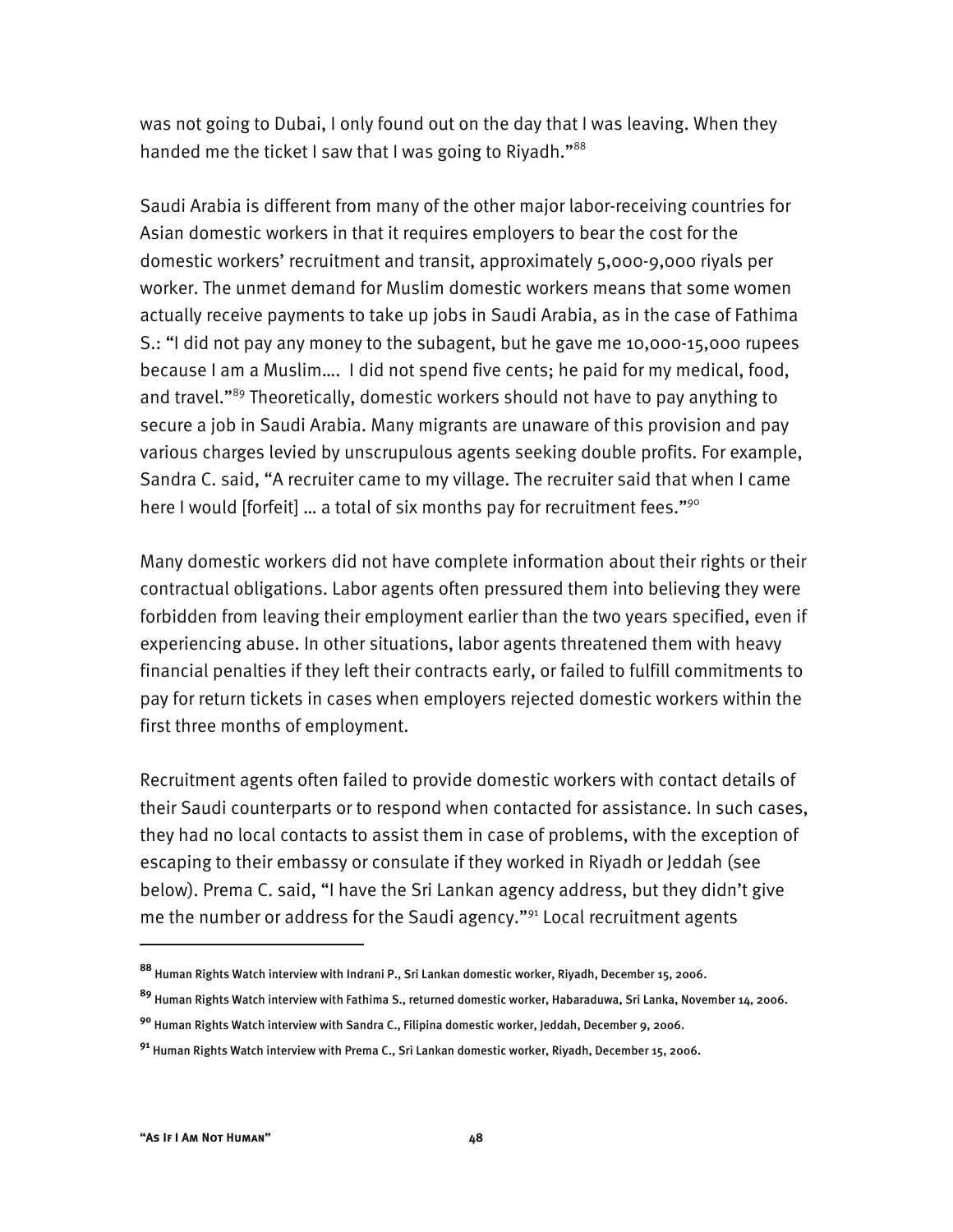promised to assist workers in case they had problems, but often ignored their calls or failed to intervene. Indrani P. said that her agents said, "If you face any problem, then call us.... When I faced problems, I called them, and they didn't do anything."<sup>92</sup>

The systems of pre-departure labor recruitment, the levels of regular and irregular migration, and how systems of indebtedness occur are described in more detail in previous Human Rights Watch reports, including "Exported and Exposed: Abuses against Sri Lankan Domestic Workers in Saudi Arabia, Kuwait, Lebanon, and the United Arab Emirates"; "Swept Under the Rug: Abuses against Domestic Workers around the World"; and "Help Wanted: Abuses against Migrant Female Domestic Workers in Indonesia and Malaysia."93

## Abuses by Recruitment Agents in Saudi Arabia

Many domestic workers have little contact with their labor recruiter in Saudi Arabia as they are picked up directly by their employer from the airport. However, the labor recruiter is often the person they must contact if they wish to change employers or leave their contract early. While many domestic workers have no complaint with their agent, others said their agent refused to assist or recounted stories of abuse and exploitation.

Fathima S. had an extremely heavy workload at her employer's house, working 16 hours a day in a large house, cooking, cleaning, and looking after young children and an old woman who could not move. Her employer verbally abused her and hit her. Fathima S. said,

The lady called the agent and complained that I'm not working. The agent spoke to me and shouted at me on the phone and said, "You are behaving like a breastfed baby and if you continue to do that I will take you back to the agency and beat you thoroughly." I told him I am

**<sup>92</sup>** Human Rights Watch interview with Indrani P., Sri Lankan domestic worker, Riyadh, December 15, 2006.

**<sup>93</sup>** Human Rights Watch, Exported and Exposed: Abuses against Sri Lankan Domestic Workers in Saudi Arabia, Kuwait, Lebanon, and the United Arab Emirates, vol. 19, no. 16(C), November 2007, http://hrw.org/reports/2007/srilanka1107/; Swept Under the Rug: Abuses against Domestic Workers around the World, vol. 18, no. 7(C), July 2006, http://hrw.org/reports/2006/wrd0706/; Help Wanted: Abuses against Migrant Female Domestic Workers in Indonesia and Malaysia, vol. 16, no. 9(B), July 2004, http://hrw.org/reports/2004/indonesia0704/.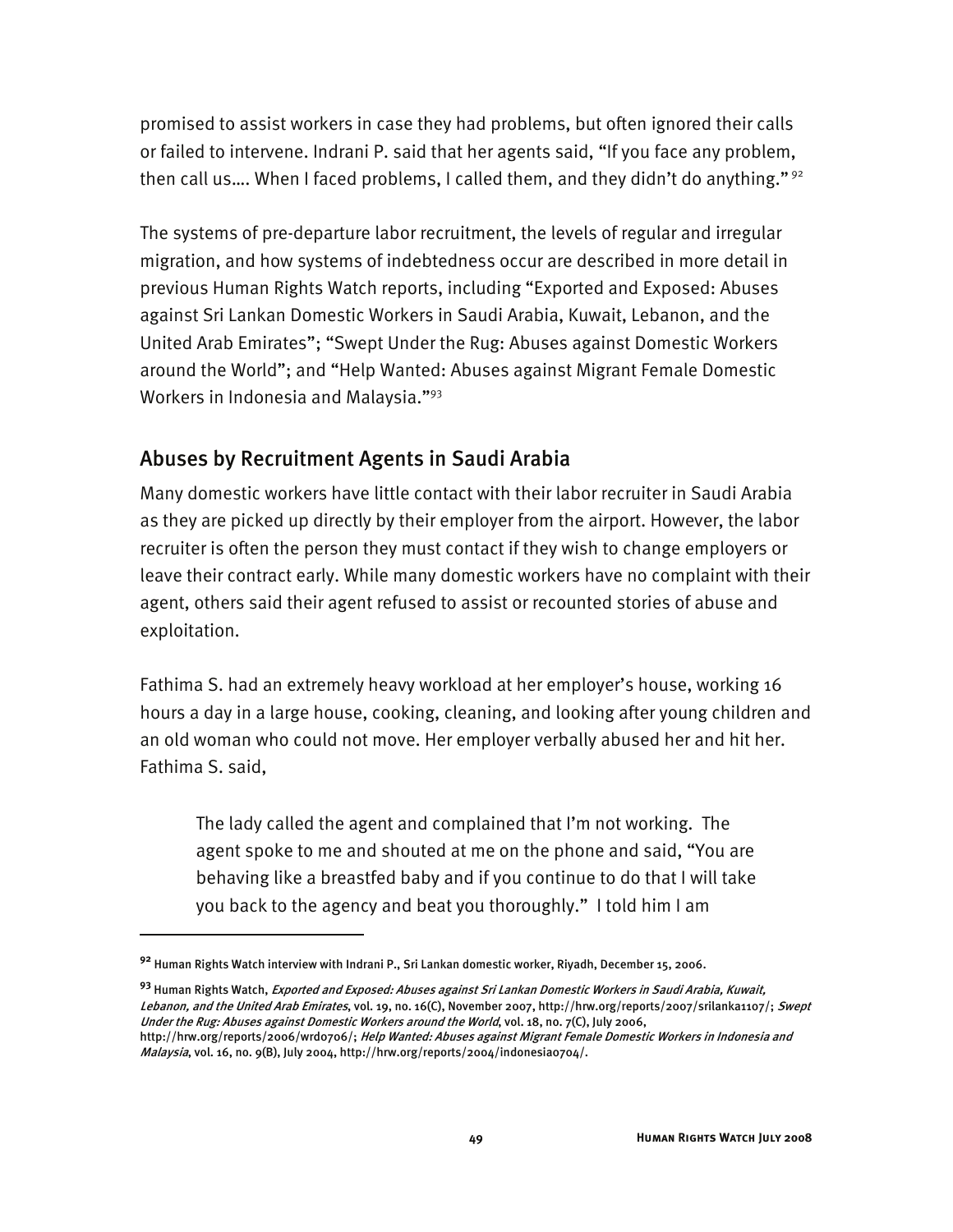working but this lady is finding fault with me and shouting at me and I asked him to send me to Sri Lanka to my home…. He told me that he will not send me back to Sri Lanka and I have to stay in that house working until I finish working two years, and only then will he send me back to Sri Lanka. I cried. I had no other options…. I asked him to change my employer. He refused and said that he had got the visa and everything for me to work in that house and nowhere else.<sup>94</sup>

The Ministry of Labor issued Executive Regulations that outline the responsibilities of recruitment agencies. These regulations forbid agencies from accepting any recruitment fees from workers, housing women workers, and renting out their services to others. Recruitment agencies also have an active obligation to screen the partners it works with in other countries to ensure they are competent and reputable.<sup>95</sup> The penalty for violations is revocation of the agency's operating license. Human Rights Watch documented cases where labor agencies violated these provisions yet faced no penalties. For example, Human Rights Watch interviewed domestic workers who said their labor recruiter forced them to work in several different households while residing in the agency.

In some instances the agents compounded the harm by failing to pay the workers whom they were illegally deploying on part-time assignments. Neelima R. had to work in five different houses for two months while her agent pocketed her salary.<sup>96</sup> When Yanti S. escaped from an employer who did not allow her to seek health care, she found an agent who sent her to clean multiple households. She said, "This illegal agent was really selling me to other employers, for 10,000 riyals, but he didn't give me the money. They took my three months' salary and 10,000 riyals."97

Several domestic workers approached their labor agent to send them back home but were instead deployed to a new employer. As one diplomat dealing with domestic

j

**<sup>94</sup>** Human Rights Watch interview with Fathima S., returned domestic worker, Habaraduwa, Sri Lanka, November 14, 2006.

**<sup>95</sup>** Executive Regulations, Ministry of Labor, "Regulations for the non-renewal of an accreditation or its termination."

**<sup>96</sup>** Human Rights Watch interview with Neelima R., Sri Lankan domestic worker, Riyadh, March 11, 2008.

**<sup>97</sup>** Human Rights Watch interview with Yanti S., Indonesian domestic worker, Riyadh, December 5, 2006.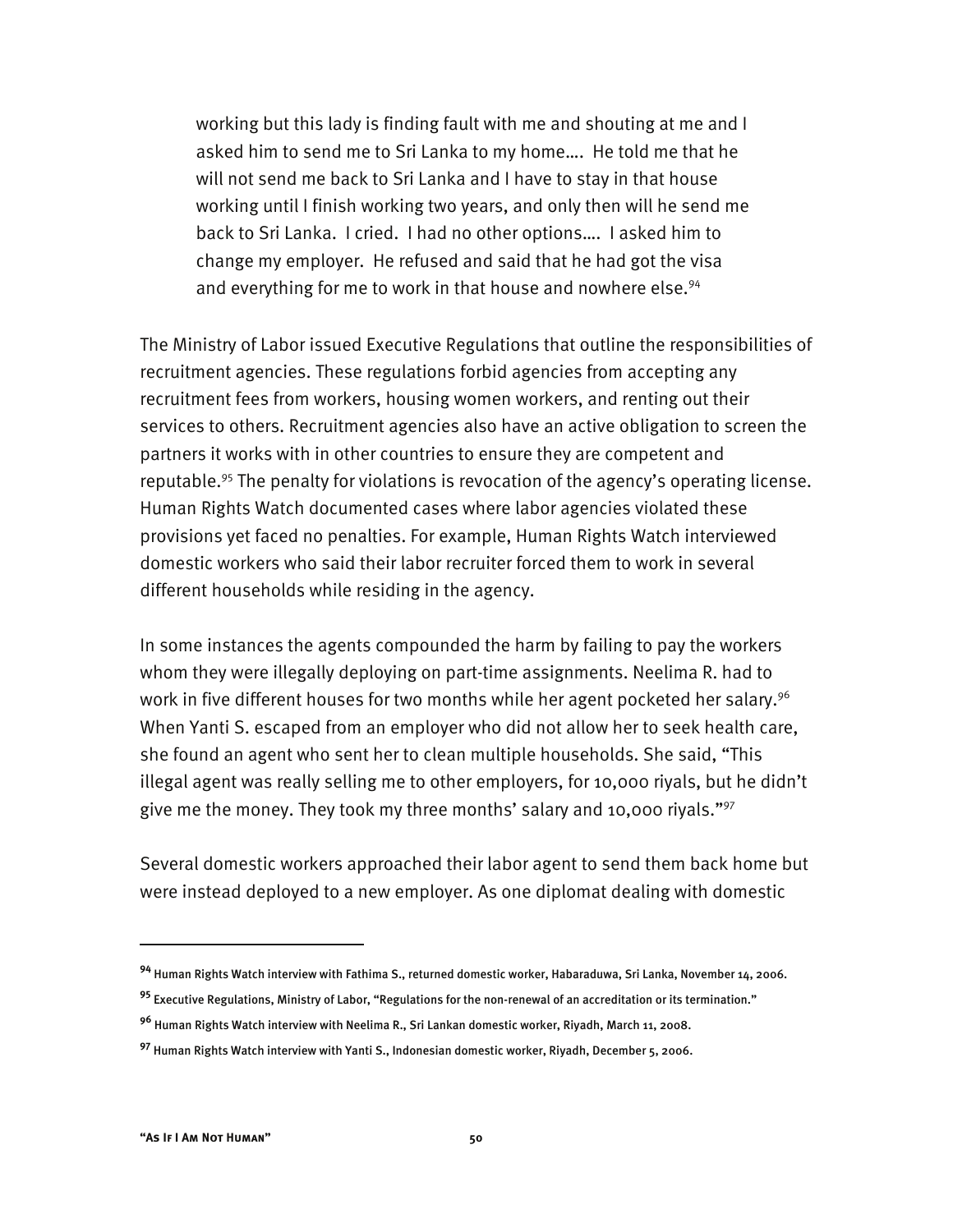worker abuse cases said, "The worker pays a transfer fee. The agent gets a lot of money ... They want to make the girl ashamed to go home without money."<sup>98</sup>

We also documented cases of agents physically and sexually abusing domestic workers or confining them to the agency. Hasna M.'s employer returned her to her agency when she failed her medical examination. She said, "The agent hit me. Everyday he hit us and hit us [the other domestic workers at the agency]. This scar below my eyes is from the agent…. He hit me with his hand and with a stick, on my legs also. I stayed 10 days at the agency, I only ate four of those days."<sup>99</sup> Hasna M. escaped to her embassy, but was terrified that if she reported the abuse her agent would come and beat her again.

Farzana M. and fellow domestic workers had to devise an escape plan out of the locked agency where they were held. She said, "Five of us all jumped [ran away]. It was on the ground floor, we escaped by putting a table in the bathroom, put a chair on a barrel and jumped. Otherwise the agency people would beat us if we refused to go out and work."100 Gina R., said, "Three Filipinos including me … jumped from the third floor at 3 a.m. We jumped. I fell down and hurt my hip and elbow so they brought me to the hospital…. I had to get a cast on my foot. When we jumped, a Filipino guy passed by and took us to the hospital in a cab." $1011$ 

We documented three cases where Saudi recruitment agents sexually harassed and abused domestic workers. For example, Rosa L. told Human Rights Watch,

Sometimes I saw that [the agent] would call my fellow women, and when he called them, they returned crying. When I asked them what happened, I think they were scared to talk. Then I was called. We were totally sexually harassed. He would kiss us, touch my body, he totally sexually harassed us. I felt worse for the other women with me. I was married, but some of the women were single, and had no sexual

**<sup>98</sup>** Human Rights Watch interview with embassy official A from a labor-sending country, Riyadh, November 29, 2006.

**<sup>99</sup>** Human Rights Watch interview with Hasna M., Sri Lankan domestic worker, Riyadh, December 6, 2006.

**<sup>100</sup>** Human Rights Watch interview with Farzana M., Sri Lankan domestic worker, Riyadh, December 15, 2006.

**<sup>101</sup>** Human Rights Watch interview with Gina R., Filipina domestic worker, Riyadh, December 7, 2006.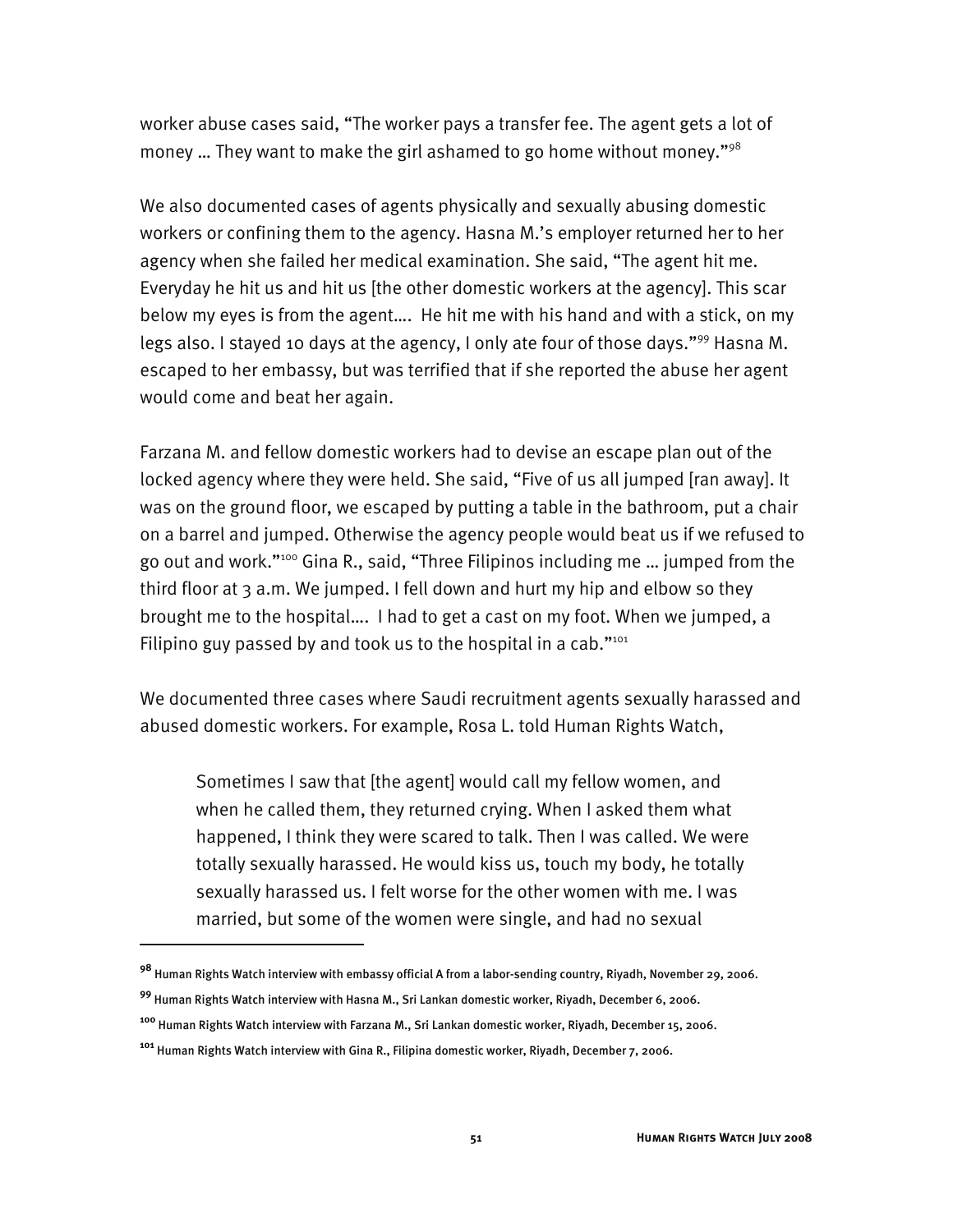experience, this was their first time. I really pitied them…. One Indonesian fought back because when she came back, she had bruises, and a black eye.<sup>102</sup>

#### Confinement by Employers

My employer kept my passport and iqama. They locked me in the house from the outside with a key. There is no way that I could leave. —Sri H., Indonesian domestic worker, Riyadh, December 5, 2006

My employer didn't allow me to go back to Indonesia for six years and eight months…. I never got any salary, not even one riyal!... My employer never got angry with me, she never hit me. But she forbade me from returning to Indonesia.

—Siti Mujiati W., Indonesian domestic worker, Jeddah, Saudi Arabia, December 11, 2006

Employers may use several methods that effectively trap domestic workers in the workplace, including locking domestic workers inside the house, withholding wages, taking the worker's passport, threatening the worker with violence, and overworking her. Wati S. told us, "I never went out, not even in the company of my employer. I love to walk around and see things, but my employer never allowed me out. They locked me in the house, the employer kept the key. I did not have a key." $103$  When employers control a domestic worker's movement to the extent that she is unable to escape an abusive labor relationship, this characterizes abuse amounting to servitude.

#### *Confiscation of passports*

Every domestic worker we spoke with said her employer retained her passport. This is despite the fact that in 2003 the UN Committee on the International Convention on the Elimination of all forms of Racial Discrimination (CERD) had "noted with

**<sup>102</sup>** Human Rights Watch interview with Rosa L., Filipina domestic worker, Riyadh, December 7, 2006.

**<sup>103</sup>** Human Rights Watch interview with Wati S., Indonesian domestic worker, Jeddah, December 11, 2006.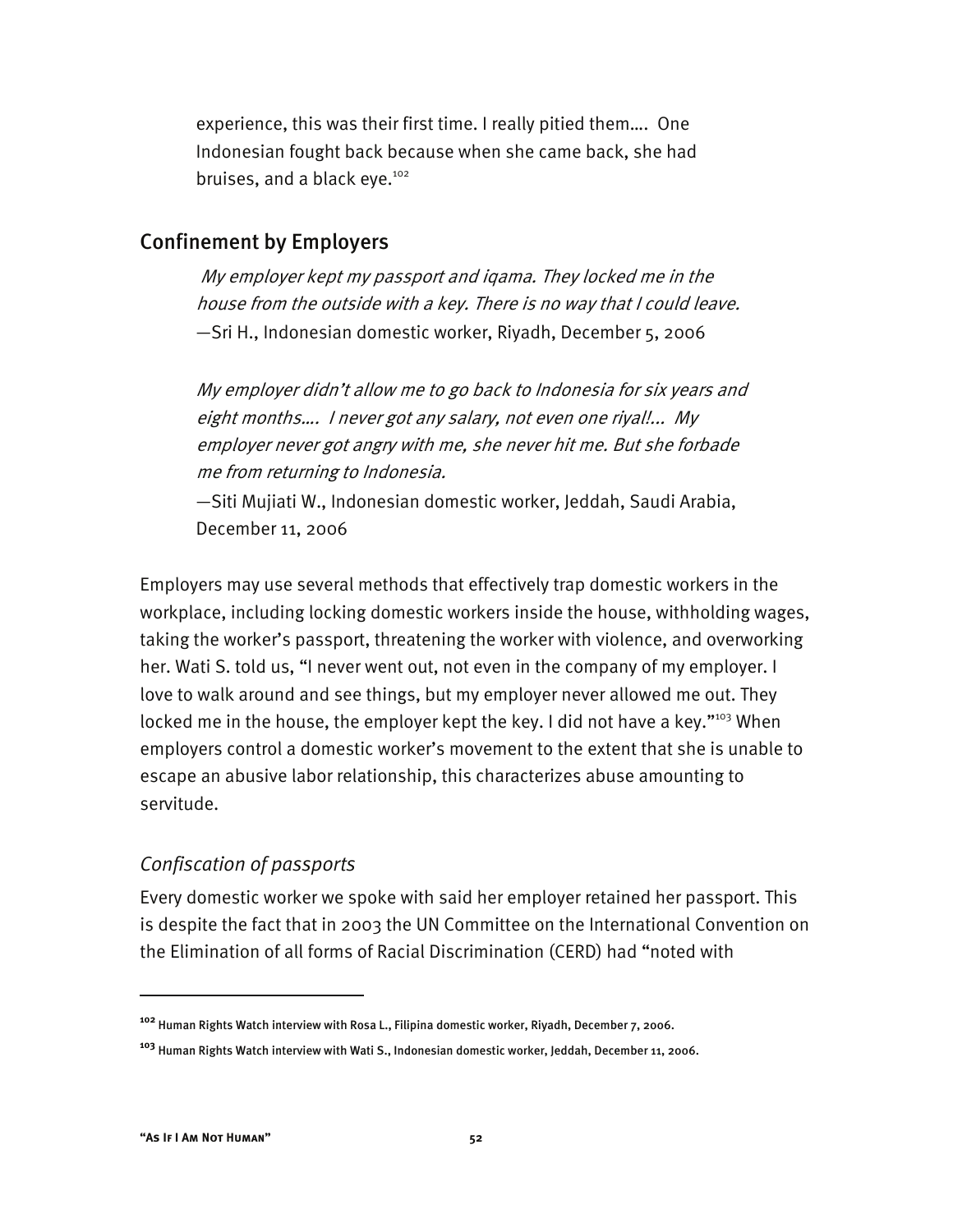satisfaction" that the Saudi government had taken measures "to put an end to the practice of employers retaining the passports of their foreign employees, in particular domestic workers."<sup>104</sup> In some cases, employers failed to obtain an *iqama* (residency permit) for domestic workers in accordance with immigration requirements, putting them at higher risk for arrest and detention if they escaped without documents. These practices, in combination with employers' power to prevent domestic workers from transferring jobs or leaving the country, contributed to situations of forced labor and servitude.

A prominent leader of an association of recruitment agencies said, "I keep the passport of my domestic worker, she is like a member of the family."105 We spoke to many employers who justified restricting domestic workers' movements, citing fears of domestic workers becoming pregnant or running away. One employer said,

There is a social cost and a financial cost [of the fees paid to hire a domestic worker]. I am an employer of a maid, driver, and a cook. I do not let my maid out. I will take her out with my family. But if she goes out alone, she may go with a foreign man, and get pregnant. No one can accept this.<sup>106</sup>

These fears are neither an acceptable justification for restricting women's movements, nor based on a realistic assessment of risk. For example, the Indonesian embassy handled 17 cases of pregnant domestic workers in 2007 out of an estimated 600,000-900,000 women working in the country.<sup>107</sup> Human Rights Watch reviewed several cases of domestic workers who became pregnant as a result of rape. International law protects both the right to liberty and freedom of

j

**<sup>104</sup>** See concluding Observations of the Committee on the Elimination of Racial Discrimination: Saudi Arabia, CERD/C/62/CO/8, March 21, 2003, para. 6.

**<sup>105</sup>** Human Rights Watch group interview with recruitment agents, National Committee of Saudi Recruitment Agencies, Saudi Chamber of Commerce, Riyadh, December 12, 2006.

**<sup>106</sup>** Human Rights Watch interview with a Saudi employer, Riyadh, March 8, 2008.

**<sup>107</sup>** Human Rights Watch interview with an Indonesian embassy official who requested anonymity, March 10, 2008.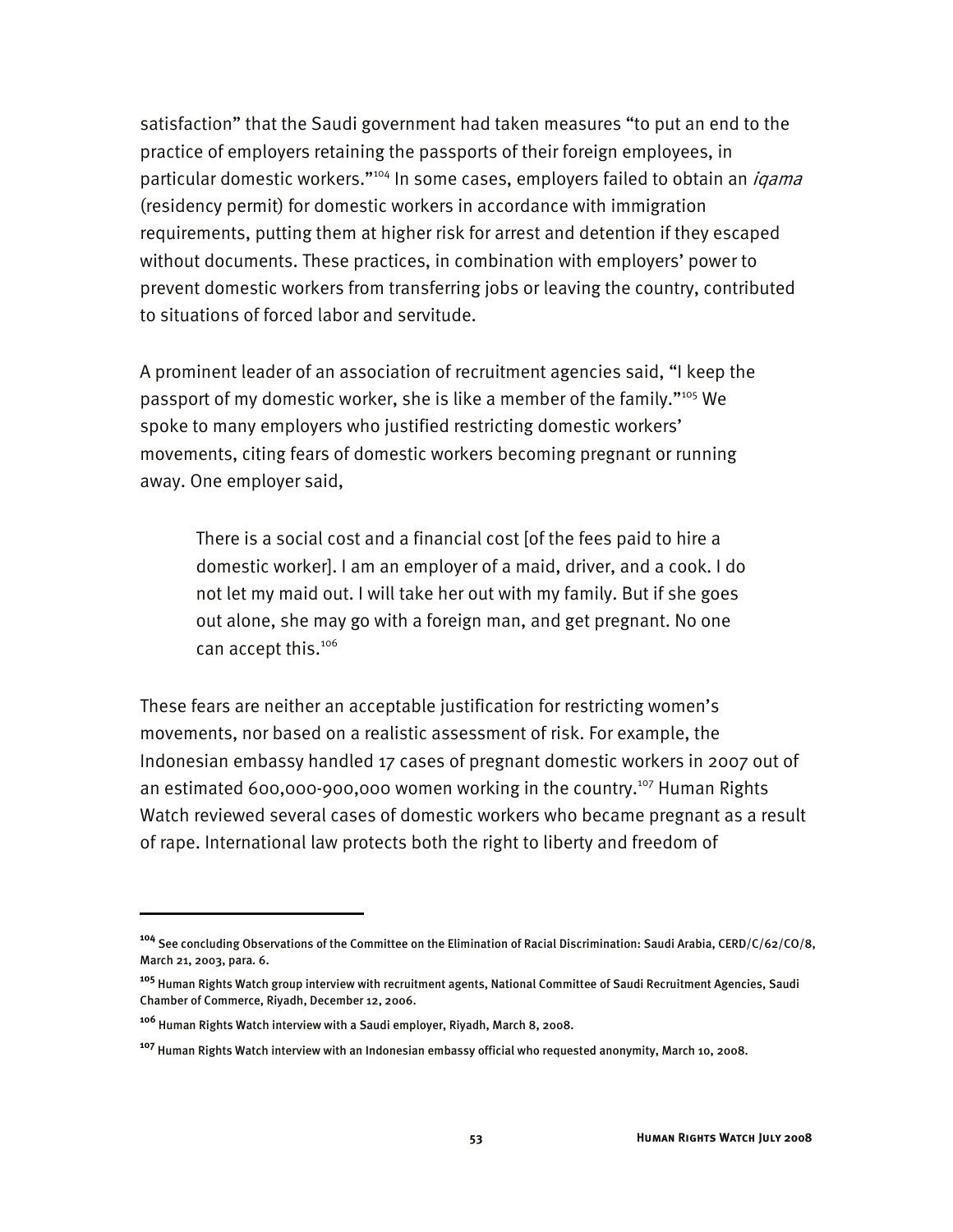association, both of which are denied when laws, policies, or tolerated practices allow or facilitate employers to forcibly confine domestic workers.

Employers dictated domestic workers' ability to return home or visit their families. Fatima N. said, "They had my passport ... They kept my *iqama*. My family asked me to return home. I asked my sponsor if I could return home, but they always refused. I was sad, I wanted to see my parents…. That's why I want to go home, because my father passed away while I was here. I asked if I could go to the funeral, but they didn't give me permission.<sup>108</sup> In another case, Chemmani R, said,

My father told me that my … mother was killed in the tsunami…. [I also] lost my grandmother, my cousin, my younger sister's son…. My father wanted me to send some money for my son's medical expenses. I asked the employer for money, they refused…. I [wanted] to leave because why should I be here if they are not giving money to send to my son and Baba [her male employer] is trying to misbehave with me. I did not have any chance to leave because everything was locked up. When Baba and Mama were out they locked the doors to the outside. I did not run away because I did not have a chance, because there is no house nearby.<sup>109</sup>

Sutiati S. said,

I have been working here for nine years and four months. In that time, I have not visited my family in Indonesia. The employer promised me that I could visit when he hired a second domestic worker, but I still could not go when she arrived. My mother and father need money, they need me to go home, but my employer didn't want me to leave.<sup>110</sup>

**<sup>108</sup>** Human Rights Watch interview with Fatima N., Indonesian domestic worker, Riyadh, December 5, 2006.

**<sup>109</sup>** Human Rights Watch interview with Chemmani R., returned domestic worker, Habaraduwa, Sri Lanka, November 14, 2006.

**<sup>110</sup>** Human Rights Watch interview with Sutiati S., Indonesian domestic worker, Jeddah, December 11, 2006.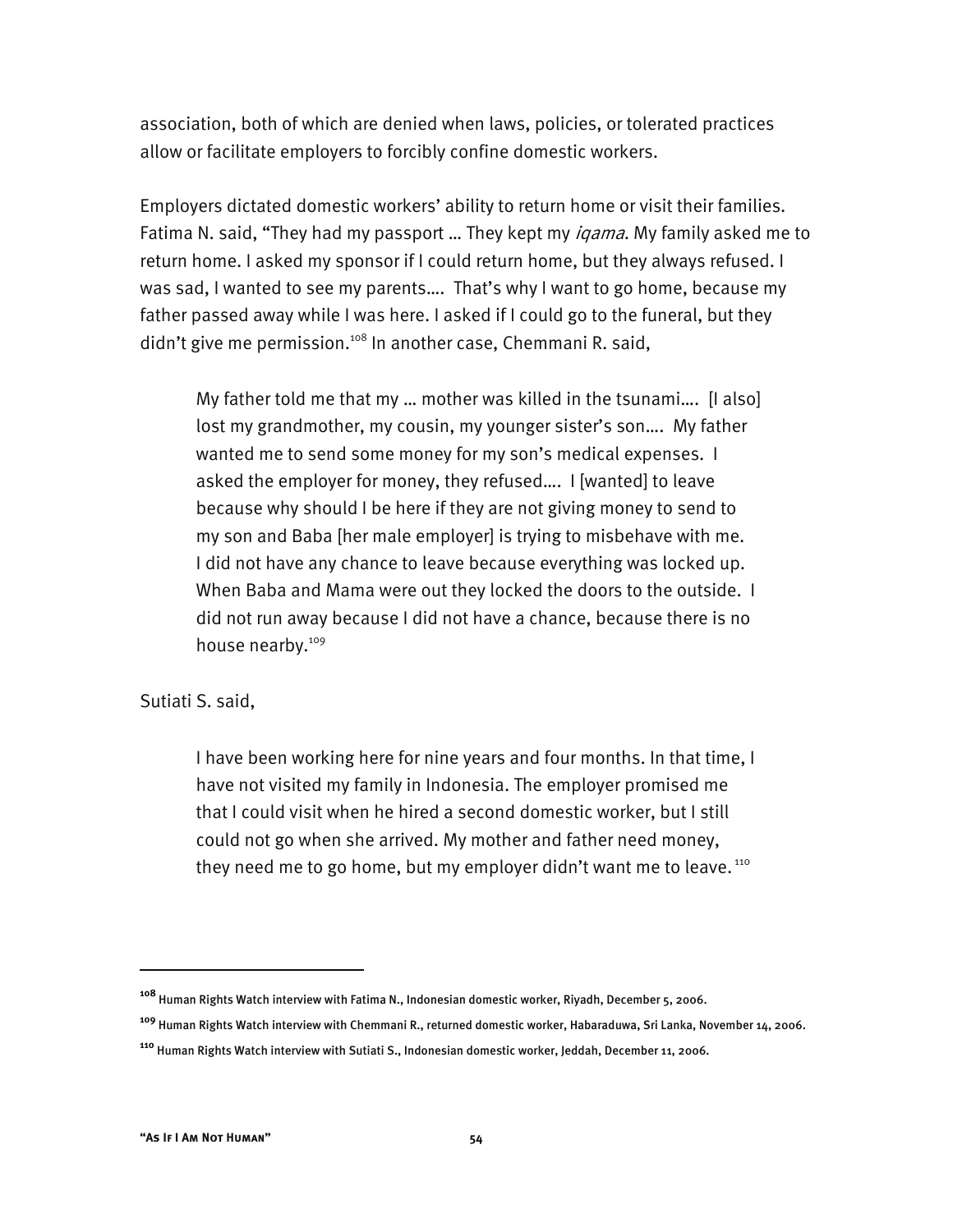Sandra C. told Human Rights Watch, "My employer told me, 'If you want to go, go! But, I won't give you a ticket to go to the Philippines, I will send you to another country.' It has been three years and I want to go home."<sup>111</sup>

#### *Restricted communication*

I

If my children have gotten married, I do not know. —Sutiati S., Indonesian domestic worker, Jeddah, December 11, 2006

I wanted to call my family, to write letters. They told me, "For two years, you will have no contact with your family." —Chitra G., Sri Lankan domestic worker, Riyadh, December 6, 2006

Domestic workers reported their employers forbid them from making or receiving phone calls, writing letters, and communicating with their family or other migrants in Saudi Arabia. Isolation increases domestic workers' vulnerability to abuse. Among domestic workers reporting other types of problems including unpaid wages, physical abuse, or food deprivation, almost all reported tight monitoring and controls on their communication.

Many domestic workers reported that the letters they wrote would not be posted, and the ones sent to them would not be handed over. Prema C. said, "I was not able to use the phone."112 Long-distance phone calls, made at great expense by the domestic worker's family, would not be given to them. For example, Adelina Y. said, "My family in the province, we have had no contact. Sometimes my mother called me, but madam didn't give the phone to me, she said, 'You have to work.' Madam said, 'If your mother calls you, you will run away.' I said, 'Madam, she got a calling card, and it costs a lot of money to call me.' But she didn't want me to talk to my family."<sup>113</sup>

This level of control caused many domestic workers anguish, as they were not able to convey messages about their well-being to their family or to hear important news

**<sup>111</sup>** Human Rights Watch interview with Sandra C., Filipina domestic worker, Jeddah, December 9, 2006.

**<sup>112</sup>** Human Rights Watch interview with Prema C., Sri Lankan domestic worker, Riyadh, December 15, 2006.

**<sup>113</sup>** Human Rights Watch interview with Adelina Y., Filipina domestic worker, Jeddah, December 9, 2006.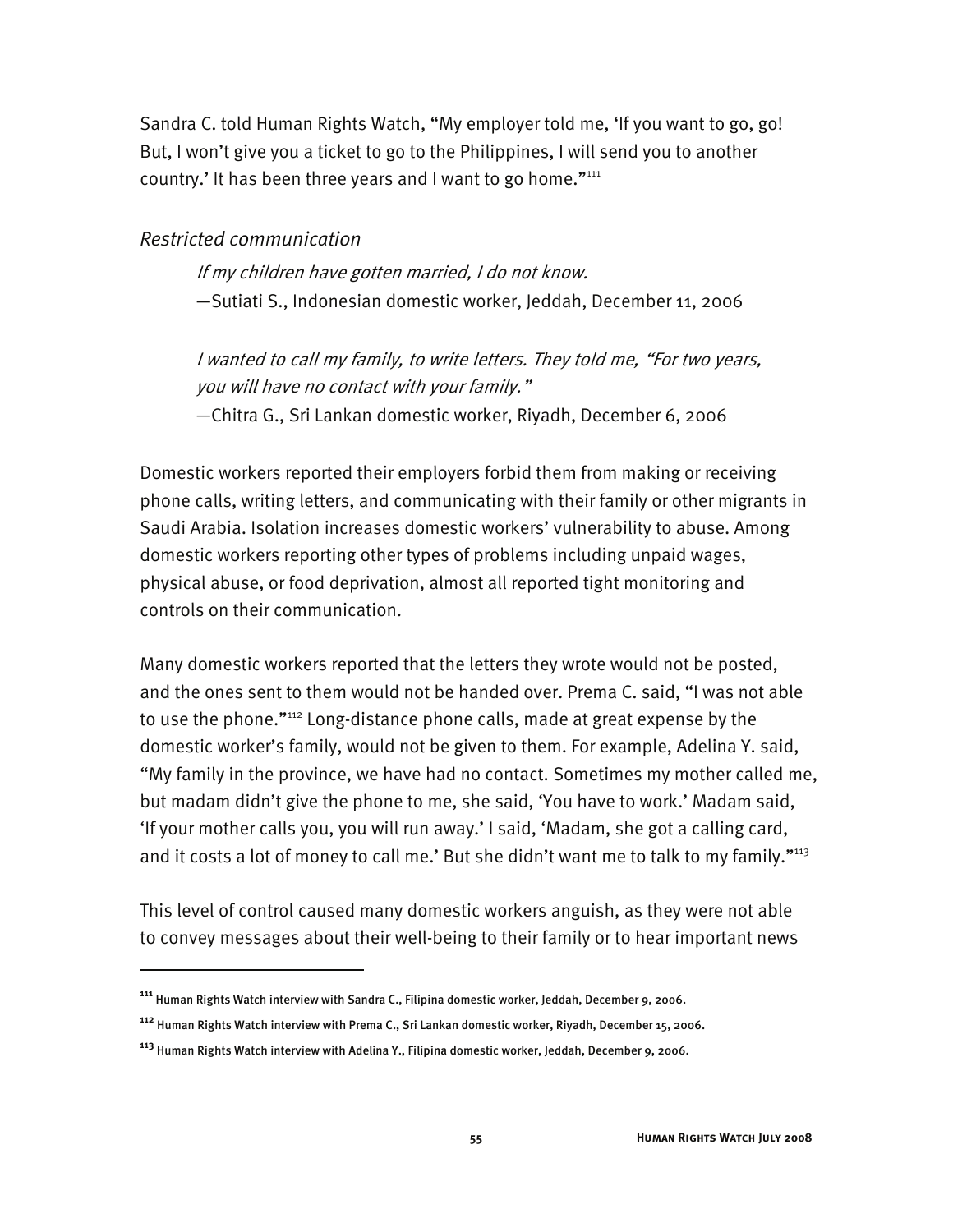from home. Shanthi A. reflected the sentiments of many when she said, "My parents in Sri Lanka still don't know if I am still alive here."<sup>114</sup> Sandra C. said, "My husband died because of kidney problems. There was no communication and I didn't know."115 A Filipina domestic worker, Marilou R., said, "I could not talk to my companions, the other maids. I could not have a mobile, call the Philippines, or write letters. I have spent six months without communication. That is why I always cry, I worked without a salary and without communicating with my family."<sup>116</sup>

Some employers locked the rooms where phones were kept to prevent domestic workers from reaching out, and forbade domestic workers from having cell phones. Fatima N. said, "They also put the phone in their room when they went out so I couldn't make a phone call."<sup>117</sup> In some cases, domestic workers attempted to keep mobile phones secretly, and had friends who would buy additional phone credit for them remotely.<sup>118</sup> Some domestic workers' contracts expressly forbade them to bring mobile phones, like Cristina M., who told us, "I was not able to communicate with my family…. I had no mobile, because in my contract, it said don't bring a mobile, that's why."

## *Physical confinement in the employer's home*

At least 24 of the domestic workers interviewed by Human Rights Watch had employers who locked them in the workplace from the outside. Cristina M. said, "They locked the house from the outside every day. That is why I climbed out of the window. I felt crazy when I was inside. You think, 'how can I get out of the house?""<sup>119</sup> An abuse in itself, forced confinement prevented domestic workers from escaping from other types of abuses or returning home to respond to family emergencies.

**<sup>114</sup>** Human Rights Watch interview with Shanthi A., Sri Lankan domestic worker, Riyadh, December 15, 2006.

**<sup>115</sup>** Human Rights Watch interview with Sandra C., Filipina domestic worker, Jeddah, December 9, 2006.

**<sup>116</sup>** Human Rights Watch interview with Marilou R., Filipina domestic worker, Jeddah, Saudi Arabia, December 10, 2006.

**<sup>117</sup>** Human Rights Watch interview with Fatima N., Indonesian domestic worker, Riyadh, December 5, 2006.

**<sup>118</sup>** Human Rights Watch interview with Dolores P., Filipina domestic worker, Jeddah, December 8, 2006.

**<sup>119</sup>** Human Rights Watch interview with Cristina M., Filipina domestic worker, Jeddah, December 10, 2006.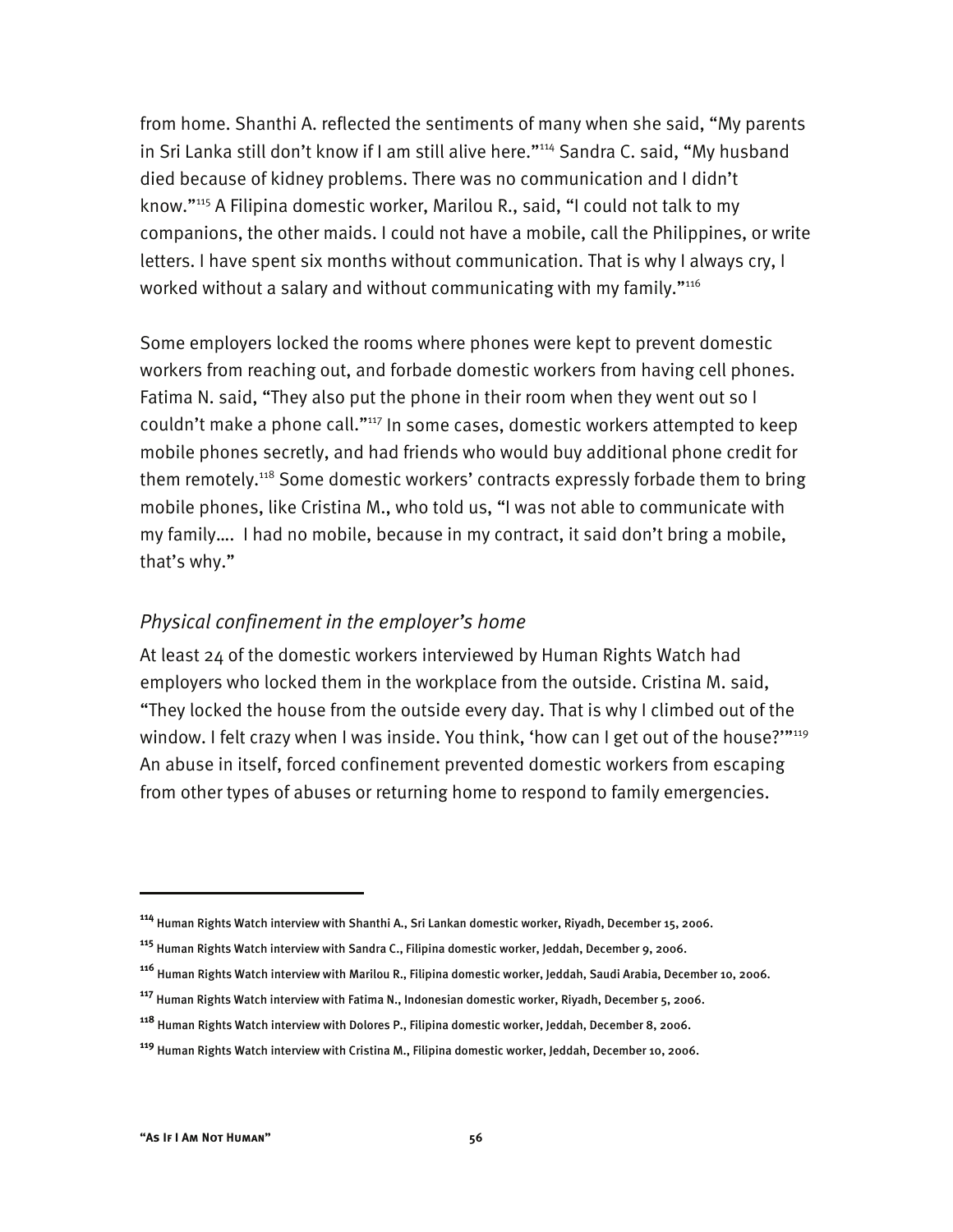Several domestic workers recounted being locked into their bedrooms or the bathroom, sometimes as a one-time punishment and sometimes as a regular practice to prevent escape. Eni M. told us, "My employer always locked me in my bedroom from 9 p.m. until the morning."<sup>120</sup> Lilis H. said, "If my employer went out she locked me in the bathroom. This took place over eight months."<sup>121</sup> Such punishments often came after domestic workers asked for their salaries or tried to run away. For example, after an unsuccessful escape attempt, Ponnamma S. said, "That day onwards, for five months, they didn't let me have any phone calls. They locked me in my room and beat me up."<sup>122</sup>

Even when employers did not lock domestic workers in the house, the workload was often prohibitive to leaving the workplace. Chandrika M. said, "Saudi Arabia was totally like prison. There was freedom to go out but no time because of the work."<sup>123</sup>

#### Escape

I

Options for escape are extremely limited. In some instances, the only way that domestic workers could escape was by jumping out of windows or by waiting for the rare occasions when their employers forgot to lock the doors and gates. Some workers escaped as soon as any opportunity arose, often when an employer forgot to lock the door. Winarti N. said, "One day the children were fighting, the door was open. Then I ran. I just ran away without any of my belongings."<sup>124</sup> Cristina M. said, "Madam shouted and slapped us. I cannot work without food and with no rest. I brought two pants, two bras, five underwear, and I wore them all to save time. We all went together at 5:30 a.m. when our employers were praying. I jumped out of the window."<sup>125</sup>

Even if the door was unlocked, many workers felt they could not leave because they did not have possession of their identity documents or were afraid of being accused

**<sup>120</sup>** Human Rights Watch interview with Eni M., Indonesian domestic worker, Jeddah, December 8, 2006.

**<sup>121</sup>** Human Rights Watch interview with Lilis H., Indonesian domestic worker, Jeddah, December 11, 2006.

**<sup>122</sup>** Human Rights Watch interview with Ponnamma S., Sri Lankan domestic worker, Riyadh, December 14, 2006.

**<sup>123</sup>** Human Rights Watch interview with Chandrika M., returned domestic worker, Kurunegala, Sri Lanka, November 4, 2006.

**<sup>124</sup>** Human Rights Watch interview with Winarti N., Indonesian domestic worker, Jeddah, December 11, 2006.

**<sup>125</sup>** Human Rights Watch interview with Cristina M., Filipina domestic worker, Jeddah, December 10, 2006.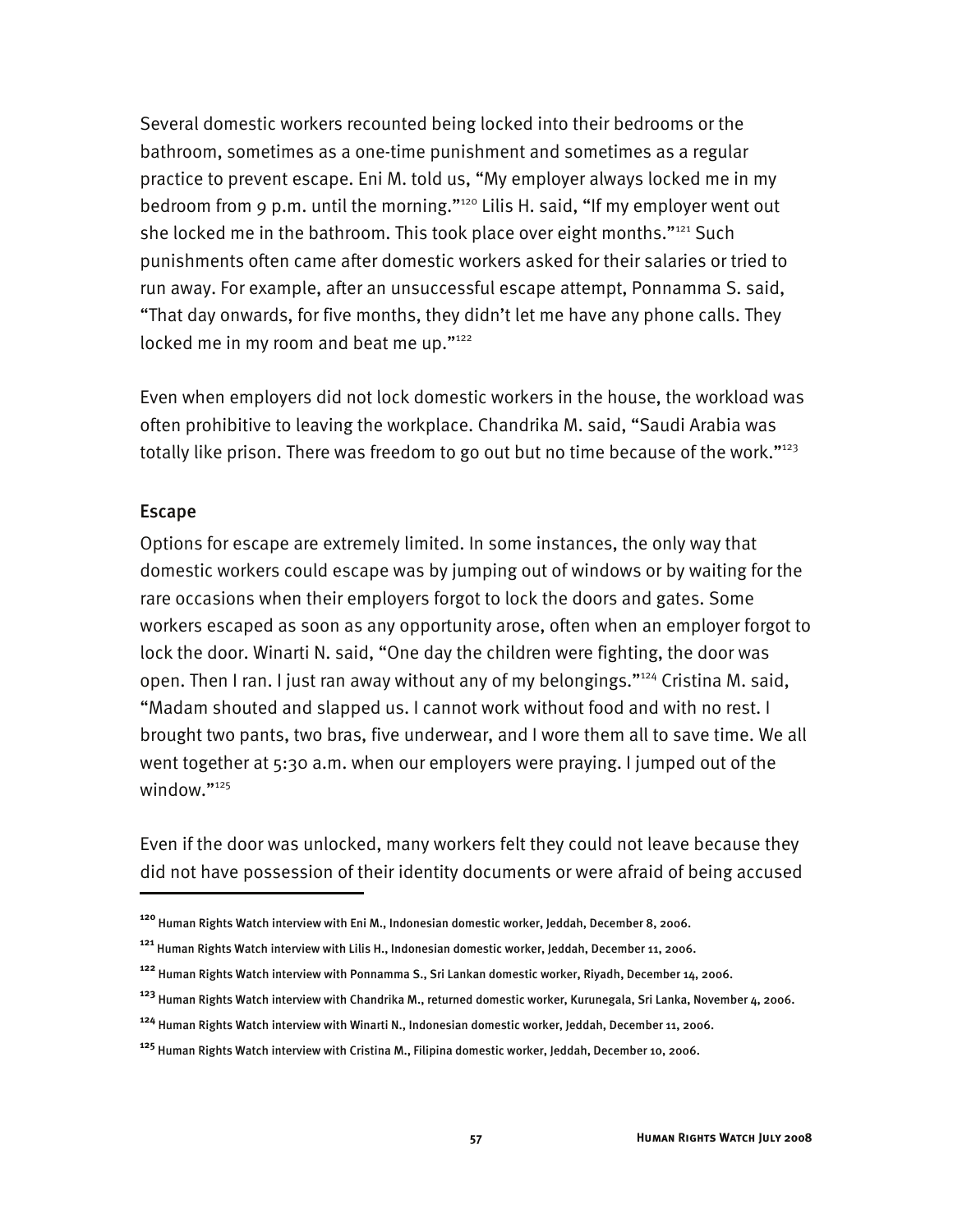of crimes. The Saudi government treats runaways harshly and metes out severe punishments for theft. Prema C. said, "At least three times, they went on vacation and would leave me at home. They wouldn't lock the door. [But] they kept my passport.... I want to go to Sri Lanka. I can't go because I have no *iqama*."<sup>126</sup> Dammayanthi K. said, "I decided to keep working because my passport was with the employer and they had to buy a ticket for me to come back [home]…. I did not know how to get out of the house and go out alone. Also, if I ran away they could have made up stories that I have stolen things from their house and run awav."<sup>127</sup>

In some cases, domestic workers escaped to the embassy or consulate, in other cases to the police, and in others, sought assistance from other migrants. For example, Lilis H. told us,

The day that I escaped, my employer…beat me with the cable over my whole body. She told me to go to the bathroom because she wanted to beat me some more. Before I went to the bathroom, I saw the key in the door and I ran away…. I hid behind the stairs until I saw a Pakistani delivery person. I asked him to help me. He said, "You are Muslim, I am Muslim, don't be afraid. I will take you to the consulate, to the Indonesian people."128

Some migrant workers in Saudi Arabia have devised innovative ways to support their fellow nationals who may be in distress: Filipino migrants have created a mobile telephone hotline. They publicize this number through informal community networks. When a domestic worker in trouble gets a chance, either through a hidden or borrowed mobile phone, she may send a text message to the hotline and her message goes to a local migrant, an NGO in the Philippines, and the Filipino embassy.<sup>129</sup> After getting in touch, they will advise her of her options. An Indonesian migrant worker part of a more informal support group, said, "They don't know my

**<sup>126</sup>** Human Rights Watch interview with Prema C., Sri Lankan domestic worker, Riyadh, December 15, 2006.

**<sup>127</sup>** Human Rights Watch interview with Dammayanthi K., returned domestic worker, Kandy, Sri Lanka, December 10, 2006.

**<sup>128</sup>** Human Rights Watch interview with Lilis H., Indonesian domestic worker, Jeddah, December 11, 2006.

**<sup>129</sup>** Human Rights Watch interview with Daniel S., Filipino migrant worker and activist, Riyadh, November 29, 2006.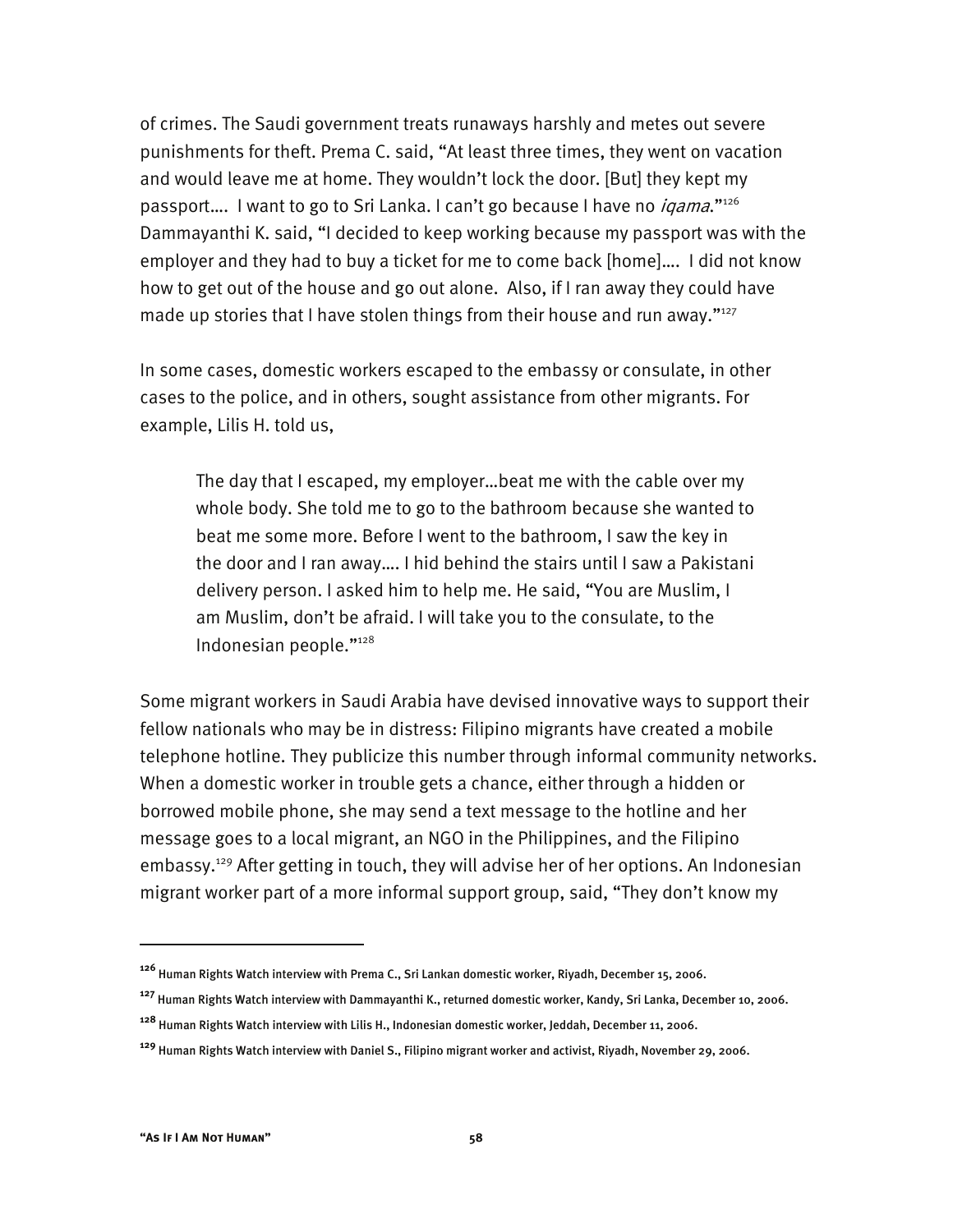face, we never meet, only through the phone. The number is passed through word of mouth."130

Otherwise, there are few places where a domestic worker can turn. As detailed in other parts of the report, some labor agents and the police assisted domestic workers, whereas others forced them to return to abusive employers. While workers in Riyadh and Jeddah could find refuge in their embassy or consulate, those in other cities had nowhere to go. For example, Sri H. worked in a smaller city with no embassy or consulate. She said, "Several times I tried to run away, but I was unsuccessful because of the long distance."131 The limited transportation options for women in Saudi Arabia and the risks of traveling unaccompanied by one's guardian tighten the constraints. Domestic workers able to escape may not have the money for a taxi or be able to accept the assistance of a male migrant worker in case she is arrested for morality-related crimes. One woman who was not paid for six years said, "I couldn't escape. I was in Yanbu… I was afraid to escape because there are no taxis."132

In some cases, the only way that domestic workers were able to leave their abusive employer was when their health deteriorated to such an extent they required hospitalization. Sevandhi R. told Human Rights Watch that her employer "locked me in my room for four days and left … I was in the room for four days without food and water. I had fainted. I [was taken to] the hospital and they [the employers] bought me a ticket [home]."133

Those who wished to keep working in Saudi Arabia sometimes resorted to dangerous escapes in order to seek employment as undocumented workers. One Filipina domestic worker, Marisa G., described escaping from her employer and going to Jeddah hidden in the back of a commercial goods truck. She said, "There were four of us Filipinas. We had to pay 500 riyals [\$130]. We spent 15 hours traveling. I felt

j

**<sup>130</sup>** Human Rights Watch interview with Edi L., Indonesian migrant worker and member of informal support group, Riyadh, December 2, 2006.

**<sup>131</sup>** Human Rights Watch interview with Sri H., Indonesian domestic worker, Riyadh, December 5, 2006.

**<sup>132</sup>** Human Rights Watch interview with Siti Mujiati W., Indonesian domestic worker, Jeddah, December 11, 2006.

**<sup>133</sup>** Human Rights Watch interview with Sevandhi R., returned domestic worker, Katunayake, Sri Lanka, November 1, 2006.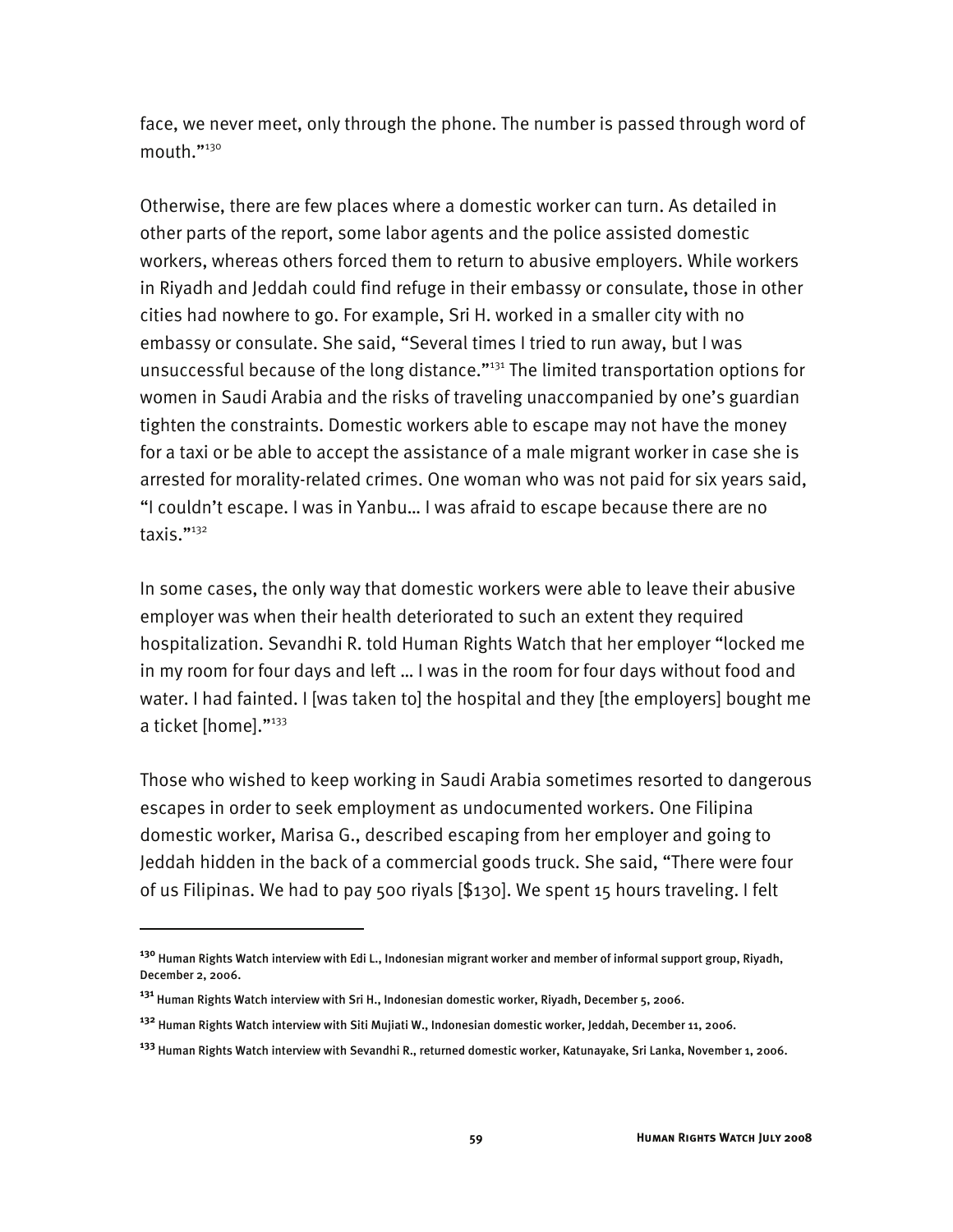dizzy. We didn't take a break. There was no light, and no window in the truck. It was all closed. I was nervous."134

Those who do find alternate work often find employers willing to pay higher salaries and to provide more flexible part-time working arrangements. These employers may not have been able to obtain official permission to hire a domestic worker, and are willing to pay the extra cost of hiring one outside the legal channels. Chemmani R. said that after her escape, "I was staying [in the mosque] and I knew Babas and Mamas, a lot of men and women, come there to pick maids…. There was a lady who came and saw me and told me she would pay me 700 riyals [\$182], and I would have to look after only her two children…. My passport was with my earlier Baba…. That was the reason that she [the lady] was paying me more. She was paying extra 300 riyals because I was staying without a passport or visa and she knew that when I had to come back to Sri Lanka I would have to go to the embassy."<sup>135</sup>

**<sup>134</sup>** Human Rights Watch interview with Marisa G., Filipina domestic worker, Jeddah, December 8, 2006.

**<sup>135</sup>** Human Rights Watch interview with Chemmani R., returned domestic worker, Habaraduwa, Sri Lanka, November 14, 2006.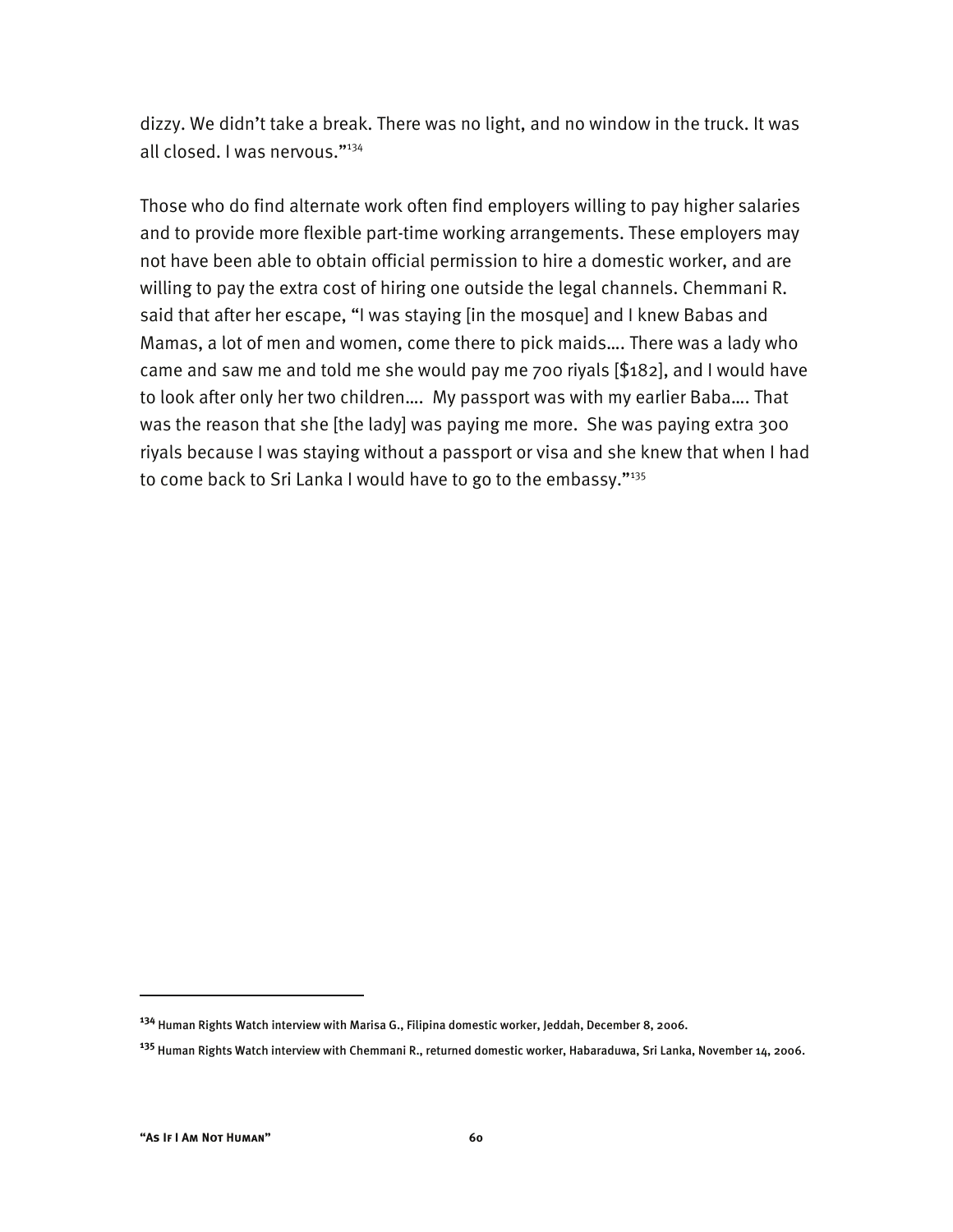## **VII. Psychological, Physical, and Sexual Abuse**

She beat me until my whole body burned. She beat me almost every day.... She would beat my head against the stove until it was swollen. She threw a knife at me but I dodged it. I had a big black bruise on my arm where she had beaten my arm with a cooking spoon, she beat me until the spoon broke into two pieces. This behavior began from the first week I arrived. It was the lady employer, the man was good…. She would scream, "I hope you die! I hope your family dies! I hope you become deformed!" She never paid me for 10 months. I thought if I don't escape, I will die.

—Wati S., Indonesian domestic worker, Jeddah, December 11, 2006

In many cases, domestic workers experienced a combination of psychological, physical, or sexual abuse. Many domestic workers also reported that their employers deprived them of adequate food. The Indonesian and Sri Lankan embassies reported that physical abuse and mistreatment comprised approximately 10-19 percent of the complaints they receive, while sexual harassment and abuse comprised 6-8 percent.136 Human Rights Watch is aware of at least six cases in 2007 in which domestic workers in Saudi Arabia died from their injuries.

Domestic workers' isolation in private homes and the imbalance of power between employers and workers heightens the risk of such abuse. Migrants may endure abuse for months or years given confinement in the workplace, lack of information about where to seek help, barriers to approaching authorities, and intense financial pressures that make them reluctant to lose their employment.

Media in Saudi Arabia, Indonesia, Sri Lanka, and the Philippines regularly carry stories about egregious cases of abuse, most notoriously the case of Nour Miyati (featured in Chapter V, above), whose employers starved her, beat her, and locked

**<sup>136</sup>** "Record of Placement and Protection: Indonesian Migrant Workers (TKI) in Saudi Arabia, 2007," data provided by Embassy of Indonesia, March 10, 2008; and Human Rights Watch interview with a Sri Lankan embassy official who requested anonymity, Riyadh, March 2008.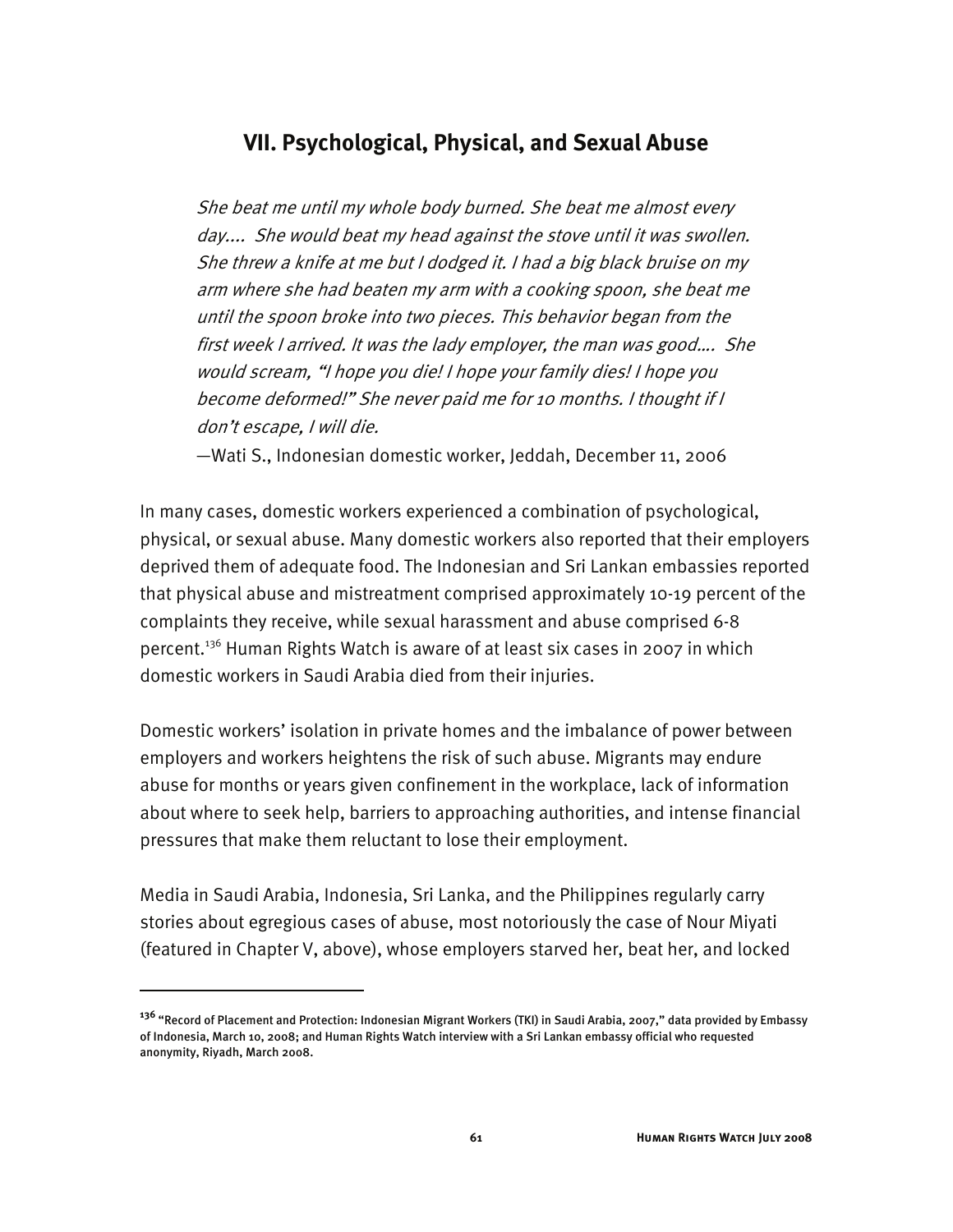her up until she developed gangrene. While some cases attract international attention, innumerable cases remain unreported or unnoticed.

## Psychological and Verbal Abuse

She always said bad things, like "you're a dog, you're poor, you're only a servant here." I said, "Yes, I'm a servant." She was angry everyday. She was jealous of me. She told me, "Don't talk to your Baba, if you do, I will kill you." I said I treated him like my father. She said, "Don't say that, you're not a baby…." I heard all bad things from her, she told me, "You're crazy, you're garbage." I was hurt. I said, "I'm human." She said, "No, you are not human, you are an animal." —Adelina Y., Filipina domestic worker, Jeddah, December 9, 2006

The vast majority of domestic workers interviewed by Human Rights Watch reported some form of psychological or verbal abuse, including shouting, insults, belittlement, threats, and humiliation. Employers often combined psychological, verbal, and physical abuse of domestic workers. Leilani P. said, "My madam … hit me, she kicked me. When she got angry, she would pull my hair and slap my face. She always told me that I'm shit. She used a lot of bad words. She said, 'You're a liar, you're shit.""<sup>137</sup> In other cases, employers attempted to exert complete control over domestic workers' every move. Mina S. said, "I had to ask permission for offering my prayer, to pee, to go to the bathroom."138

Sometimes employers intensified their humiliation of workers if they tried to assert their rights. Shanika R., a gaunt woman with a recently shaved head at the time of her interview with Human Rights Watch said, "I told [my employer], 'I have a small child, please give me my salary….' I asked for my salary, and they shaved my head completely bald…. Whenever I asked for my salary, they would cut my hair, but the last time they shaved my head."<sup>139</sup> Some domestic workers chose to fight back, despite risking additional abuse. Eni M. said, "Everyday they were shouting or hitting

**<sup>137</sup>** Human Rights Watch interview with Leilani P., Filipina domestic worker, Jeddah, December 9, 2006.

**<sup>138</sup>** Human Rights Watch interview with Mina S., Indonesian domestic worker, Riyadh, March 12, 2008.

**<sup>139</sup>** Human Rights Watch interview with Shanika R., Sri Lankan domestic worker, Riyadh, December 14, 2006.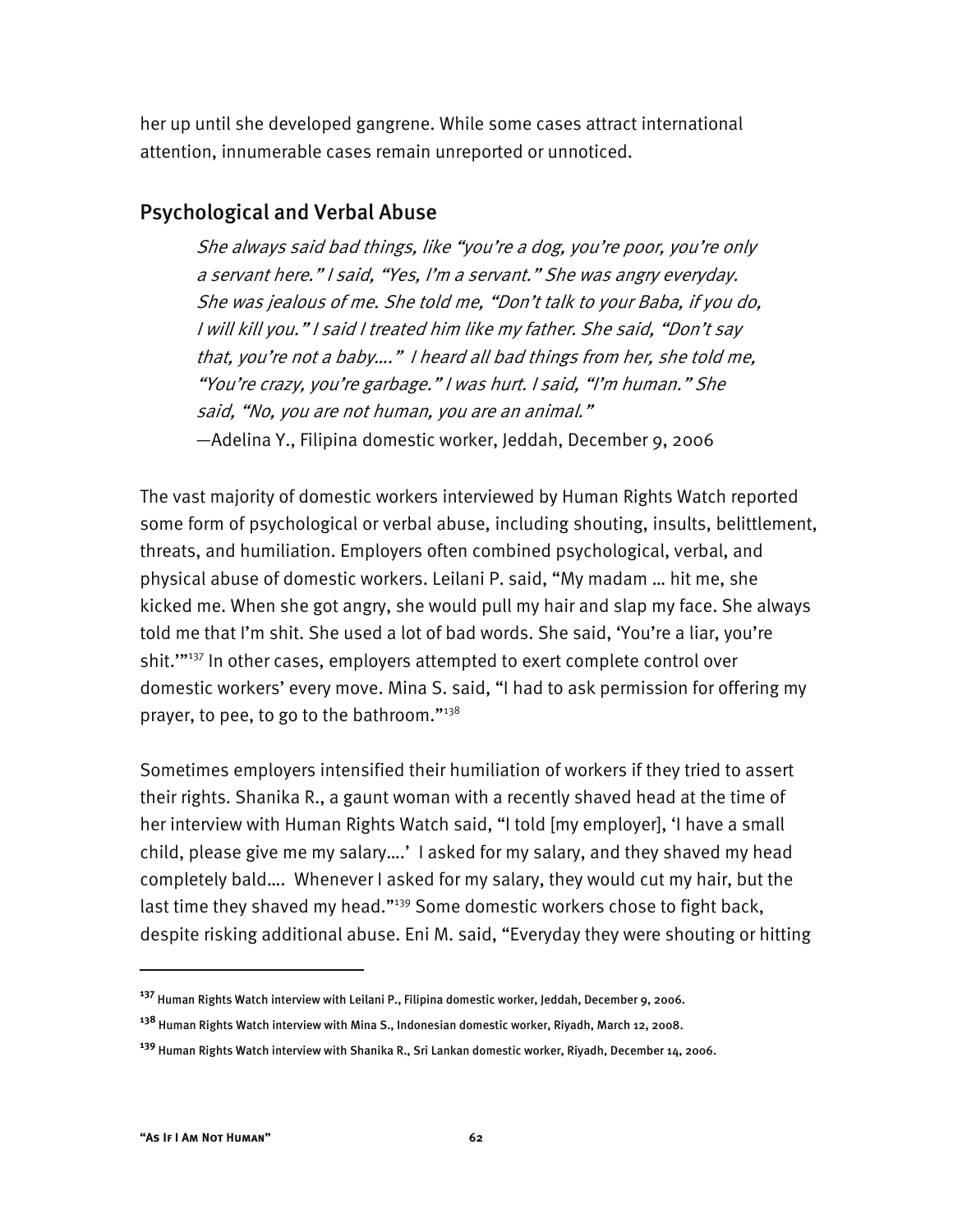me…. The male employer would take a chair and throw it at me. They would call me an animal. When they were shouting I felt strong and I fought back."<sup>140</sup>

A common pattern involved employers insulting domestic workers in the course of excessive and repeated criticism of their job performance, often requiring them to redo their work several times. Lucy T. told us, "If she didn't like the food she would throw the tray of food, always shouting."141 Mina S. said,

My employer would ask me, "What time did you wake up?" If I told her the truth I was wrong and if I didn't tell the truth I was also wrong. If I did some work she would ask, "Why did you do that without my knowledge, do you think that you are the owner of this house?" If I did not do anything, she would say that I don't have a brain. What should I do then?<sup>142</sup>

Many domestic workers reported that they were treated like animals, or even worse than household pets. Other employers treated domestic workers as if they were dirty and as if any contact was polluting. An Indonesian migrant, Nur A., told us, "They treated me like a dog, not like a human being. The whole family treated me like this…. Everything [had to be] separate for me. I was not allowed to be with them. Even my clothes couldn't be put in the washing machine. I had to hand wash them separately. I had to use separate forks and spoons."<sup>143</sup>

Racism and discrimination against non-Muslims also factored into some employers' treatment of migrants as less than human. Dammayanthi K., a Sri Lankan worker, told Human Rights Watch, "They treat non-Muslims very badly, and when they came to know that I am a non-Muslim they started to shout at me the word 'infidel' [frequently]…. They did not like me at all for not being Muslim…. They also shouted at me, 'dog,' and 'bull.'"144

**<sup>140</sup>** Human Rights Watch interview with Eni M., Indonesian domestic worker, Jeddah, December 8, 2006.

**<sup>141</sup>** Human Rights Watch interview with Lucy T., Filipina domestic worker, Jeddah, December 8, 2006.

**<sup>142</sup>** Human Rights Watch interview with Mina S., Indonesian domestic worker, Riyadh, March 12, 2008.

**<sup>143</sup>** Human Rights Watch interview with Nur A., Indonesian domestic worker, Riyadh, December 7, 2006.

**<sup>144</sup>** Human Rights Watch interview with Dammayanthi K., returned domestic worker, Kandy, Sri Lanka, November 10, 2006.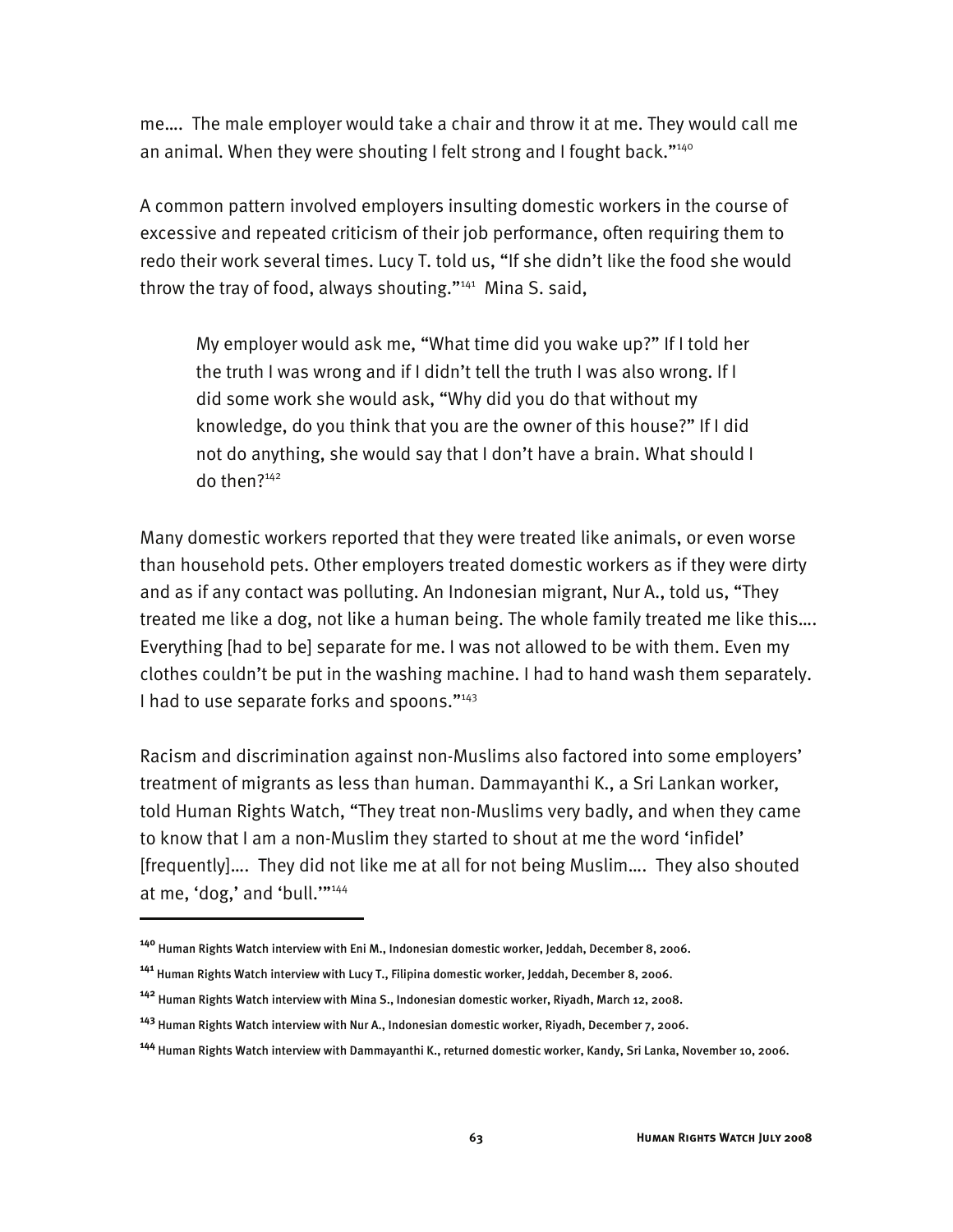Employers also intimidated workers through threats of physical violence, murder, and disposing of their bodies as garbage. For example, one Sri Lankan domestic worker said, "They beat me, they told me they would heat the iron and burn me. She slapped me and said she was going to iron my face. I got scared and ran away." $145$ 

#### Physical Abuse

I was ironing some clothes and the lady [employer] wanted me to make tea for her. I told her I am ironing, let me finish and switch off the iron because there are children and I was afraid they would pull the iron…. She got angry, came and took the iron and put the hot iron on my hand.

—Sithy M., returned domestic worker, Habaraduwa, Sri Lanka, November 14, 2006

Many migrant domestic workers bore either fresh wounds or scars from physical abuse. In several cases, the physical abuse was so severe that migrant women required hospitalization or died from their injuries. For example, in August 2007 a Saudi family accused four Indonesian domestic workers of performing witchcraft on their son and beat them so badly that two died from their injuries, and the other two were placed in a hospital's Intensive Care Unit.<sup>146</sup> Shanika R., whose employers shaved her head when she asked for her salary, was missing a tooth and showed multiple scars on her arms, shoulders, and head to a Human Rights Watch interviewer. She said,

[My female employer] also cut my finger. She also cut both of my ears. She gave me Clorox to drink…. It was scary! She threatened to kill me. She said after Ramadan, she will kill me…. I got scared and ran away. I was not supposed to say anything when she yelled at me. I had to keep my hands down. I was not supposed to raise my hand until she

**<sup>145</sup>** Human Rights Watch interview with Indrani P., Sri Lankan domestic worker, Riyadh, December 15, 2006.

**<sup>146</sup>** Human Rights Watch telephone interview with Nasser Al-Dandani, lawyer for the Indonesian embassy, Riyadh, August 14, 2007; Ridwan Max Sijabat, "Two RI workers dead, two others hospitalized in Saudi Arabia," The Jakarta Post, August 13, 2007; "Saudi Arabia: Migrant Domestics Killed by Employers," Human Rights Watch news release, August 17, 2007, http://hrw.org/english/docs/2007/08/17/saudia16699.htm.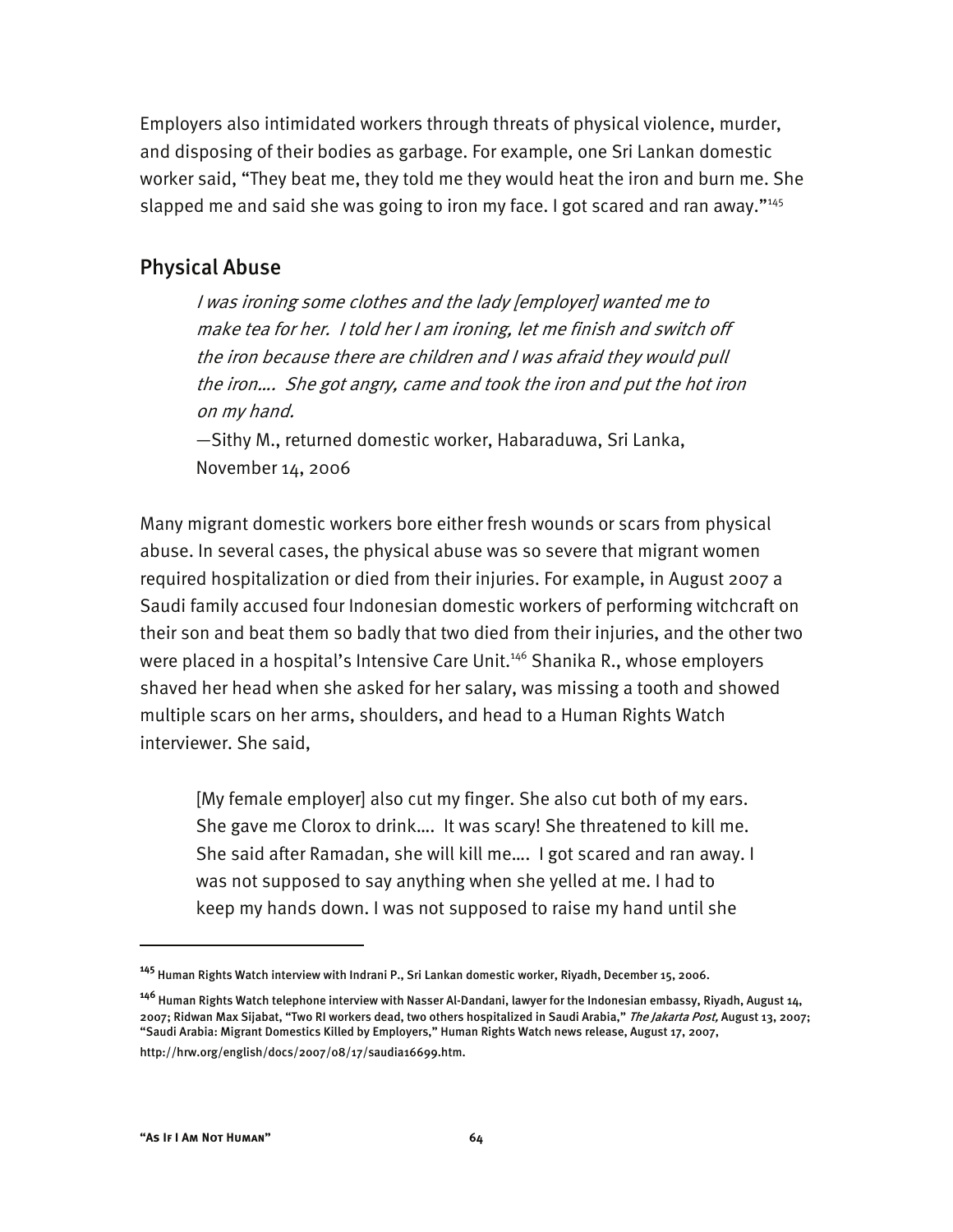was done beating me. [My employers] got scared that I will run away and locked me in the bathroom for three days. They removed my fingernails.<sup>147</sup>

Abusive employers often prohibited domestic workers from receiving medical attention after beatings. Lilis H., a 25-year-old Indonesian woman with a scar below her eye, said, "My employer beat me with a cable. She beat me with a wooden stick on my head. It was very thick and a few feet long. She beat me everyday. She beat me on my eyes and on my back. My head swelled and I have some scars. I never went to the hospital."<sup>148</sup> Sisi R. said, "My employer heated a knife and put it on my cheek. He ordered me to stick out my tongue and put the hot knife on my tongue. A week after that I ran away…. When I got injured from their beatings, they did not take me to the hospital."149

Many women said physical violence worsened if they demanded their salaries, asked to return to their home countries, or tried to assert other rights. Miming the action of her employer taking a knife and holding it to her head, Ponnamma S., a 52 year-old domestic worker, said,

For one year and five months, [I received] no salary at all. I asked for money and they would beat me, or cut me with a knife, or burn me. They beat my head also. In one arm, they burned me. And this arm they cut me with a knife. There are markings on my back. My body ached all over. I was beaten all over. They would take my head and bang it against the wall. Whenever I requested my salary, there would be a fight. $150$ 

We interviewed Sevandhi R. on the day she returned from Saudi Arabia to Sri Lanka. She had several burn marks on her arms and said, "When I asked to call Sri Lanka, [my employers] beat me up. The lady employer used the iron [to burn me]. When she

**<sup>147</sup>** Human Rights Watch interview with Shanika R., Sri Lankan domestic worker, Riyadh, December 14, 2006.

**<sup>148</sup>** Human Rights Watch interview with Lilis H., Indonesian domestic worker, Jeddah, December 11, 2006.

**<sup>149</sup>** Human Rights Watch interview with Sisi R., Indonesian domestic worker, Riyadh, March 11, 2008.

**<sup>150</sup>** Human Rights Watch interview with Ponnamma S., Sri Lankan domestic worker, Riyadh, December 14, 2006.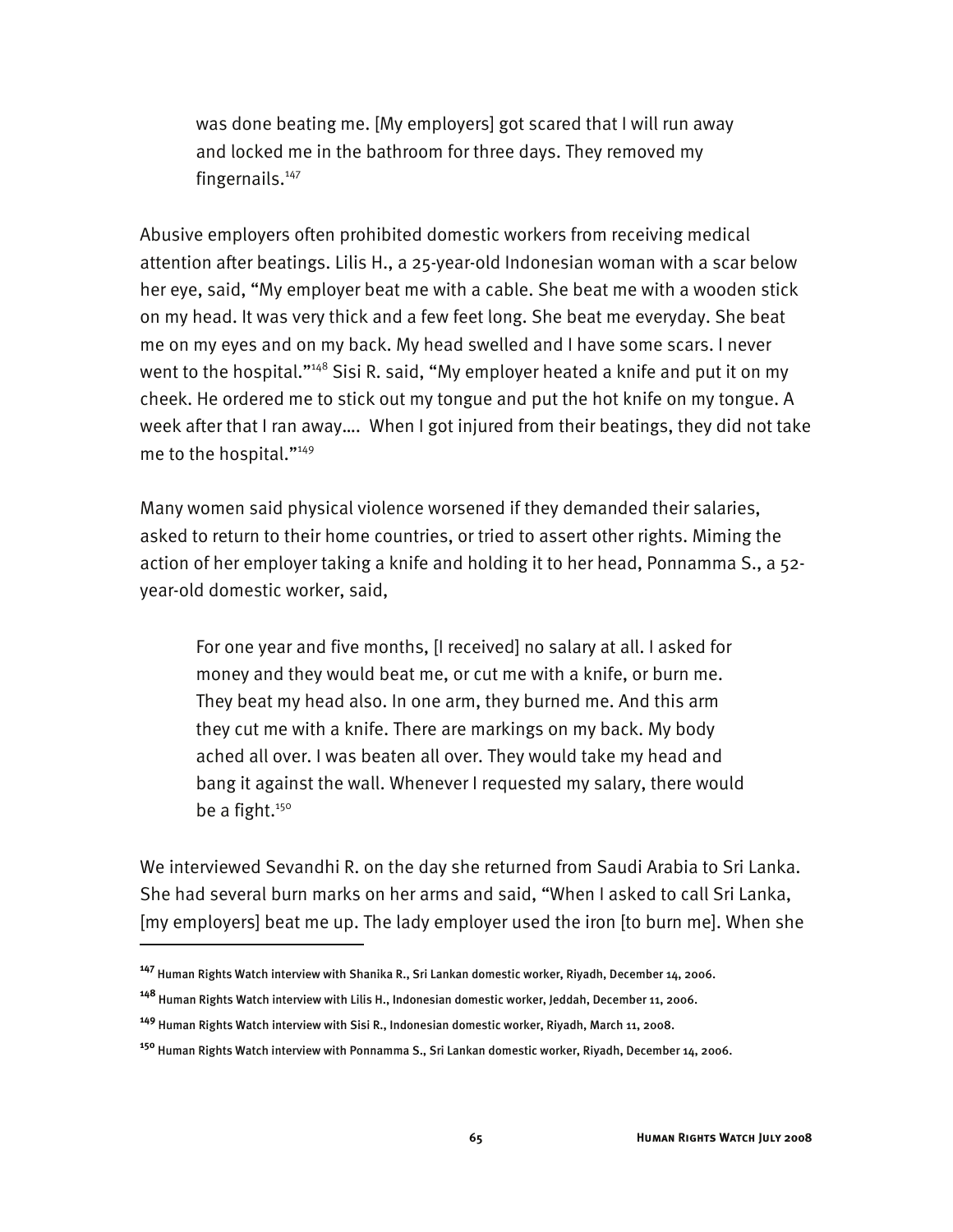started beating me up on my head as well, I started having headaches frequently…. When I asked for my salary, she beat me."<sup>151</sup> Padma S., whom we also met in Sri Lanka, had been scalded on her arms when she had tried to defend herself: "[My employer] beat me on the head with a broomstick and I still have the pain. The second time she tried to do it I removed my slipper and hit her back. The lady got ready to beat me…. The lady put hot water and was getting ready to put it on my face when I put my arms up to protect my face." $152$ 

Several domestic workers told Human Rights Watch that physical abuse occurred routinely. For example, Winarti N. said, "My employer beat me often. She hit me on the cheek. She pulled my hair. She picked up anything she could and threw it at me. She did this everyday, or at least every other day." $153$ 

## Food Deprivation

The employers locked the refrigerator and would count the items inside.

—Marisa G., Filipina domestic worker, Jeddah, December 8, 2006

A common form of mistreatment that serves to reinforce the inferiority of domestic workers' status in the household is to deny them adequate food. Out of 86 domestic workers interviewed for this report by Human Rights Watch, 32 reported that they had been given inadequate quantities or spoiled food. Domestic workers may lose significant weight or experience health problems as a result. Nour Miyati, discussed earlier, told Human Rights Watch, "When I first came to Saudi Arabia, I was 60 kilos. By the end, I was about  $45$  kilos."<sup>154</sup>

Many domestic workers complained that their employers did not provide them enough time to eat or berated them for requesting more food. Malini S. said, "They gave me very little food. At the very time that I was eating, they would call me a

**<sup>151</sup>** Human Rights Watch interview with Sevandhi R., returned domestic worker, Katunayake, Sri Lanka, November 1, 2006.

**<sup>152</sup>** Human Rights Watch interview with Padma S., returned domestic worker, Katunayake, Sri Lanka, November 1, 2006.

**<sup>153</sup>** Human Rights Watch interview with Winarti N., Indonesian domestic worker, Jeddah, December 11, 2006.

**<sup>154</sup>** Human Rights Watch interview with Nour Miyati, Indonesian domestic worker, Riyadh, December 5, 2006.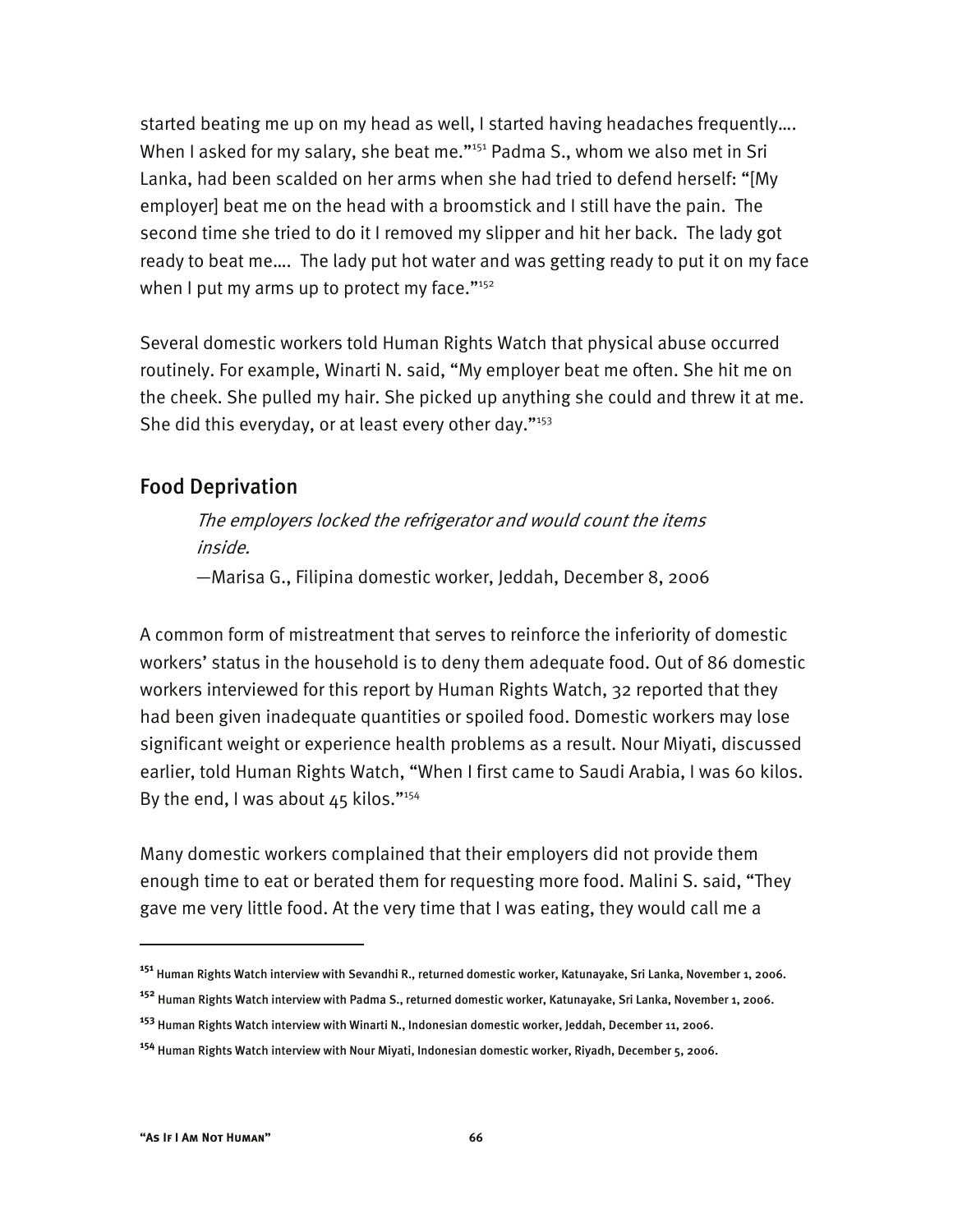hundred times, so finally I would get fed up and throw the food out. They always scolded me while I was eating, with bad words."<sup>155</sup>

Some employers threatened domestic workers with beatings if they tried to eat more food, or they used food deprivation as a punishment for "mistakes" in the housework. Mina S. told us,

My employer was mean. At first she gave me food but later on she did not give me any food, and once I was not given food for two days so I only drank tap water. Once I was very hungry so at 2 a.m. I took the rubbish and ate it, sneakingly, and I had to watch whether she saw me or not, because otherwise she would whip me with an electric cable.<sup>156</sup>

Teresa O., visibly upset, said, "There was not too much food. Sometimes I got it twice a day, nothing was regular. I was starving for food, there was not enough time to eat. I was so tired…. I was hungry during that time…. they didn't allow me to buy food … it really hurt me."157

#### Sexual Harassment and Abuse

I

My employer was always trying to rape me. I refused because I have a husband and children. [Starts crying] I tried to work for eight months because I have to pay a loan at home. I have a debt to my neighbors for my children's treatment in the hospital. My husband doesn't work.

On the night of Eid al-Fitr, everybody had gone out, the employer told me to clean the ground floor where my male employer lives. When I was on that floor, there was nobody else there, and he was there naked. My employer raped me. He pushed me, I tried to resist, but I couldn't push him off. He raped me on the sofa.

**<sup>155</sup>** Human Rights Watch interview with Malini S., Sri Lankan domestic worker, Riyadh, December 15, 2006.

**<sup>156</sup>** Human Rights Watch interview with Mina S., Indonesian domestic worker, Riyadh, March 12, 2008.

**<sup>157</sup>** Human Rights Watch interview with Teresa O., Filipina domestic worker, Riyadh, December 7, 2006.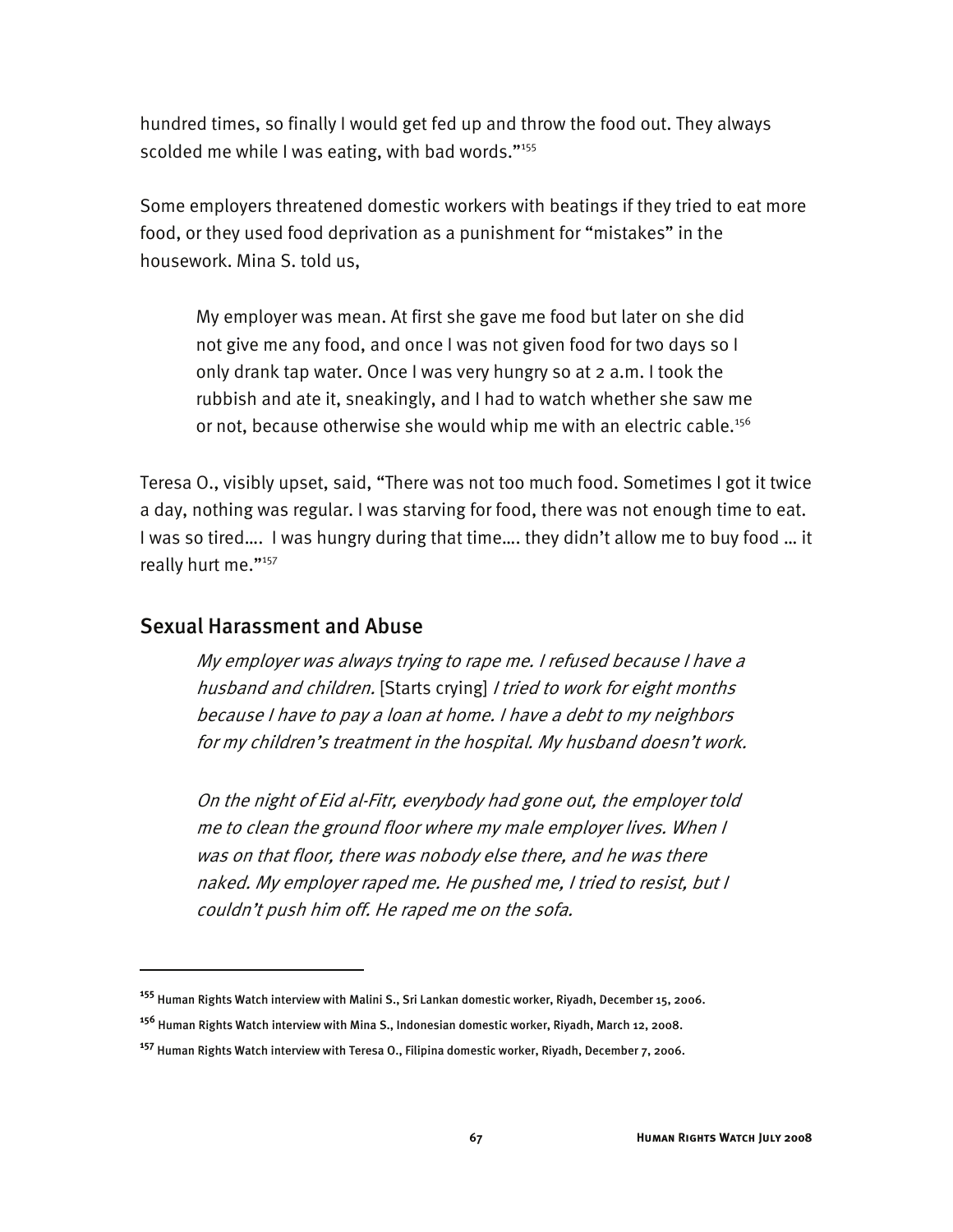He said, "I have not taken advantage of you, because I paid a lot of money for you." I said, "You have taken advantage of me because you raped me."

—Isdiah B., Indonesian domestic worker, Jeddah, December 11, 2006

Twenty-eight of the 86 domestic workers we interviewed reported sexual harassment or assault by their employers or agents. Embassy officials corroborated that sexual violence is a major complaint among women seeking help. Typically, male employers or relatives, including teenage or adult sons, were the perpetrators of such abuse, involving a range of actions, from inappropriate touching, hugging, and kissing, to repeated rape. For example, Chamali W. described the sexual harassment she experienced from her employer's two sons: "The first six or seven months they were nice to me, then they started to misbehave. They removed their trousers. They have pictures of naked girls on their mobile phone and they showed them to me."158

In some cases, employers harassed women by offering money for sex or threatening to withhold their salaries unless they submitted to rape. Nining W. said, "My employer was sexually harassing me…. When I asked for my salary, he asked me to have sex with him. When the lady employer was sleeping, he would come and hug me, and try to kiss me. He said to me, 'Do me up and down.' When I asked, 'What's that?' he said, 'You are a woman, you should know.'"<sup>159</sup> In another case, Lina B. escaped from her employer's house because, "I was afraid of his 25-year-old son. There was one instance where the … guy told me to sit down, he told me that he liked me, and he asked if I wanted money. I said no, and I showed a picture of my husband and child. He looked at it and laughed."<sup>160</sup> Sutiati S. told us, "When I was alone, my employer tried to seduce me, but I said I only want *halal* (permissible under Islamic law) money, I won't do such things. I was angry, I just wanted to work well and cleanly, that is all." $161$ 

**<sup>158</sup>** Human Rights Watch interview with Chamali W., Sri Lankan domestic worker, Riyadh, December 14, 2006.

**<sup>159</sup>** Human Rights Watch interview with Nining W., Indonesian domestic worker, Riyadh, December 6, 2006.

**<sup>160</sup>** Human Rights Watch interview with Lina B., Filipina domestic worker, Riyadh, December 7, 2006.

**<sup>161</sup>** Human Rights Watch interview with Sutiati S., Indonesian domestic worker, Jeddah, December 11, 2006.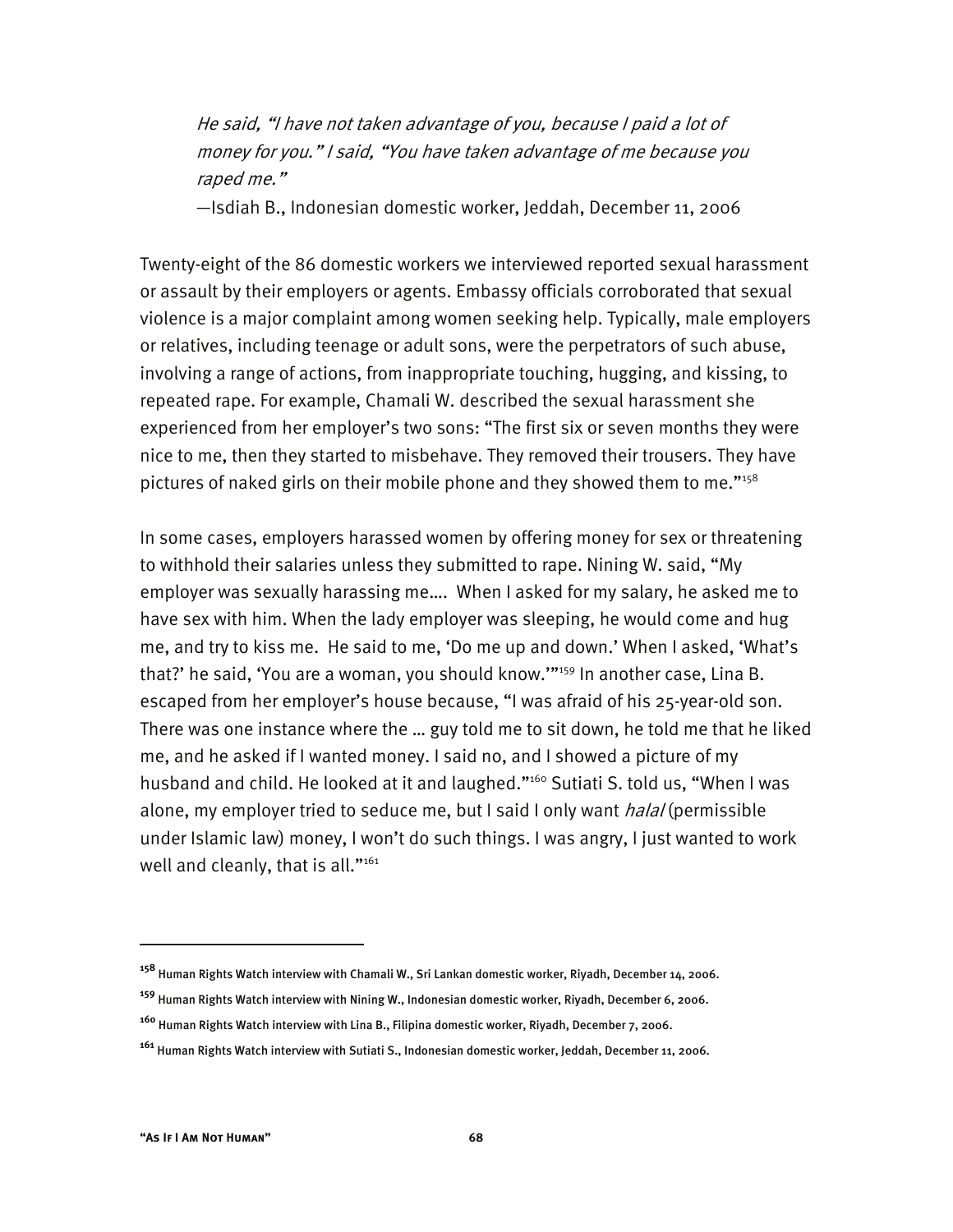The women Human Rights Watch interviewed had varying experiences when they tried to resist or complain about incidents of sexual harassment and violence. Kamala K.'s employer sexually harassed her, and beat his wife when she reprimanded him about his behavior. Kamala K. escaped after two months of harassment. As for her options now, she commented, "What can we do? He has not harmed me. He has paid my salary. I cannot complain."<sup>162</sup> In some cases, domestic workers were trapped in abusive situations and in others they were able to terminate their employment or escape. The accessibility of shelters is key. When the 20-yearold son of her employer raped her, Dian W. said, "I wanted to get out and went to the embassy shelter."<sup>163</sup>

In other cases, domestic workers feared retaliation for seeking help or were dismissed as liars if they complained. Amihan F. said, "There was only one time that [my employer] fucked me. From November 22, I bled for three days. I wanted to call my madam, but I was afraid…. I could not go near my boss, I locked myself in the bathroom until he left the house [each morning]. That time that he finished fucking me, he said, 'Don't tell madam. I didn't tell her because I was afraid he would catch me.""<sup>164</sup> Nur A. said,

The [employer's] wife said, 'You are a liar' when I complained about what the [employer's] brother had done. Sometimes the [employer's] mother went out of the house, and that is when the brother raped me. He is a big guy, I couldn't do anything. It happened three times. The first time when I was in the bathroom, he held my hair and dragged me around the door to the bedroom. It was useless for me to complain, because nobody believed me.<sup>165</sup>

Some domestic workers related the intense pressure they were under to earn money to send home and their feeling they had to endure abuse in order to resolve family problems. Isdiah B., described above, started crying when she told Human Rights

**<sup>162</sup>** Human Rights Watch interview with Kamala K., Nepalese domestic worker, Riyadh, March 10, 2008.

**<sup>163</sup>** Human Rights Watch interview with Dian W., Indonesian domestic worker, Riyadh, March 10, 2008.

**<sup>164</sup>** Human Rights Watch interview with Amihan F., Filipina domestic worker, Jeddah, December 10, 2006.

**<sup>165</sup>** Human Rights Watch interview with Nur A., Indonesian domestic worker, Riyadh, December 7, 2006.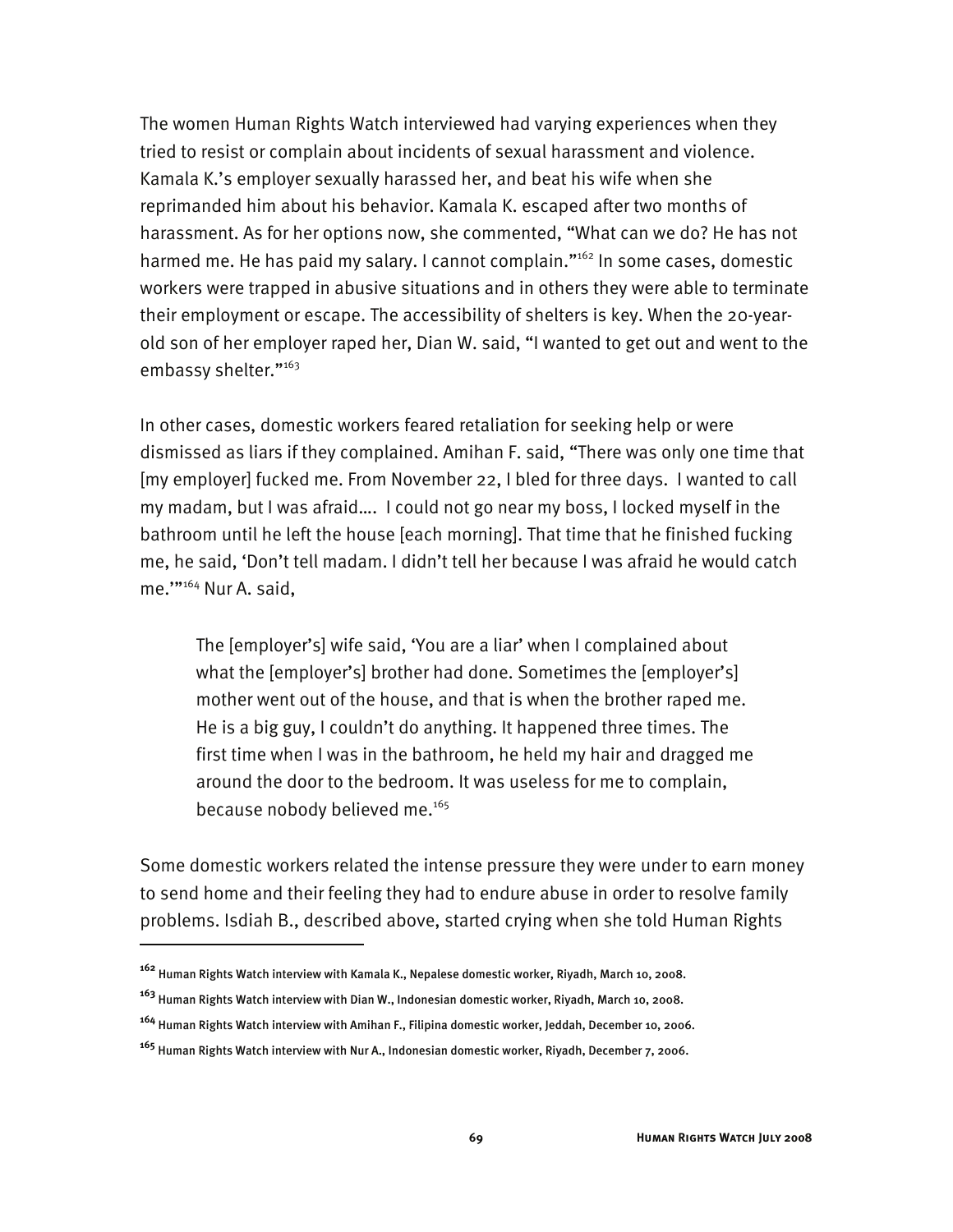Watch, "I got a loan for 2 million rupiah from my neighbor and now I will have to pay 5 million. The rest is now 10 million. If we can't pay the money, they will take our house and land. The house is a small thing, but the important thing is our land."<sup>166</sup>

Employers may threaten the domestic worker with retaliation, including additional violence, if they report the abuse. Kumari G. said, "For three days, my employer came to me, trying to seduce me. I said, 'I'll tell your wife!' He said, 'If you tell her, I will kill you.'"167 Chamali W. said,

The [employer's adult son] asked for his mobile, all of a sudden he hugged me. I beat him with the iron, he threw the iron and grabbed my arm and dragged me to a separate room. My arm hit the wall, my arm had a bruise. He pushed me to the floor and removed all of my clothes. He raped me. I felt lifeless, I couldn't get up, I felt so weak…. I reported to Mama, "I can't work here anymore, please send me home." Mama said, "You can't leave halfway, finish your two years. Even if you are pregnant, I'll take care of you." They put me in my room and locked me there for four days. For four days I was locked in from the outside, I didn't work. There was no way to get out, so I had to lie to them, I said, "I'll work for you," and then they allowed me out.<sup>168</sup>

As will be discussed in greater detail in Chapters IX and X, below, domestic workers also face additional barriers in bringing such complaints to the authorities due to the risk of counter-accusations of adultery or fornication, lack of evidence, and stigmatization. Restrictions on movement and imprisonment of migrant women inside the home mean that collection of critical forensic evidence may be impossible. Sri H. told Human Rights Watch,

My own employer … raped me once. But he touched me all the time, he did not only touch me, he also took off all my clothes. After raping me,

**"As If I Am Not Human" 70**

**<sup>166</sup>** Human Rights Watch interview with Isdiah B., Indonesian domestic worker, Jeddah, December 11, 2006.

**<sup>167</sup>** Human Rights Watch interview with Kumari G., Sri Lankan domestic worker, Riyadh, December 6, 2006.

**<sup>168</sup>** Human Rights Watch interview with Chamali W., Sri Lankan domestic worker, Riyadh, December 14, 2006.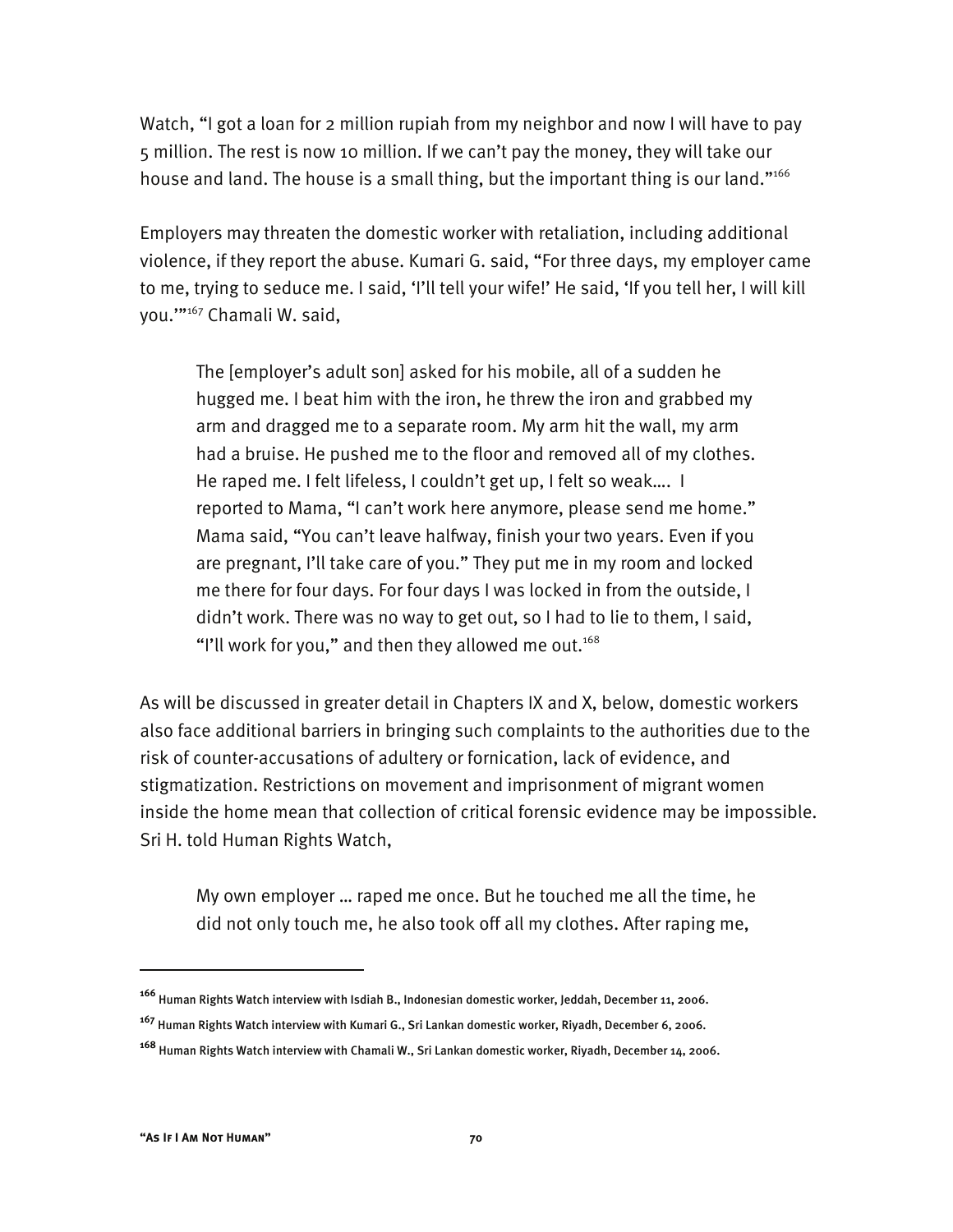the employer kept me in the bedroom. I had problems directly afterward. If I had gone to the hospital, they would have seen it, but they kept me locked in the house for two weeks.<sup>169</sup>

Some domestic workers experienced social stigmatization and rejection from their families for suffering sexual violence while abroad. A recently returned domestic worker in Kandy, Sri Lanka, explained her husband's reaction upon finding out she had been raped and impregnated by her Saudi employer: "My husband beat me when I told him what happened. He threatened to kill me by choking me and pressing my neck and he kicked me on the back while I was sleeping. He told me to leave…. I did not even want to come to my village to give birth to the baby. Because in my village people come to know it is a shame … it's a shameful thing … and we are not accepted."170

**<sup>169</sup>** Human Rights Watch interview with Sri H., Indonesian domestic worker, Riyadh, December 5, 2006.

**<sup>170</sup>** Human Rights Watch interview with Jayanadani A., returned domestic worker, Kandy, Sri Lanka, November 10, 2006.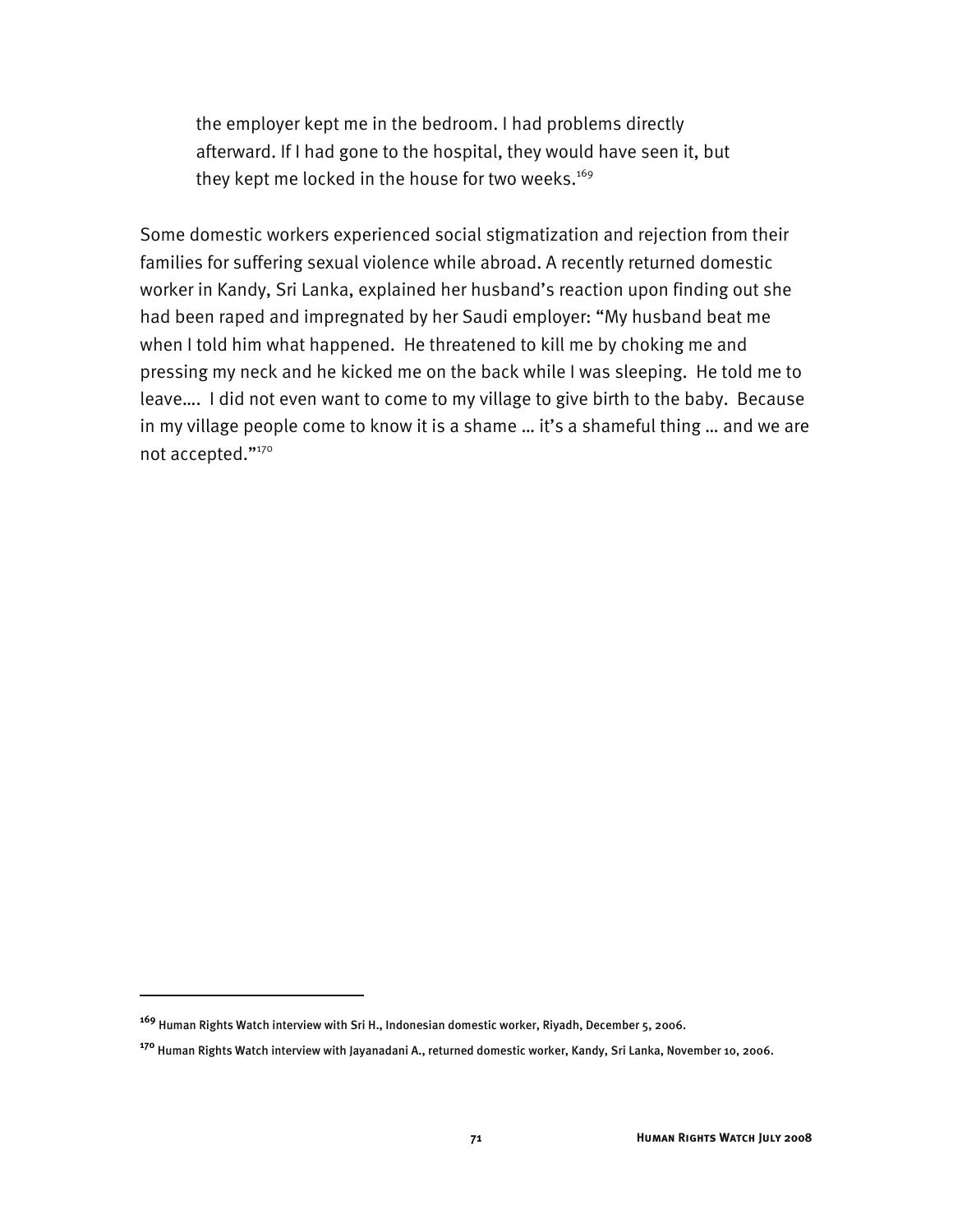# **VIII. Labor Abuses and Exploitation**

My problem when I came here is that my employers didn't give me 750 riyals salary [per month], they gave only 600. After six months, they still didn't give me my salary. I only got five months salary out of three years. —Sandra C., Filipina domestic worker, Jeddah, December 9, 2006

Domestic workers in Saudi Arabia labor under conditions that fail to meet standards set both by Saudi Arabia's labor code for other types of workers and international labor standards. Domestic workers may experience several types of labor rights violations, including unpaid wages, excessively long working hours, lack of rest periods, rest days, worker's compensation, and other benefits.

Not all domestic workers face abuse. Human Rights Watch interviewed some domestic workers who received their wages on time and planned to return to Saudi Arabia, as in the case of Nanmalar S., of Sri Lanka, who said, "They paid me on time monthly; I got the money from them whenever I needed it and sent it to my family here. I think I sent 50,000 rupees home…. I built a house for my family [with my earnings]."<sup>171</sup> One employer said, "In our tradition, we think it is bad not to give [the domestic worker] her rights. Usually, we give them more than their rights. At Ramadan, we will give her an extra 500 riyals (US\$130). If she is crying, we will buy a phone card for her to call her family without charge."<sup>172</sup>

However without any legal regulation of minimum standards, punishment for abuse, or ways to ease the forced isolation of domestic workers in private homes, far too many domestic workers continue to face highly exploitative working conditions.

# Low and Unequal Wages

I found out that… Indonesian maids are paid 600 riyals and for Sri Lankans it's only 400 riyals. I used to cry before going to sleep,

**<sup>171</sup>** Human Rights Watch interview with Nanmalar S., returned domestic worker, Talawakelle, Sri Lanka, November 12, 2006.

**<sup>172</sup>** Human Rights Watch interview with a Saudi employer, Riyadh, March 10, 2008.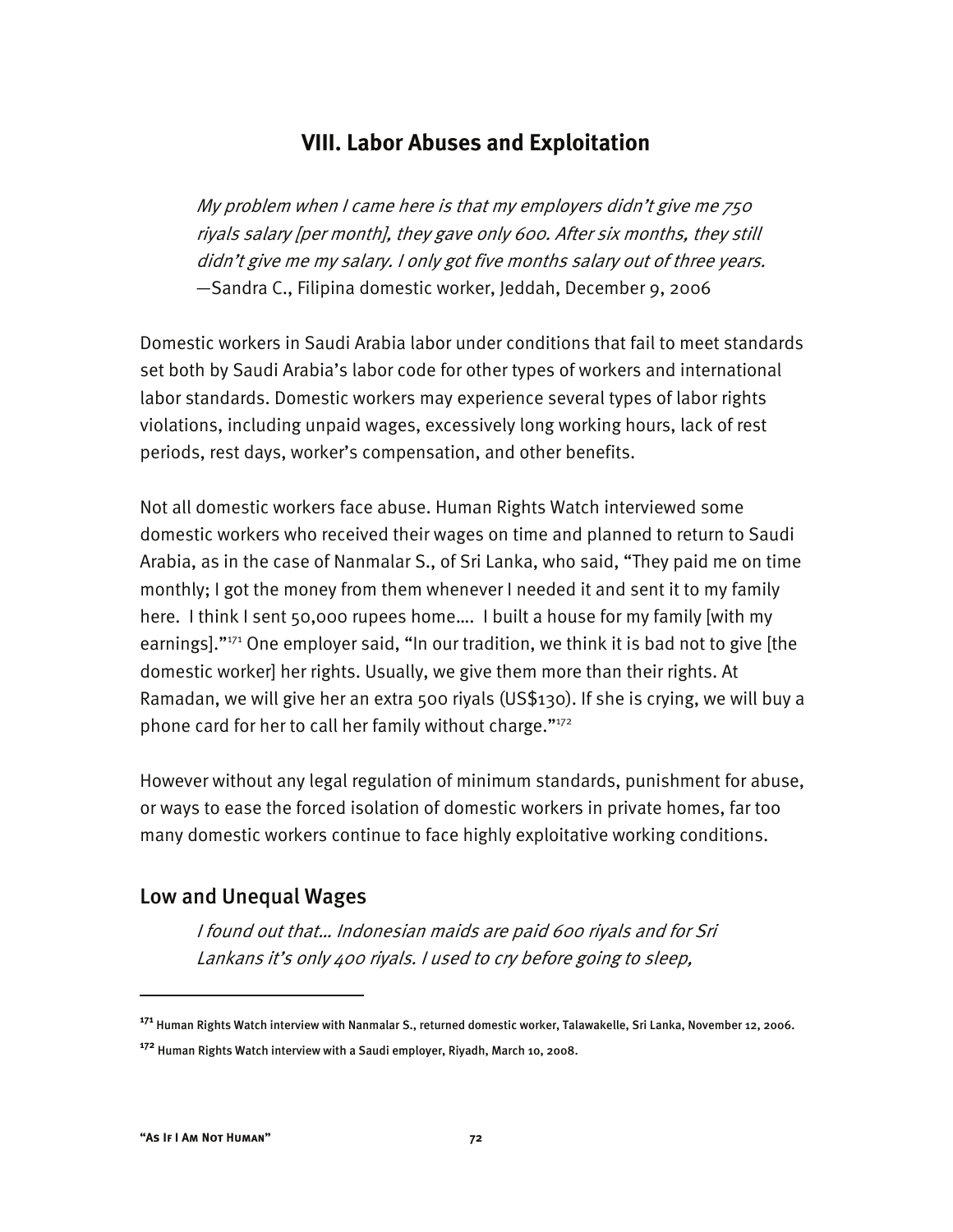thinking that I have come here to work and earn and I am very poor and I don't have money to look after my children, but this lady … is only paying me 400 riyals, for which I am doing a lot of work. —Fathima S., returned domestic worker, Habaraduwa, Sri Lanka, November 14, 2006

Domestic workers' wages are particularly low, given that they often work long hours without any rest days. Several domestic workers stated that these wages were not sufficient to meet family expenses. Sri Lankan worker Mahilam G. said, "My salary was 400 riyals a month. It was not enough for my children's education and meals…. I thought I would be getting 500 or 600 riyals…because they are paying 500 or 600 riyals to the Indonesian maids and I thought I would be getting the same." $173$ 

In the past year the Philippines, Indonesia, and Sri Lanka have refused to authenticate contracts for their domestic workers unless Saudi Arabia met demands for higher wages. Filipinas' salary was increased from 700-800 riyals per month to 1400-1500 riyals per month (\$182-208 to \$364-390), Indonesian domestic workers' salaries went from 600 riyals to 800 riyals per month (\$156 to \$208), and Sri Lankan domestic workers rose from 400 riyals to 650 riyals (\$104 to \$169) per month.

Employers typically pay domestic workers different wages based on national origin. The labor recruitment industry discriminates against workers by setting pay scales according to nationality, rather than work experience, skills, or the nature of the work. While many domestic workers from the Philippines may come with a tertiary level of education and English skills, those with comparable skills from Sri Lanka or Indonesia still receive lower pay. As a party to the International Convention on the Elimination of all forms of Racial Discrimination (CERD), Saudi Arabia should not permit discrimination amongst domestic workers based on national origin. In 2004 the UN Committee on CERD reminded all states that they had to take measures "to eliminate discrimination against non-citizens in relation to working conditions and work requirements" and "to prevent and redress the serious problems commonly faced by non-citizen workers, in particular by non-citizen domestic workers,

-

**<sup>173</sup>** Human Rights Watch interview with Mahilam G., returned domestic worker, Maskeliya, Sri Lanka, November 13, 2006.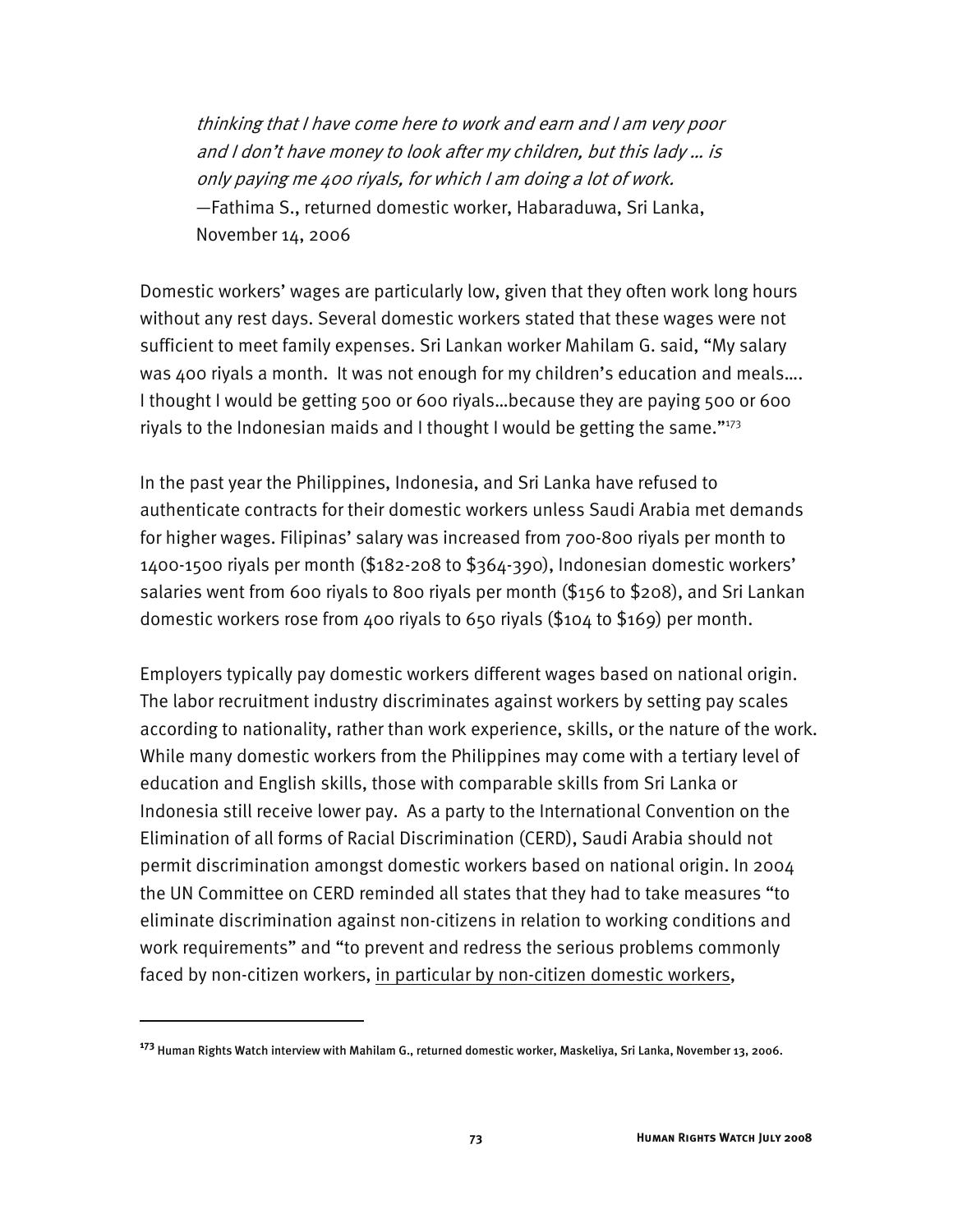including debt bondage, passport retention, illegal confinement, rape and physical assault" (emphasis added).174

As discussed in earlier sections, many domestic workers receive less money than originally promised by labor recruiters or their employers. Human Rights Watch interviewed at least 12 domestic workers who said that their wages were less than the amount agreed upon prior to departure or in employment contracts. Ponnamma S. said, "In Sri Lanka they promised me 700-800 riyals [per month]. Here they [agreed to] only 400."175

## Unpaid Wages and Salary Deductions

My employer did not pay my salary for nine years and three months. [After I complained to the embassy] they paid me my salary for two years and seven months. They have not paid the rest. I have been here [at the embassy] for 11 months.... I will not go back home before I get my money.

—Sisi R. Indonesian domestic worker, Riyadh, March 11, 2008

Pay the laborer his wages before his sweat dries.  $-$ Hadith narrated by Ibn Majah of Ibn 'Umar<sup>176</sup>

Unpaid wages lead the list of most frequent complaints by domestic workers in Saudi Arabia made to embassies of labor-sending countries, the Saudi Ministry of Social Affairs, and to Human Rights Watch. For example, a senior official from one labor-sending country's embassy in Riyadh said, "The most common complaint is non-payment of wages. When they complain of unpaid wages, it is usually for six months, or more; in some cases, 13-14 months. Sometimes they have received no

<sup>174</sup> Committee on the Elimination of Racial Discrimination, General Recommendation No.30: Discrimination Against Non Citizens, adopted October 1, 2004.

**<sup>175</sup>** Human Rights Watch interview with Ponnamma S., Sri Lankan domestic worker, Riyadh, December 14, 2006.

**<sup>176</sup>** Al-Mutaqqi Al-Hindi, "The Treasure of Workers in Normative Words and Deeds," Hadith 9125, http://www.aleman.com/islamlib/viewchp.asp?BID=137&CID=138 (accessed June 10, 2008).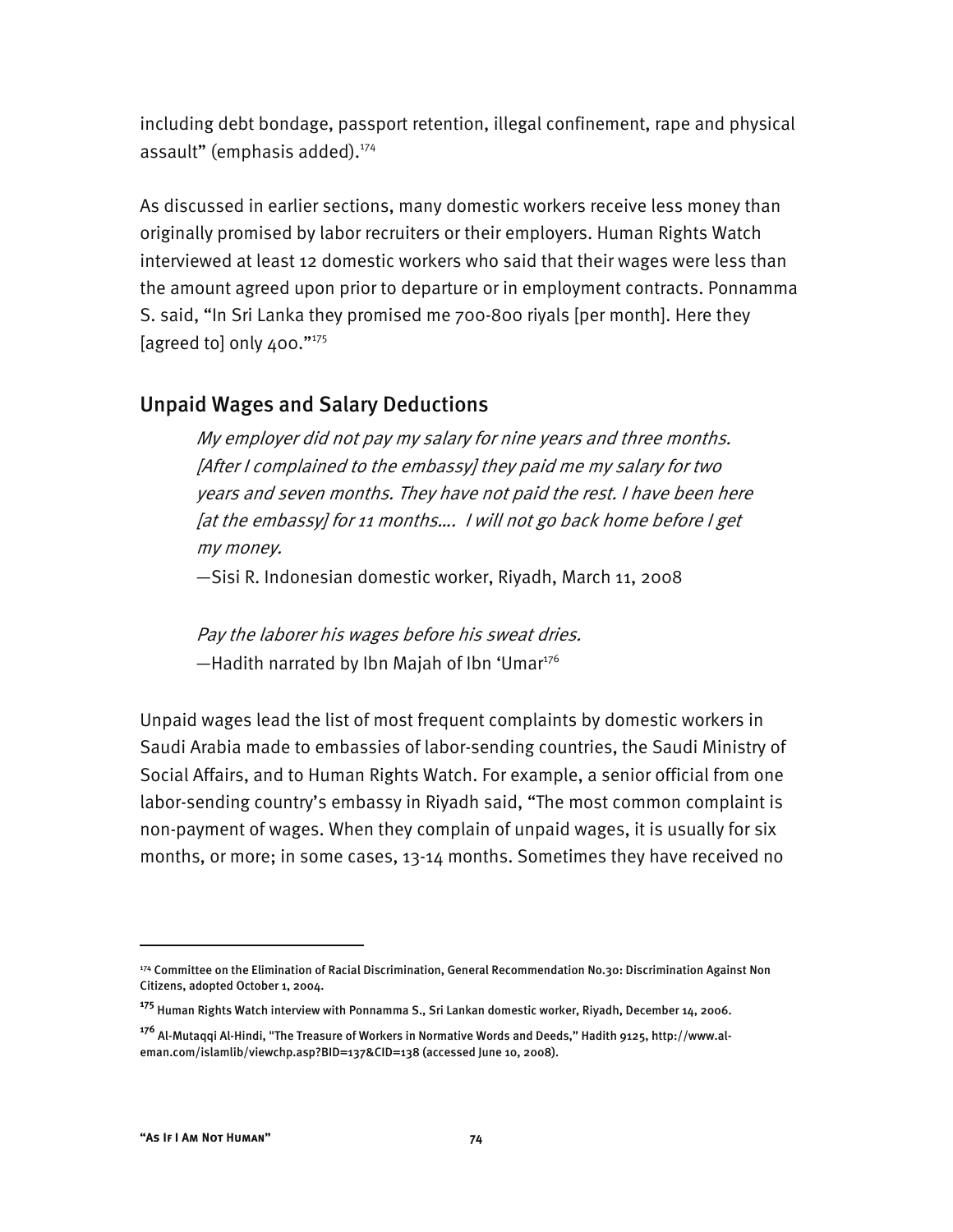wages at all."**<sup>177</sup>** Of the 86 domestic workers Human Rights Watch interviewed in Saudi Arabia and upon return to Sri Lanka, 63 had not received their full wages.

In some cases recounted to us, employers withheld wages to compel domestic workers to continue working if they wanted to quit or had finished their contract. Furthermore, some employers make arbitrary and illegal deductions from salaries as a disciplinary tool, to pay for a worker's medical expenses, or to recoup recruitment fees.

We interviewed women who had not received their wages over periods ranging from a few months to several years. For example, Sri H. told us, "I worked for eight months but they only gave me one month's salary. They promised to give me my salary every month, but in fact I fought with my sponsor all the time about my salary." $178$  Some workers received wages intermittently, while others received no salary at all and worked in conditions of forced labor. Thanuja W. said, "I always asked them for my salary, and after two years, they still didn't pay me, they sent me back to the agent."<sup>179</sup> Fatima N. worked for almost 10 years without pay: "I arrived in 1997, and I have never received any salary.... They got angry when I asked about my salary."<sup>180</sup>

In some cases, employers eventually paid their domestic workers, but failed to do so on a regular, monthly basis. Even then, they sometimes made only partial payments. Although Saudi labor law currently excludes domestic workers, it entitles other workers to salary payments each month.<sup>181</sup> Malini S. said, "Every month I requested my salary, but they only gave it once every three months. They always said, 'Later, later."<sup>182</sup> Nur A, told Human Rights Watch, "They would give me my salary, but only if I begged or cried. After four months, they would give me two months' pay."<sup>183</sup> Prema C., whose employers paid her every three months, claiming to never have cash on

-

**<sup>177</sup>** Human Rights Watch interview with embassy official J from a labor-sending country, December 13, 2006.

**<sup>178</sup>** Human Rights Watch interview with Sri H., Indonesian domestic worker, Riyadh, December 5, 2006.

**<sup>179</sup>** Human Rights Watch interview with Thanuja W., Sri Lankan domestic worker, Riyadh, December 7, 2006.

**<sup>180</sup>** Human Rights Watch interview with Fatima N., Indonesian domestic worker, Riyadh, December 5, 2006.

**<sup>181</sup>** Saudi Arabia Labor Law, Royal Decree No. M/51, September 27, 2005, Part VI, art. 90.

**<sup>182</sup>** Human Rights Watch interview with Malini S., Sri Lankan domestic worker, Riyadh, December 15, 2006.

**<sup>183</sup>** Human Rights Watch interview with Nur A., Indonesian domestic worker, Riyadh, December 7, 2006.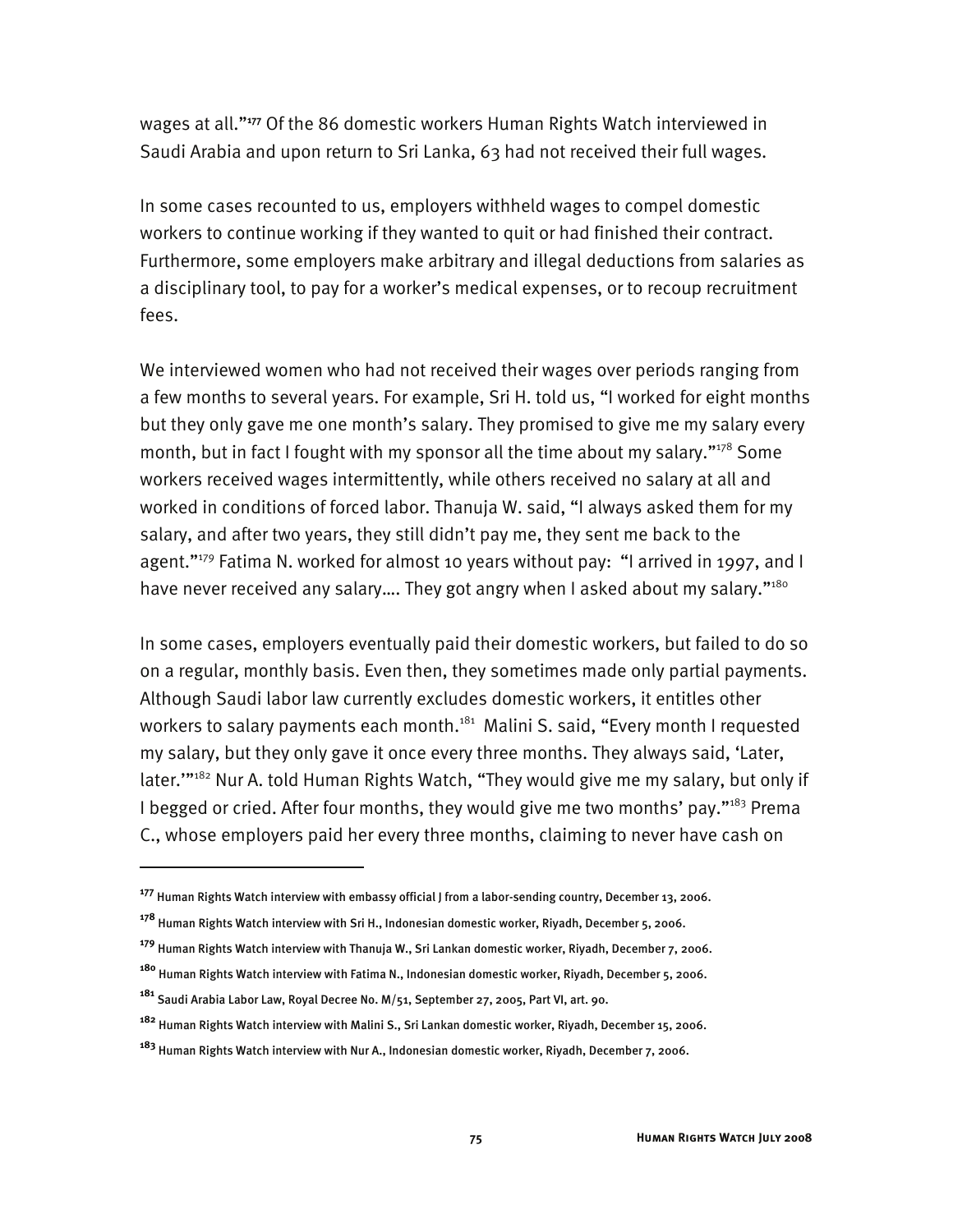hand, summed up the situation of many other workers when she said, "We did not have a good understanding about the salary, I never knew if they would pay it or not."184

Some employers withhold salaries to prevent domestic workers from leaving employment before the contract period ends. Bethari R. told Human Rights Watch, "They didn't give me five months salary. They said that is the fee and that it is a guarantee because they are afraid I will not finish the contract."<sup>185</sup> Some employers waited until the domestic worker was departing the country in order to cheat her of full payment. For example, Meena P. said, "They did not pay me one year's salary.… When I went to the airport to come here they gave me a check for four months and when I went to the bank they told me the check could not be cashed."186

The same factors that make it difficult for domestic workers to escape from physical or sexual abuse also make it hard for them to escape from situations in which employers force them to work without regular pay: forced confinement in the workplace, restrictive visas that prevent them from seeking other employers, financial pressures and loans in their home countries, and the belief that they are obligated to finish their two-year contract regardless of the working conditions.

Many domestic workers continue to work in the desperate hope that employers will fulfill their promises to provide their wages "later" or that they will receive their full payment at the end of their two-year contract. Domestic workers who run away from employers who have failed to pay them confront formidable obstacles to reclaim their wages, described in more detail in Chapters IX-XI, below.

In some cases, employers exerted withholding of wages along with other forms of control and humiliation, or threatened them with beatings or other penalties. Sandra C.'s employer threatened to take her to the police repeatedly and told her that they "would put me in jail when I asked for my ticket [back to the Philippines]."<sup>187</sup> Latha P.

**<sup>184</sup>** Human Rights Watch interview with Prema C., Sri Lankan domestic worker, Riyadh, December 15, 2006.

**<sup>185</sup>** Human Rights Watch interview with Bethari R., Indonesian domestic worker, Riyadh, March 11, 2008.

**<sup>186</sup>** Human Rights Watch interview with Meena P., returned domestic worker, Talawakelle, Sri Lanka, November 12, 2006.

**<sup>187</sup>** Human Rights Watch interview with Sandra C., Filipina domestic worker, Jeddah, December 9, 2006.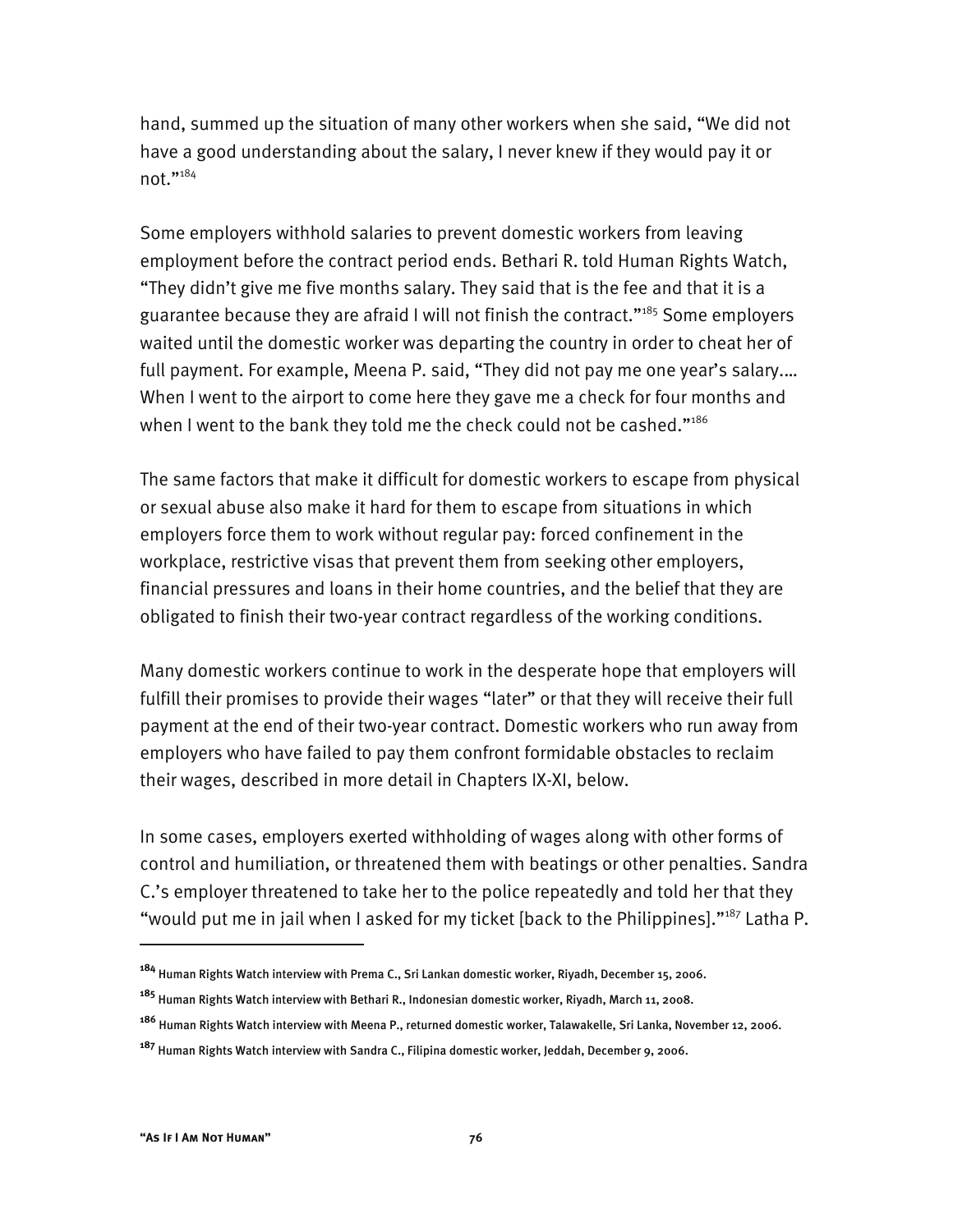said, "Whenever I asked for my salary, they beat me up. I got the first three months salary somehow. I got a call that my father was really sick, then I asked for my salary and they beat me up."<sup>188</sup> Shanika R., as described in the previous chapter, had her head shaved for asking for her salary.<sup>189</sup>

Having migrated due to financial necessity and needing their salaries in a timely way to address pressing family emergencies at home, most women felt unpaid wages to be an especially grievous offence. Marilou R. left her family and home in the Philippines when a family member developed a heart condition and needed expensive medicines. "My salary here was [equivalent to] 10,000 [pesos] per month, and I spent six months without a salary. It is better to work in the Philippines with 5,000 pesos because at least you get paid."190

Some employers cut the salaries of their domestic workers, charging them for perceived mistakes or damages sustained during the course of housework, or simply as a form of control. For example, Wati S. said,

When the Pepsi was almost finished, the employer would accuse me of drinking it and cut my salary. Before they paid me [each month], they would have cut the whole salary. They deducted my salary if a fork was lost or if the iron was not hot. They accused me of breaking it.... My employer never paid me for 10 months.<sup>191</sup>

Cristina M said, "My salary is 750 riyals, but madam did not give it to me. I had to buy my own food, all my needs, my own napkins, soap, buy my own medicine if sick. She would cut my salary if the kitchen was not stocked with enough tomatoes or chicken. When the chicken finished, she cut 300 riyals from my salary."<sup>192</sup>

**<sup>188</sup>** Human Rights Watch interview with Latha P., Sri Lankan domestic worker, Riyadh, December 15, 2006.

**<sup>189</sup>** Human Rights Watch interview with Shanika R., Sri Lankan domestic worker, Riyadh, December 14, 2006.

**<sup>190</sup>** Human Rights Watch interview with Marilou R., Filipina domestic worker, Jeddah, December 10, 2006.

**<sup>191</sup>** Human Rights Watch interview with Wati S., Indonesian domestic worker, Jeddah, December 11, 2006.

**<sup>192</sup>** Human Rights Watch interview with Cristina M., Filipina domestic worker, Jeddah, December 10, 2006.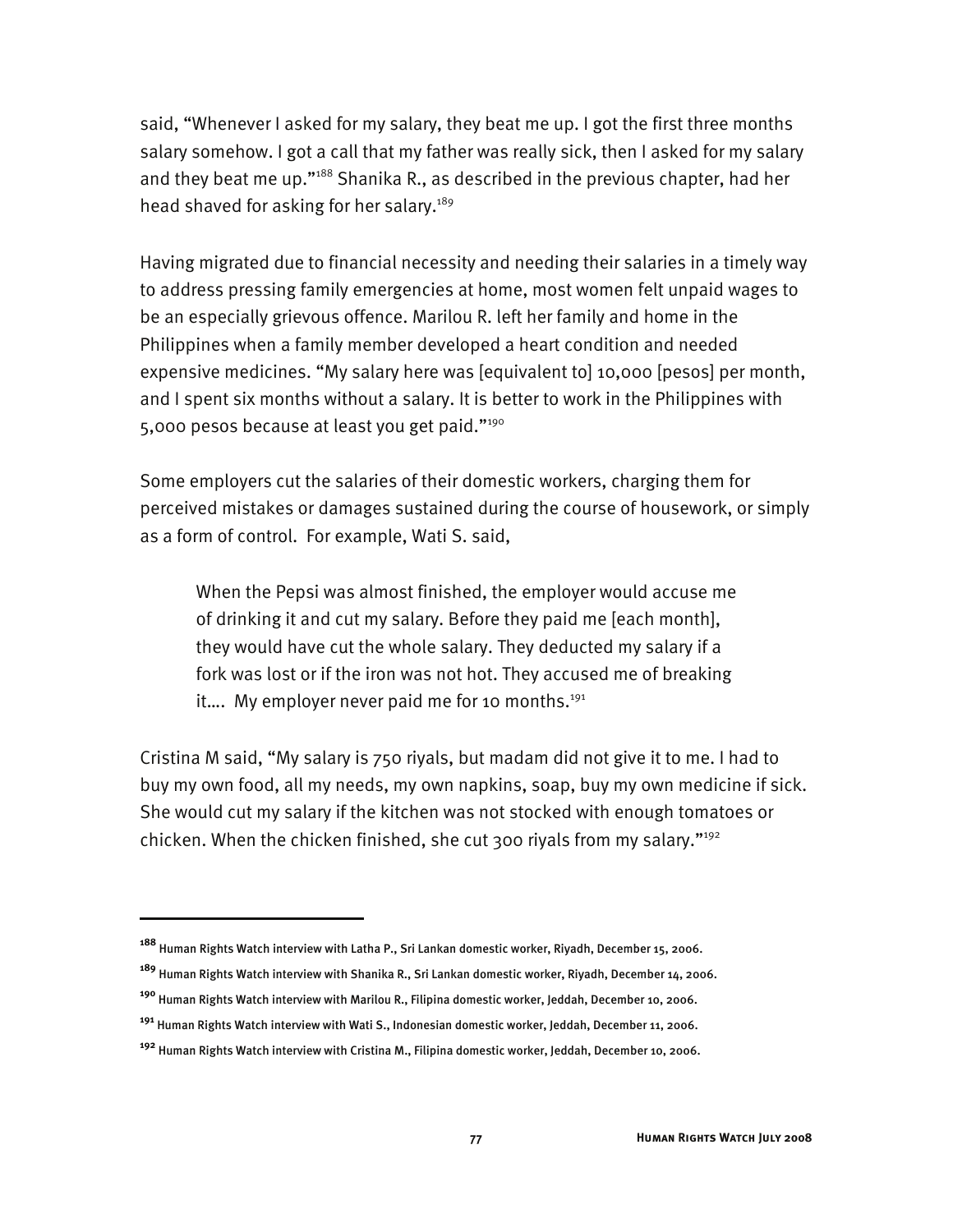Some employers shirk their obligation to pay for a domestic worker's ticket home after completion of her contract by deducting the price of the ticket from the worker's wages. For example, Isdiah M. said her employer "bought my tickets using my salary. He used three months salary for the ticket and gave me [only] five months salary."<sup>193</sup> Praveena A. told Human Rights Watch, "I demanded [my employer] pay for my return ticket. She said no. She did not pay me initially. She [finally] paid me, deducting the cost of two tickets."194

Employers used different tactics to escape detection for failing to pay their employees regularly and in full. Some domestic workers reported that they were required to sign receipts indicating they had received their full salaries even when this was not the case. Jayanadani A. said, "Whenever I had pending [salary] of 1,200 riyals [\$312], they paid me only 800 riyals. They would take my signature for giving me money."195

## Excessive Workload, Long Working Hours, Lack of Rest Periods

There were six people in the house where I worked as a domestic helper…. Anything is okay as long as I get enough rest and my salary. Sometimes I started work at 5 a.m., sometimes I ended at 5 a.m., because of Ramadan. Sometimes I got to rest two or four hours. Sometimes they woke me up when I was sleeping. I am just a servant, I had to obey their wishes.

— Teresa O., Filipina domestic worker, Riyadh, December 7, 2006

Overwork and lack of sufficient rest was another of the most common complaints among domestic workers interviewed by Human Rights Watch and reported by embassy officials and migrants' groups in labor-sending countries. Of domestic workers interviewed for this report, the average time spent working was 18.7 hours per day, seven days per week.

**<sup>193</sup>** Human Rights Watch interview with Isdiah B., Indonesian domestic worker, Jeddah, December 11, 2006.

**<sup>194</sup>** Human Rights Watch interview with Praveena A., returned Sri Lankan domestic worker, Katunayake, Sri Lanka, November 1, 2006.

**<sup>195</sup>** Human Rights Watch interview with Jayanadani A., returned Sri Lankan domestic worker, Kandy, Sri Lanka, November 10, 2006.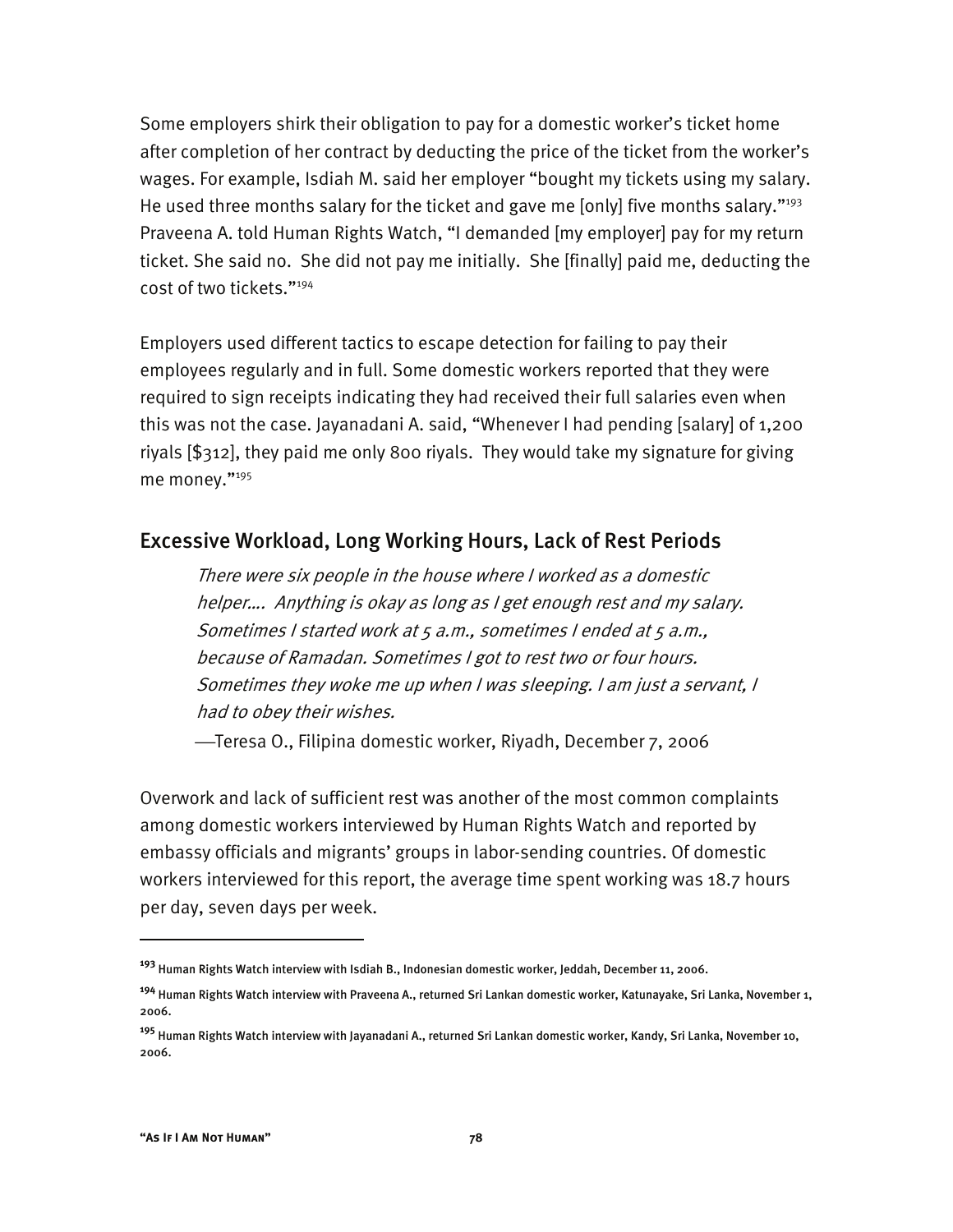Most domestic workers reported long working hours around the clock, without adequate rest breaks or time to sleep. For example, Wati S., a 19-year-old Indonesian domestic worker, said, "I worked every day from 6 a.m. to 2 or 3 a.m. I got to rest three hours in the afternoon and at night. I never got a day off."<sup>196</sup> Similarly. Hemanthi J. told us, "Sometimes I would finish at 12 a.m. or 1 a.m. I couldn't sit down and take a break, I had no time to sleep, no time to go to the toilet even. I had no day off."197 Ponnamma S. said, "I had no time to relax at all, when I had any rest, the madam would find some work for me to do. I had no days off."<sup>198</sup>

With no day off, domestic workers could find themselves working months or years on end without a full day's rest. Some domestic workers had been promised days off during recruitment or had them in their employment contract terms, yet did not receive them once they started work. Sri H. told Human Rights Watch, "There was no day off. They said I would get one every two months, but they were lying."<sup>199</sup> Most Filipina workers' contracts provide for a weekly day of rest. One Filipina worker, Sandra C. said, "There was no day off. My employer said, 'If you want a day off, go to the Philippines.""<sup>200</sup>

In addition to long hours and inadequate rest, domestic workers often struggled to meet excessive workload demands, juggling cleaning, caring for children and the elderly, and cooking, sometimes for very large households. Several domestic workers reported being employed in multi-family households with as many as 22 members. Chitra G. said,

I came here to work for only one family, but instead there were three families in the house. Each floor had a different family. On the first floor was the grandmother, on the second was the employer and his wife and their nine kids, and on the third, was one son, his wife, and their two girls and son. I slept at 1 a.m. and if the children had school, I

**<sup>196</sup>** Human Rights Watch interview with Wati S., Indonesian domestic worker, Jeddah, December 11, 2006.

**<sup>197</sup>** Human Rights Watch interview with Hemanthi J., Sri Lankan domestic worker, Riyadh, December 14, 2006.

**<sup>198</sup>** Human Rights Watch interview with Ponnamma S., Sri Lankan domestic worker, Riyadh, December 14, 2006.

**<sup>199</sup>** Human Rights Watch interview with Sri H., Indonesian domestic worker, Riyadh, December 5, 2006.

**<sup>200</sup>** Human Rights Watch interview with Sandra C., Filipina domestic worker, Jeddah, December 9, 2006.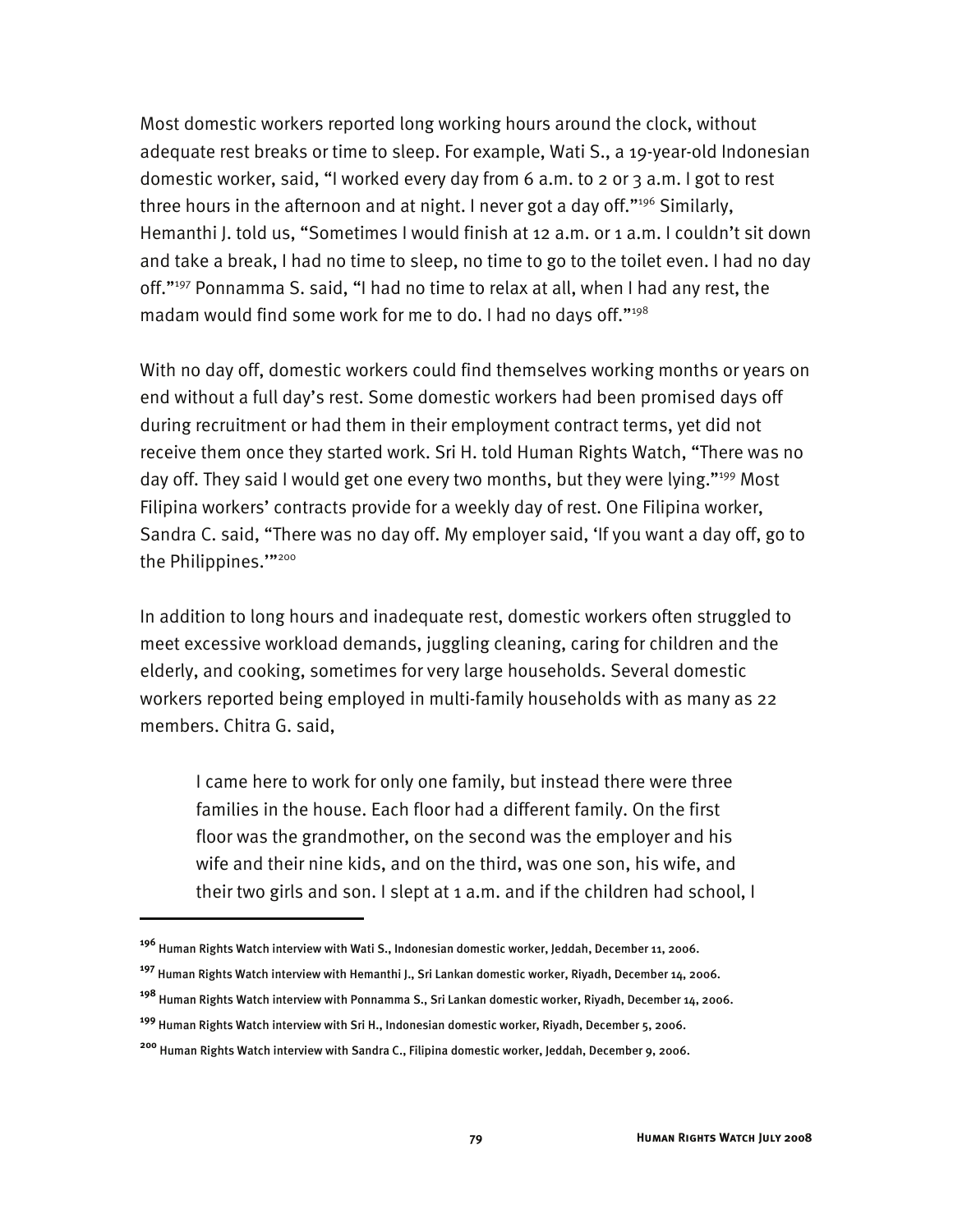woke up at 4 a.m.... I worked the whole day cleaning, cooking, and ironing.<sup>201</sup>

Similarly, Sepalika S. said, "In Saudi Arabia I had to look after an old lady as well as seven children, in a two-story building. The eldest child was 24, the youngest was four. I had to clean the house, wash and iron clothes, cook, and look after that old sick lady, [which was] like looking after a child…. by the time I went to bed it was 12 or 1, and I had to get out of bed at 5:30. They should have two or more maids to do the work in the house, but I was the only one who did all the work…. I told them, 'You are not paying me any salary and I am doing the work of three people and when work is delayed you shout at me.""<sup>202</sup>

In some instances, long working hours and lack of rest intertwined with employer's psychological abuse and control over the domestic worker. Lina B. said, "I had no time to rest. My madam didn't want to see me sitting. The minute I woke up and went down, madam would lock my room so I couldn't go back inside. Even if I wanted to take a bath, I couldn't because my clothes were in the room. When I finished at 2 a.m., that is when I took a bath."203

Many employers expected domestic workers to be on call around the clock. Ummu A. worked from 6 a.m. to 1 a.m. without any days off. She said, "But even after I went to sleep the lady knocked on my door in the middle of the night and asked me to prepare a meal for Baba."204 Similarly, Chemmani R. said, "If they knocked on my door after midnight I had to get up and I had to cook when they told me."<sup>205</sup> Several domestic workers said they had to work extra hours or perform more duties without extra compensation when their employers had guests or during Ramadan. Fathima R. told Human Rights Watch, "I had to get up at  $4$  a.m.... But every Friday all the family

**<sup>201</sup>** Human Rights Watch interview with Chitra G., Sri Lankan domestic worker, Riyadh, December 6, 2006.

**<sup>202</sup>** Human Rights Watch interview with Sepalika S., returned domestic worker, Katunayake, Sri Lanka, November 9, 2006.

**<sup>203</sup>** Human Rights Watch interview with Lina B., Filipina domestic worker, Riyadh, December 7, 2006.

**<sup>204</sup>** Human Rights Watch interview with Ummu A., returned Sri Lankan domestic worker, Attanagalla, Gampaha district, Sri Lanka, November 8, 2006.

**<sup>205</sup>** Human Rights Watch interview with Chemmani R., returned domestic worker, Habaraduwa, Sri Lanka, November 14, 2006.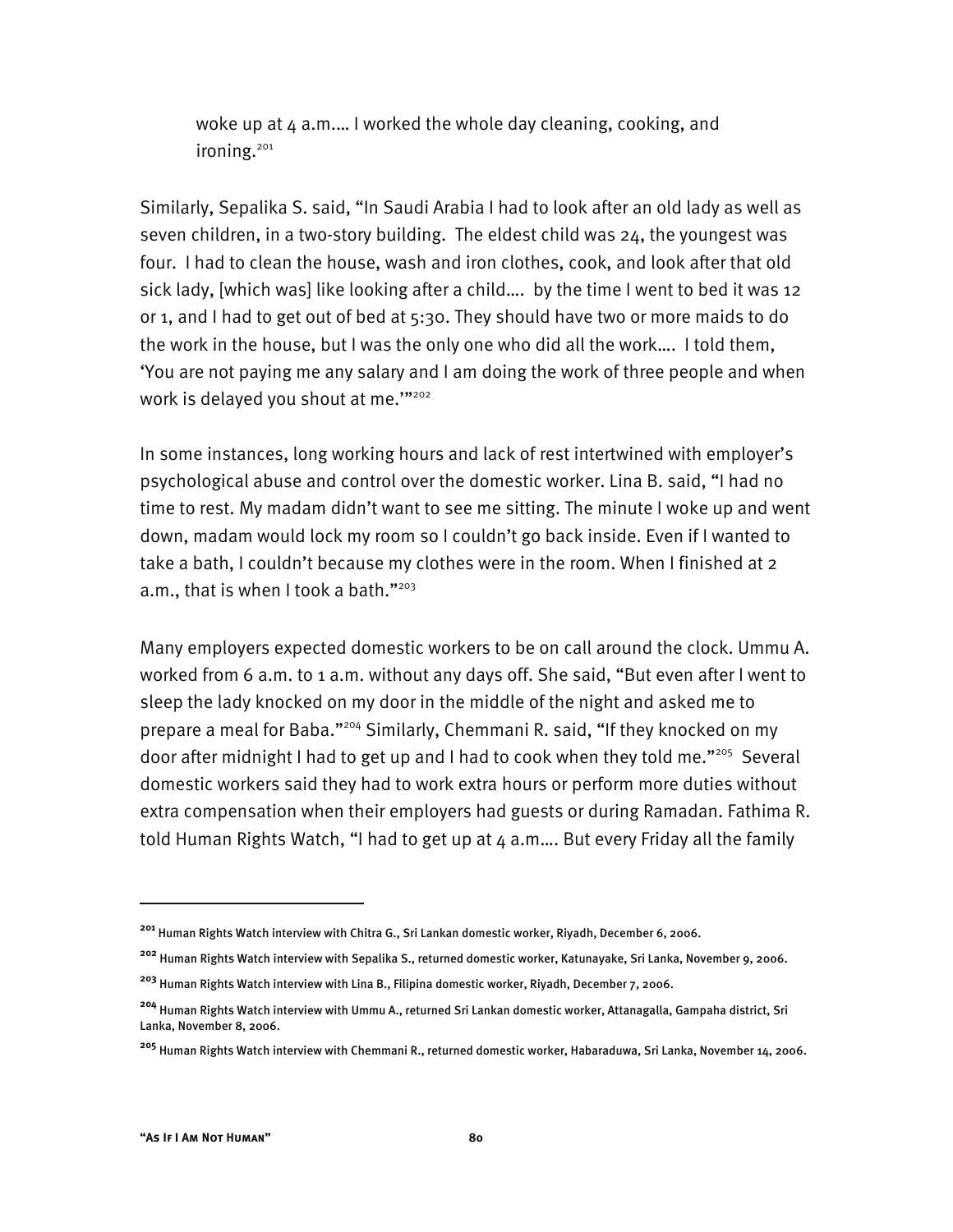would come there—she had 10 children, all married. Fridays were the worst. I usually finished at 9, sometimes 10 p.m., but I finished at 1 a.m. on Fridays."206

## Inadequate Living Accommodation

-

There is a closet for dresses. I slept on the floor, I had a very thin blanket.

—Isdiah B., Indonesian domestic worker, Jeddah, December 11, 2006

Some domestic workers reported a lack of privacy and inadequate living accommodations. Saudi employers are responsible for providing domestic workers with room and board in addition to their regular wages. Human Rights Watch interviewed many domestic workers who had acceptable living conditions, including their own bedroom and occasionally their own bathroom. But other domestic workers reported they had to sleep in communal parts of the house, often in degrading circumstances, such as on the kitchen or bathroom floor. For example, Chemmani R. said, "The lady refused to give me a separate room to stay so I used to stay in an empty space on the staircase."<sup>207</sup> Prema C. said: "There was no separate room. I slept on a space on the floor, with no pillow and no bedsheet."<sup>208</sup>

Poor accommodation contributed to the other abuses described in this report, including psychological abuse and lack of rest. Domestic workers felt that inadequate sleeping arrangements, particularly in contrast to the wealth of their employers, was humiliating. Asanthika W., a 42-year-old domestic worker said, "My second employer only gave me a place to sleep under the staircase like a dog. I am not a dog, I am a human being…. I migrated to work, I came here to do my best, but our employers also have to give us proper facilities."<sup>209</sup> Sasindi O. said, "I slept in the corridor. I saw an old mattress that was big enough for me, but my employers

**<sup>206</sup>** Human Rights Watch interview with Fathima Razana (real name used upon request), returned domestic worker, Attanagalla, Gampaha district, Sri Lanka, November 8, 2006.

**<sup>207</sup>** Human Rights Watch interview with Chemmani R., returned domestic worker, Habaraduwa, Sri Lanka, November 14, 2006. **<sup>208</sup>** Human Rights Watch interview with Prema C., Sri Lankan domestic worker, Riyadh, December 15, 2006.

**<sup>209</sup>** Human Rights Watch interview with Asanthika W., returned domestic worker, Kurunegala, Sri Lanka, November 4, 2006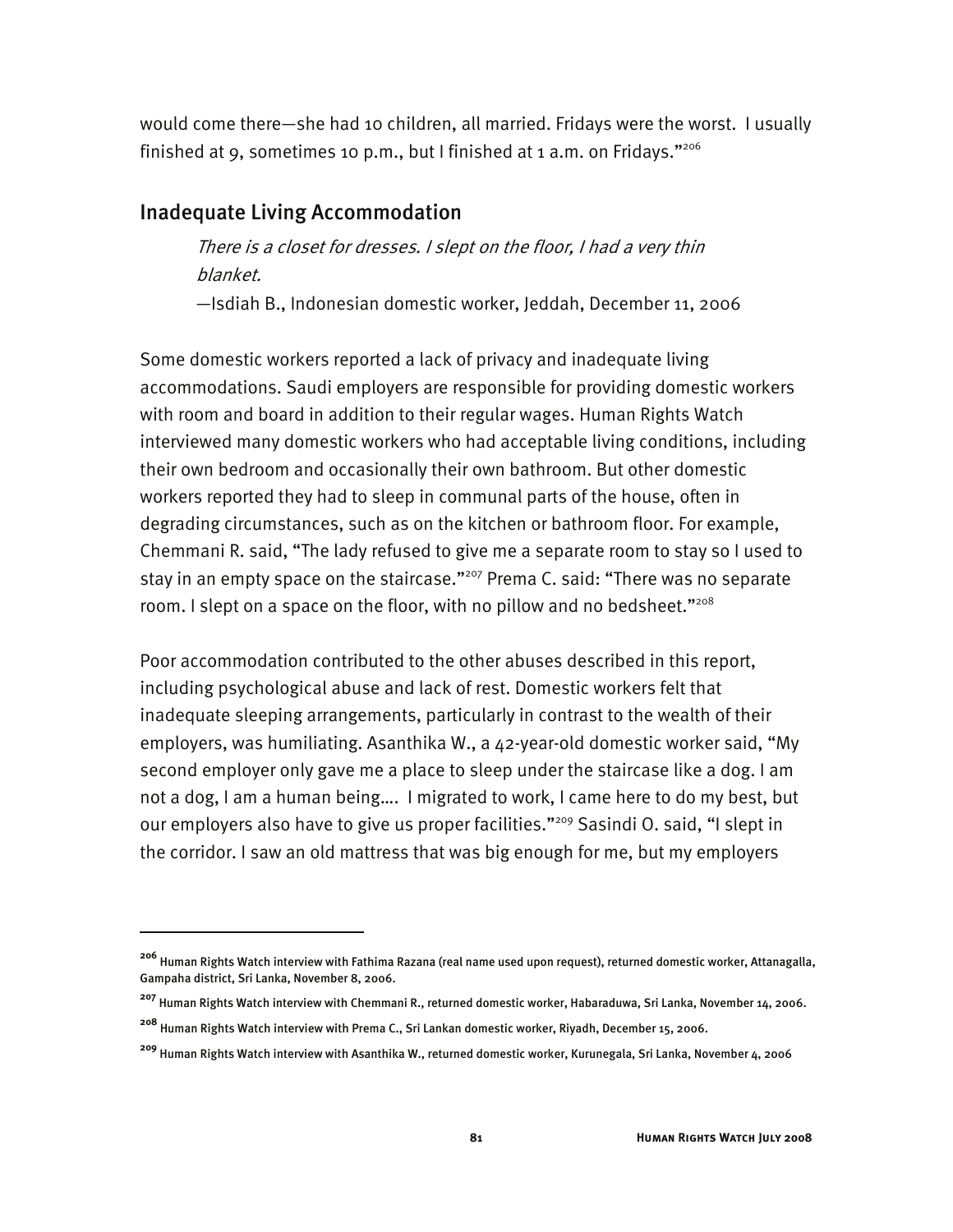threw it away and didn't give it to me. There was no room for me … If I had any rest time, I had to rest in the latrine."<sup>210</sup>

-

**<sup>210</sup>** Human Rights Watch interview with Sasindi O., returned domestic worker, Rambukkana, Sri Lanka, November 6, 2006.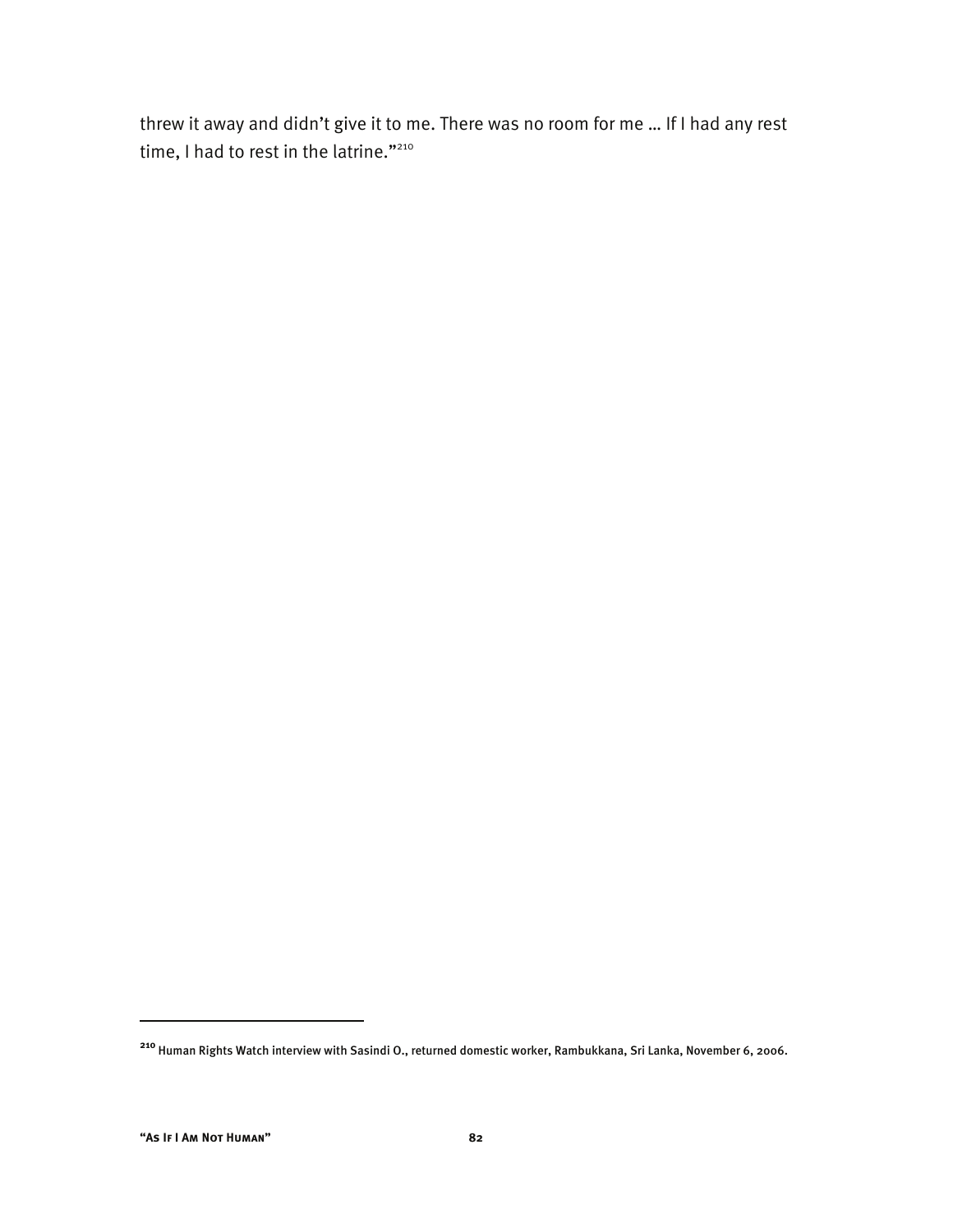# **IX. Criminal Cases Against Domestic Workers**

The court decision was that if you have unwanted sex and have babies you are imprisoned for one-and-a-half years; that was the charge for me. I don't exactly know what has happened [to my employer who raped me], but I think he was arrested and [he] paid a bribe. -Amanthi K., returned domestic worker, Katunayake, Sri Lanka, November 1, 2006

Saudi Arabia's criminal justice system can also be a serious problem for migrant domestic workers. Some find themselves facing spurious charges of theft or witchcraft from their employers against whom they may have lodged complaints of mistreatment, or discriminatory and harsh morality laws that criminalize mingling with unrelated men and engaging in consensual sexual relationships. Domestic workers who have been victims of rape or sexual harassment may also be subject to prosecution for immoral conduct, adultery, or fornication. Punishments for this range of crimes include imprisonment, lashes, and, in some cases, death. Within the justice system, they are likely to experience uneven or severely delayed access to interpretation, legal aid, and access to their consulates.

Migrant domestic workers confront these issues within the broader context of a criminal justice system wracked with problems. Saudi Arabia does not have a written penal code. Judges often do not follow procedural rules, and issue arbitrary sentences that vary widely. Many judges do not provide written verdicts, even in death penalty cases.<sup>211</sup>

# Procedural Violations

I

We receive diplomatic notices about our nationals who are charged and in jail only about 20 percent of the time, and this is erratic, often with up to three months' delay.

**<sup>211</sup>** Human Rights Watch, Precarious Justice; Human Rights Watch, Adults Before Their Time.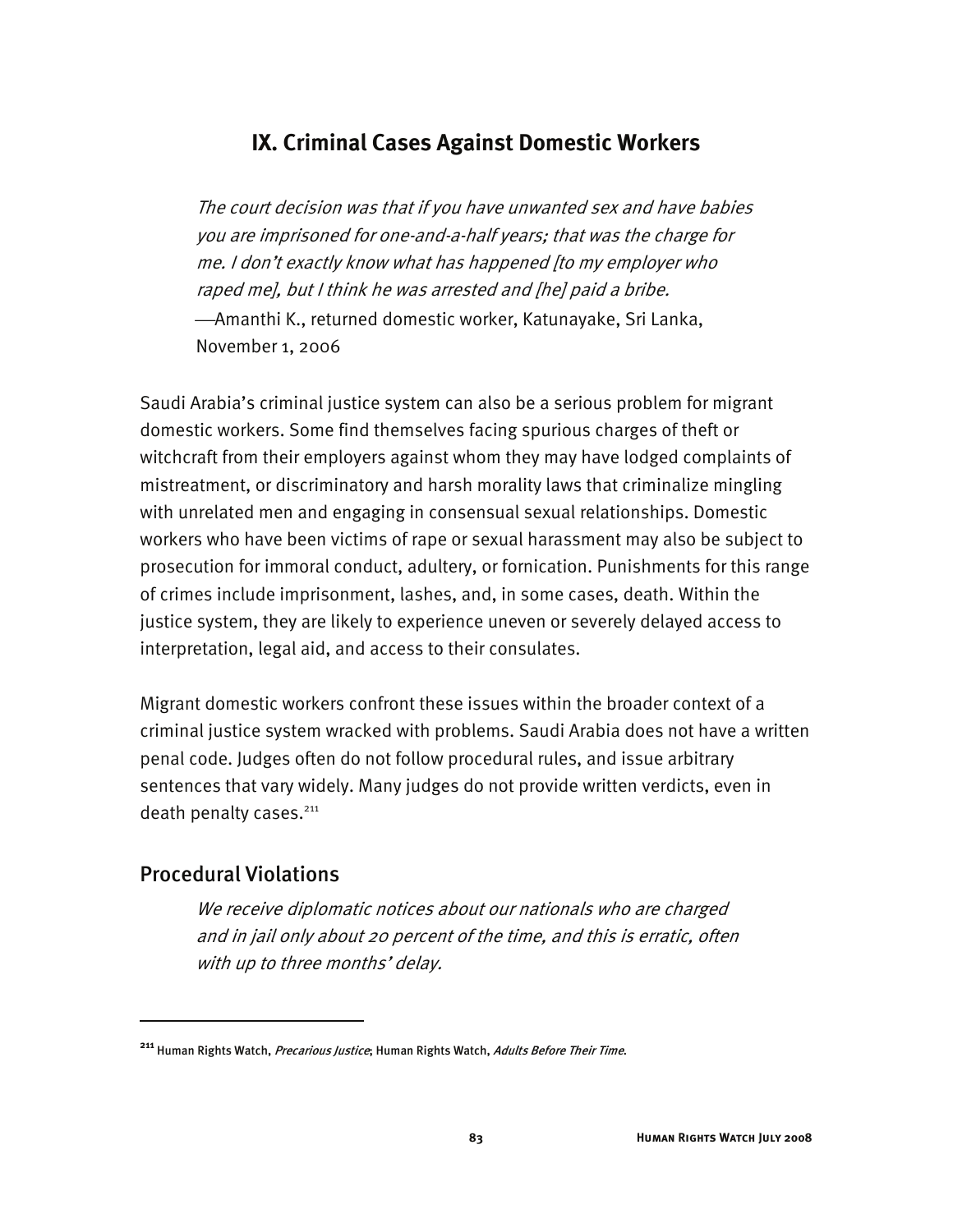— Embassy official L from a labor-sending country, Riyadh, March 8, 2008

Saudi Arabia regularly violates international standards of due process and fairness, and domestic workers charged with crimes may be unable to obtain an interpreter, legal counsel, or access to their consular officials when arrested, detained, or on trial.

Human Rights Watch interviewed diplomatic officials from six labor-sending countries who all reported that it often takes several months to learn about arrests, criminal proceedings, convictions, and deportation of their nationals, often at points too late to provide legal assistance or to advocate for the rights of the accused. Saudi protocol dictates that notification of arrests and other criminal proceedings, as well as requests to visit detained nationals, pass through the Ministry of Foreign Affairs (MOFA), and this requirement causes delays.<sup>212</sup>

Most officials from foreign missions must develop other strategies for finding out about and assisting detained nationals. For example, some cultivate personal contacts in police stations and prisons. As one official said, "If we wait for the Ministry of Foreign Affairs, [in the meantime, the Saudi authorities] will extract a confession, there will be no proper translator and it will be in broken Arabic. There needs to be direct communication between the [investigations] side and the embassy."213 Officials from the Indonesian and Sri Lankan embassies told Human Rights Watch that they suspect many more of their nationals have been arrested and convicted of crimes, but they do not have any further information.<sup>214</sup>

Saudi authorities interviewed by Human Rights Watch told us that they comply with these procedures in a timely way. The minister of foreign affairs said, "We at the Ministry of Foreign Affairs inform the embassy immediately."<sup>215</sup> However, the officials from labor-sending countries said that such notifications and permissions are

**<sup>213</sup>** Human Rights Watch interview with embassy official C from a labor-sending country, Riyadh, December 4, 2006.

**"As If I Am Not Human" 84**

**<sup>212</sup>** Human Rights Watch interview with Prince Sa'ud al-Faisal, minister of foreign affairs, Riyadh, December 2, 2006: "There is an order from the cabinet that if any foreigner is arrested, the Ministry of Foreign Affairs should be informed."

**<sup>214</sup>** Human Rights Watch interviews with embassy officials from Sri Lanka and Indonesia, Riyadh, March 2008.

**<sup>215</sup>** Human Rights Watch interview with Prince Sa'ud al-Faisal, December 2, 2006.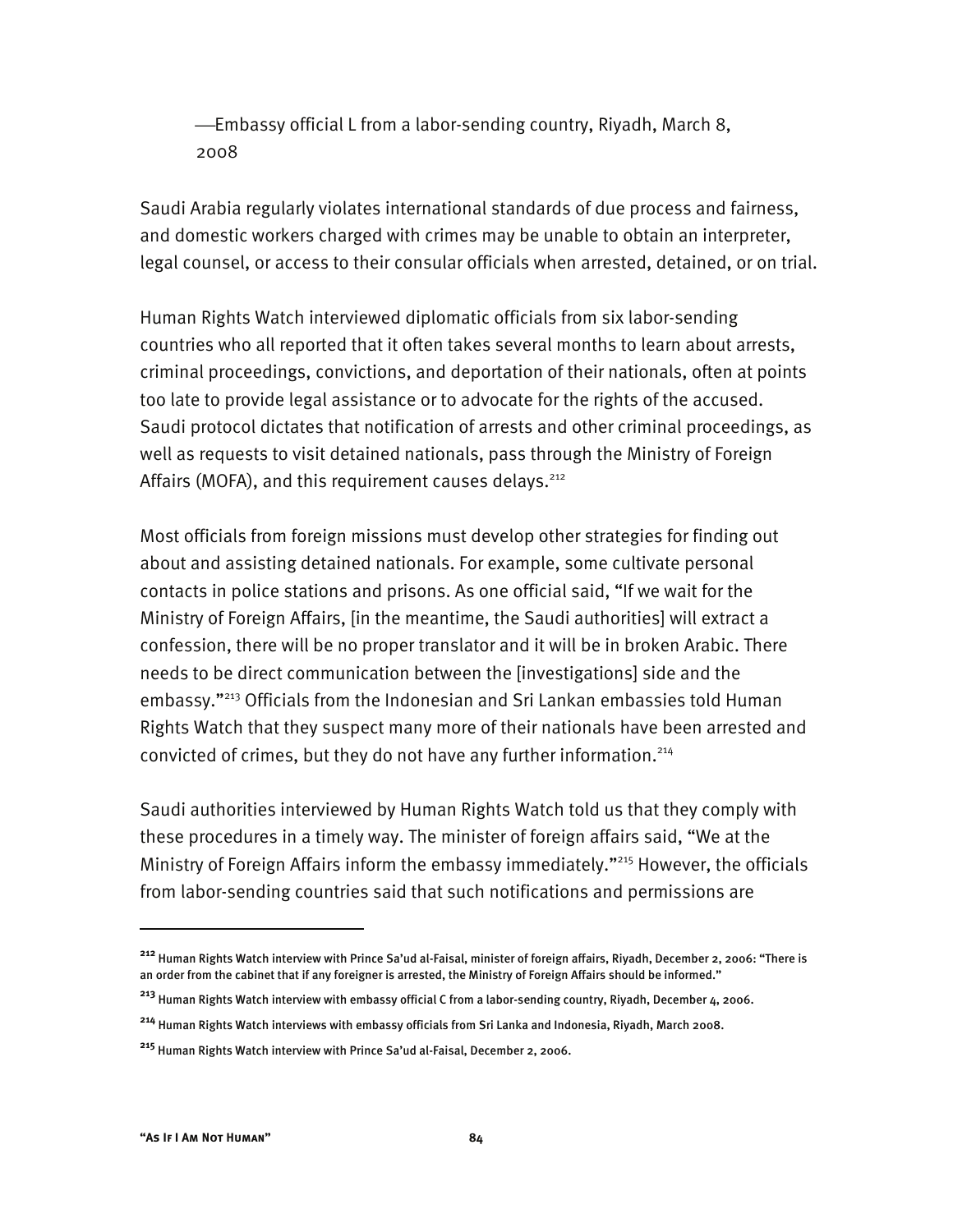grossly delayed, and sometimes nonexistent. One official said, "It is a long time before we are notified. Yesterday we received notice from Foreign Affairs about several deaths of [our nationals] whose bodies we repatriated several months ago. We found out [earlier] from their families."<sup>216</sup> Another official said, "We don't get to speak to them [our nationals] before their case is tried…. [In some cases] we can't talk to [our nationals], we see them through a window. If she has her passport, they may repatriate her without our knowledge."<sup>217</sup>

These practices violate Saudi Arabia's criminal procedure code, which stipulates, "Anyone who is arrested or detained … shall have the right to call whomever he likes to inform him of his arrest," and that, "Each defendant has the right to have a representative or attorney to defend him during investigation and trial."<sup>218</sup> Current practices also violate Saudi Arabia's international obligations under the Vienna Convention on Consular Affairs, which mandates that consular officials have access and the ability to freely communicate with their nationals, and reciprocally, for foreign nationals to have access and communication with officials from their consulate.219 Saudi Arabia has an obligation to inform detained foreigners about their right to contact their consulate, and to permit consular officials to visit the detainee and to arrange for his or her legal representation.<sup>220</sup> The UN Committee on the Convention Against Torture, to which Saudi Arabia is a party, has reminded the government that it has obligations as part of the safeguards against prohibited treatment of detainees to "ensure, in practice, that persons detained in custody are able to exercise prompt access to legal and medical expertise of choice, to family

**<sup>216</sup>** Human Rights Watch interview with embassy official B from a labor-sending country, Riyadh, December 3, 2006.

**<sup>217</sup>** Human Rights Watch interview with embassy official J from a labor-sending country, December 13, 2006.

**<sup>218</sup>** National Society for Human Rights, First Report on the Situation of Human Rights in the Kingdom of Saudi Arabia (Riyadh: NSHR, 2007), p. 11.

**<sup>219</sup>** Vienna Convention on Consular Relations, adopted April 24, 1963, 596 U.N.T.S.261, entered into force March 19, 1967, art. 36. states, "[I]f he so requests, the competent authorities of the receiving State shall, without delay, inform the consular post of the sending State if, within its consular district, a national of that State is arrested or committed to prison or to custody pending trial or is detained in any other manner…. The said authorities shall inform the person concerned without delay of his rights under this subparagraph;… [C]onsular officers shall have the right to visit a national of the sending State who is in prison, custody or detention, to converse and correspond with him and to arrange for his legal representation. They shall also have the right to visit any national of the sending State who is in prison, custody or detention in their district in pursuance of a judgement."

**<sup>220</sup>** Ibid.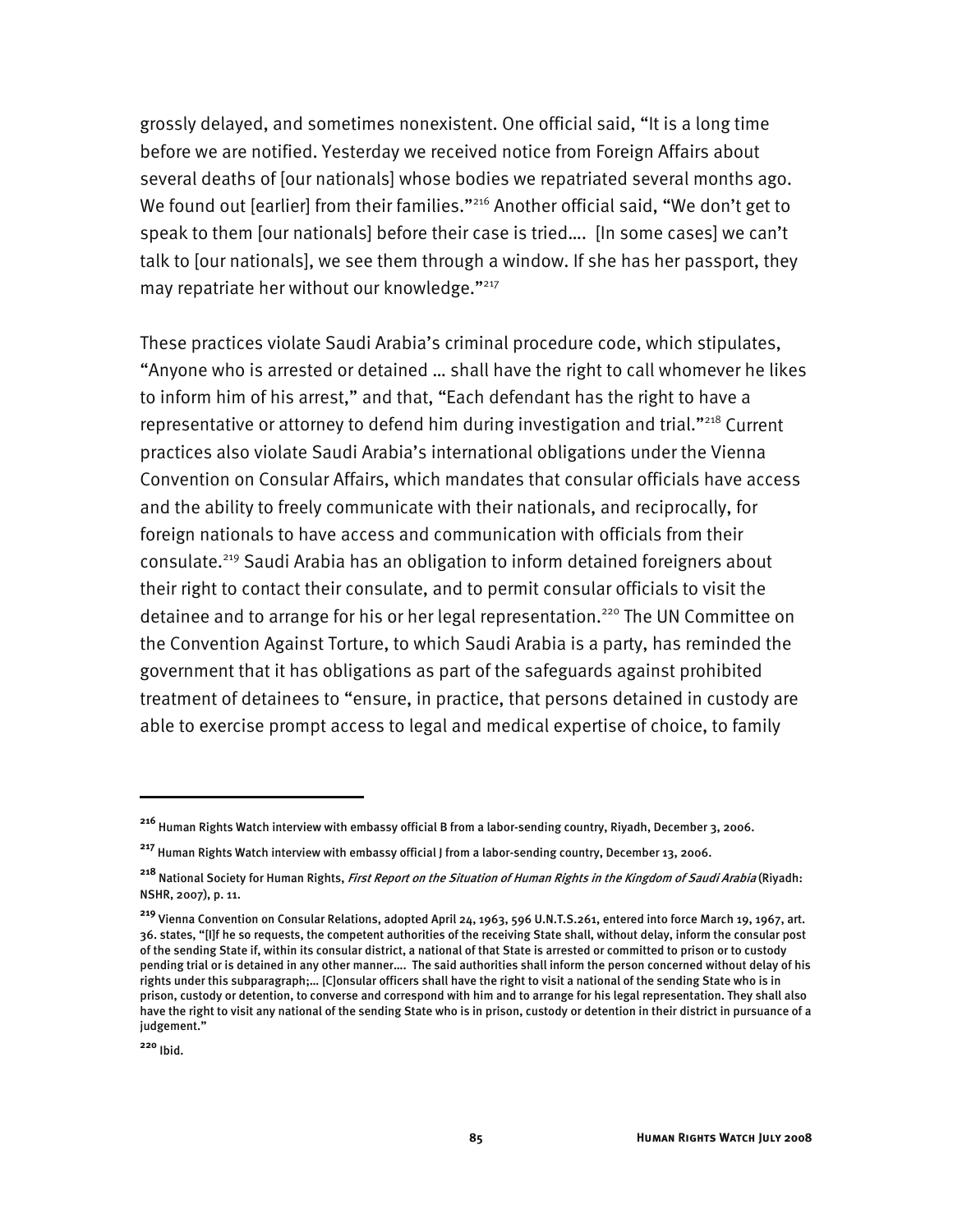members and, in the case of foreign nationals, to consular personnel" (emphasis  $added$ ). $221$ 

Another practice that obstructs fair trials is poor access to written judgments. Human Rights Watch spoke to embassy officials and lawyers representing domestic workers in criminal cases who were unable to obtain written judgments in cases of convictions, impeding their ability to file and prepare appeals. In the cases where they do get information, several diplomats explained they have trouble understanding the documents: "They transliterate into Arabic and we can't figure it out. Sometimes the information from Foreign Affairs is hard to understand, both names and exact places."<sup>222</sup>

Domestic workers must rely on ad hoc arrangements for interpretation in police stations and court proceedings and often have no legal counsel. In some cases, the Saudi government or the worker's embassy offers an interpreter; in other cases, the worker must rely on her rudimentary Arabic or doesn't understand the proceedings at all. Furthermore, according to an official from the Saudi Ministry of Interior, "The law does not say that we have to wait for a lawyer to show up before we start interrogation."<sup>223</sup>

In a case that garnered protests from groups around the world, a Saudi court convicted Rizana Nafeek, a 19-year-old Sri Lankan domestic worker of killing the baby in her care, and sentenced her to death. Nafeek did not have interpretation when the police extracted her confession, which she later retracted, and she did not have legal counsel in the two years during her trial. Nafeek, who was 17 at the time, was an inexperienced domestic worker who claims the baby choked on milk and died. Nafeek's case was still under appeal as of June 2008.

**<sup>221</sup>** Conclusions and recommendations of the Committee against Torture : Saudi Arabia, June 12, 2002, CAT/C/CR/28/5, para. 8(h).

**<sup>222</sup>** Human Rights Watch interview with embassy officials C and J from labor-sending countries, Riyadh, December 4 and 13, 2006.

**<sup>223</sup>** Human Rights Watch interview with Shaikh Al Abdallah, head, Department of Prosecutions and Investigations, Ministry of Interior, November 29, 2006.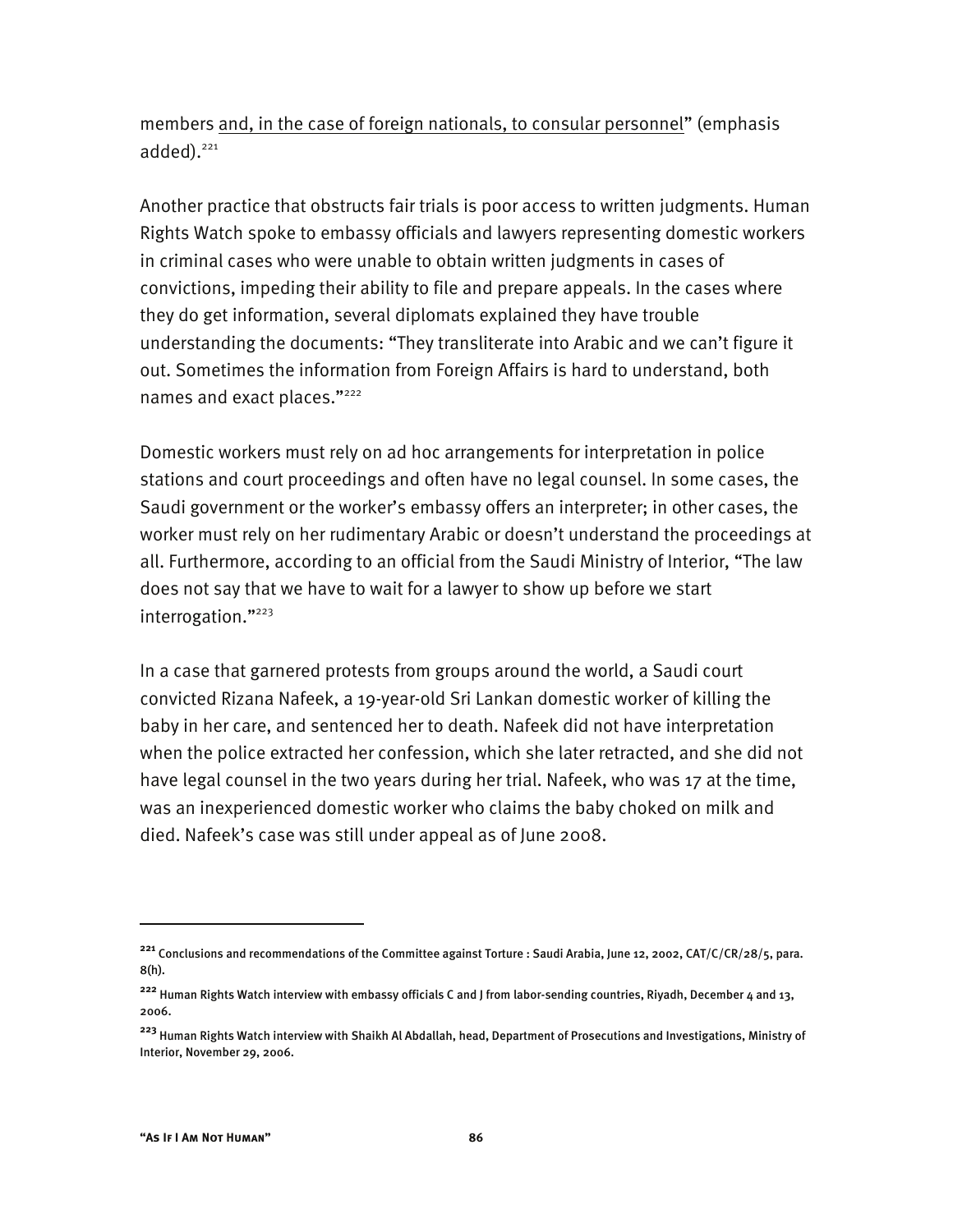## Countercharges of Theft, Witchcraft, or False Allegations

I was running in the street without knowing where to go, and without wearing an abaya. I went without the abaya because I was afraid that if I took it, they would accuse me of stealing and cut off my fingers. —Journey L., Filipina domestic worker, Riyadh, December 4, 2006

A common problem is that domestic workers who have run away from their employers or who file complaints may face spurious countercharges of theft or witchcraft from their employers.<sup>224</sup> An official from a labor-sending country told us, "The police … being Muslims, they will believe other Muslims, and those of the same nationality…. [But] we are seeing something very encouraging. The police are becoming accustomed to these trumped up charges ... that is a big improvement from the past."225 Despite attitude shifts among some police, the threat of countercharges remains a serious problem, however. An official handling labor issues for his embassy said it is difficult for workers to claim unpaid wages, as "a worker may be afraid of telling the truth [about her wages] because of the threat of countercharges…. [T]he worker tends to forego the claim."226

Nurifah M. described to us her experience after she ran away from her employer and sought refuge at the Indonesian consulate: "After that, the employer made a report claiming that I stole 60,000 riyals (US\$15,600) and gold. The police called the consulate that I have to go to the police station. I have no money. If I did have money, I would not have come to the consulate. If I had money, I would have run away to my country."**<sup>227</sup>** In Nurifah M.'s case, the police concluded that she had not stolen any money, but despite a subpoena to the employers and multiple visits to their home, Nurifah M. has not been able to recover her lost wages.

In other cases, domestic workers with criminal complaints against their employers may be subject to intensive scrutiny and charged with making false allegations. Nour

**<sup>224</sup>** Human Rights Watch interview with embassy official B from a labor-sending country, Riyadh, December 3, 2006.

**<sup>225</sup>** Human Rights Watch interview with embassy official L from a labor-sending country, Riyadh, March 8, 2008.

**<sup>226</sup>** Human Rights Watch interview with embassy official P from a labor-sending country, Riyadh, March 8, 2008.

**<sup>227</sup>** Human Rights Watch interview with Nurifah M., Indonesian domestic worker, Jeddah, December 11, 2006.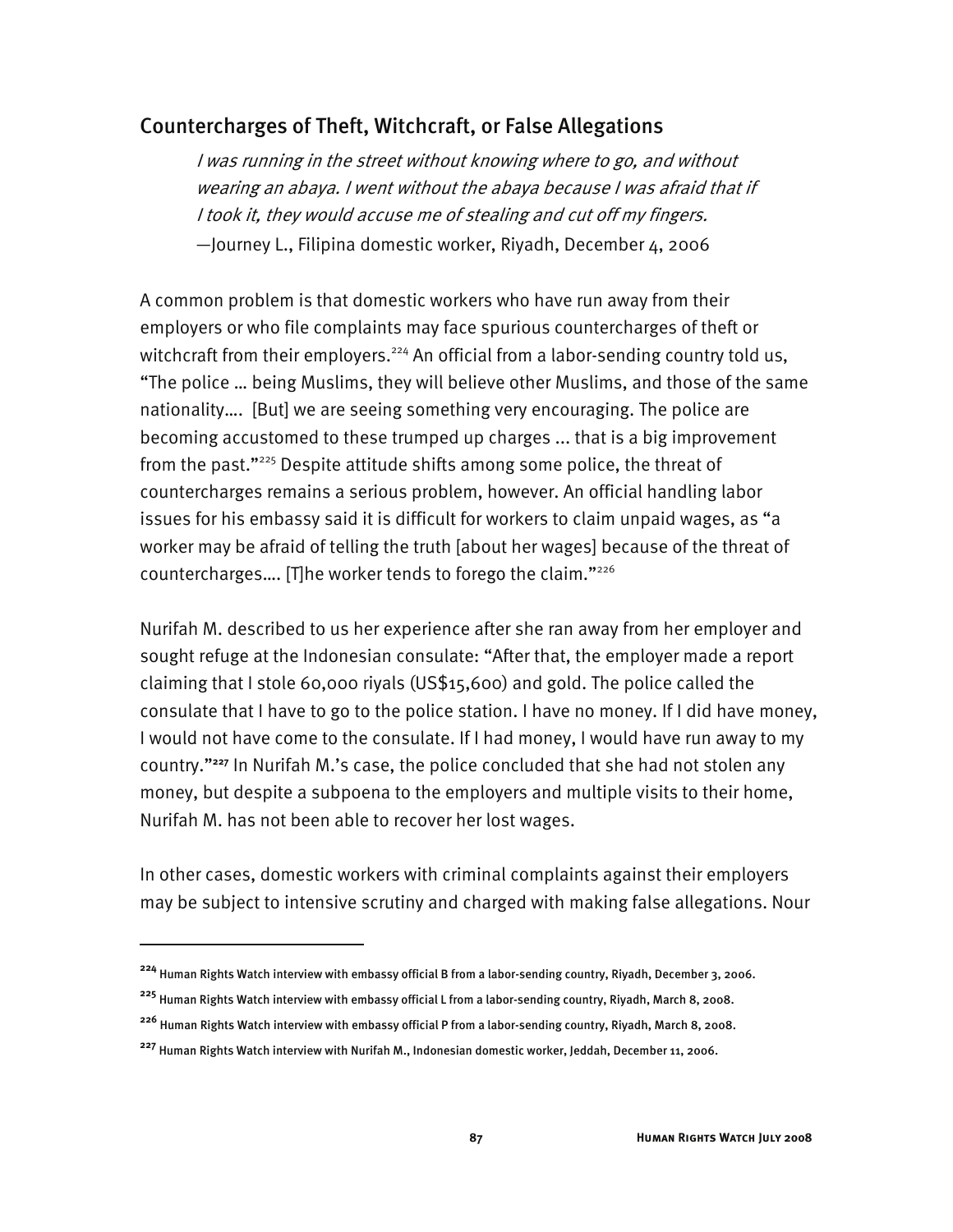Miyati, described in the section on forced labor, was sentenced to 79 lashes for making false allegations against her employer despite the female employer's confession to committing abuse and the extensive medical treatment Nour Miyati required for injuries sustained from beatings and starvation. A Riyadh court overturned the sentence against Nour Miyati in April 2006. More than three years after the original case was filed in March 2005, the court dropped the charges against the female employer in May 2008.

Workers who run away may also face sanctions for breaking their contracts and leaving their employers, therefore violating immigration rules. In 2007 a court in Ha'il sentenced two Sri Lankan domestic workers to 45-day jail terms and 70 lashes each for running away from their employers, while two Sri Lankan men, convicted of assisting them, received sentences of three months in prison and 200 lashes each.<sup>228</sup>

#### *Witchcraft cases*

As briefly mentioned in the section on physical violence, seven members of a Saudi family who employed four Indonesian domestic workers beat them in early August 2007 after accusing them of practicing "black magic" on the family's teenage son. Siti Tarwiyah Slamet, 32, and Susmiyati Abdul Fulan, 28, died from their injuries. Ruminih Surtim, 25, and Tari Tarsim, 27, were receiving treatment in the Intensive Care Unit of Riyadh Medical Complex when Saudi authorities removed them from the hospital, detained them for interrogations about their alleged "witchcraft," and initially denied them access to officials from the Indonesian embassy.<sup>229</sup>

The Indonesian embassy is trying to explore legal options for domestic workers already convicted of witchcraft. For example, they are working on the case of a domestic worker in Gassim who initially received the death penalty for a conviction of witchcraft and had her sentence reduced to 10 years' imprisonment.<sup>230</sup> In two

**<sup>228</sup>** Mariam Al Hakeem, "Runaway maids face jail and flogging," Gulf News, April 5, 2007.

**<sup>229</sup>** "Saudi Arabia: Migrant Domestics Killed by Employers," Human Rights Watch news release. After protracted negotiations, the women were cleared of the charges and Ruminih Surtim received 30,000 riyals (\$7,800) and Tari Tarsim received 15,000 riyals (\$3,900) as compensation, Human Rights Watch interview with Indonesian embassy official who requested anonymity, Riyadh, March 10, 2008.

**<sup>230</sup>** Human Rights Watch interview with Nasser Al-Dandani, lawyer, Embassy of Indonesia, Riyadh, March 10, 2008.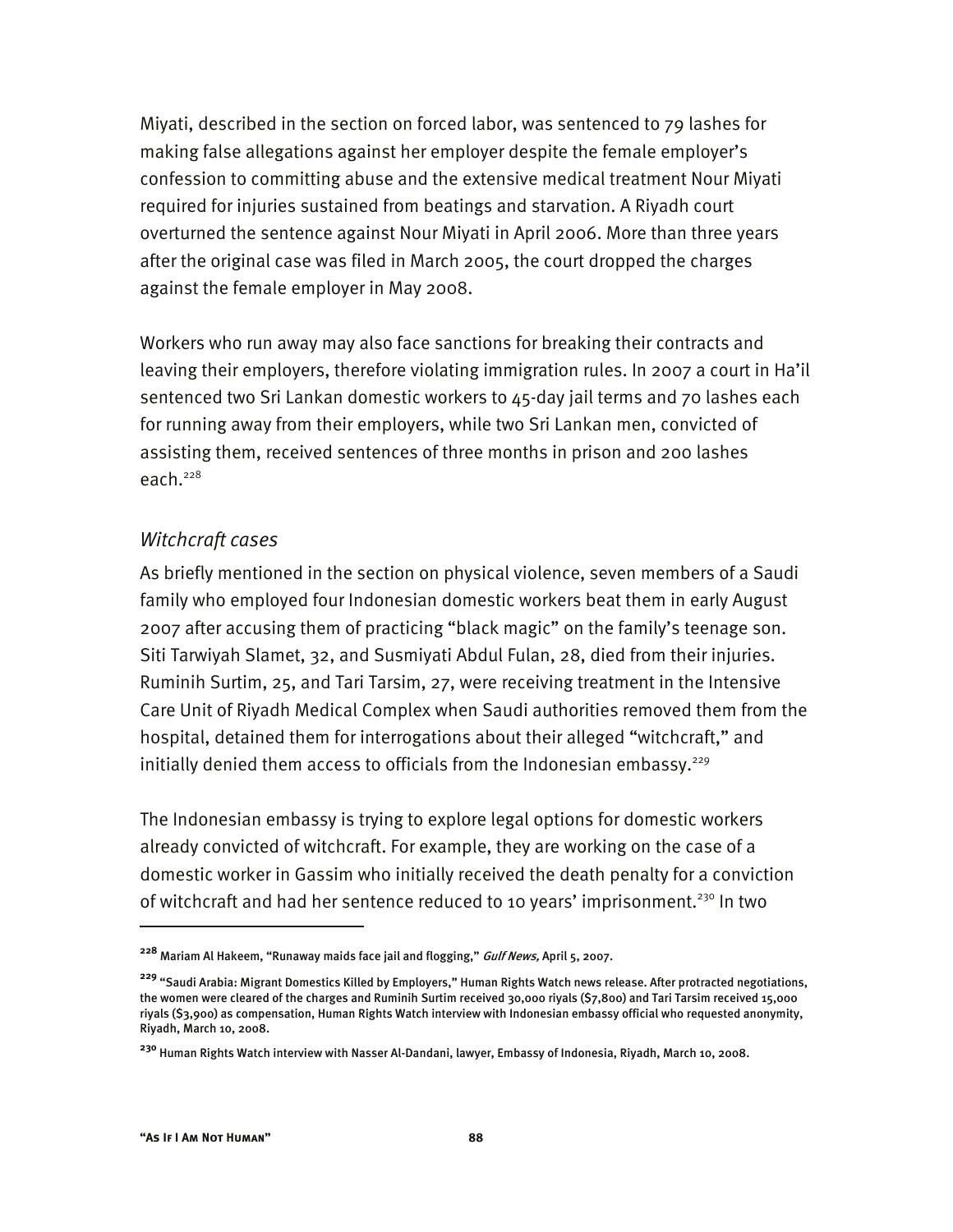witchcraft cases involving Indonesian domestic workers in Hofuf, the embassy is aware that they have been found guilty, but does not know the sentence as they have not been able to secure copies of the judgments.<sup>231</sup>

Charges of witchcraft are arbitrary and flout international human rights standards. The crime of witchcraft is not defined by Saudi law and there is no common understanding of what types of activities constitute witchcraft, presenting enormous challenges to defendants. In interviews with Human Rights Watch, former and current officials from the Ministry of Justice were unable to clarify the exact definition of witchcraft, although they asserted it results in the endangerment of life.<sup>232</sup> Employers often target activities that may be a result of differing cultural practices, such as carrying an amulet, as proof of witchcraft. An embassy official from a laborsending country said, "These cases are very hard, and it is complicated…. They will be accused of some small thing, like carrying a photo in their purse, or if their hair falls off [in the food],"<sup>233</sup> and this will be seen as evidence of attempting witchcraft.

### "Moral" Crimes

Usually we send them home quietly. The police also don't want to pursue these cases. We have several cases this year of women detained for adultery or fornication. Usually around five months. They may also get physical punishment.

—Embassy official A from labor-sending country, Riyadh, November 29, 2006

Adultery, fornication, prostitution, and being in the presence of unrelated men are among the most common reasons a domestic worker is convicted and imprisoned in Saudi Arabia.<sup>234</sup> The punishments are severe. For example, in a sample of cases

**<sup>231</sup>** Ibid.

**<sup>232</sup>** Human Rights Watch interview with M.R. Abdulhameed Al-Galiga, consultant, Ministry of Justice, M.R. Deefallh Al-Onzu, researcher, Ministry of Justice, and D.R. Naser Al-Shahrani, department of investigations and prosecutions, Riyadh, March 12, 2008.

**<sup>233</sup>** Human Rights Watch interview with embassy official M from a labor-sending country, Riyadh, March 10, 2008.

**<sup>234</sup>** Human Rights Watch interviews with officials B and E from labor-sending countries, Jeddah and Riyadh, December 3 and 9, 2006, and embassy official J from a labor-sending country, Riyadh, March 11, 2008; and "Details of Sri Lankan Female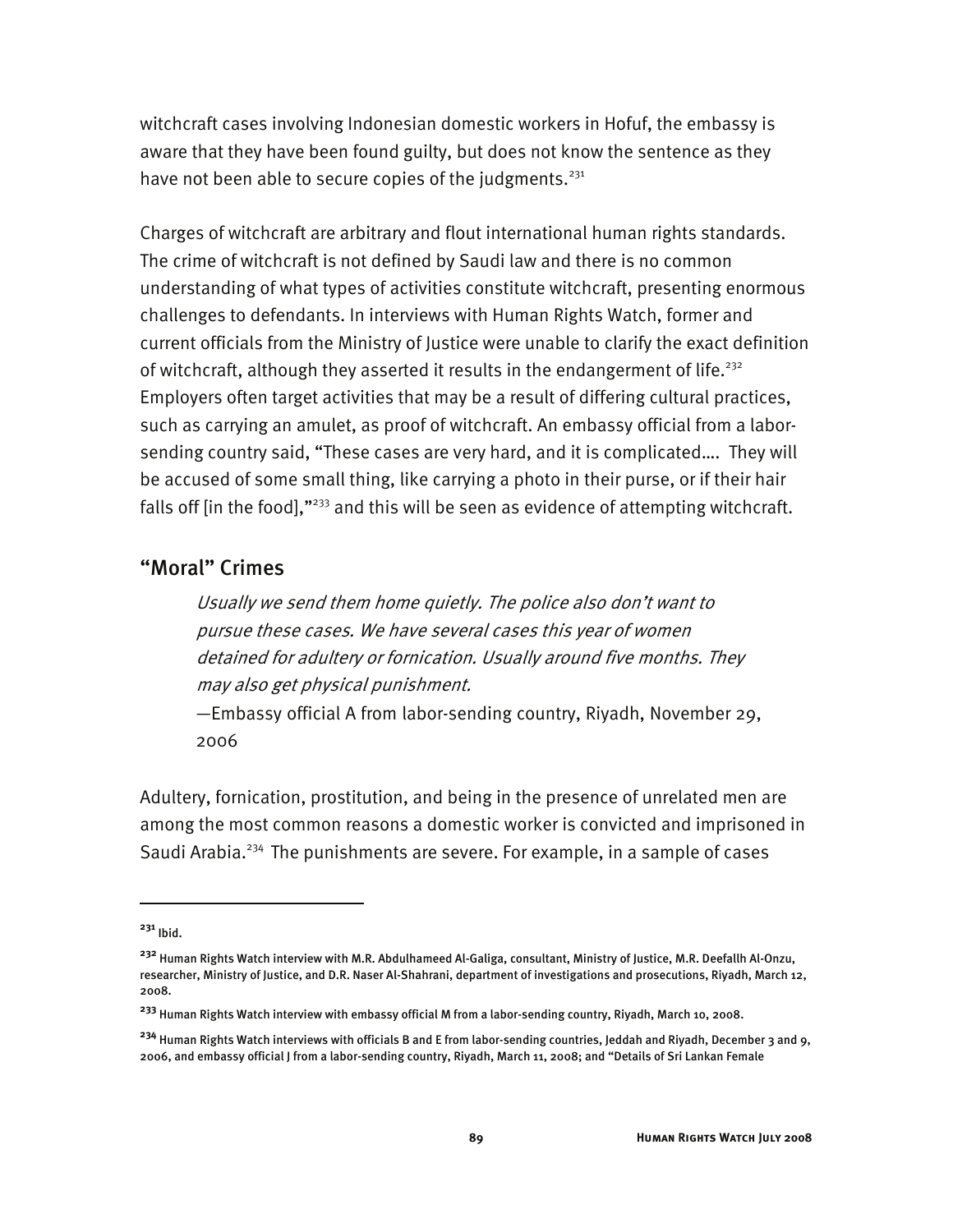analyzed by Human Rights Watch, Sri Lankan domestic workers convicted of prostitution received prison sentences of 18 months and between 60 and 490 lashes.<sup>235</sup> An embassy official noted that those accused of prostitution were often simply found in the company of unrelated male acquaintances, with no further evidence of sexual activity.<sup>236</sup>

While some domestic workers are acquainted with the laws in Saudi Arabia, others have little information. Most domestic workers come from countries where being in the presence of unrelated men is not criminalized, and they may not fully be aware of the consequences. In some cases, domestic workers must put themselves at risk when relying on assistance from unrelated male migrants to escape abusive employers.

Human Rights Watch documented cases in which Saudi courts convicted domestic workers of "moral" crimes, often in situations where they had no control. For example, Bethari R. was sentenced along with her employer to lashes for his entrance into the women-only section of her workplace. Arriving in Saudi Arabia as a tailor, Bethari R.'s employers forced her to perform extensive housecleaning and childcare duties and to work long hours. Her employers also had a history of conflict with the religious police. Bethari R. had no ability to transfer employment or negotiate her work responsibilities. She said, "They shouted at me. The female employer was very arrogant. She treated us like slaves…. The beauty parlor was closed by the *mutawwa'* (religious police) several times. I did not want to be involved with this."<sup>237</sup>

During the trial, all parties had a different version of events with no conclusive evidence. The judge sentenced the male employer to 11 months' imprisonment and 200 public lashings. The judge did not address Bethari R.'s allegation that her

**<sup>236</sup>** Human Rights Watch interview with Nasser Al-Dandani, March 11, 2008.

**<sup>237</sup>** Human Rights Watch interview with Bethari R., Indonesian tailor forced to perform domestic work, Riyadh, March 11, 2008.

Prisoners/Detainees," written communication from official who requested anonymity, Sri Lanka Ministry of Foreign Affairs, Colombo, Sri Lanka, November 20, 2006.

**<sup>235</sup>** "Details of Sri Lankan Female Prisoners/Detainees." An official from another labor-sending country said that typical punishments ranged from 50 to 250 lashes for cases involving "moral" crimes. Human Rights watch interview with embassy official H from a labor-sending country, Riyadh, March 8, 2008.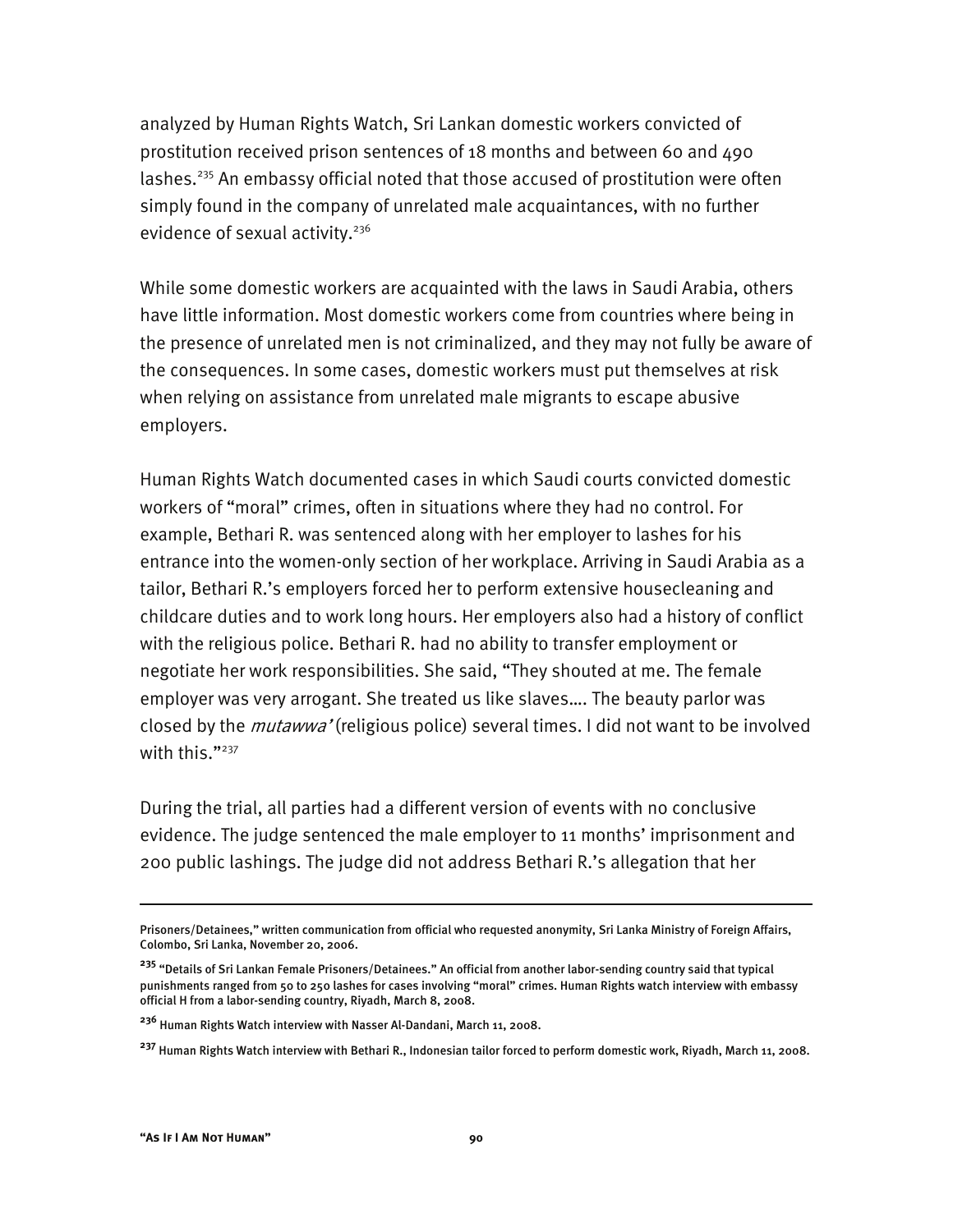employer raped her. He blamed Bethari R. for not complaining about the employer's entrance into the women's section and for working late hours, sentencing her to 70 lashes and deportation.<sup>238</sup> At the time we spoke to her the Indonesian embassy was trying to appeal the punishment.

The criminalization of mingling with unrelated persons of the opposite sex and consensual sexual relations flout international standards protecting rights to liberty and privacy. In addition, evidentiary standards discriminate against women, whose testimony is valued at half that of men's. According to Sharia, the only guaranteed way to obtain a rape conviction is if the accused confesses or there are four adult male witnesses to the act of penetration. Otherwise, the courts have no consistent standards of proof for rape. As a result, courts sometimes view a woman's allegations of rape as an admission of illicit sex, making sexual assault victims susceptible to prosecution themselves. The evidentiary standards to prove rape are difficult to meet especially as domestic workers are isolated in private homes where there may be no witnesses, and because they might not be able to leave the house to seek forensic examinations that could serve as evidence.

Women who became pregnant as the result of either rape or voluntary sexual relationships are at risk of prosecution given that their pregnancy is considered evidence of illicit sexual relations outside of marriage. For example, we learned in March 2008 of a Nepalese domestic worker who alleges the son of her employer raped her. She was imprisoned after giving birth to her baby and was awaiting trial at the time. $239$ 

One embassy official said that in the previous six months he had handled four to five pregnancy cases and that many pregnant domestic workers end up in Malaz prison.<sup>240</sup> Officials from labor-sending countries handling complaints said that, sometimes, Saudi police cooperate with them and do not press charges against

**<sup>238</sup>** Judgment from Qubba Public Court, 15/8/1428, and Human Rights Watch interview with Nasser Al-Dandani, March 11, 2008.

**<sup>239</sup>** Human Rights Watch interview with a source who requested anonymity, Riyadh, March 2008.

**<sup>240</sup>** Human Rights Watch interview with embassy official J from a labor-sending country, Riyadh, March 10, 2008.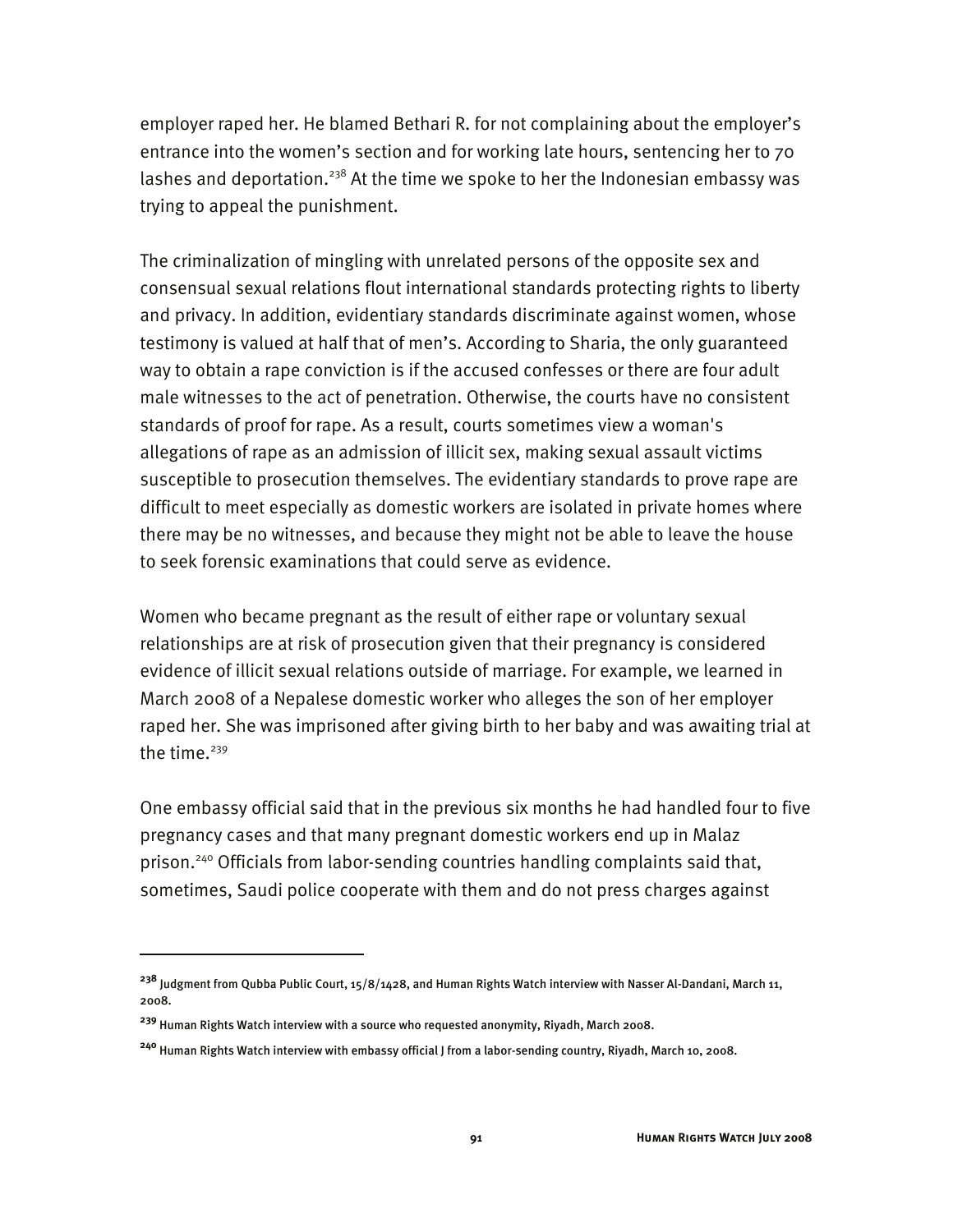women who are pregnant. One embassy official said, "But those who give birth must go to jail."241

Amanthi K. became pregnant after her employer raped her. She was sentenced to nine months in prison for adultery in 2006 and said, "The [judge] told me, 'You have come here to work and you have committed a crime.' I said that the boss has committed a crime and not me. Later on I was admitted to the hospital and after giving birth we [my daughter and I] ended up in prison."<sup>242</sup> Amanthi K. reported that there was an interpreter between Arabic and Sinhala, but that she had no lawyer. The Saudi authorities did not provide her with an opportunity to notify the Sri Lankan mission about her case and she had no contact or assistance from them during her ordeal.

Officials from labor-sending countries told Human Rights Watch they usually advised women workers not to pursue cases of sexual harassment or assault unless there was irrefutable evidence. Most felt it was not worth the risk given the stringent evidentiary requirements, the lengthy time required for criminal cases to be resolved, and the risk of prosecution for adultery and other "moral" crimes. One official said, "Out of 40 cases of sexual abuse or harassment, those that filed a complaint was around four."243 Another official said,

Sometimes, to some ladies, we say, you have been abused, I don't have the capacity to keep you in a shelter for one to two years. I cannot encourage my staff or my ladies to go forward. Who can provide the witnesses? This is required under Sharia. These are the implications, so we're afraid to pursue these cases.<sup>244</sup>

- **<sup>242</sup>** Human Rights Watch interview with Amanthi K., returned domestic worker, Katunayake, Sri Lanka, November 1, 2006.
- **<sup>243</sup>** Human Rights Watch interview with embassy official B from a labor-sending country, Riyadh, December 3, 2006.
- **<sup>244</sup>** Human Rights Watch interview with embassy official J from a labor-sending country, Riyadh, December 13, 2006.

**<sup>241</sup>** Human Rights Watch interview with embassy official M from a labor-sending country, Riyadh, March 10, 2008.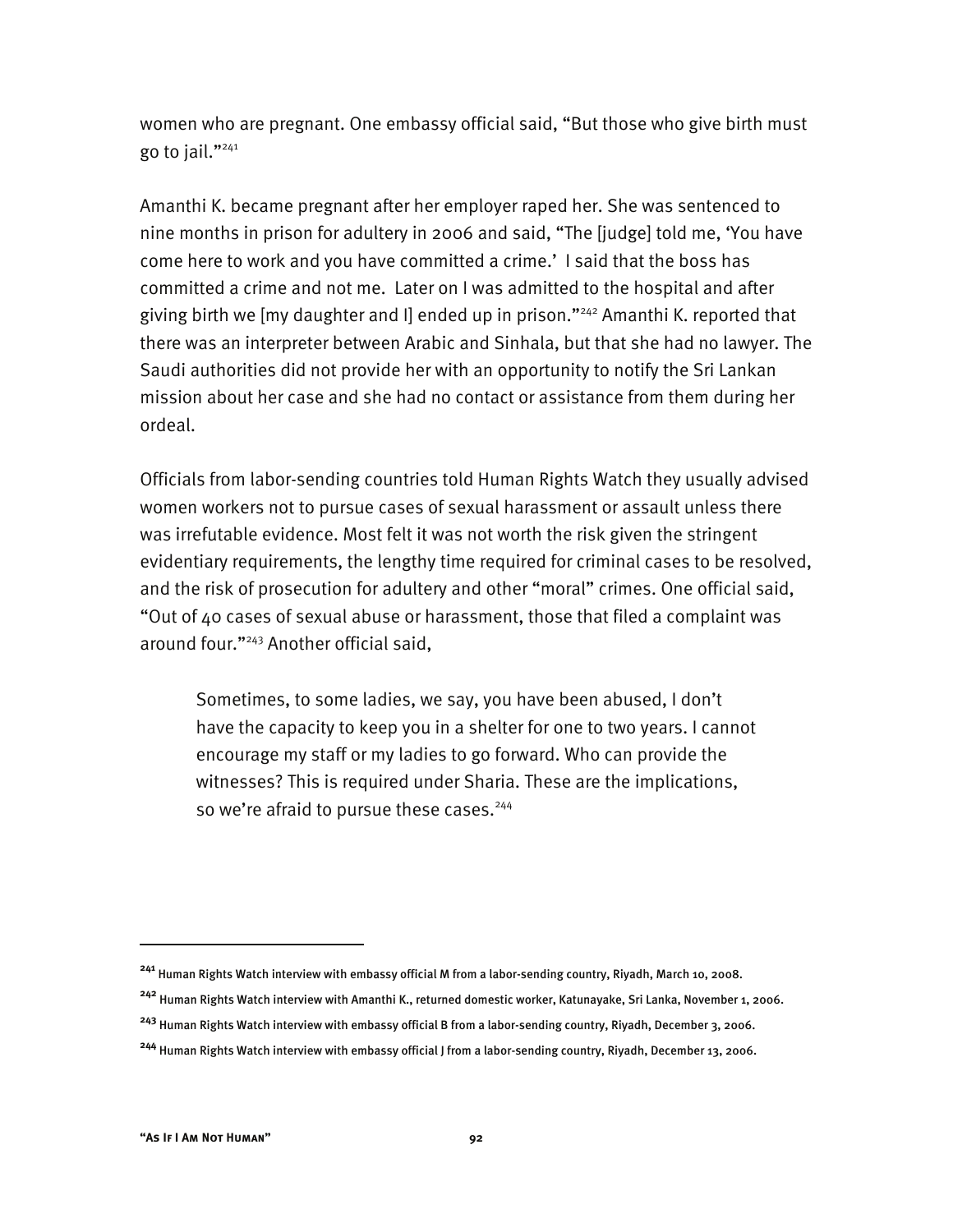# **X. Saudi Protection Measures and Gaps**

I cannot monitor eight million households. There is not anywhere else in the world like this, our society is addicted to cheap labor and workers are desperate to come here.

—Dr. Ghazi al-Qusaibi, minister of labor, Riyadh, December 3, 2006

The Saudi government has a deeply uneven record in responding to abuse against domestic workers. As discussed above in Chapter IV, below, existing labor and immigration policies fail to provide adequate protection and place domestic workers at risk of abuse. Human Rights Watch found that domestic workers seeking assistance often encounter formidable barriers to timely aid or redress. Although a royal decree abolished slavery and the Ministry of Labor's anti-trafficking decree penalizes agencies involved in exploitative practices by banning them from recruiting workers, Saudi laws do not criminalize forced labor, trafficking, servitude, or slavery.

Saudi Arabia's human rights obligations require them to take positive measures to protect domestic workers from abuse, exploitation, and situations of forced labor, slavery, or servitude. It also bears specific responsibility to take preventative and remedial measures against gender-based discrimination and violence experienced by migrant female domestic workers.<sup>245</sup>

Recent reforms and proposals for changes to the labor and immigration laws suggest Saudi Arabia has begun to acknowledge these problems and to improve its response. The Saudi government has created centers for domestic workers who have left their employment, and who in many cases have no passport or exit visa to return home. These centers provide mechanisms to repatriate domestic workers otherwise stranded in the country and to mediate wage disputes with employers. However,

-

**<sup>245</sup>**As a party to the Convention on the Elimination of All forms of Discrimination Against Women, Saudi Arabia has undertaken specific obligations regarding legal and policy protection of women's rights. For example Article 2 and Article 6 respectively provide that "States Parties condemn discrimination against women in all its forms, agree to pursue by all appropriate means and without delay a policy of eliminating discrimination against women, " and " States Parties shall take all appropriate measures, including legislation, to suppress all forms of traffic in women…."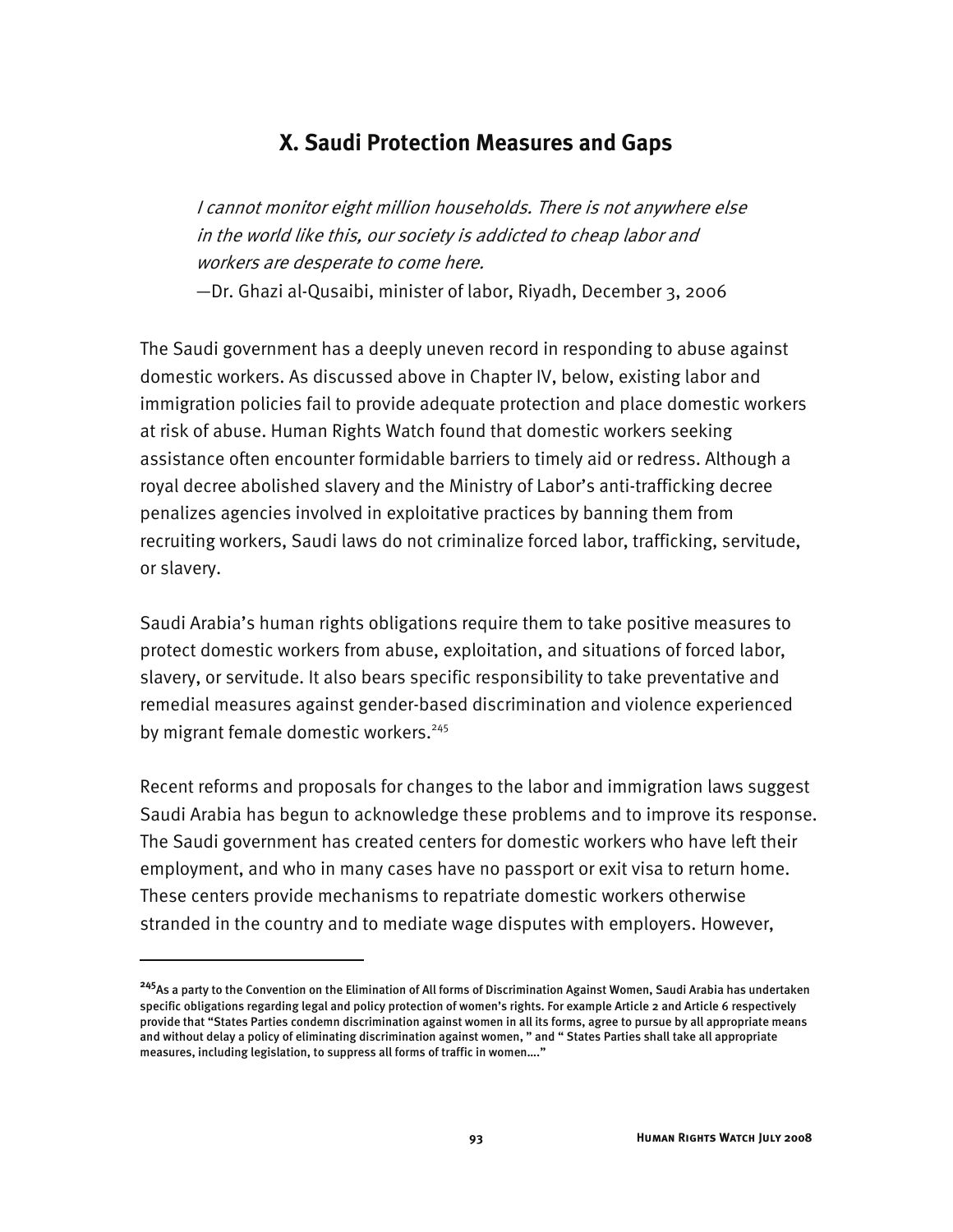many domestic workers had to accept settlements of wages far below the amount owed them by their employer. Furthermore, influential Saudis are often able to bypass or ignore mechanisms set up to assist domestic workers.<sup>246</sup>

The criminal justice system imposes other barriers: while some domestic workers interviewed by Human Rights Watch received assistance and support from the Saudi police, others encountered hostility and further abuse. Lengthy criminal trials against employers leave domestic workers trapped in embassy shelters for years with no employment, little family contact, and uncertain trial outcomes. These precedents provide little incentive for domestic workers to register cases of abuse with the police.

Human Rights Watch interviewed several Saudi officials who felt that the reporting of abuse against domestic workers is exaggerated and that the problems faced by Saudi employers ignored. Reflecting the opinions of many of the employers we spoke to, one official said, "there is no institution that protects the employer. What about cases of abuse of children by domestic workers or cases of witchcraft?"<sup>247</sup> Another official asked, "Who gives the *kafil* (sponsor) his rights? He pays 6,000-8,000 riyals (US\$1,560-2,080) to accept her, and she runs away after being in KSA for one to two months."248

### Ministry of Social Affairs (MOSA) Center for Domestic Workers

There were no translators there, I couldn't talk. Whatever the [employers] said, the [police] wrote it down. The police asked for money for the ticket from me. I had no cash to give them…. The police and Baba thought I had money, they said I was lying…. There was another girl in the camp who knows a little bit of Arabic and Sinhala, so she helped me with translation. I said, "If they don't pay my salary,

**<sup>246</sup>** Human Rights Watch interview with embassy officials from labor sending countries, Riyadh, March 11 and 12, and with a health professional working with Saudi families, Riyadh, March 13, 2008.

**<sup>247</sup>** Human Rights Watch interview with Adel Farahat, international cooperation advisor, Ministry of Social Affairs, Riyadh, March 9, 2008.

**<sup>248</sup>** Human Rights Watch interview with Fawzi Al-Dahan, general manager, Manpower Planning Department, Ministry of Labor, Riyadh, March 9, 2008.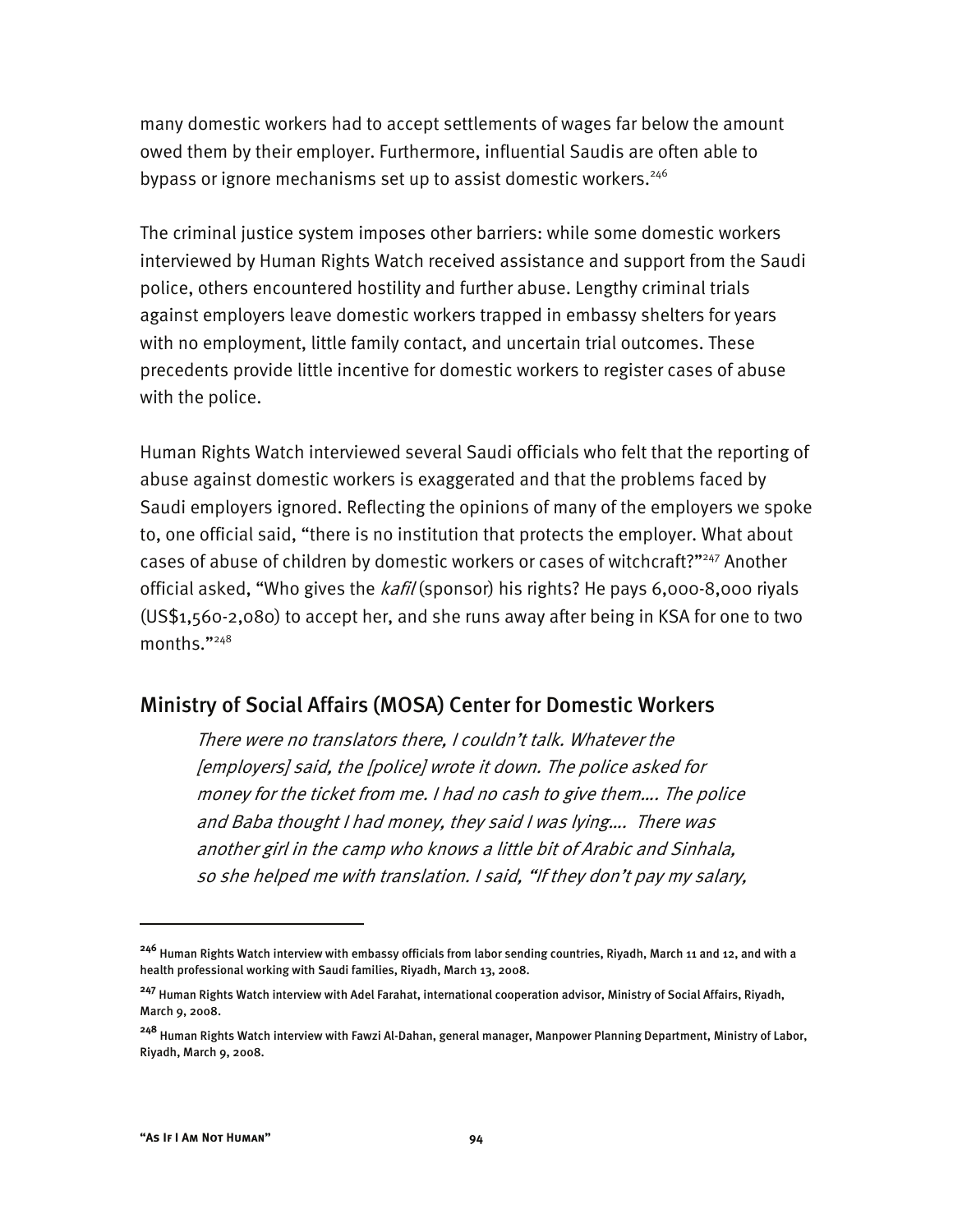just pay my ticket." I asked to be put in another house, but Baba said "I don't want her to work in another house"; madam also refused. I will forego my salary, I just need a ticket. There is no one to pay for the ticket.

-Latha P., Sri Lankan domestic worker, MOSA processing center, Riyadh, December 15, 2006

The Saudi government and the embassies of labor-sending countries receive thousands of complaints each year from domestic workers who are stranded in the country or who have not received their full wages. These women often do not have their passport or *igama*, as their employer retained their documents; they are unable to obtain the required exit visa, since their employer refuses to consent to them leaving the country; and in many cases, they have no money, either because of unpaid wages or because they remitted all their money to meet expenses at home. In many cases, employers and recruitment agents renege on their contractual obligations to pay for these workers' return tickets, leaving them in a desperate search of funds for their flights home.

In 1997 the Ministry of Social Affairs, in coordination with the Ministries of Labor and Interior, created a center to deal with the high volume of complaints from domestic workers, including those stranded at the airport when their employers failed to pick them up upon arrival.<sup>249</sup> The main facility is located in Riyadh and though designed for half as many, typically houses  $1,000-1,500$  domestic workers.<sup>250</sup>

The staff at the MOSA shelter, with the support of Saudi police who are deployed to the center from different stations around Riyadh, assist domestic workers by collecting their belongings or identity documents from employers, recovering wages, or facilitating their authorization to leave the country. The MOSA shelter provides much needed services to domestic workers who otherwise have no legal protection

**<sup>249</sup>** Human Rights Watch interviews with Abdullah Jazi al-Jad, manager, Ministry of Social Affairs center for domestic workers, Riyadh, December 6, 2006, and Adel Farahat, March 9, 2008.

**<sup>250</sup>** Although the main such processing center is located in Riyadh, Human Rights Watch was unable to confirm the size and location of other such centers around the country. Officials from the Ministry of Social Affairs, the Ministry of Labor, and laborsending countries gave widely varying answers, ranging from only one in Riyadh to additional and smaller centers in Dammam, al-Ahsa, and Buraida.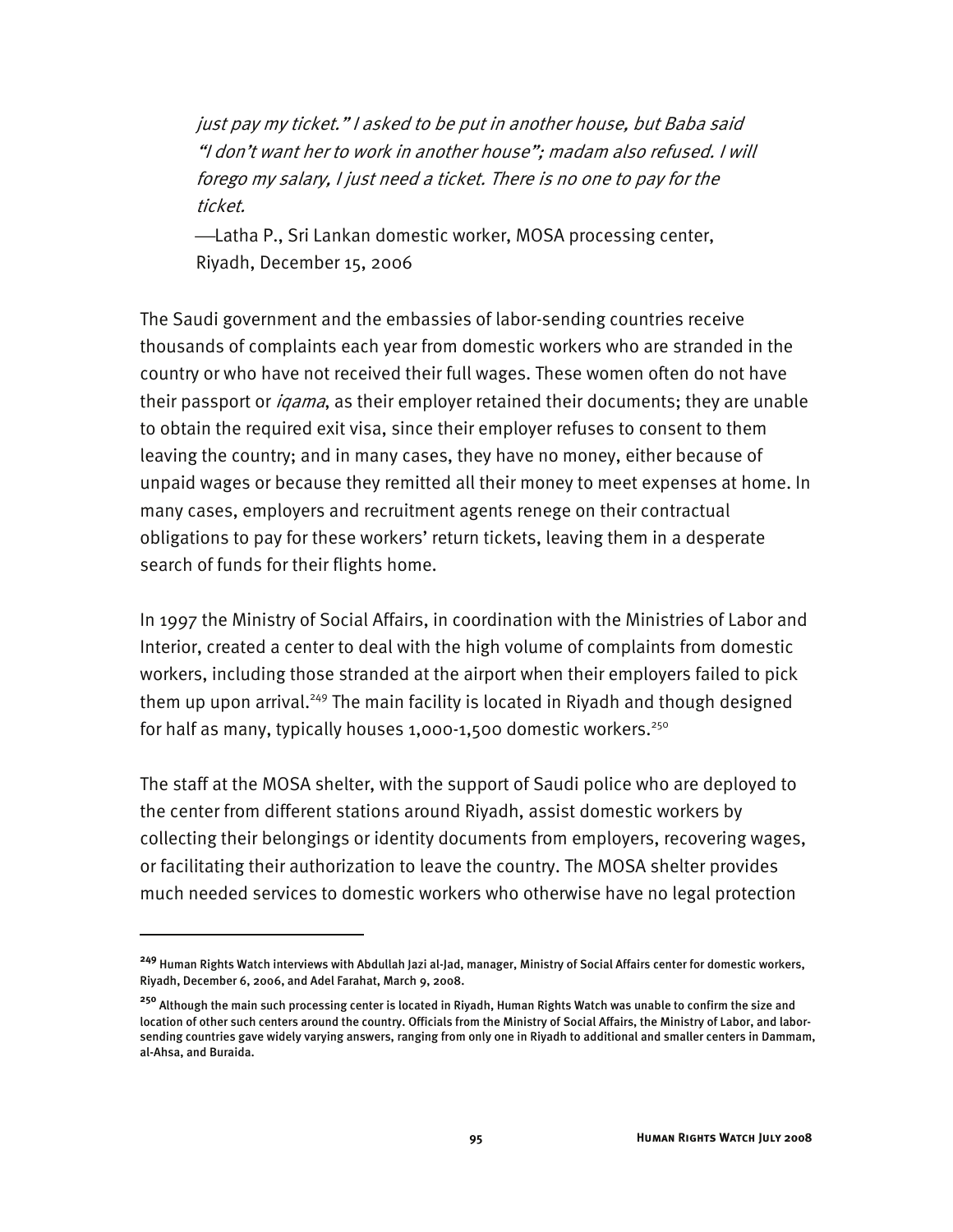or physical shelter on which to rely. Diplomats from labor-sending countries commented that the MOSA shelter has greatly facilitated their ability to deal with domestic workers seeking help to leave the country or secure unpaid wages.

Although the MOSA center provides a useful conduit to assist domestic workers trapped by unreasonable immigration policies, several aspects of its operations raise concern. Domestic workers must often settle for unfair financial settlements and wait for months in the overcrowded shelter with little information about their cases. Some domestic workers reported the police at the MOSA center forced them to return to their employers against their will.

In some cases, MOSA staff fail to screen for physical and sexual abuse and do not provide adequate interpretation when taking statements or informing workers about the status of their cases. Nur A. told Human Rights Watch, "When the employer came to the SSWA [MOSA center], I kept waiting, I didn't get my four months' salary. I didn't say anything about the rape to the police. There was no translator.<sup>251</sup> Police or labor officials did not always inquire about the incidence of physical or sexual abuse, and domestic workers, often intimidated by their surroundings, did not always volunteer this information without specific questioning. Gina R., who had been beaten by her agent, said, "The police [at the MOSA center] questioned me how many months I stayed with my employer, but they didn't ask about my agent. They didn't ask about my injuries because I was wearing an abaya."<sup>252</sup>

As mentioned earlier in the section on "Employment Contracts and Recruitment Practices," employers should pay for a domestic worker's ticket home if she was forced to leave her employment early because of mistreatment. In practice this provision is not well-enforced. When employers refuse to pay, domestic workers must find the money themselves, sometimes appealing for funds from relatives at home. In some cases of egregious abuse, the Saudi government, the labor-sending country, or local organizations will donate the money. In other cases, agents provide tickets and resolve cases.<sup>253</sup> But many times, a domestic worker must reach out to

**<sup>251</sup>** Human Rights Watch interview with Nur A., Indonesian domestic worker, Riyadh, December 7, 2006.

**<sup>252</sup>** Human Rights Watch interview with Gina R., Filipina domestic worker, Riyadh, December 7, 2006.

**<sup>253</sup>** Human Rights Watch interview with embassy official P from a labor-sending country, Riyadh, December 3, 2006.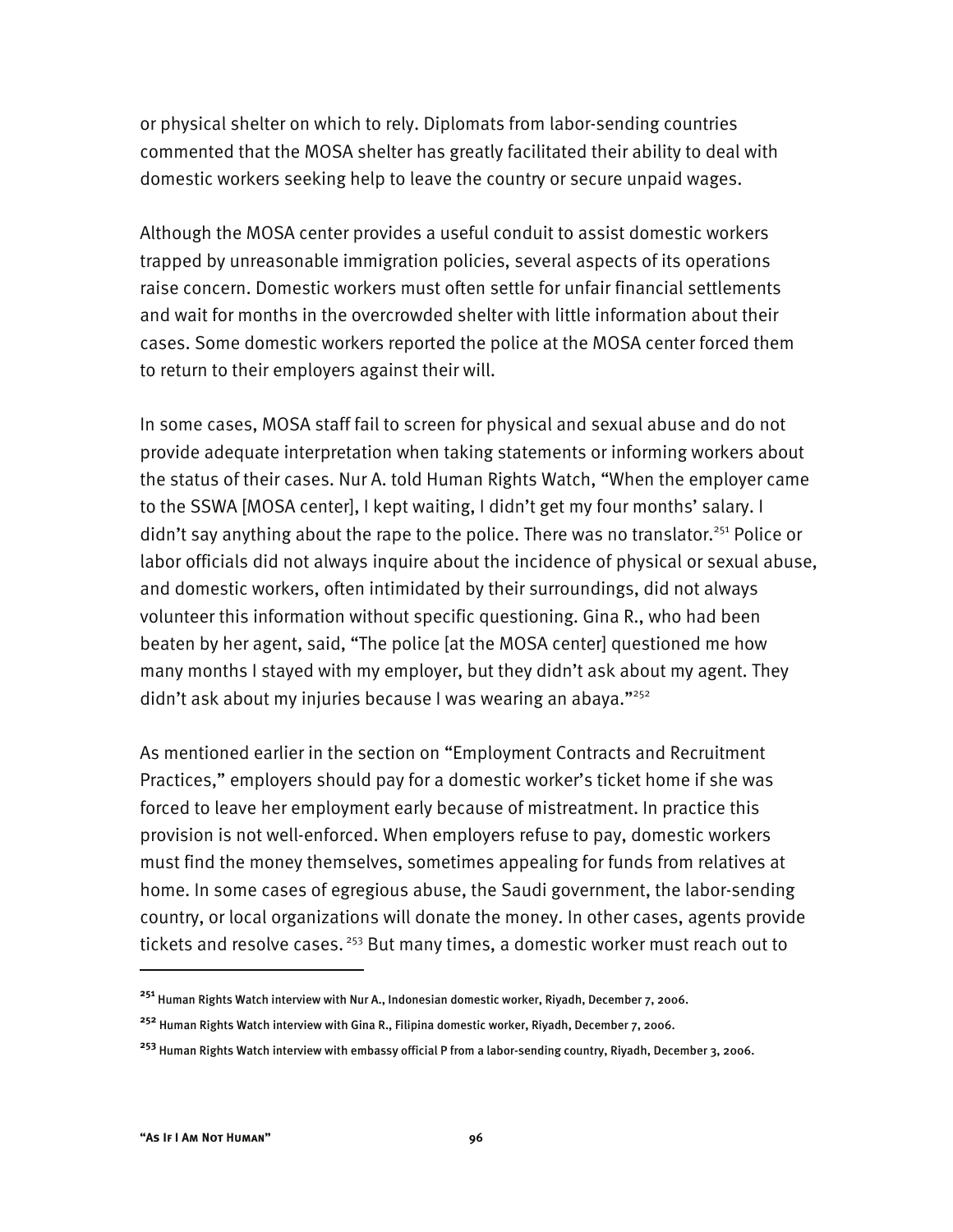friends and family or agree to work for an additional two to three months for a new employer to raise the necessary funds.

Saudi officials criticized the foreign missions of labor-sending countries for failing to aid their nationals. For example, one official said, "the embassies are trying to get away from assisting these women because they want to avoid the financial burden of deporting them. That is why the Ministry of Social Affairs spends so much money in repatriating women."254 On the other side, embassy officials assert they dip into funds to buy domestic workers' tickets home and assist with investigations. One labor attaché said, "We have to use our own vehicles to trace sponsor's homes…. We provided tickets to 97 ladies in the past few weeks alone."<sup>255</sup> In addition, he complained that they did not receive information about domestic workers referred directly to the MOSA center instead of via the embassy, saying, "They are still keeping all of their records manually and do not send us information."<sup>256</sup>

Despite the shortcomings of the center, it is one of only a few ways to leave the country when a domestic worker's employer has refused to grant her an exit visa. However, admittance is subject to strict health requirements. According to the administrator of the Riyadh shelter, domestic workers cannot have a cold, fever, other sicknesses, or be pregnant.<sup>257</sup> These conditions are presumably imposed to prevent the spread of infection in the overcrowded shelters, and in the case of pregnancy, not to accept cases that may involve violations of Saudi law. Many workers and officials from labor-sending countries complained that workers are rejected even when they are not sick.

#### *Long waiting periods and lack of information*

For four months I did not get my salary. I don't have money for a return ticket to Sri Lanka. I have no money. Not only me, but many people don't have money. Now I have been here for one month. One person

**<sup>254</sup>** Human Rights Watch interview with Fawzi Al-Dahan, March 10, 2008.

**<sup>255</sup>** Human Rights Watch interview with embassy official O from a labor-sending country, Riyadh, March 11, 2008. **<sup>256</sup>** Ibid.

**<sup>257</sup>** Human Rights Watch interview with Abdullah Jazi Al-Jad, December 6, 2006.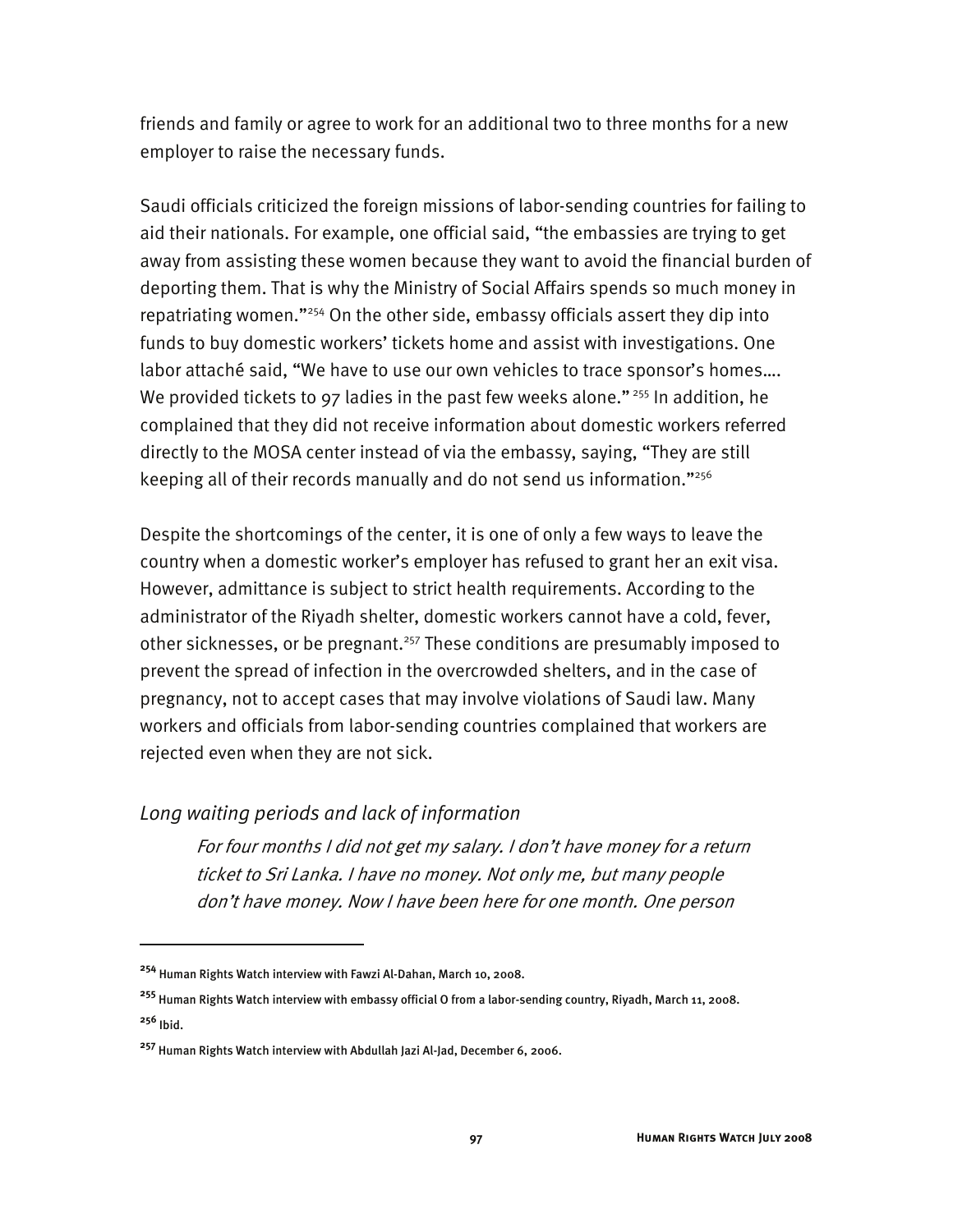worked in Saudi Arabia for four years with no money, she has been in the Olaya camp [MOSA center] for six months. -Mary J., Sri Lankan domestic worker, MOSA center, Riyadh, December 7, 2006

Long waiting periods in the MOSA center are common, with a domestic worker's life suspended for two weeks to eight months.<sup>258</sup> An official from the Sri Lankan embassy confirmed that some Sri Lankan women had to wait for longer than one year.<sup>259</sup> Women interviewed by Human Rights Watch there were typically desperate to leave the facility immediately and return to their countries, but had to wait for indeterminate amounts of time with little means for contacting their embassies or the Saudi authorities handling their cases. The women have committed no crime but are held in de facto detention. (Embassy officials report that in smaller cities with no access to the MOSA center, for example, 'Ar'ar in the province of al-Jawf, police keep escaped domestic workers with complaints against their employers in jail until their cases are resolved. $260$ 

According to domestic workers in the MOSA center, "The ones who stay for many months are the ones who don't have money. Some of the maids have to beg for the money, for the amount of the ticket.<sup>261</sup> One diplomat handling labor cases said, "Even the authorities forget how long she has been waiting. It is not a big deal to them, ok, the employer didn't come, didn't pay, but we remind them."<sup>262</sup>

The long stays at the MOSA center may come at the end of long waits at other locations. For example, Human Rights Watch interviewed Thanuja W. who said, "I was at the agency for five months. Then I was at the embassy for three months. I have been here [at the MOSA center] for two months. I always asked my employers

**<sup>258</sup>** The range of two weeks to eight months comes from Human Rights Watch's interviews with domestic workers and officials from labor-sending countries. The director of the MOSA center claimed most cases were dealt with in two weeks, but the minister of social affairs told Human Rights Watch, "The average runaway stays three to four months in our institutions," Human Rights Watch interview with Dr. Abd al-Muhsin al-`Akkas, minister of social affairs, Riyadh, December 2, 2006.

**<sup>259</sup>** Human Rights Watch interview with a Sri Lankan embassy official who requested anonymity, Riyadh, March 2008.

**<sup>260</sup>** Human Rights Watch interview with embassy official M from a labor-sending country, Riyadh, March 10, 2008.

**<sup>261</sup>** Human Rights Watch group interview with domestic workers, MOSA center, Riyadh, December 6, 2006.

**<sup>262</sup>** Human Rights Watch interview with embassy official J from a labor-sending country, Riyadh, December 13, 2006.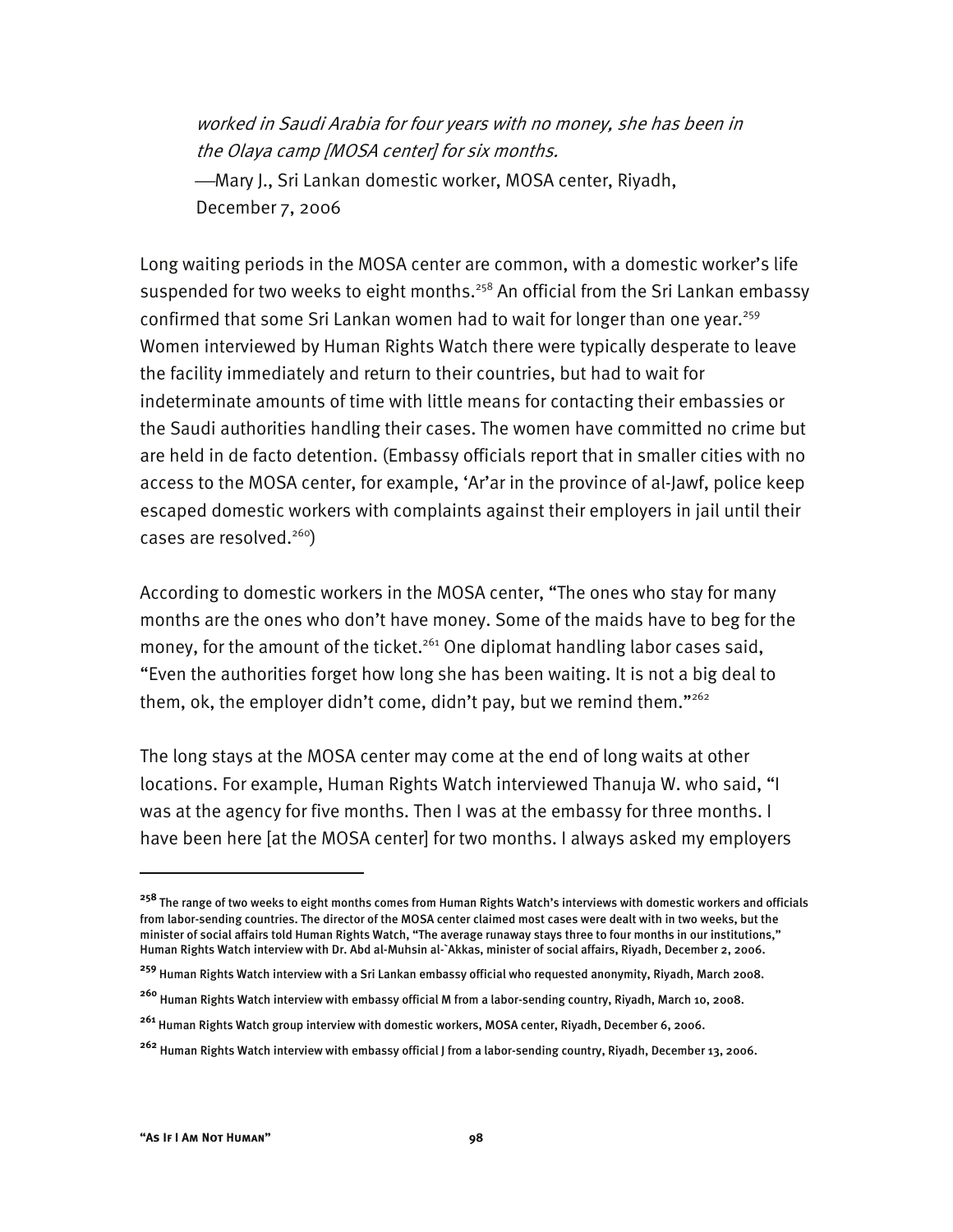for my salary, after two years of working, they still didn't pay me, they sent me back to the agent." $^{263}$ 

The indefinite periods of stay in the shelters imposes hardship on domestic workers, particularly since many had experienced trauma, had not received their wages and were desperate to start working again, or were anxious to reunite with their families. Nur A. told us, "I am nervous to go to the SSWA [MOSA shelter], because I know most people who go there spend three or four months there. I am worried if I go to the SSWA I will spend a long time there."264 Most confronted acute financial pressures and could not afford to spend months without pay.

The MOSA staff do not provide domestic workers in the shelter with adequate information about the shelter or regularly updated information about their situations. In addition, MOSA staff confiscate mobile phones and prevent domestic workers from reaching out to family or making independent calls to consular officials. One detained worker told Human Rights Watch, "One of my friends had a mobile and they took it. I cannot make a telephone call, we can't call the embassy."<sup>265</sup>

With little information about the nature of the MOSA center, their legal status, their rights, and the status of their cases, and with no freedom to leave the locked facilities, many domestic workers believed they were in a women's prison or detention center. A diplomat from a labor-sending country said, "Many of our girls have complained in our media [upon returning home]. They say the embassy sent us to jail."<sup>266</sup> Human Rights Watch interviewed a returned domestic worker in Sri Lanka, Sepalika S., who had transited through the MOSA center and said,

[T]he police put me in a prison cell where the housemaids who have faced problems stay…. it's one of their police divisions…. I was locked up … they have rooms for Sri Lankan housemaids, Indonesian housemaids, Filipina, and Nepalese housemaids. They asked me

-

**<sup>263</sup>** Human Rights Watch interview with Thanuja W., Sri Lankan domestic worker, MOSA center, Riyadh, December 6, 2006.

**<sup>264</sup>** Human Rights Watch interview with Nur A., Indonesian domestic worker, Riyadh, December 7, 2006.

**<sup>265</sup>** Human Rights Watch group interview with domestic workers, MOSA center, Riyadh, December 6, 2006.

**<sup>266</sup>** Human Rights Watch interview with embassy official J from a labor-sending country, Riyadh, December 13, 2006.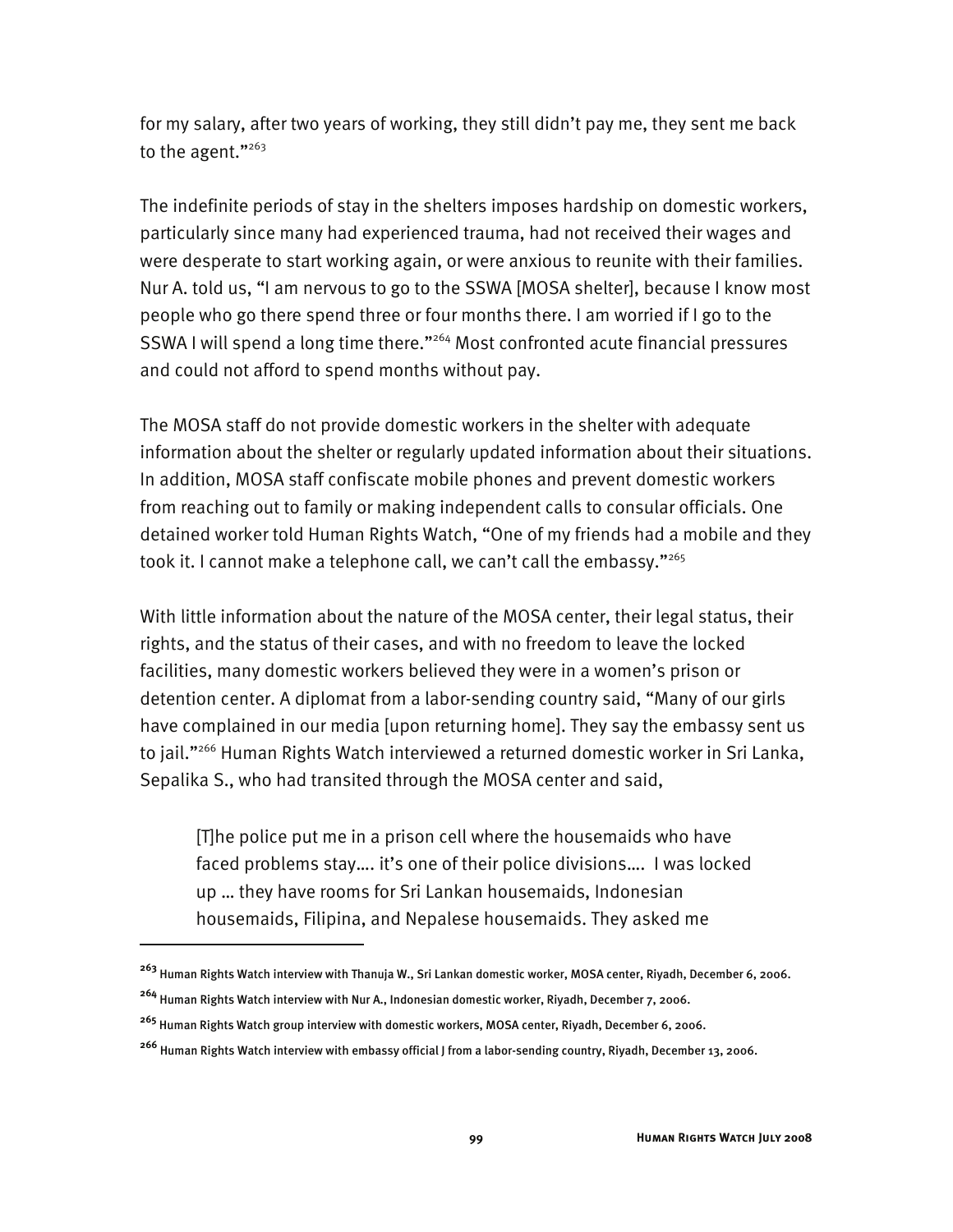questions like whether I stole anything when I ran away, and they checked my body to see whether I had anything hidden. They asked me why I left that house, whether the Baba is not good, and did I take anything with me when I left.<sup>267</sup>

Officials from different embassies reported that in early 2008 some domestic workers in the MOSA center grew so frustrated with their long waits and lack of information that they protested, causing minor property damage to the center. The Saudi government imprisoned at least 12 domestic workers for two months for being the leaders of this protest.<sup>268</sup>

### *Labor dispute resolution*

A major function of the MOSA center is to mediate labor disputes. Since the labor code currently excludes domestic workers, domestic workers do not have clear, enforceable standards on their conditions of work, access to labor courts, or standard complaint mechanisms through the Ministry of Labor.

The availability of police at the MOSA center to track down errant employers, to force them to present themselves to discuss wage disputes, and to pay withheld salaries greatly increases its enforcement capacity. Human Rights Watch found that the Saudi police were able to help some domestic workers partially or fully resolve their cases. However, we also learned of many cases in which employers refused to come to the MOSA center, and the domestic worker had little choice but to accept her fate and to scramble for money for her ticket home. For example, Indrani P. did not receive her owed wages and had to pay for her ticket home:

Twice the police spoke to my employers. The first day, they said there was no such maid at our house. The second time, no one picked up the phone. In the camp [MOSA center], the person who translated was another housemaid. They asked if I was willing to work in another

**<sup>267</sup>** Human Rights Watch interview with Sepalika S., returned Sri Lankan domestic worker, Katunayake, Sri Lanka, November 9, 2006.

**<sup>268</sup>** Human Rights Watch interview with embassy official M from a labor-sending country, Riyadh, March 10, 2008.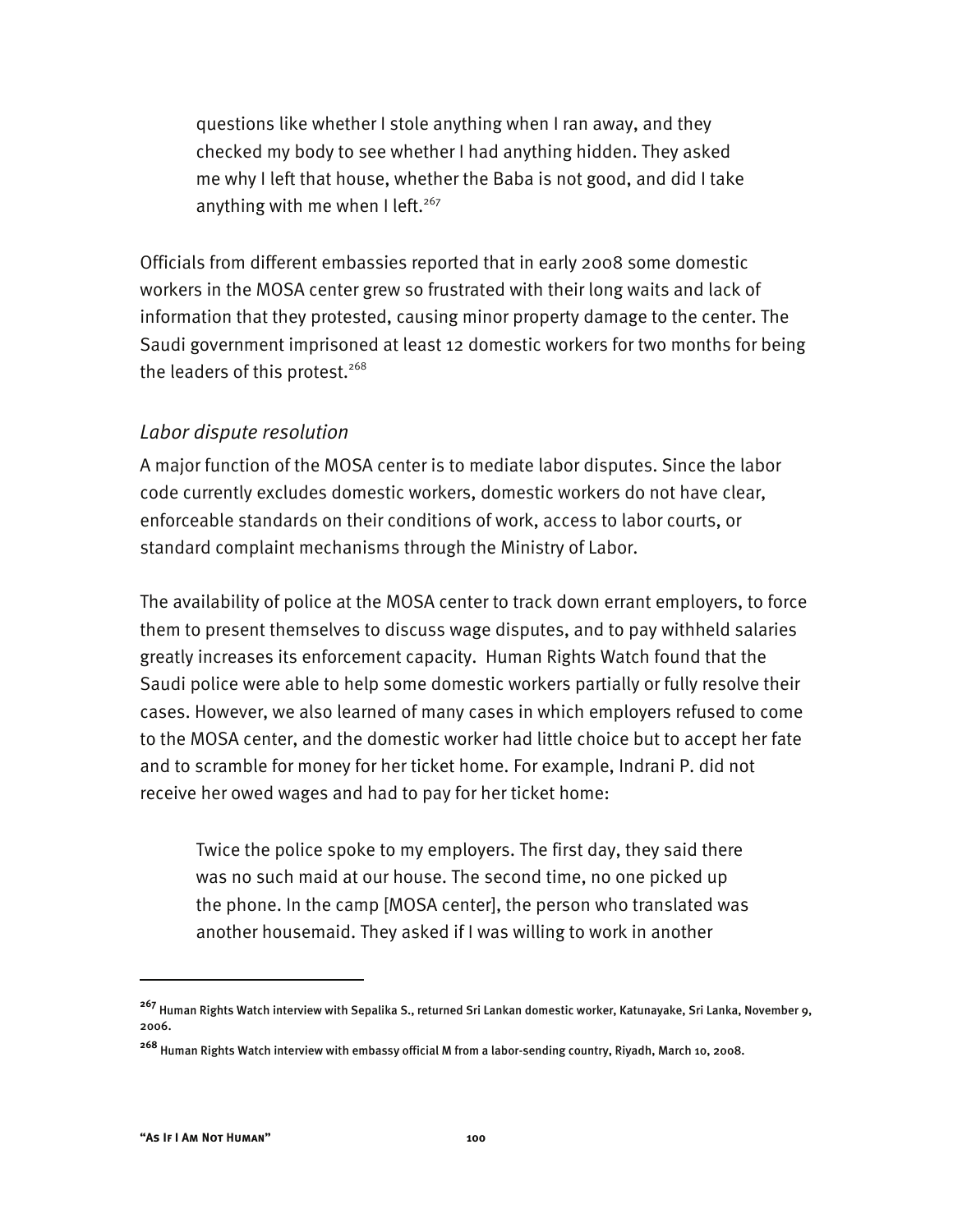house, and I refused. They asked if I had cash for a ticket, and I said  $VES.<sup>269</sup>$ 

Saudi law provides that in civil cases, domestic workers should receive their payments expeditiously when there are judgments in their favor. Article 199(c) in the second part of the civil procedure code stipulates, "A judgment incorporating a provision for expeditious execution, with or without bond at the discretion of the judge, shall be made in the following circumstances: … (c)If the judgment is for the payment of wages to a servant, craftsman, workman, wet-nurse, or nurse-maid."<sup>270</sup> Domestic workers' cases rarely reach the courts, but the principle of enforcing timely repayment of wages should be applied to the MOSA center labor dispute resolution mechanism.

The Saudi government has yet to enforce all employers' compliance and does not consistently pursue employers who simply refuse to respond. For example, Sari L. said, "I don't know if I'll get my eight months' salary…. They called my first employer and we sat together and she said I'll bring money and she never came again. I have been here for one and-a-half months, the employer is not returning their phone calls anymore."<sup>271</sup>

Saudi officials denied the extent of unpaid wages and maintained that their courts often favored migrant workers. One official told Human Rights Watch, "The employer tries to give the salary to the domestic worker, but she refuses to take it. She asks the employer to keep it for safekeeping. Then when she asks for her salary, it is difficult for her employer to provide the full amount at once. When she is not provided her salary, she runs away."<sup>272</sup> An official from the Ministry of Labor said, "in

**<sup>269</sup>** Human Rights Watch interview with Indrani P., Sri Lankan domestic worker, Riyadh, December 15, 2006.

**<sup>270</sup>** The Law of Procedure before Shari'ah Courts, Royal Decree No. M/21, 20 Jumada 1 1421 [19 August 2000], Umm al-Qura No. 3811 – 17, Jumada II 1421 [15 September 2000], part 2, art. 199c.

**<sup>271</sup>** Human Rights Watch interview with Sari L., Indonesian domestic worker, MOSA center, Riyadh, December 6, 2006. **<sup>272</sup>** Human Rights Watch interview with Adel Farahat, international cooperation advisor, Ministry of Social Affairs, Riyadh, March 9, 2008.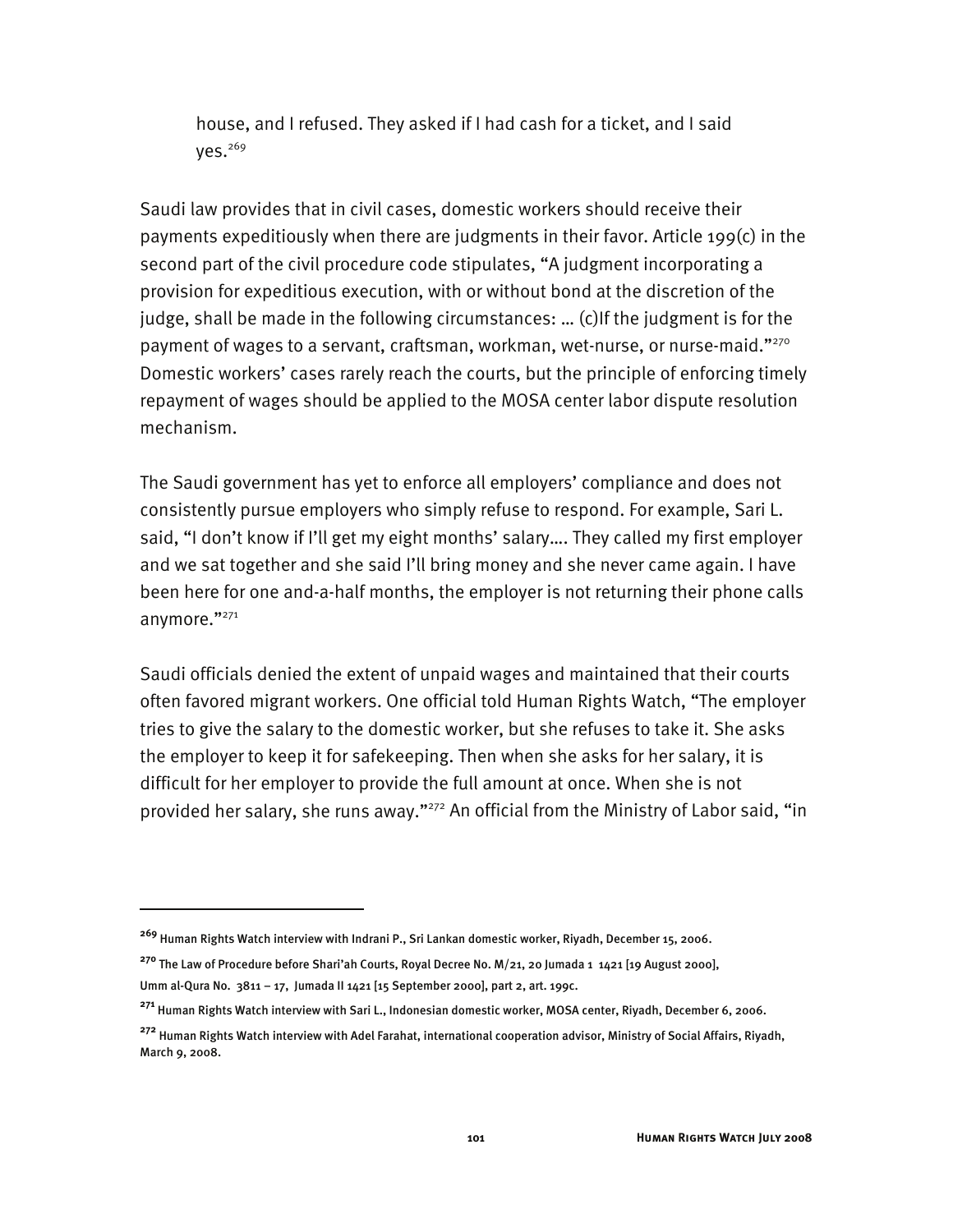the courts, the burden is on the *kafil* (sponsor) to provide evidence that he paid the salary."273

Human Rights Watch documented many cases in which the domestic worker claimed she had not been paid for several months, and the employer either denied the accusation or failed to show up for questioning. Employers also wield great power since, under the *kafala* system, they control the worker's ability to transfer to a new employer or obtain an exit visa to return home. This imbalance of power, combined with long waiting periods in the center, the uncertainty of the outcome trying to collect owed wages, and the desperation of many women to return home and be reunited with their families means that final settlements frequently involve domestic workers foregoing their full or partial wages in order to obtain exit visas to leave the country.

According to the Saudi Ministries of Labor and Social Affairs, employers who fail to pay wages may be blacklisted from hiring another domestic worker for five years, and, in egregious or repeat cases, for life. $^{274}$  Employers do not face any other penalty and domestic workers receive no restitution. When asked whether the Saudi government had plans to institute more substantial penalties against delinquent employers, the officials Human Rights Watch spoke to suggested the current sanctions are sufficient.<sup>275</sup> Despite several requests, the Saudi government did not provide Human Rights Watch with updated numbers of employers who have been blacklisted.

On occasion, in high-profile and egregious cases, an individual or organization steps in to assist the woman. In late 2007 Prince Salman, the governor of Riyadh, donated the equivalent of 12 years of salary to Girlie Malika Fernando, a 53-year-old Sri Lankan domestic worker whose employer had not paid her for 13 years and who died

-

**<sup>273</sup>** Human Rights Watch interview with Fawzi Al-Dahan, March 10, 2008.

**<sup>274</sup>** Decree, Ministry of Labour No. 738/1 dated 16/5/1425h. Human Rights Watch interview with Mohamed Rashid Al-Suleiman, director for Expatriate Workers' Care Department, Ministry of Labor, Riyadh, December 13, 2006: "There is close coordination between the Ministry of Social Affairs and the Ministry of Labor. If the employer doesn't pay wages for the housemaid, they send a letter to us, we put them on the blacklist."

**<sup>275</sup>** Human Rights Watch interviews with Dr. Ghazi al-Qusaibi, minister of labor, Riyadh, December 3, 2006, and Fawzi Al-Dahan, March 10, 2008.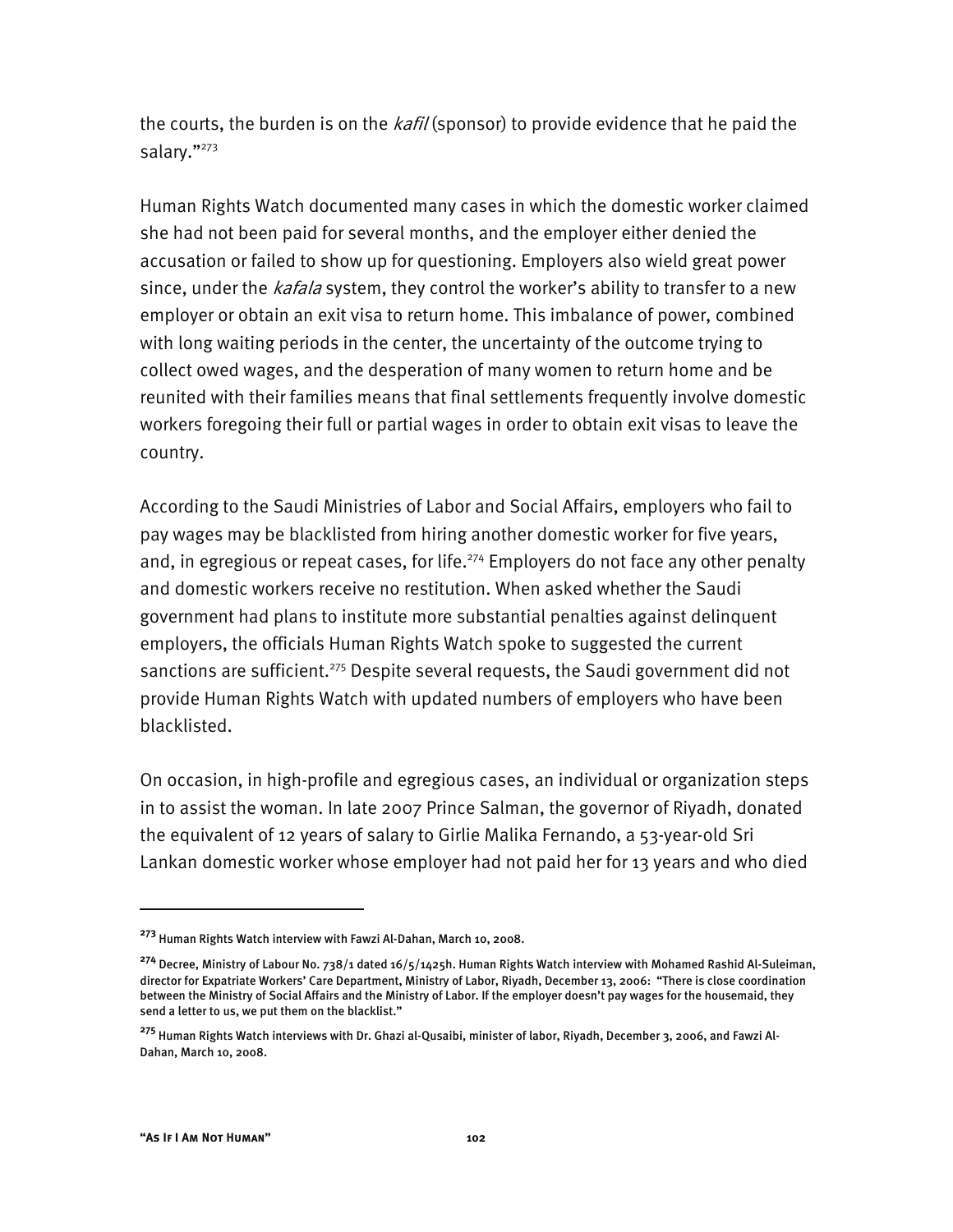before the case was settled.<sup>276</sup> Media attention also helped apply pressure in the cases of Reeta Nisanka, a Sri Lankan domestic worker initially paid for only three months out of nine years of work (her employer paid her in full in an "amicable" agreement and received no other punishment), and Anista Marie, a Sri Lankan domestic worker paid for two years out of ten years of work.<sup>277</sup> Even in highly publicized cases, there may be little punishment for employers or enforcement of wage settlements. Anista Marie's employer refused to return her passport and, out of 40,000 riyals (\$10,400) owed, only paid 8,500 (\$2,210) to Anista Marie before her repatriation, agreeing to send 11,500 rivals (\$2,990) to her in Sri Lanka.<sup>278</sup> In far too many other cases, the employer gets away with his or her crime completely, and the domestic worker goes home penniless.

The Saudi government has created other checks on the payment of wages, including forms for domestic workers to sign acknowledging monthly receipt of their salaries and asking immigration officials to screen for unpaid wages before a domestic worker's departure to her home country. However, these measures have yet to be widely implemented.<sup>279</sup> Furthermore, domestic workers are generally unaware of these procedures. As one embassy official commented, "The employer has written everything in Arabic, the girl gives her fingerprint, she doesn't know what it's for. But she hasn't gotten her salary."<sup>280</sup> In other cases, domestic workers who may be intimidated by immigration officials, afraid of not getting on their flight, and sometimes instructed by their employers to lie, do not disclose unpaid wages.<sup>281</sup>

#### Deportation

I

When domestic workers leave their legal immigration sponsors, whether escaping abusive conditions or seeking better work conditions and pay as undocumented

**<sup>276</sup>** Mohammed Rasooldeen, "Salman Helps Maid Who Was Not Paid for 13 Years Go Home," Arab News, November 4, 2007.

**<sup>277</sup>** Mohammed Rasooldeen, "Sponsor Pays Maid Nine Years' Back Wages," Arab News, January 1, 2008.

**<sup>278</sup>** Mohammed Rasooldeen, "Sri Lankan Maid Heads Home After 10 Miserable Years," Arab News, January 9, 2008.

**<sup>279</sup>** An official from the Ministry of Labour said that employers "sometimes" bring domestic workers to the passport office to verify whether they have received their full wages. Human Rights Watch interview with Fawzi Al-Dahan, March 10, 2008.

**<sup>280</sup>** Human Rights Watch interview with embassy official J from a labor-sending country, Riyadh, March 10, 2008.

**<sup>281</sup>** Human Rights Watch interview with Dr. Ghazi al-Qusaibi, December 3, 2006: "This is a problem sometimes. They are afraid to say that they don't get their wages."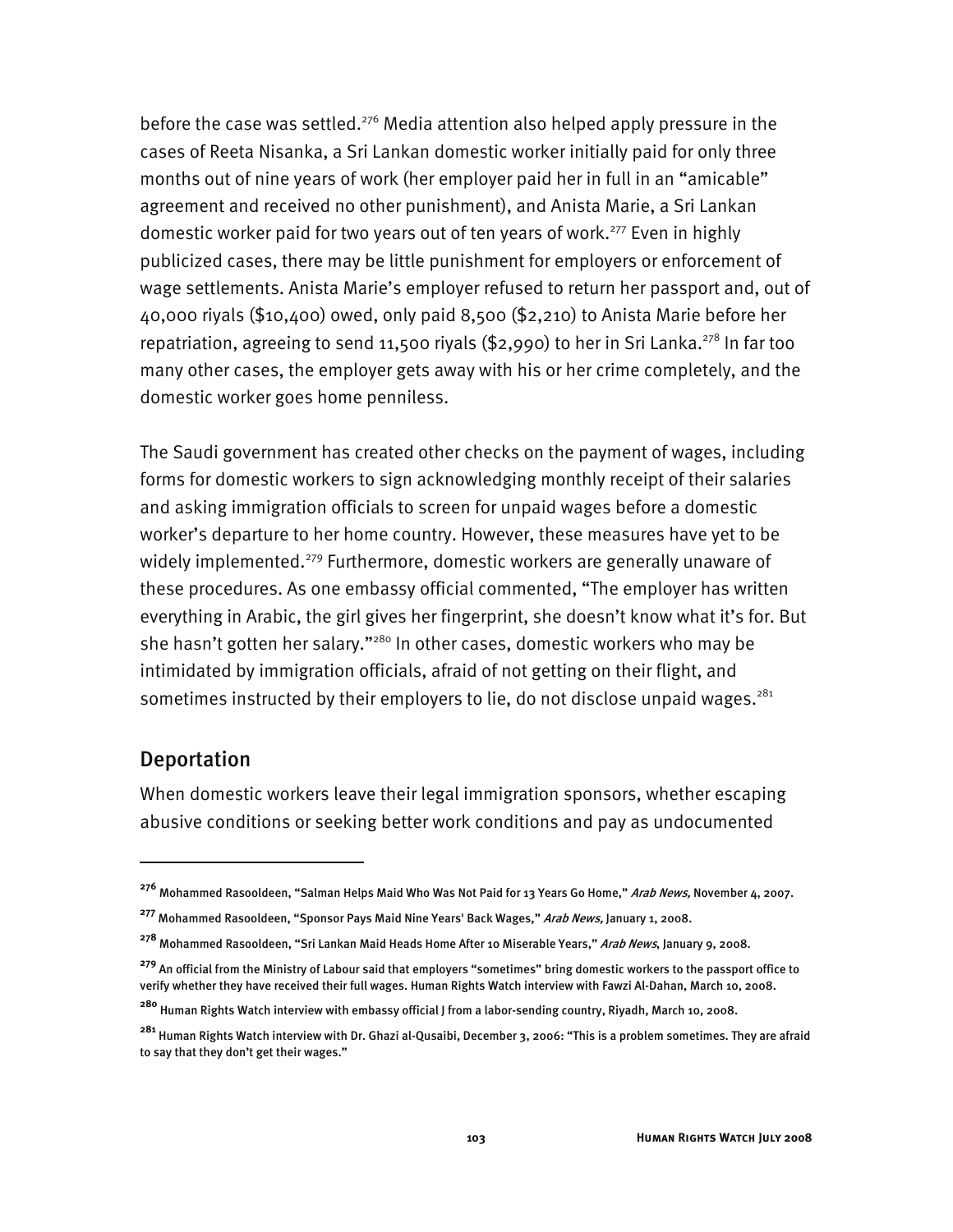workers, they have two main options for returning to their home countries. The first is to seek assistance from government authorities, either their embassy or the Saudi Ministry of Social Affairs. The second is to go the "backdoor" route of deportation from Jeddah.

The deportation center in Jeddah was originally set up to help repatriate pilgrims who lost their documents or overstayed their trips in Mecca. As their only resort out of the country, migrants often pay bribes to enter the deportation center. Indonesians, who are primarily Muslim, paid the lowest fees, while Sri Lankans and Filipinos had to assume Muslim names and pay higher bribes to enter the facilities. Though Human Rights Watch did not obtain access to the deportation center, interviews with migrants, embassy officials, and Saudi officials indicate the deportation center is extremely overcrowded with poor living conditions.<sup>282</sup> According to a news report, there are 8,000 residents in the center, which has a capacity for  $5,500.^{28}$ 

Migrant domestic workers unable to secure exit visas from their sponsors and unable to go through the MOSA center may have no other alternative than to pay a bribe and go to the deportation center to leave the country.<sup>284</sup> Those who have left their original employers and have been working as undocumented "freelancers" for several years must typically leave the country through deportation.

According to consular officials in Jeddah, the MOSA center in Riyadh is not open to migrant domestic workers in Jeddah and other western provinces, and these officials struggle to find ways to repatriate domestic workers who have encountered problems with their employers. One consular official told us, "In Riyadh they have the SSWA [MOSA center]. They can endorse the exit visas, they are responsible, but here, no. We are the consulate, giving the call to the employer. There is no reply. There is nowhere to go." $285$ 

j

**<sup>282</sup>** "Saudi Arabia: New Video Confirms Torture in Prison," Human Rights Watch news release, April 27, 2007, http://hrw.org/english/docs/2007/04/27/saudia15774.htm.

**<sup>283</sup>** Siraj Wahab, "Indian Overstayers Clog Deportation System," Arab News, June 6, 2007, http://arabnews.com/?page=1&section=0&article=97133&d=6&m=6&y=2007 (accessed June 8, 2007).

**<sup>284</sup>** Human Rights Watch interviews with Marisa G., Filipina domestic worker, Jeddah, December 8, 2006, and consular official F from a labor-sending country, Jeddah, December 10, 2006. See also Joe Avanceña, "'Backdoor exit,"" The Saudi Gazette, December 1, 2006.

**<sup>285</sup>** Human Rights Watch interview with consular official E from a labor-sending country, Jeddah, December 9, 2006.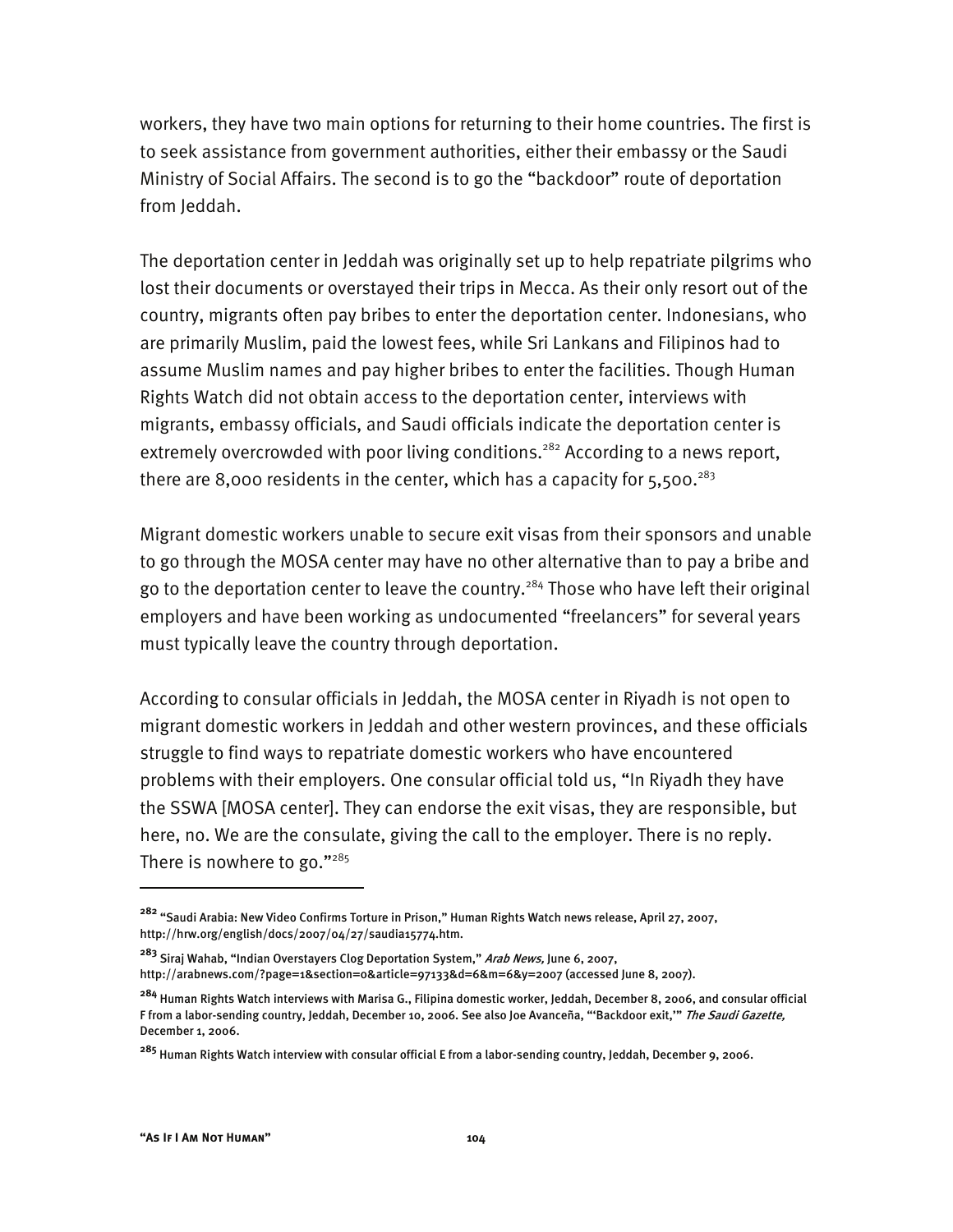In such cases, a domestic worker's recruitment agent or peers may advise her to raise the money to pay the bribe money to go to the deportation center. For example, Human Rights Watch interviewed one domestic worker in Jeddah whose employer did not authorize her exit visa, and who was weighing her options on how she could return to the Philippines. She said, "Last week my agent …, he said that in my case, Baba doesn't answer the phone. He said, 'If you want to go home, go to deportation.'"286 Her agent provided her with a return air ticket. Even domestic workers owed substantial sums of money from their employers may have to resort to this option. Sandra C. told us,

The embassy staff wants to go [to] the house of the employer with a case officer. They owe me 34,000 riyals [\$8,840]. Now I want to work for payment so I earn the 500 riyals [\$130] for deportation. My mother and father need money, they need me to go home, but my employer didn't want me to leave…. The embassy tells me that if my employers don't want to give me my salary, I will have to work one month to earn the deportation fees. $287$ 

In Jeddah several domestic workers reported that their embassy informally advised them to return home through the Jeddah deportation center rather than assisting them. For example, Marilou R. said, "I told the case officer that I want to go home. I only need the exit visa. For the ticket, I have friends who will give money…. A case officer told me it is better to go home through deportation. I said, 'No! I want my salary. I don't want to go as an illegal, I want to go legally.""<sup>288</sup>

In some cases, domestic workers who left their original employers and continued to work in Saudi Arabia independently without full legal status may have children, typically through consensual relations with another migrant worker. These children have no documentation, as their parents must have a valid residency permit for a child to be registered. Both mother and child become effectively trapped in Saudi

**<sup>286</sup>** Human Rights Watch interview with Adelina Y., Filipina domestic worker, Jeddah, December 9, 2006.

**<sup>287</sup>** Human Rights Watch interview with Sandra C., Filipina domestic workers, Jeddah, December 9, 2006.

**<sup>288</sup>** Human Rights Watch interview with Marilou R., Filipina domestic worker, Jeddah, December 10, 2006.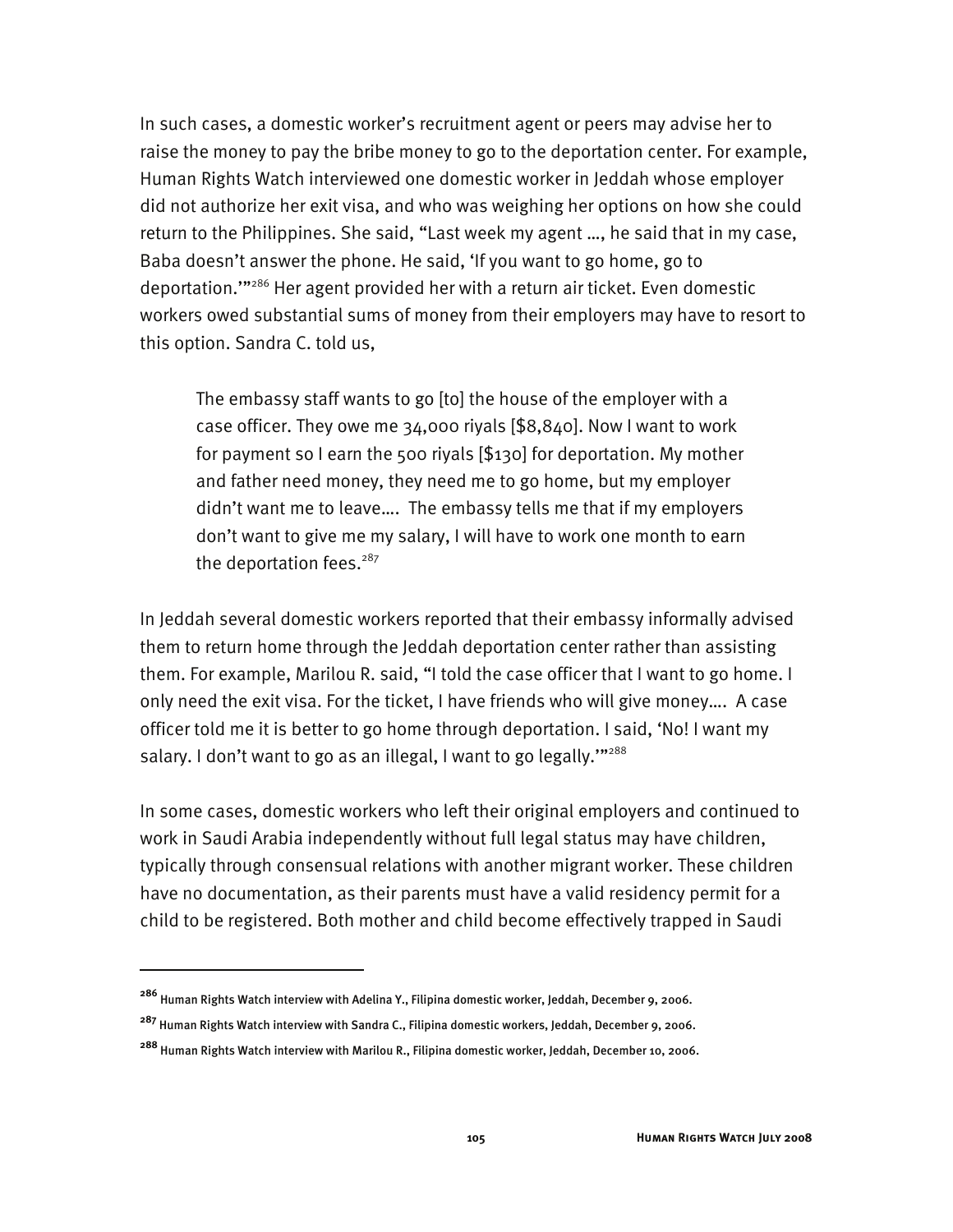Arabia as efforts to repatriate or deport them could result in prosecution for adultery. An embassy official said,

We cannot get an exit visa for them because of the issue of immorality. The [Saudi authorities] will put them in jail first…. We have no way to repatriate the child…. The Saudi authorities refuse to concede this problem exists…. There should be an amnesty program for children, and for all the illegals in the country.<sup>289</sup>

#### Repatriation of Migrants' Remains

Why does a dead person need an exit visa? —Embassy official from a labor-sending country, Riyadh, March 8, 2008

The constraints of the *kafala* system are particularly evident in the bureaucratic challenges and delays that embassies face in repatriating the remains of migrants who die in Saudi Arabia. When consular officials from labor-sending countries are unable to obtain the consent of the sponsor to approve the exit visa, either because the sponsor refuses or because the sponsor could not be identified, they must approach the governor of the province to clear the administrative hurdles. One embassy official told us, "Without the sponsor's cooperation, it is hard to send the body back … The main problem is the sponsor has to change and authenticate the documents."<sup>290</sup>

Given the volume of migrants in the country, the embassies must often deal with numerous repatriations per month. One official from a labor-sending country said: "We send home an average of 20 bodies a month. Every month it is a problem, usually because of the sponsor. Illegal stayers or runaways usually have to go to the governor. You can imagine how long the line is. For legal migrants, it typically takes

**<sup>289</sup>** Human Rights Watch interview with embassy official B from a labor-sending country, Riyadh, March 8, 2008.

**<sup>290</sup>** Human Rights Watch interview with embassy official K from a labor-sending country, Riyadh, December 14, 2006.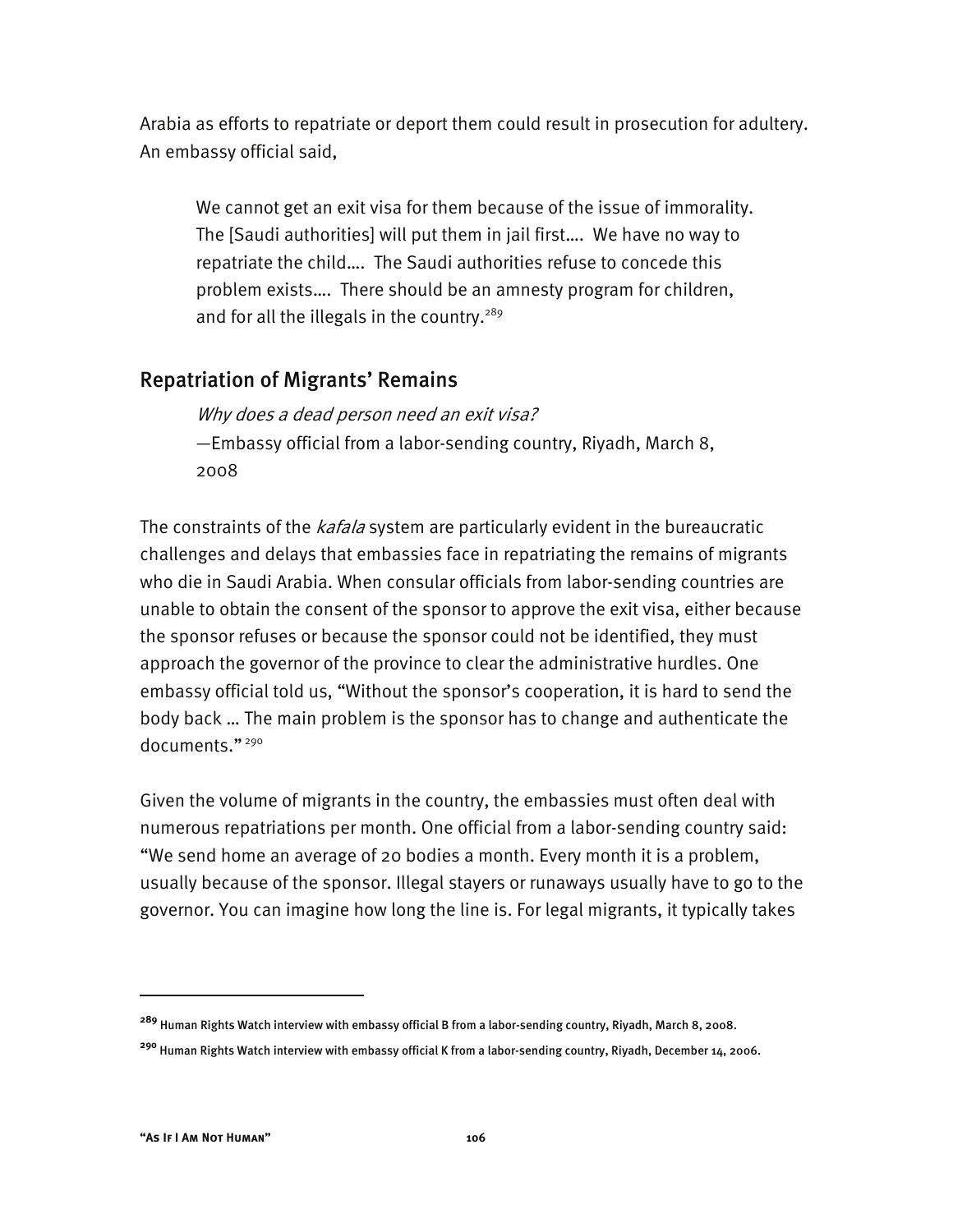three weeks to one month to repatriate the remains; for an illegal migrant, it could take months."291

Human Rights Watch interviewed diplomats who have struggled for up to a year to repatriate remains. For example, it took a year to send the body of a Sri Lankan domestic worker whose medical reports suggest she died from malnutrition and tuberculosis, and who was not paid for the entire five years of her employment. The employer was arrested and paid part of the owed wages to her family, but they could not repatriate the body until the financial settlement was cleared.<sup>292</sup> In another case, an official from the Indonesian embassy said, "We have a case of a lady who died six months ago…. We could not find the sponsor. We got permission from the governor [of Riyadh to get her exit visa] but the civil registration will not give us a certificate without her passport or *iqama*."<sup>293</sup>

At other times, the Saudi authorities handling the case are slow, uncooperative, or demand kickbacks. One embassy official told us, "If the sponsor is not available, then the police can do it. They have been reluctant, when we talk to them, they say 'inshallah, inshallah' (God willing). [They expect us] to give some riyals or the 'whiskey quota' [diplomats in Saudi Arabia may bring in a quota of alcohol]."294

#### The Criminal Justice System

j

I want to go home. To go home, they said I have to drop the charges [against my employer]. I have been sitting here for eight months already. I have been sitting here, with no money and no job. If I return back home, my body has been beaten, I am without money, that is what makes me sad.... If it is my luck, it will be [my employers will get punished and I will get compensation]. Otherwise, I will accept my fate. I told my husband already and he said to let Allah punish my employer.

**<sup>291</sup>** Human Rights Watch interview with embassy official L from labor-sending country, Riyadh, March 8, 2008.

**<sup>292</sup>** Human Rights Watch interview with a Sri Lankan embassy official who requested anonymity and review of medical records, Riyadh, December 2006.

**<sup>293</sup>** Human Rights Watch interview with an Indonesian embassy official who requested anonymity, Riyadh, March 2008.

**<sup>294</sup>** Human Rights Watch interview with embassy official D from a labor-sending country, Riyadh, December 4, 2006.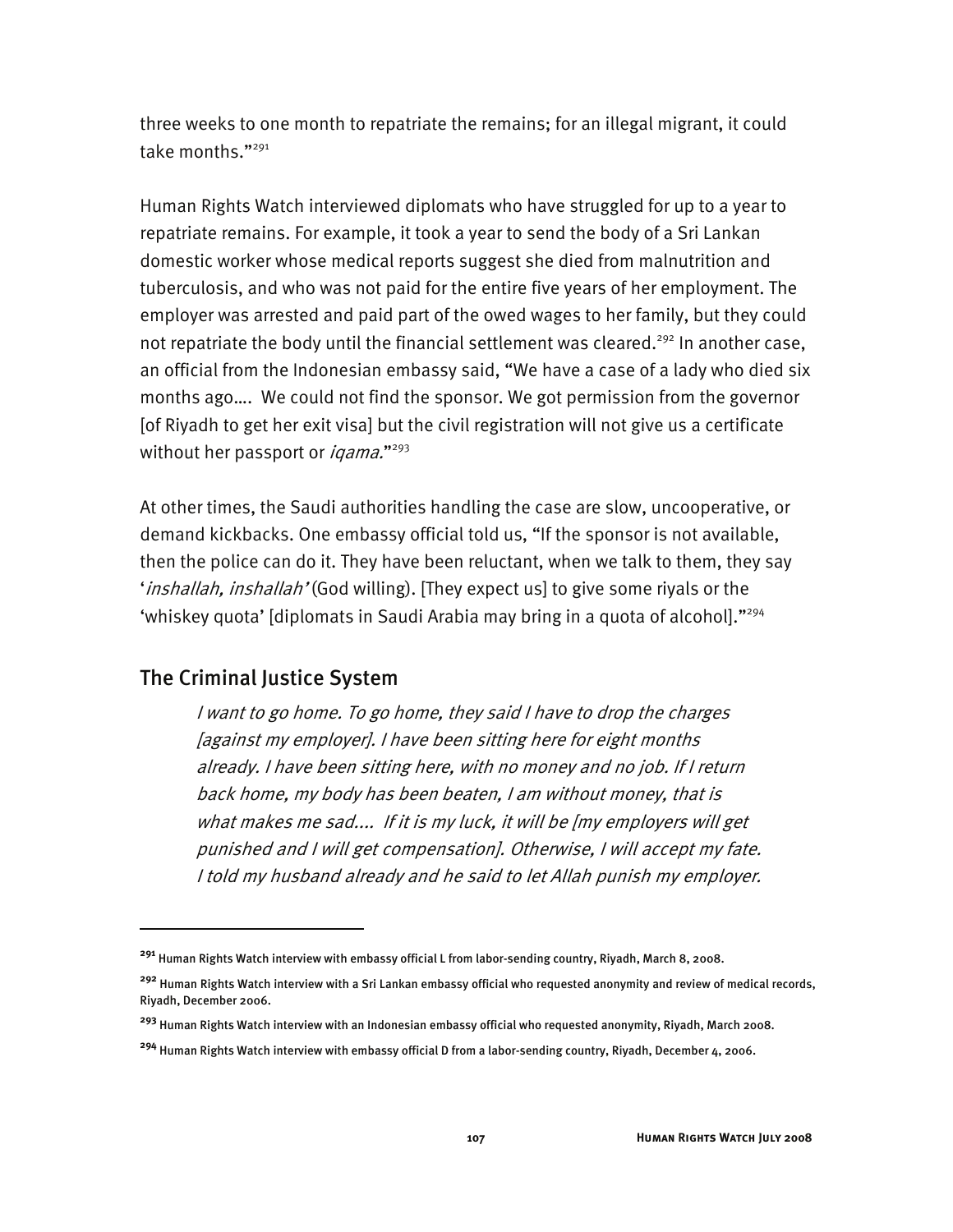—Mina S., Indonesian domestic worker whose employer beat her, deprived her of food, and failed to pay any salary, Riyadh, March 12, 2008

Under international human rights law, and specifically flowing from treaties that Saudi Arabia has become a party to, it has a clear legal obligation to ensure that there are effective penalties, including criminal sanctions, both on the books and in practice, for anyone who engages in or is complicit in all forms of forced labor and servitude, and abuse amounting to torture or inhuman and degrading treatment.<sup>295</sup>

#### *Cases of police mistreatment and abuse*

Domestic workers reported mixed experiences in obtaining assistance from the police. Some domestic workers received aid and referrals from the police that enabled them to leave abusive employers and then seek assistance at the Ministry of Social Affairs shelter or their embassy. In other cases, however, police officers refused to believe domestic workers' accounts, forcibly sent them back to their employers, or did not take proper measures to ensure their safety.

Several officials from labor-sending countries said that cooperation with police has improved, for example, in arranging rescues from workplaces where domestic workers are confined. However, this level of cooperation is not consistent and embassy officials may need to overcome bureaucratic hurdles. One official commented, "Sometimes we will get information from a housemaid illegally put in a house. We will talk to the police, but they need a letter from the governor, otherwise [they will not go to the house] they will just call."<sup>296</sup>

j

**<sup>295</sup>** Article 4 ( 1) of the Forced Labour Convention, in force in Saudi Arabia since 1978 provides, "The competent authority shall not impose or permit the imposition of forced or compulsory labour for the benefit of private individuals, companies or associations." Article 1 of the Supplementary Convention on the Abolition of Slavery, the Slave Trade, and Institutions and Practices Similar to Slavery, in force in Saudi Arabia since 1973, states, "Each of the States Parties to this Convention shall take all practicable and necessary legislative and other measures to bring about ... as soon as possible the complete abolition or abandonment of the following institutions and practices ... [d]ebt bondage, ... [s]erfdom," In *Siliadin*, the European Court of Human Rights held that France's failure to ensure that slavery and servitude were specifically classified as offences under French criminal law, was a violation of their positive obligation to ensure that both practices were prohibited. Article 4 of the UN Convention Against Torture requires that "[e]ach State Party shall ensure that all acts of torture are offences under its criminal law," and article 16 provides that "each State Party shall undertake to prevent in any territory under its jurisdiction other acts of cruel, inhuman or degrading treatment or punishment…".

**<sup>296</sup>** Human Rights Watch interview with embassy official M from a labor-sending country, March 10, 2008.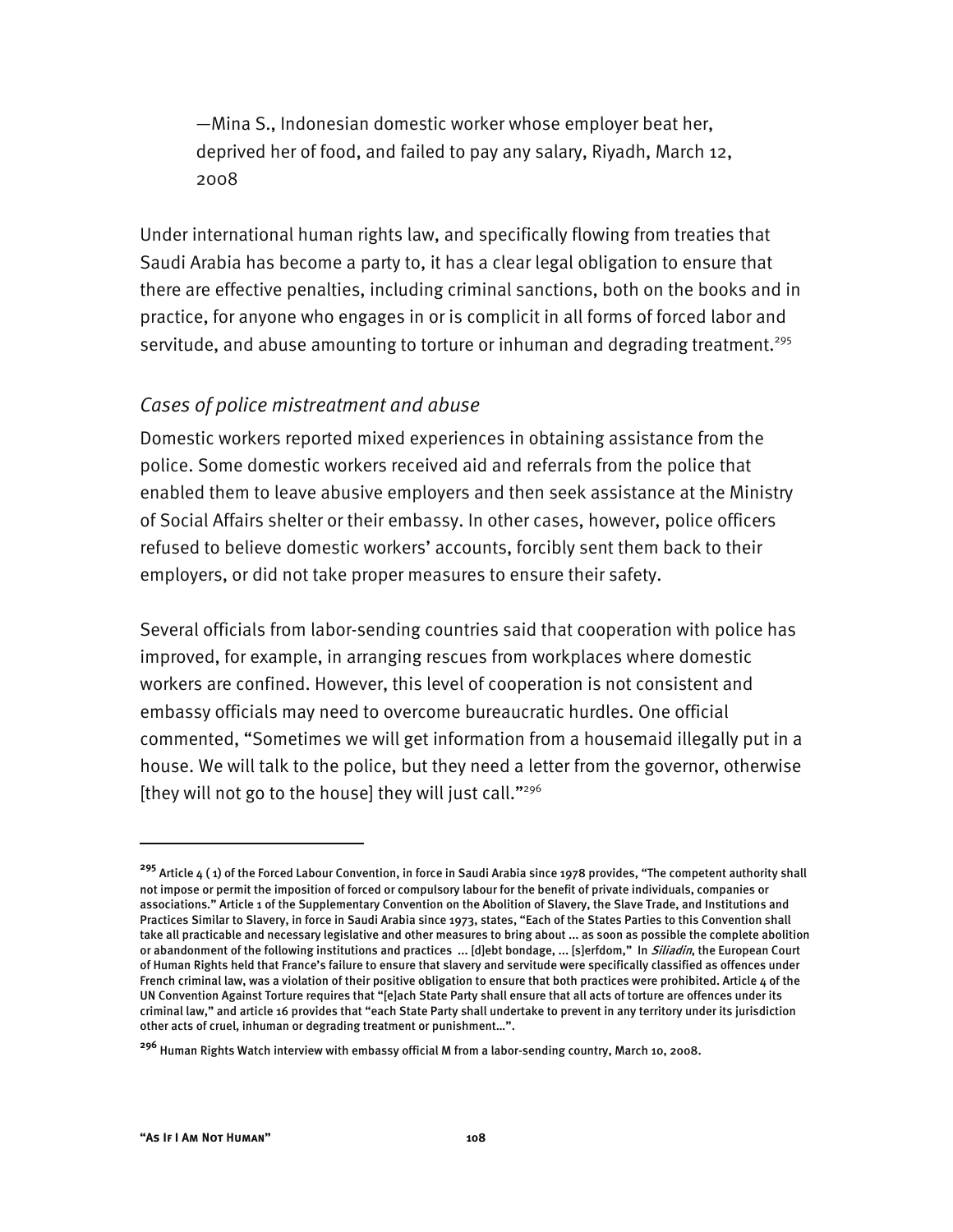In other cases, police are negligent in their response to cases of abuse. Ponnamma S. described to Human Rights Watch her experience of approaching the police after escaping from her employers:

A senior officer came. I complained about the marks. I complained that Baba had beaten me up. Baba claimed that he was not there at the time. Then they asked if Baba paid me. I said, "For one-and-a-half years I have not been paid." I refused to go back to Baba. I insisted to go to the embassy house…. The police told Baba to drop me at the embassy, but he took me back to the house…. The lady beat me really badly. She told me, "Anywhere you go in Saudi Arabia, they'll return you back here. Even if we kill you, the police won't say anything to us. If you hadn't run, we would have killed you and thrown you in the trash."297

In a few cases, domestic workers reported sexual harassment or sexual assault committed by a police officer. Sri H. told us, "Once I went to the police. I called 999 [emergency number for the police]. What happened is that the police asked me to go out with him and have sex with him."<sup>298</sup> Dian W. had run away from her employer and was trying to get entry to the MOSA center. She told us, "The police officer said, 'Wait, if you want a letter from the police and the chance to sleep at the shelter, you should sleep with me and tomorrow you can enter the shelter."<sup>299</sup>

When Chemmani R. approached a police officer after escaping from her employer, a police officer took her to an isolated area and raped her.<sup>300</sup> When he stopped the car and got out to buy water, she grabbed his driver's license and ran out. She said, "When I went to the police station, they told me, 'You are a housemaid, you are from Sri Lanka; he is from this country, he is a wealthy man, you can't argue with him, it's

j

**<sup>297</sup>** Human Rights Watch interview with Ponnamma S., Sri Lankan domestic worker, Riyadh, December 14, 2006.

**<sup>298</sup>** Human Rights Watch interview with Sri H., Indonesian domestic worker, Riyadh, December 5, 2006.

**<sup>299</sup>** Human Rights Watch interview with Dian W., Indonesian domestic worker, Riyadh, March 11, 2008.

**<sup>300</sup>** Human Rights Watch interview with Chemmani R., returned domestic worker, Habaraduwa, Sri Lanka, November 14, 2006.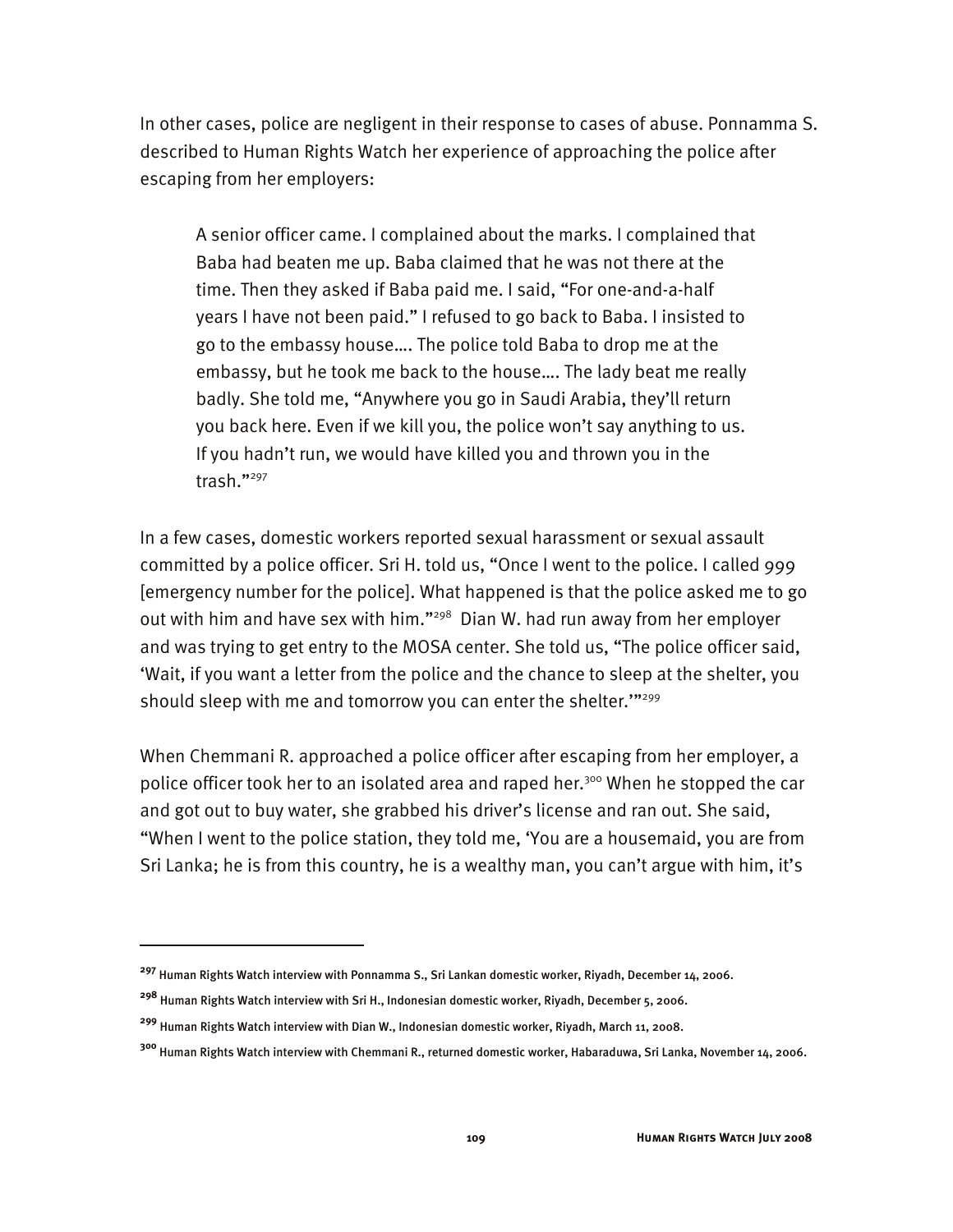better that you go back to your country.'" The police then transferred Chemmani R. to the deportation center with no opportunity to pursue her case.  $301$ 

Many of the officials from foreign missions of labor-sending countries who support workers with criminal cases complained about the lack of systems and competence among the Saudi police. For example, if a police officer gets transferred, "They leave no file of the case. The new officer tells you to call the previous police officer." $302$ These officials also cited the need for a special desk in each police station to handle sexual violence cases.

#### *Flawed investigations and protracted criminal proceedings*

I haven't seen any rape case [that] has prospered to the point of conviction. Most cases are never able to be prosecuted. —Embassy official B, who monitored all criminal cases for a laborsending country for the past few years, Riyadh, March 8, 2008

In most cases we are settling for financial settlements. The domestic workers cannot withstand the rigors of trial, the long waiting periods, it takes nine months, a year. The court process is very slow. —Consular official E from a labor-sending country, Jeddah, December 9, 2006

Inadequate investigation and collection of evidence in cases where employers or an agent has abused a domestic worker adversely affects the strength of their case. Human Rights Watch learned of cases where Saudi authorities refused to mandate paternity tests for Saudi men and boys accused of raping domestic workers who bore children as a result. A domestic worker raped by her employer and five months pregnant attempted to file a complaint with the police, but "they refused to register the case and forwarded her to the [MOSA] shelter. [To gain admission] they didn't write that she was pregnant."<sup>303</sup>

**<sup>301</sup>** Ibid.

**<sup>302</sup>** Human Rights Watch interview with embassy official B from a labor-sending country, Riyadh, December 3, 2006.

**<sup>303</sup>** Human Rights Watch interview with embassy official J from a labor-sending country, Riyadh, March 10, 2008.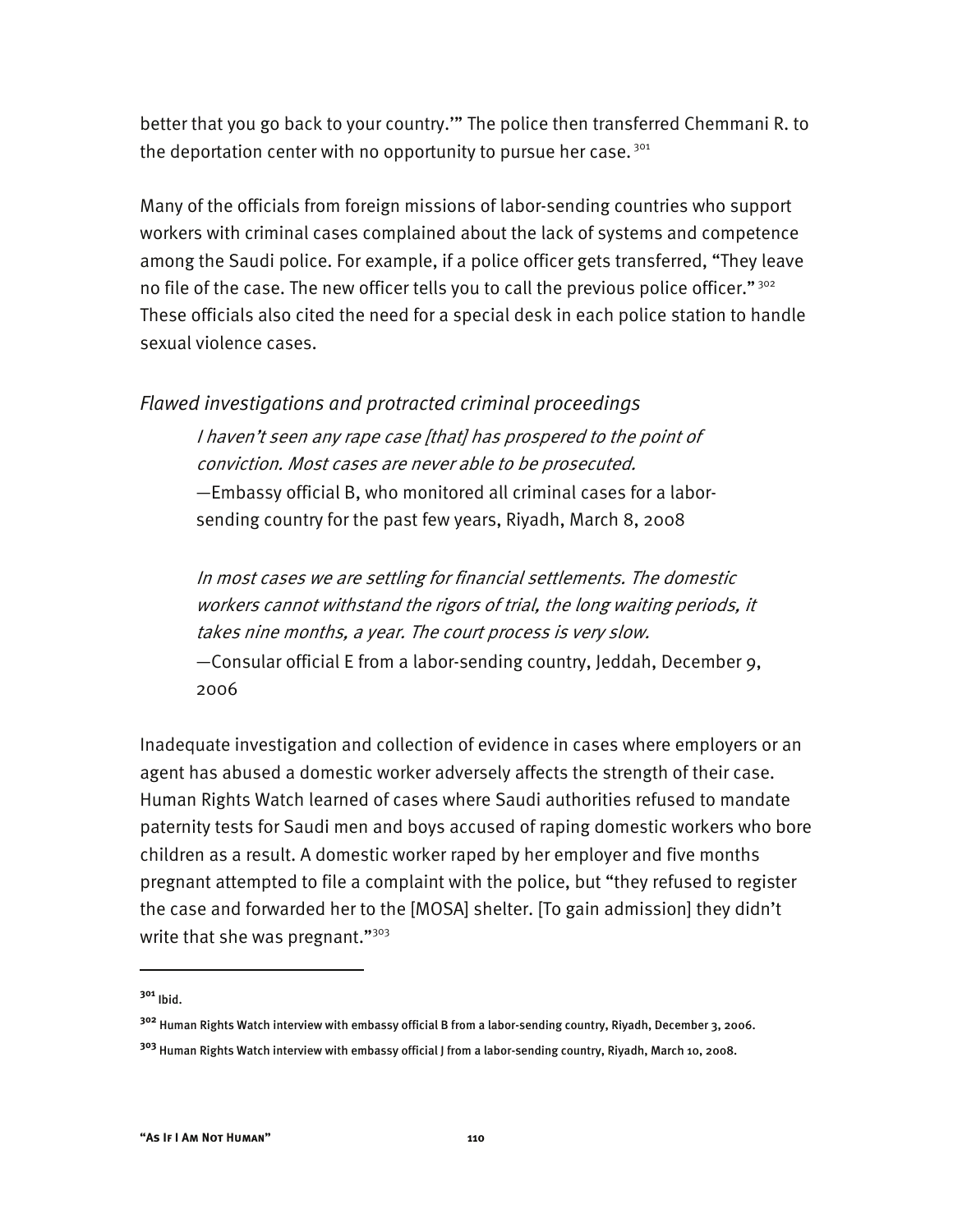In many cases, domestic workers are not able to pursue criminal charges against an abusive employer or agent due to pressure from the Saudi authorities or insufficient evidence. With the assistance of their embassy, they may be able to get an out-ofcourt financial settlement, but in other cases they go home with nothing. Domestic workers are often only able to escape from their employer's home several days or weeks after the incident of violence occurred. In such cases, they are required to file a police report before they can undergo a forensic exam for any remaining evidence.<sup>304</sup> This requirement presents further delays, especially as they must return to the police of the jurisdiction where the crime was committed. An officer from a labor-sending country dealing with such cases noted, "One of the problems is that the domestic worker does not know where she lives. She is a virtual prisoner, she doesn't know where to bring us."305

For those cases that go to trial, domestic workers must endure months or years of waiting for the proceedings to conclude. They typically wait in overcrowded shelters at their embassies, unable to work, unable to leave the embassy grounds, and in limited or no communication with their families at home. Even after such long waits, the outcome may not be in their favor, as in the case of Haima G., profiled in the trafficking section of this report. A lawyer for the Indonesian embassy said approximately 60 percent of cases result in convictions.<sup>306</sup>

Human Rights Watch interviewed a Sri Lankan domestic worker, Chamali W., who had been raped by her employer's son. She said,

They examined me and proved that I was raped, but not pregnant. Since then, I haven't stepped into a court at all…. The police have not given me any more information. I ask every two months. For the last six months, I have been staying here [at the embassy shelter]. I've taken a loan of 50,000 rupees [in Sri Lanka] with interest. My husband has no job, my father is sick. My husband's mother is taking care of my child. I

**<sup>304</sup>** Human Rights Watch interviews with a physician from a public hospital, Riyadh, March 13, 2008, and embassy official L from a labor-sending country, Riyadh, March 8, 2008.

**<sup>305</sup>** Human Rights Watch interview with embassy official P from a labor-sending country, Riyadh, December 3, 2006.

**<sup>306</sup>** Human Rights Watch interview with Nasser Al-Dandani, lawyer, Riyadh, December 4, 2006.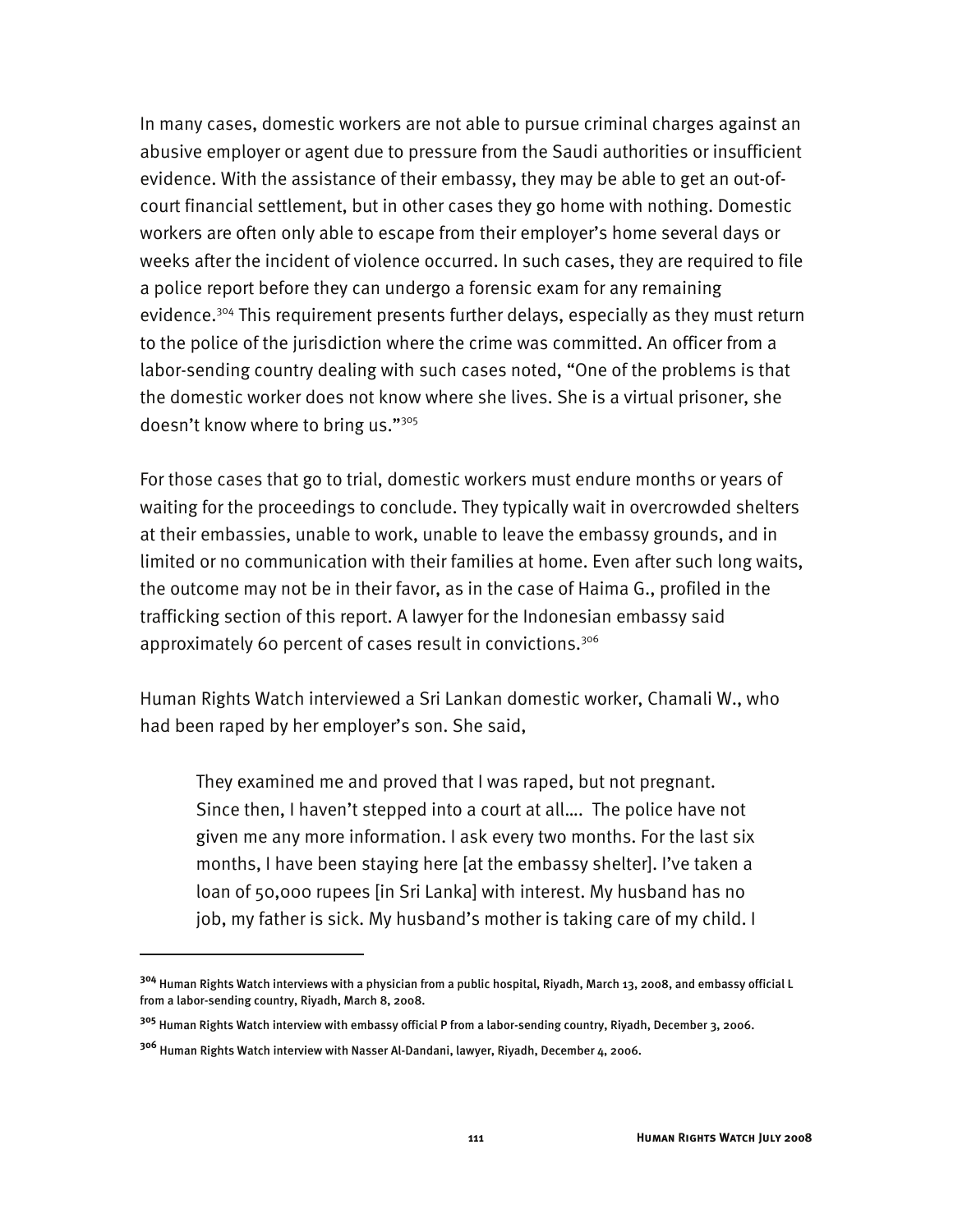am not able to go back to Sri Lanka because the police case is still going on…. I'm clueless about what people are doing, about whether my employer's son in jail. I have to go back home and pay my debt. If I left now and worked, I could do something about it…. I have wasted six months.307

If the verdict after a lengthy proceeding does favor the domestic worker, she must then be prepared for another wait if the convicted files an appeal. An officer from a labor-sending country working in Saudi Arabia for several years said, "I recall only one rape case in [the] Eastern Province [in 2007] that was a successful conviction." However this case was appealed, and the domestic worker could not wait any longer, dropped the case, and went home.<sup>308</sup> Several embassy officials recommended that they be able to designate an attorney to represent the woman after the trial so that she can return home while awaiting the final verdict. "She has to stay for at least a year. She will want to go home and the crime goes unpunished. The locals know that time is on their side."309

Given the lengthy waiting periods and the nature of the Saudi justice system, many officials from foreign missions and their legal advisors pursue financial settlements for abused domestic workers.<sup>310</sup> Embassy officials felt they have few options given the restrictive immigration framework, their lack of enforcement power over employers, and domestic workers' own desires to return home quickly. "What course of action does she want to take, it is her choice, not the embassy's. If she doesn't want to file a case, go home and get a financial settlement, we emphasize it is her decision. We are obliged to tell her of our previous experiences. How long it takes, where she will stay – in the women's center, that she can't go out or work. They can't work but need to support their families."<sup>311</sup>

**<sup>307</sup>** Human Rights Watch interview with Chamali W., Sri Lankan domestic worker, Riyadh, December 14, 2006.

**<sup>308</sup>** Human Rights Watch interview with embassy official B from a labor-sending country, Riyadh, March 8, 2008.

**<sup>309</sup>** Human Rights Watch interview with embassy official L from a labor-sending country, Riyadh, March 8, 2008.

**<sup>310</sup>** Human Rights Watch interview with embassy officials from labor-sending countries, Riyadh, March 10 and 11, 2008.

**<sup>311</sup>** Human Rights Watch interview with embassy official B from a labor-sending country, Riyadh, December 3, 2006.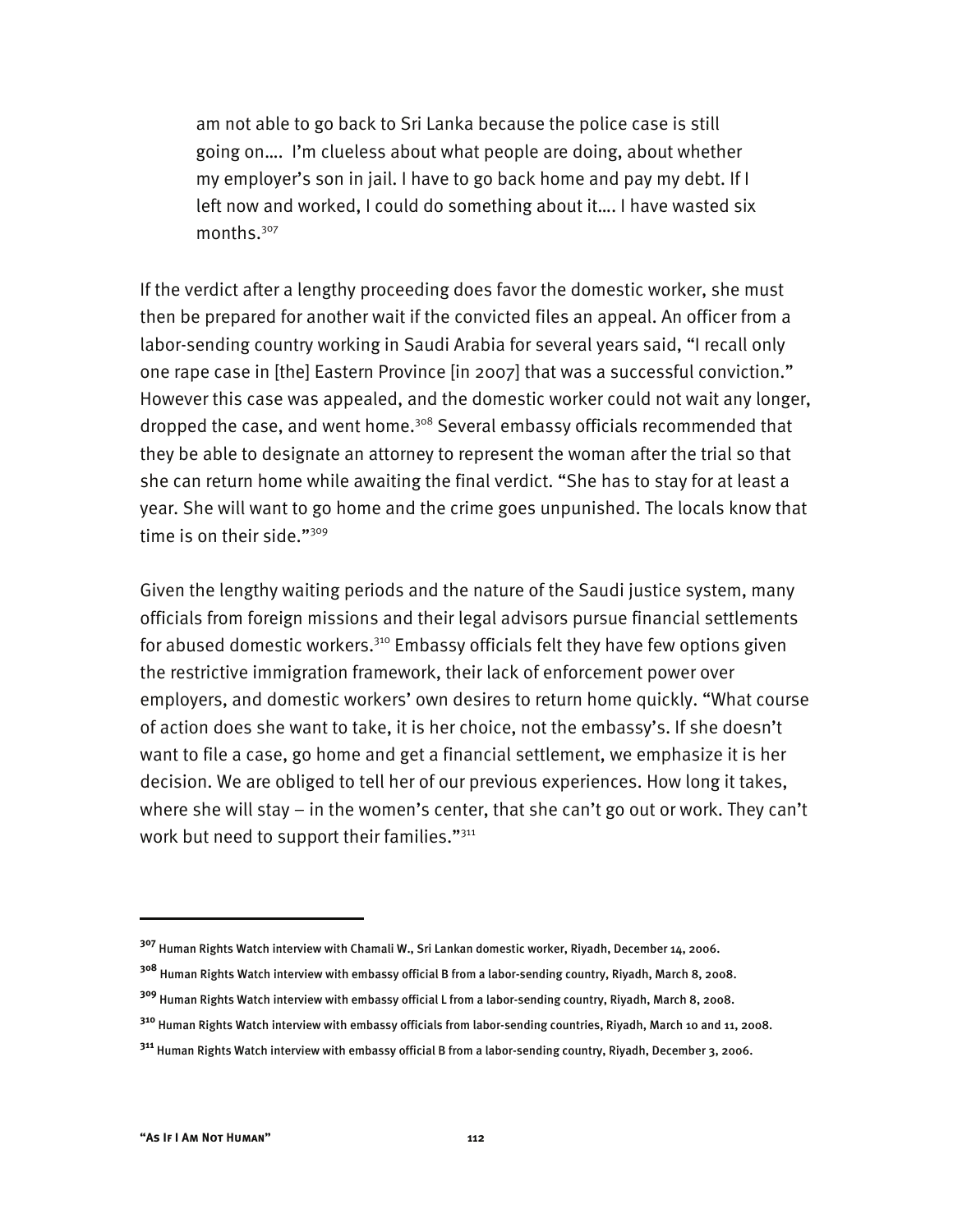### **XI. Labor-sending Countries' Protection Measures and Gaps**

I called the agent, and I called the embassy, only the embassy answered me to give me hope or a solution…. I wish the embassy could do more or better. The government of Indonesia should fight. I wish the embassy could be strict with the Saudi people. All the procedures are moving very slowly.

—Sri H., Indonesian domestic worker, Riyadh, December 5, 2006

I am a diplomat, not a social worker. —Embassy official J from a labor-sending country, Riyadh, March 10, 2008

In the face of restrictive immigration policies that leave migrant women stranded, and the absence of effective local redress mechanisms for victims of abuse, the foreign missions of labor-sending countries play a critical role in providing shelter, services, and legal aid to domestic workers. As discussed in the "Scale of Abuses" section of Chapter III, above, foreign missions handle thousands of cases each vear. $312$ 

Diplomats at the Philippines embassy noted that although domestic workers "account for 10-20 percent of the Filipinos [in Saudi Arabia], in terms of problems, they account for greater than 90 percent."<sup>313</sup> The ambassador at the Sri Lankan embassy told Human Rights Watch that there were 185 women in the shelter at the time of the interview. He also said he received almost 400 complaints and inquiries each week from Sri Lanka from current domestic workers' families and returned domestic workers.314

-

**<sup>312</sup>** Human Rights Watch interview with embassy officials from labor-sending countries, Riyadh, December 2006.

**<sup>313</sup>** Human Rights Watch interview with Filipino embassy officials, Riyadh, December 2006.

**<sup>314</sup>** Human Rights Watch interview with A.M.J. Sadiq, ambassador, Embassy of Sri Lanka, Riyadh, December 2006.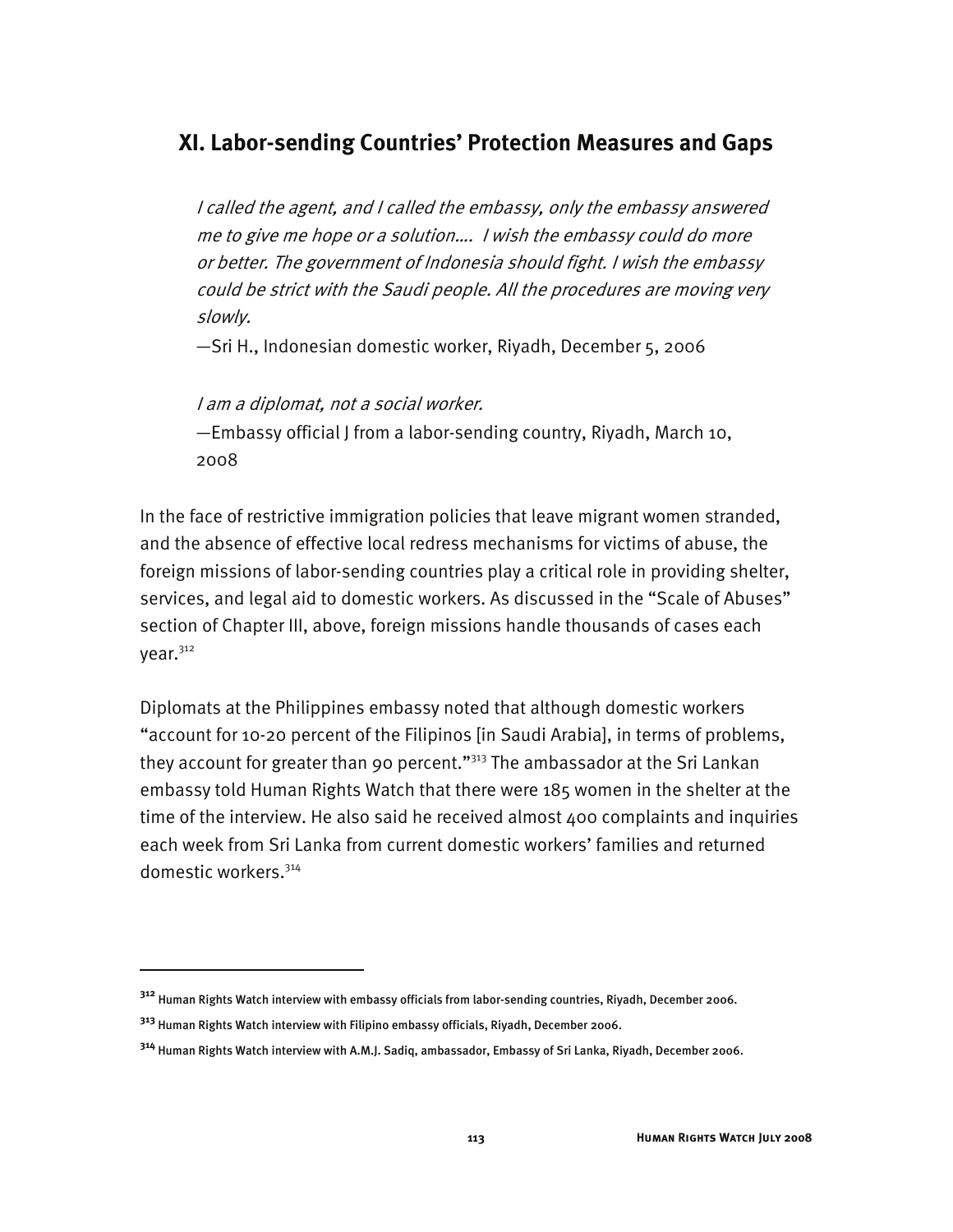The embassies of Indonesia, Sri Lanka, the Philippines, and Nepal facilitate the repatriation of their nationals by verifying their nationality and preparing temporary travel documents that can be used in lieu of a passport. They also attempt to negotiate financial settlements between employers, domestic workers, and labor recruitment agents in cases of unpaid wages or lack of return tickets. Some missions have created safe houses to provide shelter for domestic workers pending their repatriation or for those who must wait months or years for the conclusion of criminal cases. Finally, these missions may provide access to legal assistance, interpretation, and medical care.

Several of the embassies have also attempted to improve their data collection and monitoring of domestic workers by authenticating contracts, tracking the names and addresses of employers, and blacklisting employers who have committed abuses. For example, one official said "those who commit abuses are blacklisted for five or ten years. For those who commit serious abuses, we blacklist them permanently."<sup>315</sup>

#### Constraints to Working in Saudi Arabia

Diplomats from labor-sending countries may face many constraints, including the requirement for domestic workers to have an exit visa before they leave the country, lack of funds to pay for air tickets, and Saudi resistance to embassy safe houses. Officials from several embassies told Human Rights Watch that the existence of their safe houses was precarious, with the Saudi authorities only reluctantly permitting their operation. One official said, "We have no permit to operate the safe house…. They see the need, but won't give us official recognition."316

The onus of extricating domestic workers from situations of forced confinement falls on embassies, who receive calls from domestic workers seeking help, yet they cannot arrange such rescues without the cooperation of the Saudi police. In some cases, embassy staff team up with the police to rescue a worker locked inside the workplace. In cases without police cooperation, embassies tell domestic workers they must find a way to leave the house by themselves. Some domestic workers may

**<sup>315</sup>** Human Rights Watch interview with an Indonesian embassy official who requested anonymity, Riyadh, November 2006. **<sup>316</sup>** Human Rights Watch interview with embassy official P from a labor-sending country, Riyadh, March 8, 2008.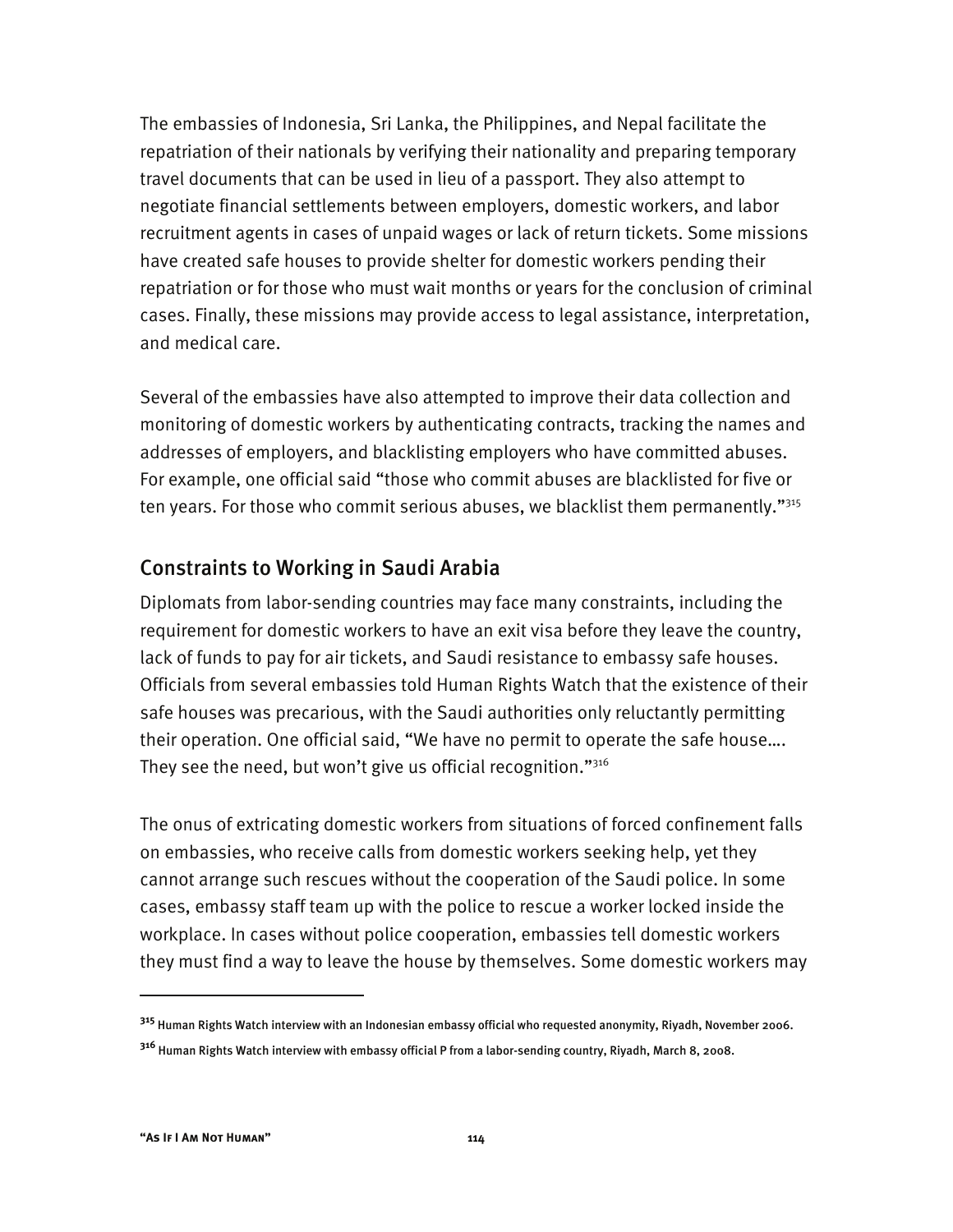never find the opportunity to escape or must turn to risky methods such as jumping out of windows. One domestic worker told us,

I was crying every day, thinking about it…. I spoke to the Sri Lankan embassy in Sinhala and they told me they cannot come in search of me. Instead, they told me that I should run away and come to the embassy. I did not run away because I was scared.<sup>317</sup>

Those who do escape risk abuse en route to the embassy from individuals purporting to assist them, or arrest and deportation for moving around unaccompanied and without their identity documents. On the other side, embassies face political pressure and must struggle against a commonly held notion among Saudi employers and authorities that embassies encourage migrant domestic workers to run away. The minister of social affairs, Dr. Abd al-Muhsin al-`Akkas, told Human Rights Watch, "Foreign embassies go out of their way to rent safe houses to encourage workers to run away and then the embassies rent them out to new employers for a commission."318 Another embassy official recalled that "in the past, the regular police would attempt to close the safe house down, now they are used to it."<sup>319</sup>

Given the embassies' role as a refuge for domestic workers fleeing their employment, they must remain accessible even on weekends and during the night, as these are the most likely times when a domestic worker can escape. Sections of the Philippines embassy remain open on Thursday and Friday for assistance to domestic workers who may escape on the weekend. In contrast, the Sri Lankan embassy in Riyadh did not have a 24-hour security guard available, so when the embassy was closed, a domestic worker arriving in distress could be stranded on the street. This is a particularly risky situation in Saudi Arabia for a woman both unaccompanied by a male guardian, and who has violated immigration laws by "running away" from her sponsor.

-

**<sup>317</sup>** Human Rights Watch interview with Jayanadani A., returned domestic worker, Kandy, Sri Lanka, November 10, 2006.

**<sup>318</sup>** Human Rights Watch interview with Dr. Abd al-Muhsin al-`Akkas, Riyadh, December 2, 2006.

**<sup>319</sup>** Human Rights Watch interview with embassy official P from a labor-sending country, Riyadh, December 3, 2006.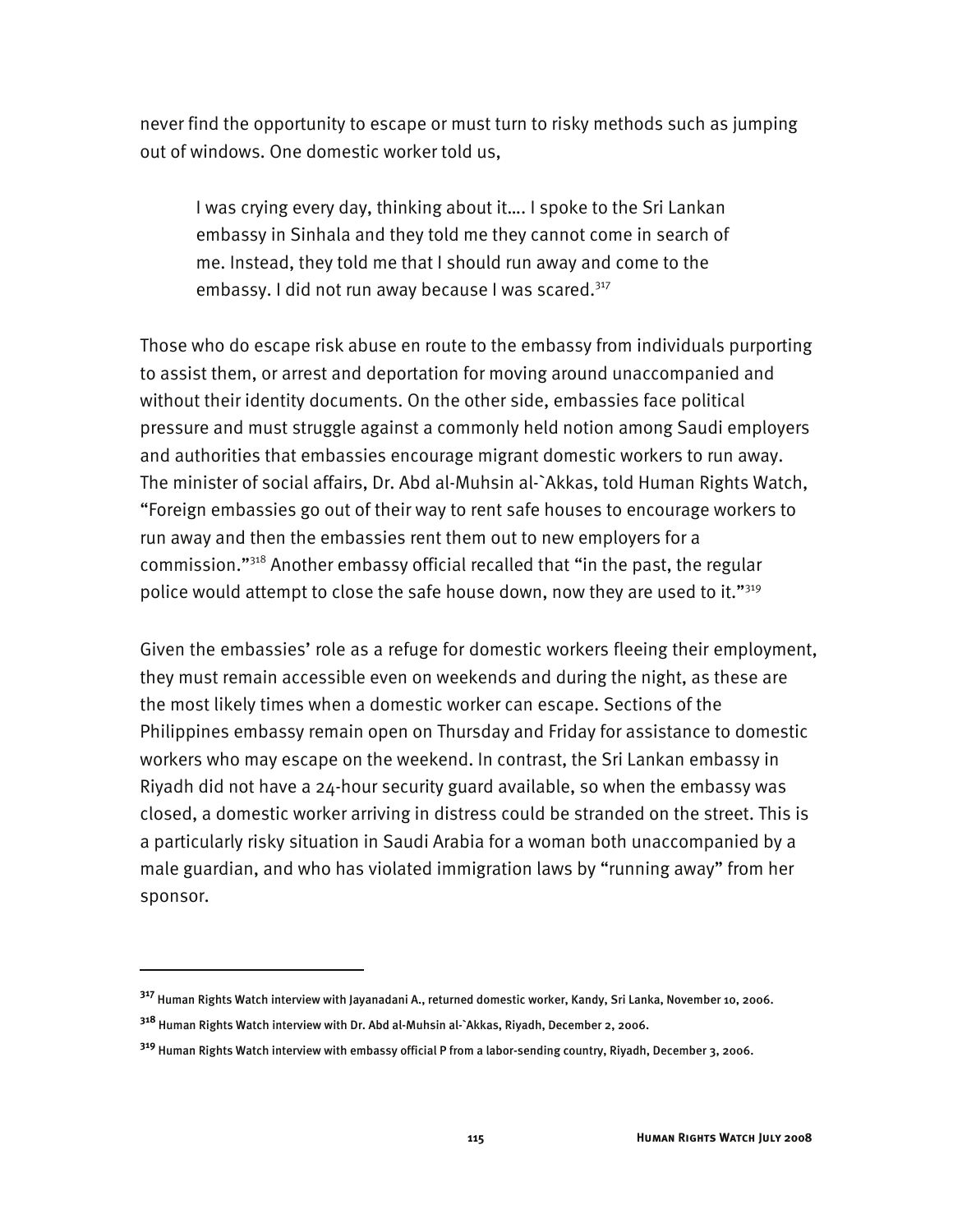#### Lack of Resources and Uneven Response

The only thing that makes me sad is the time I spend on clerical, administrative work, answering calls, handling visitors, air tickets, etc. I cannot do the group therapeutic sessions, I am a social worker, this is my forte, I would love to do this. But I can't because of all the administrative duties.

—Social worker, Philippines embassy safe house, Riyadh, December 7, 2006

Embassies often represent the only advocate a domestic worker has to improve her access to redress, and have strengthened their services and capacity in recent years. However, most foreign missions remain understaffed to deal with the huge volume of complaints, and may not have specialized staff such as social workers or lawyers. They struggle, often falling short, to meet minimum requirements to provide temporary shelter, case management, and other services to domestic workers.

The quality of services varies between each diplomatic mission and often depends on the attitudes of the staff. While some are deeply dedicated to securing aid for their nationals, others are irritated or dismissive of domestic workers' complaints. For example, one ambassador refused to use embassy funds to assist stranded domestic workers with payment of return tickets, saying, "We must have their money because I am strict. If I open the floodgates, we will be swamped."<sup>320</sup> He added, "Would you blame the Saudi employer if he doesn't pay her for two years because otherwise she will run away and work for another?"<sup>321</sup>

Foreign missions are only located in Riyadh and Jeddah, leaving migrant domestic workers in distant provinces particularly isolated. Diplomats frequently cited this problem, saying that, "Some domestic workers are in remote areas and do not have access to the embassy."<sup>322</sup> The response to such cases also requires increased time, staffing, and resources. One consular official said, "[for example,] a sexual

**<sup>320</sup>** Human Rights Watch interview with embassy official C from a labor-sending country, Riyadh, December 4, 2006. **<sup>321</sup>** Ibid.

**<sup>322</sup>** Human Rights Watch interviews with embassy and consular officials from labor-sending countries, Riyadh and Jeddah, December 2006 and March 2008.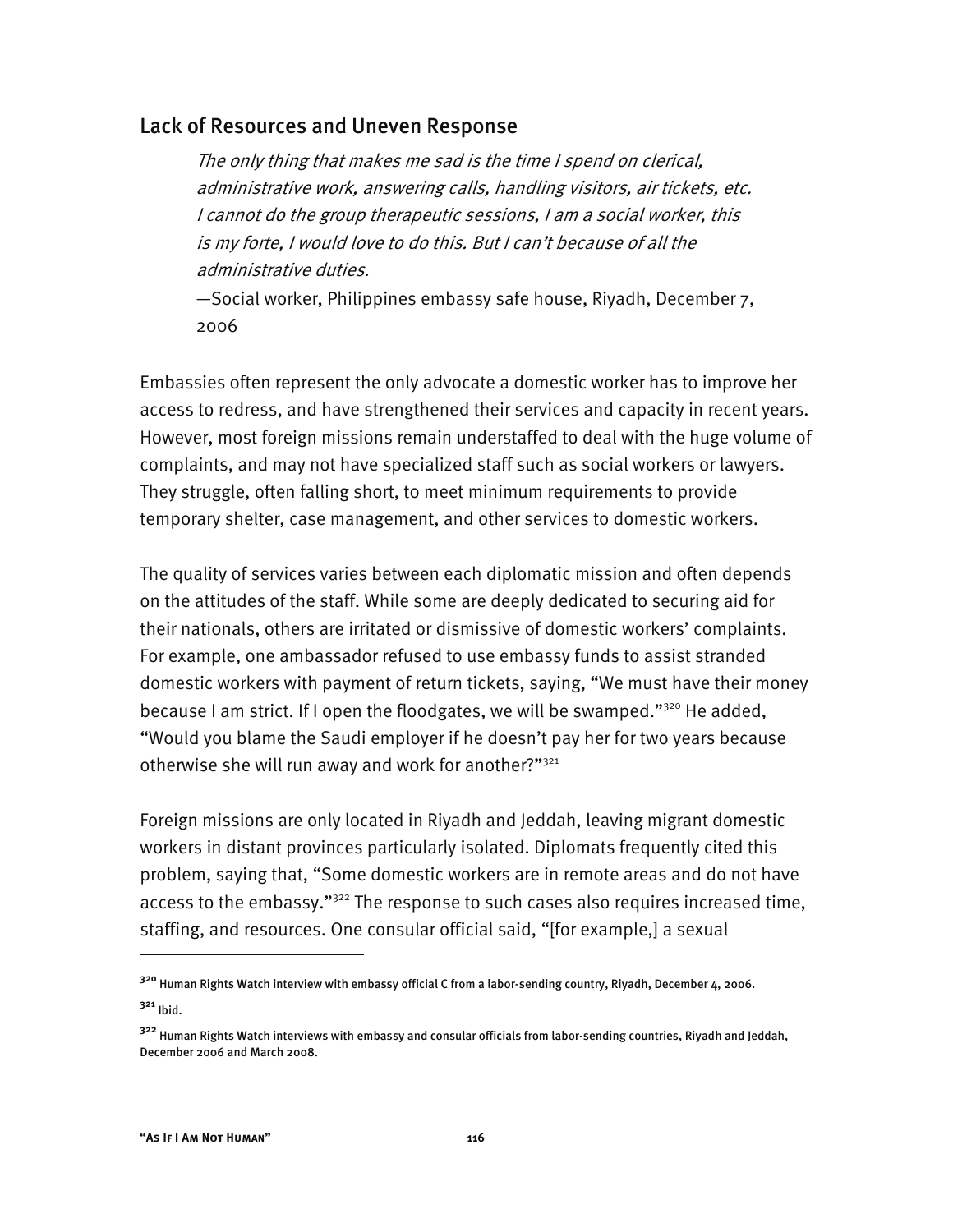harassment case happens in the western region, in the Aser region, 1200 kilometers away. If the lady complains … we have to send people 1200 kilometers to coordinate to arrange her escape and bring her to Jeddah. We have to file a case in Abha."323

Embassy staff may assist the domestic worker to liaise with the police and the court system in criminal cases and can help provide legal aid to those facing criminal charges. Embassy staff must identify and provide travel documents for domestic workers in deportation proceedings. While the Philippines government has generally secured legal aid for workers with criminal charges against them, the Sri Lankan and Indonesian governments have been inconsistent in their provision of assistance.

Rizana Nafeek, a Sri Lankan teenager sentenced to the death penalty for the alleged killing of a child in her care, did not have access to legal aid during the two years of her trial until the international outcry after her sentencing (see above). A senior official from the Sri Lankan embassy told us, "In the Rizana Nafeek case, it would cost 50,000 riyals [US\$13,000] to study the case appeal. Fifty thousand riyals. Is it worth it to spend on criminals?"<sup>324</sup> Amanthi K., a Sri Lankan worker who became pregnant after being raped by her employer, was sentenced to prison for extramarital sexual relations and said, "Nobody came to see me in prison after that day in court. The embassy and the lawyer gave me no way to contact them." $325$ 

Embassies' advocacy on behalf of their nationals, including investigation and documentation of abuse, has been uneven. While some domestic workers reported a full cataloguing of their experiences, others said they had prominent bruises yet neither the police nor embassy staff documented these bruises through photographs. For example, Ani R. said, "I used to have scars from the beatings…. During my stay in the shelter, the scars have gone away. Nobody took photographs here. The beatings caused scars, redness on my wrists and my back."<sup>326</sup> One embassy official showed a cavalier and negligent attitude towards cases of sexual abuse, saying, "Unless they

j

**<sup>323</sup>** Human Rights Watch interview with consular official E from a labor-sending country, Jeddah, December 9, 2006.

**<sup>324</sup>** Human Rights Watch interview with a Sri Lankan embassy official, Riyadh, December 2006.

**<sup>325</sup>** Human Rights Watch interview with Amanthi K., returned domestic worker, Katunayake, Sri Lanka, November 1, 2006.

**<sup>326</sup>** Human Rights Watch interview with Ani R., Indonesian domestic worker, Riyadh, December 5, 2006.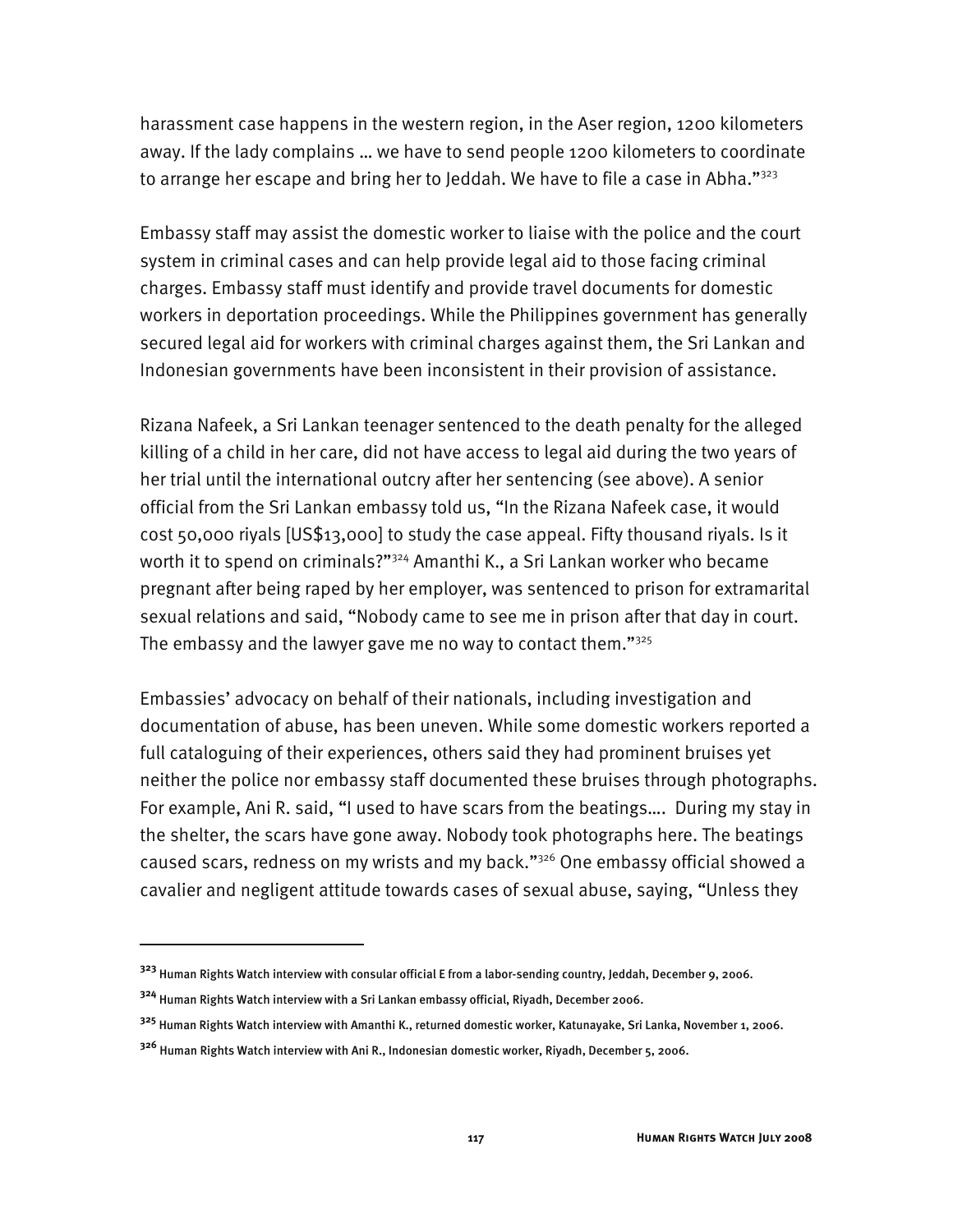are pregnant, we don't ask too much. That is the information that is needed…. If she is not pregnant, then a case of sexual harassment is not useful to us." $327$ 

Understaffing arose as a constraint in interviews with staff from each of the foreign missions interviewed by Human Rights Watch. Lack of female staff to work with women domestic workers, particularly in the safe houses and as social workers, was a significant gap in staffing. One male official said, "According to our culture, a man cannot ask a woman directly about sexual abuse."328 A diplomat noted the obstacles for female staff, saying, "It is not easy for a woman to work in Saudi without proper guardianship. If we wish to meet officially, it is better if we send male staff, there are no limitations."329 Human Rights Watch interviewed several domestic workers who had suffered egregious physical and psychological abuse, but who had no professional mental health care despite months or years-long stays in their embassy safe houses.

Many domestic workers interviewed by Human Rights Watch in embassy shelters complained that they had little information about their cases and how long they would have to wait to resolve their travel documents, outstanding wage claims, criminal cases, or return ticket purchases. Without information about the process or regular updates about their case, domestic workers are unable to make fully informed decisions and are often highly depressed or anxious while waiting in the shelters. Dian W., an Indonesian domestic worker, said,

They just give promises and promises that I will go, but it has been a year and nothing has happened…. At least they could inform me on what level is my case…. No one is looking out for me. At least I should have an explanation, whether I get justice or not. I want to go home and work and raise my child.<sup>330</sup>

**<sup>328</sup>** Human Rights Watch interview with embassy official N from a labor-sending country, Riyadh, March 10, 2008.

j

**<sup>327</sup>** Human Rights Watch interview with embassy official J from a labor-sending country, Riyadh, March 10, 2008.

**<sup>329</sup>** Human Rights Watch interview with embassy official A from a labor-sending country, Riyadh, November 29, 2006.

**<sup>330</sup>** Human Rights Watch interview with Dian W., Indonesian domestic worker, Riyadh, March 11, 2008.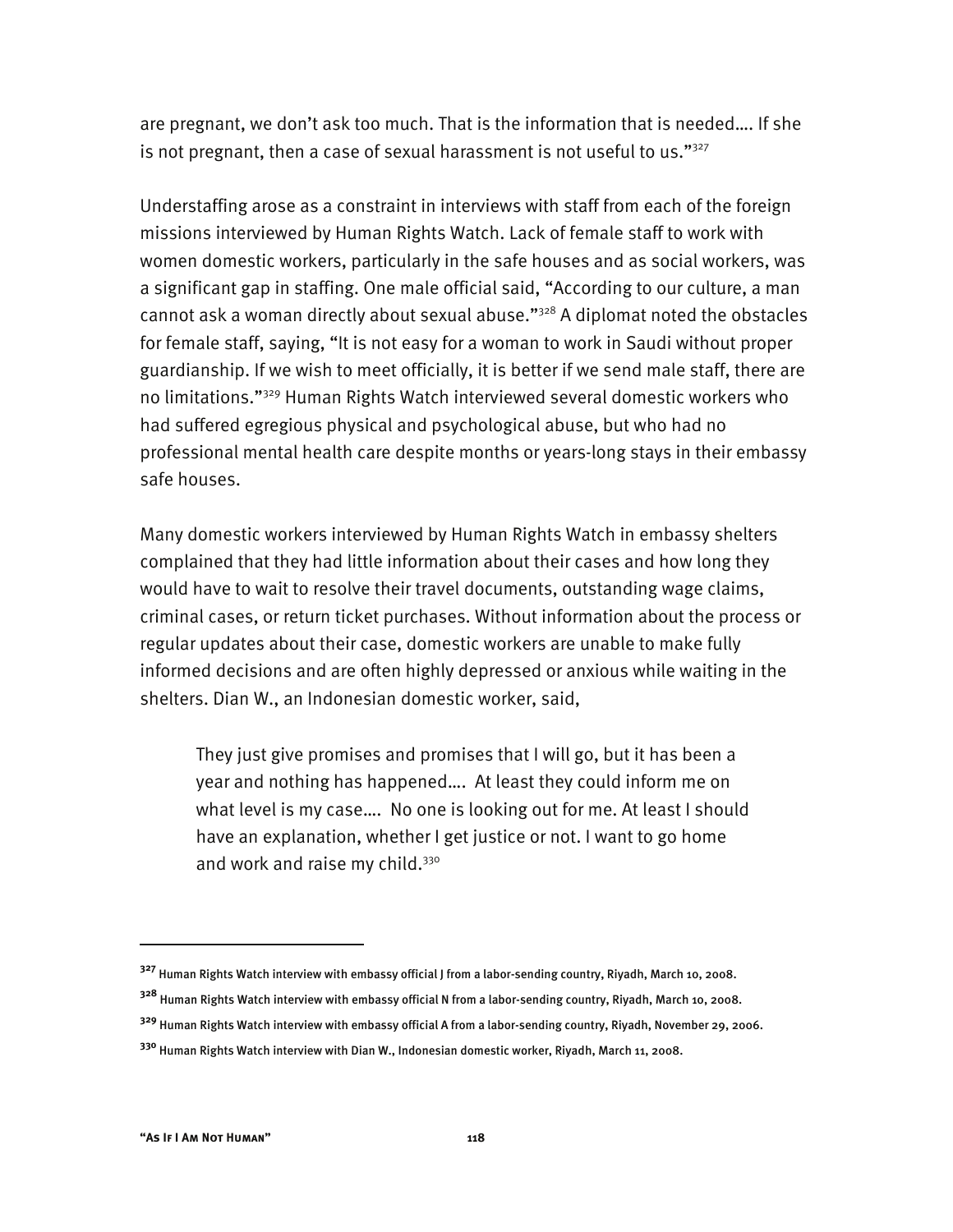Significant diversity exists among the foreign missions' provision of temporary shelter. For example, the shelter for the Filipino embassy had bunk beds for the residents and a compound where they can move around freely and enjoy fresh air. In contrast, a Human Rights Watch researcher visiting the Indonesian shelter found approximately 200 women sleeping in overcrowded rooms infested with cockroaches and mice. The shelter has capacity for fewer than 100 people. Approximately 200 domestic workers at the Sri Lankan safe house in Riyadh slept on the floor and were largely restricted to the second floor of the shelter. The women shared only two bathrooms and reported they could bathe only once or twice a week. A Sri Lankan domestic worker, at the Saudi MOSA shelter at the time of the interview, said, "[At the embassy] there is no place to sleep, we cannot walk around. In the embassy, it's terrible."<sup>331</sup> The Nepalese embassy has no safe house for domestic workers and makes only ad hoc arrangements for them.

Aside from food, shelters may not provide other necessary items, such as feminine hygiene products or childcare items. Dian W., who had a baby after being raped by her employer and who had been in the Indonesian embassy safe house for a year when we met her, said it was hard to get hot water for her child. She began to weep as she said,

If anyone is sick, it is difficult to go to the hospital because they need a letter from the embassy or a letter from the police. My baby has a cough and cold…. I have to manage on my own. There has been no check up for the baby after birth. It is very hard to buy cheap medicine, even to buy diapers is very hard because it is very expensive. If someone is going home, they give me ten riyals. It costs 55 riyals to buy diapers. The embassy does not pay for diapers. I get nothing from the embassy.<sup>332</sup>

**<sup>331</sup>** Human Rights Watch group interview with Sri Lankan domestic workers, MOSA center, Riyadh, December 6, 2006. **<sup>332</sup>** Human Rights Watch interview with Dian W., Indonesian domestic worker, Riyadh, March 11, 2008.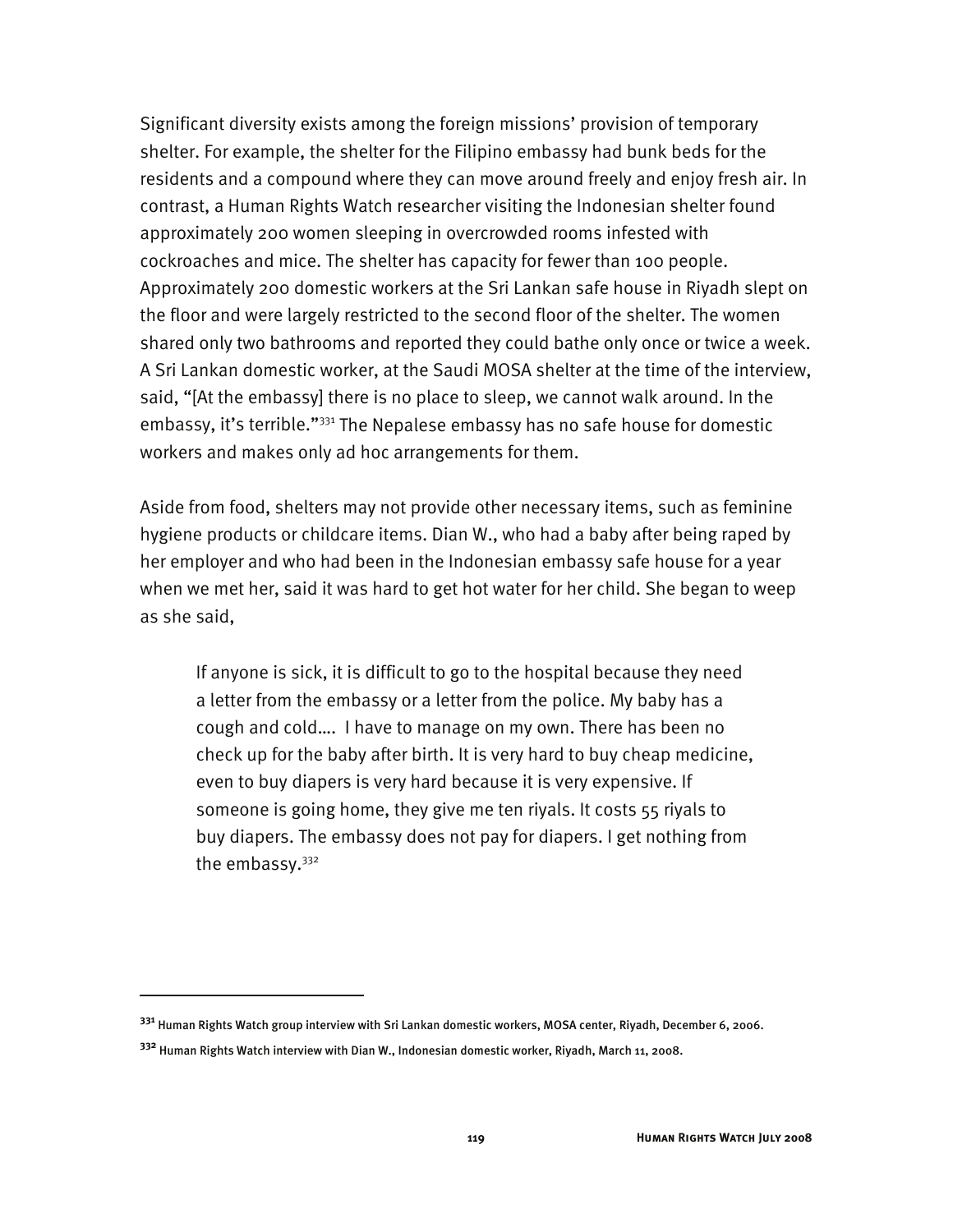#### Arbitration of Labor Disputes by Foreign Missions

When the embassy staff called my employer, he said, "If she wants to go to the Philippines, she can go to the deportation center." They won't give me an exit visa, my passport, or my salary. The embassy staff always calls my employers, but they don't answer. They don't want to come here, because maybe they are afraid.

-Sandra C., Filipina domestic worker, Jeddah, December 9, 2006

Given the limited redress mechanisms for domestic workers to recover unpaid wages in Saudi Arabia, embassies' labor sections have begun to arbitrate many of these disputes themselves. Embassy staff collect information about a domestic worker's complaint and attempt to get in touch with her recruitment agency and employer. Typically, they call an employer to the embassy to turn over the domestic worker's identity documents and belongings, and to recover unpaid wages and money for a ticket home. One official told us, "We call the employer and ask him to improve the bad behavior. We threaten that we will report him. If the dispute is settled, she can go back to work. Usually they don't want to release her."333

These labor negotiations may have several different outcomes. A significant barrier to pursuing redress is that many domestic workers, confined inside the workplace and constrained by language barriers, lack basic information such as their employers' full names, addresses, and contact information. For example, Wati S. described the plight of many domestic workers when she said, "I don't know my employer's phone number or address. I just called him Mr. Hassan."<sup>334</sup> Sisi R. has been waiting at the embassy for 11 months to receive the six years of salary owed her by her employers. In order to track the employer down, embassy staff and Saudi police asked her to direct them to the employer's home. She said, "We have tried this process six times ... I get lost on the way, I cannot find the home." $335$ 

**<sup>333</sup>** Human Rights Watch interview with embassy official A from a labor-sending country, Riyadh, November 29, 2006.

**<sup>334</sup>** Human Rights Watch interview with Wati S., Indonesian domestic worker, Jeddah, December 11, 2006.

**<sup>335</sup>** Human Rights Watch interview with Sisi R., Indonesian domestic worker, Riyadh, March 11, 2008.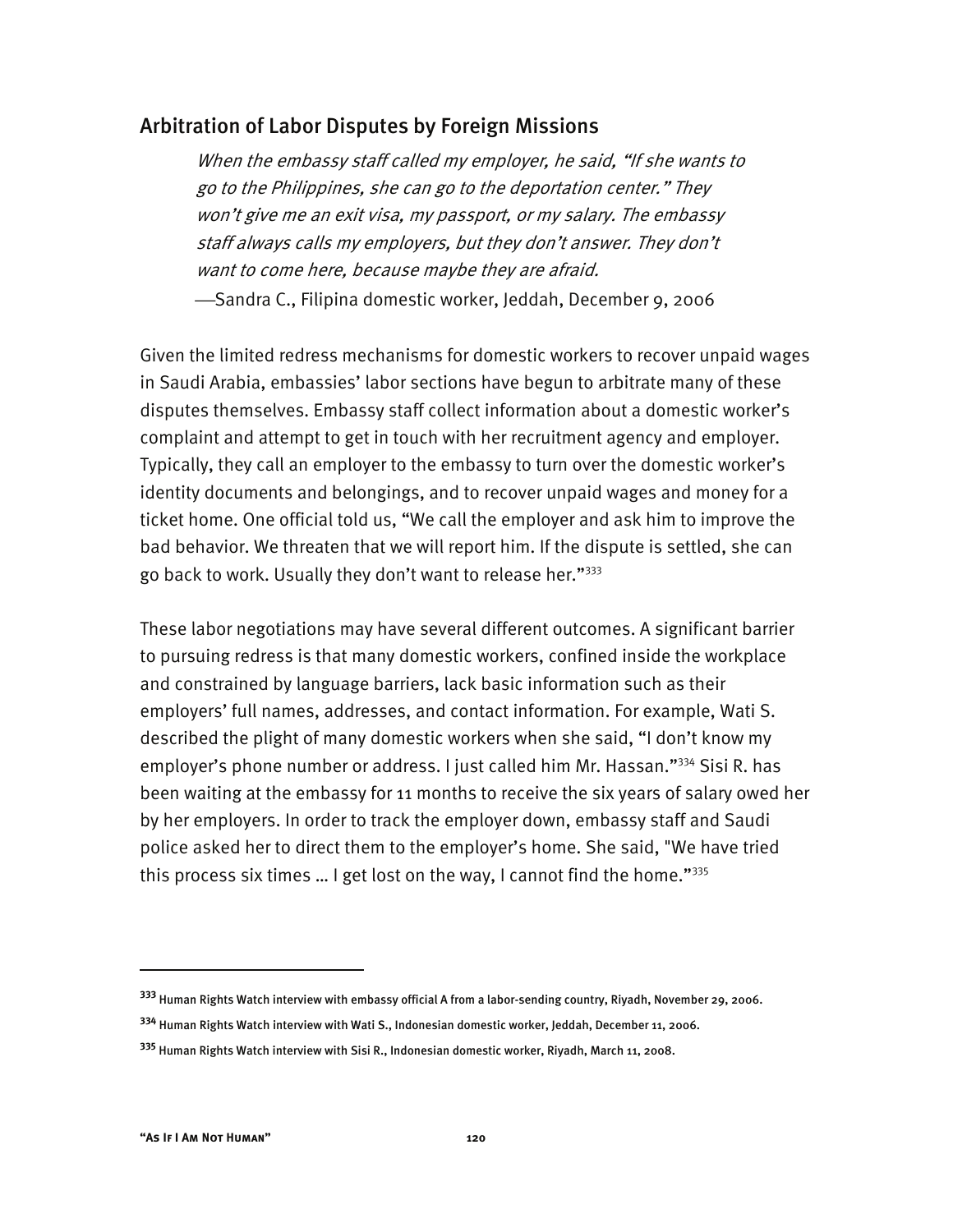While the Saudi immigration department and embassies of labor-sending countries should have employer information from the initial processing of workers' visas, in many cases officials are unable to track this data down. Human Rights Watch was unable to secure a meeting with the Saudi immigration department and did not receive responses to several written information requests to learn more about this issue. An official from the Ministry of Labor said that in some cases domestic workers did not provide their real names because they were afraid about the consequences of having run away from their employers.<sup>336</sup> Several embassy officials explained that their records only show which workers were given authorization to come to Saudi Arabia, but they do not have the dates or confirmation of entry into the country. Saudi Arabia and labor-sending countries need improved coordination and a better database that tracks the name, address, and contact information for each employer and worker. Otherwise, officials are unable to locate employers to settle labor disputes or file criminal charges.

Even when embassies are able to contact an employer, negotiations to resolve unpaid wages or tickets often result in financial settlements that reflect the power disparity of a worker's word against her employers, and the lack of authority and enforcement power a foreign mission has over a Saudi national. Both embassy officials and domestic workers complained about situations in which employers refused to even come to the embassy to discuss wage disputes. A senior consular official in Jeddah said, "I can count on one hand how many times employers came after one call."337

Given an employer's ability to withhold permission for a worker's exit visa or transfer to another job, they have tremendous bargaining power when settling wage disputes. Sri H. said, "They have tried to get my nine months' salary and ticket, but my sponsor doesn't answer."338 Latha P. said,

Baba kept saying that he paid my salary. The embassy people told the police, "If you claim she has been paid her salary, then she should

**<sup>336</sup>** Human Rights Watch interview with Fawzi Al-Dahan, March 10, 2008.

**<sup>337</sup>** Human Rights Watch interview with consular official E from a labor-sending country, Jeddah, December 9, 2006.

**<sup>338</sup>** Human Rights Watch interview with Sri H., Indonesian domestic worker, Riyadh, December 5, 2006.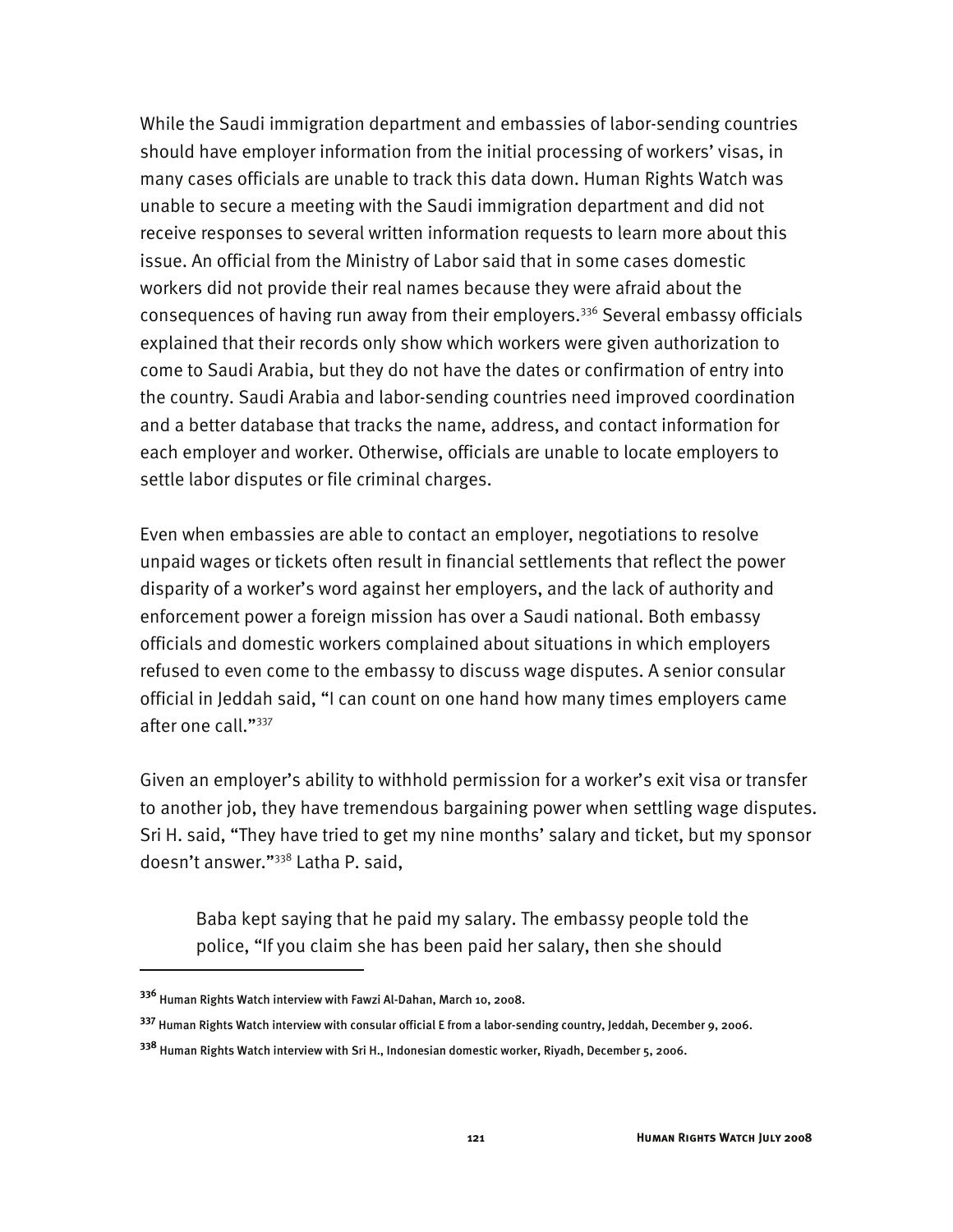have been paid in front of us." They kept on insisting they paid my salary, they said I was lying. Now I have given up and I told the embassy people, "Put me in another house so that I can earn money for a ticket." Sir tried, but can't because Baba has given a written statement that I can't work in another house.<sup>339</sup>

The current process often leads to domestic workers having to accept whatever amount the employer is willing to offer. Indrani P. recounted her negotiation process, "They gave me six months' salary all at once, but not the remaining two months. They gave me the salary and scolded me. They said, 'Shut up and take what we give you.'"340 Some nationals complain that their foreign missions do not advocate effectively on their behalves. An NGO activist told Human Rights Watch, "The staff tell domestic workers to accept the settlements or the whole case will be lost. But it's not true, if they don't agree, they can take the case forward."<sup>341</sup>

In many cases, the embassy's attempts to recover wages drag on and domestic workers are desperate to return home. Having been apart from their families for a long period, sometimes traumatized from their work experience, and under financial pressure to resume working, domestic workers often feel they have no choice but to forego their full wages and pay their return ticket themselves. An official from a labor-sending country said, "We get pressure from the family, the Saudi government and the girl herself. She cries that she wants to go home without her back pay. Usually there is a compromise. We're thankful just to get the money for her ticket home and her safety."<sup>342</sup> Marjorie L. told us, "I was willing to buy my own ticket, but I needed an exit visa and my passport. So the [consulate] called my first employer and they said, you should get your salary. They helped me file a case. I didn't want any case, it has been two months now, and I am still here. [The consular official] said, 'No, we need to get the money.' I want to go back to the Philippines if I can swim, walk, or fly-because I want to see my baby." $343$ 

**<sup>339</sup>** Human Rights Watch interview with Latha P., Sri Lankan domestic worker, Riyadh, December 15, 2006.

**<sup>340</sup>** Human Rights Watch interview with Indrani P., Sri Lankan domestic worker, Riyadh, December 15, 2006.

**<sup>341</sup>** Human Rights Watch interview with Daniel S., Filipino migrant worker and activist, March 8, 2008.

**<sup>342</sup>** Human Rights Watch interview with embassy official J from a labor-sending country Riyadh, December 13, 2006.

**<sup>343</sup>** Human Rights Watch interview with Marjorie L., Filipina domestic worker, Jeddah, December 9, 2006.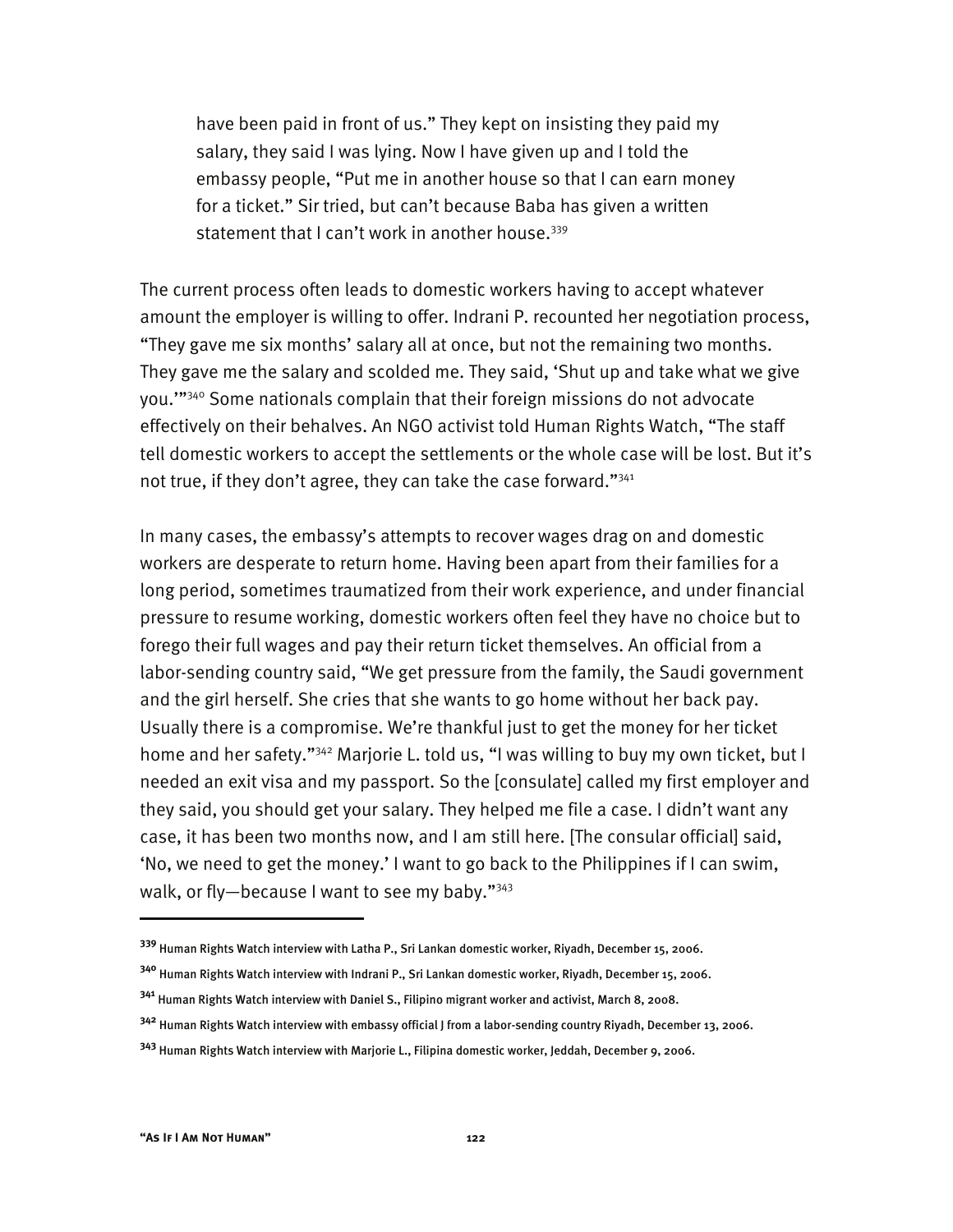In some cases, domestic workers return home without their full salaries and then send requests to the embassy to help them recover their wages. "Most commonly, five or six months after arrival, they wait and expect their employer to send money. We will try to settle that," an embassy official said.<sup>344</sup> Once the domestic worker has left the country, employers are even less likely to respond to embassy efforts to resolve cases of unpaid wages and other disputes.

**<sup>344</sup>** Human Rights Watch interview with embassy official A from a labor-sending country, Riyadh, November 29, 2006.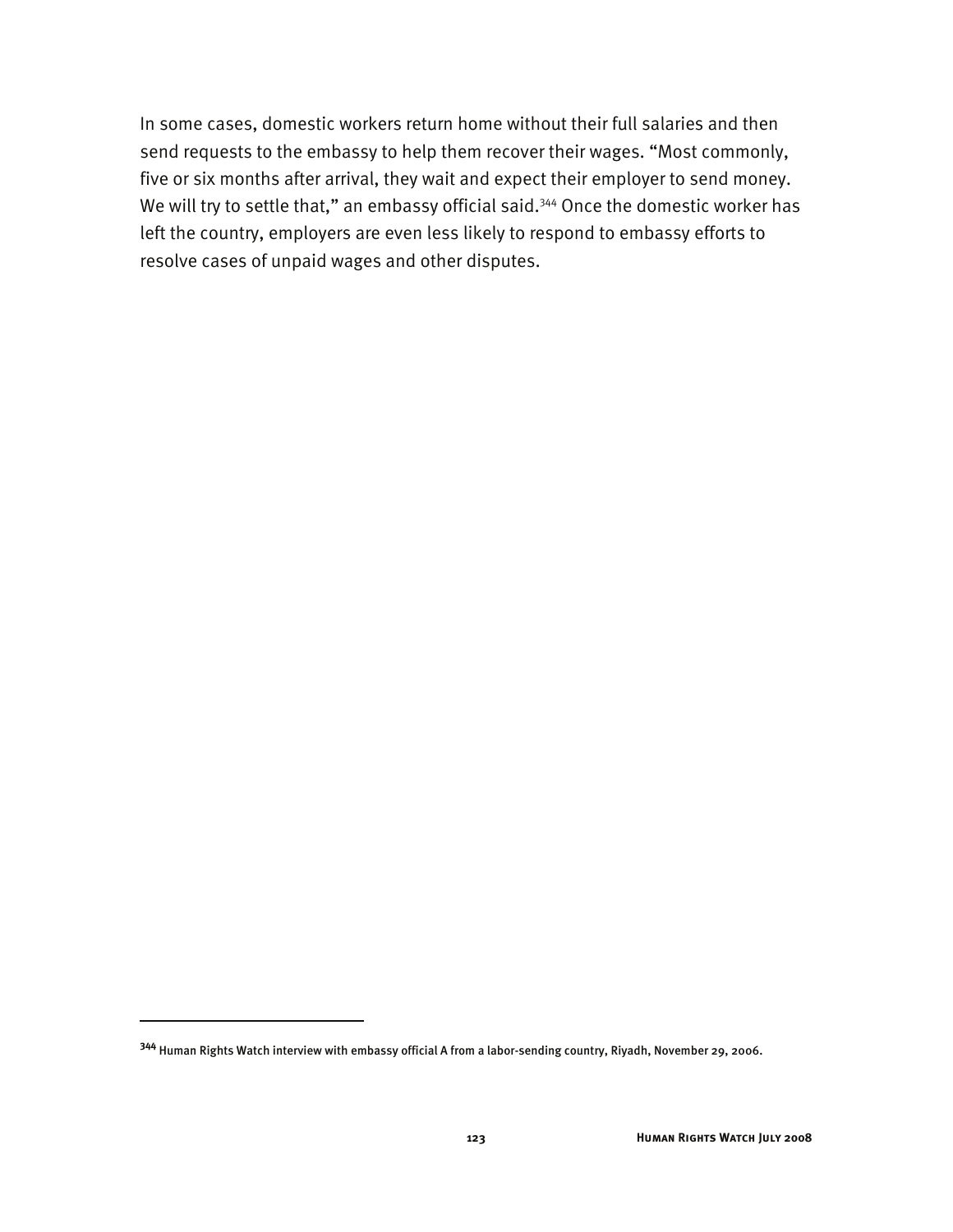## **XII. Detailed Recommendations**

The Saudi government has shown some concern about abuse against domestic workers, as demonstrated by the creation of shelters by the Ministry of Social Affairs, proposals to amend the Labor Code, and public service messages about better treatment of domestic workers. But much more systematic and social change is required.

Reforms in recruitment systems both in countries of origin and in Saudi Arabia are a critical factor to ensure migrant women obtain accurate, full information about their jobs, copies of their contracts in a language they understand, and avenues for assistance if needed. Transformation of labor and immigration policies is also key: currently the *kafala* system and the exclusion of domestic workers from labor laws place migrant domestic workers at high risk of exploitation. Finally, the Saudi government must implement massive improvements in the criminal justice system, labor-dispute mechanisms, and repatriation channels to ensure that those domestic workers who are unfortunate enough to encounter abuse also find justice.

## To the Government of Saudi Arabia

*Provide equal and comprehensive legal protection to migrant domestic workers, a timeline for adopting such protections, and the tools for implementation.* 

- Adopt the proposed annex to the labor law to extend protections to domestic workers. Ensure this amendment guarantees protections equal to those afforded other workers, including provisions governing hours of work, payment of wages, overtime, salary deductions, a weekly rest day, paid holidays, and workers' compensation.
- Ensure the proposed annex is justiciable through the labor courts.
- Improve domestic workers' access to labor courts to resolve wage disputes and other labor matters.
- Implement provisions in the Civil Procedure Code that require expedited payment of owed wages to domestic workers.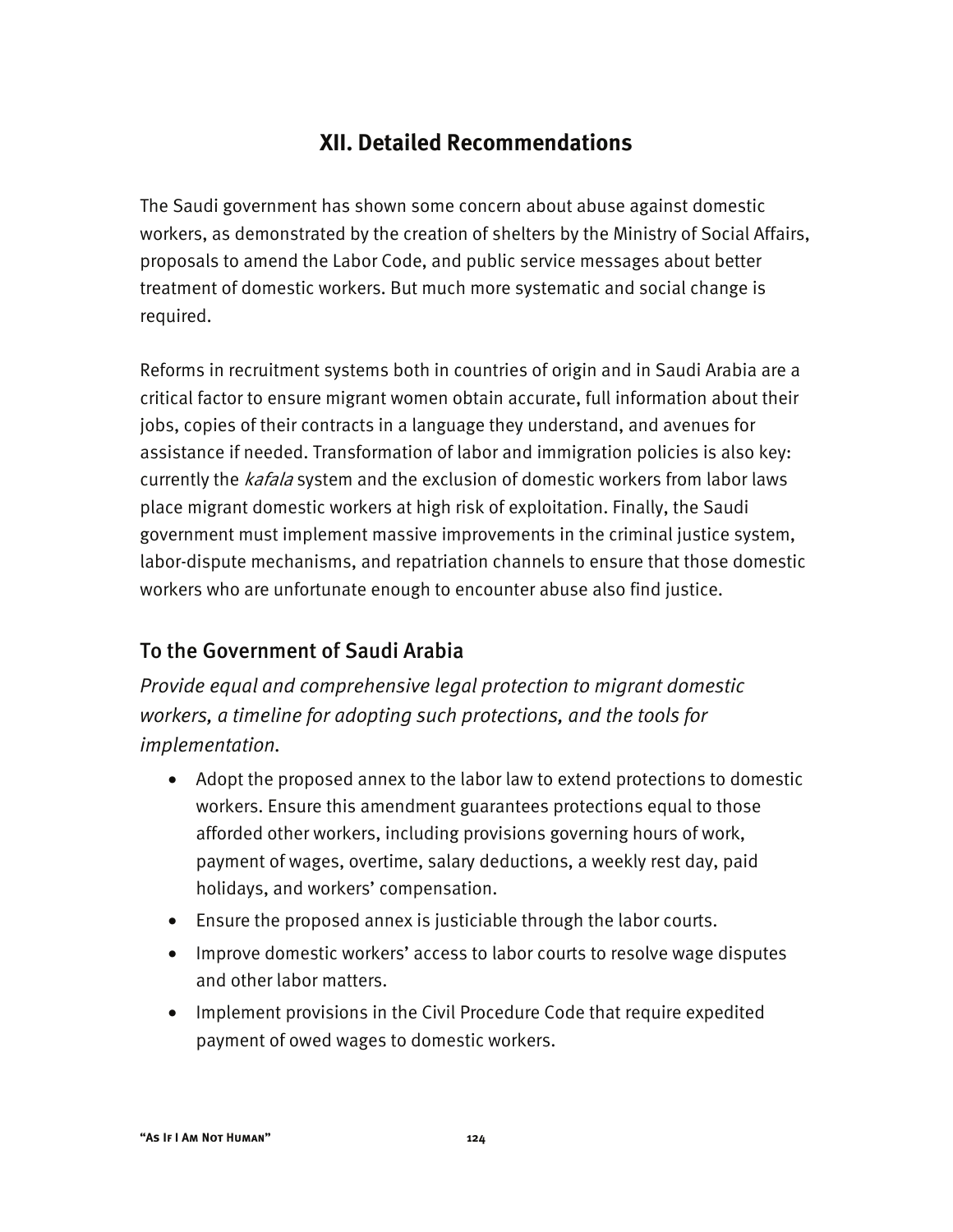- Introduce mandatory orientation programs for Saudi employers on their legal rights and obligations when employing a domestic worker, strategies for dealing with misunderstandings due to communication barriers and cultural differences, and referrals to resources if problems should arise.
- Introduce mandatory orientation programs for migrant domestic workers upon arrival on their legal rights and obligations. Such programs should include information on where they can seek help in case of problems, training on financial literacy to use bank accounts, information about how to stay in touch with their families, introduction to officials from their embassies, and information about Saudi laws, such as activities that may be permissible in their home countries but criminalized in Saudi Arabia.

## *Reform sponsorship laws that link a migrant domestic worker's legal status, ability to change employers, and ability to exit Saudi Arabia to her employer.*

- Reform or abolish the *kafala* sponsorship system so that temporary employment-based visas are nonspecific about the employer. Ensure that workers can change employers without losing legal status and without having to obtain their first employer's permission.
- Eliminate the requirement for migrant domestic workers to secure the consent of their sponsors for "exit visas" to leave the country.
- Create an inspection body to monitor rigorously the activity of recruitment agencies if they take over sponsorship of foreign workers as currently proposed. This body should have the power to investigate allegations of misconduct and institute penalties, including revocation of operating licenses, imposition of substantial fines, and referral of cases for criminal prosecution. Create a board with representation from all stakeholders, including laborsending countries and civil society.
- Create an easily accessible and regularly updated database of employers and employees in order to track employers when domestic workers are missing or unable to name or locate their employer.
- Simplify procedures for authorization to repatriate the remains of migrants who die in Saudi Arabia.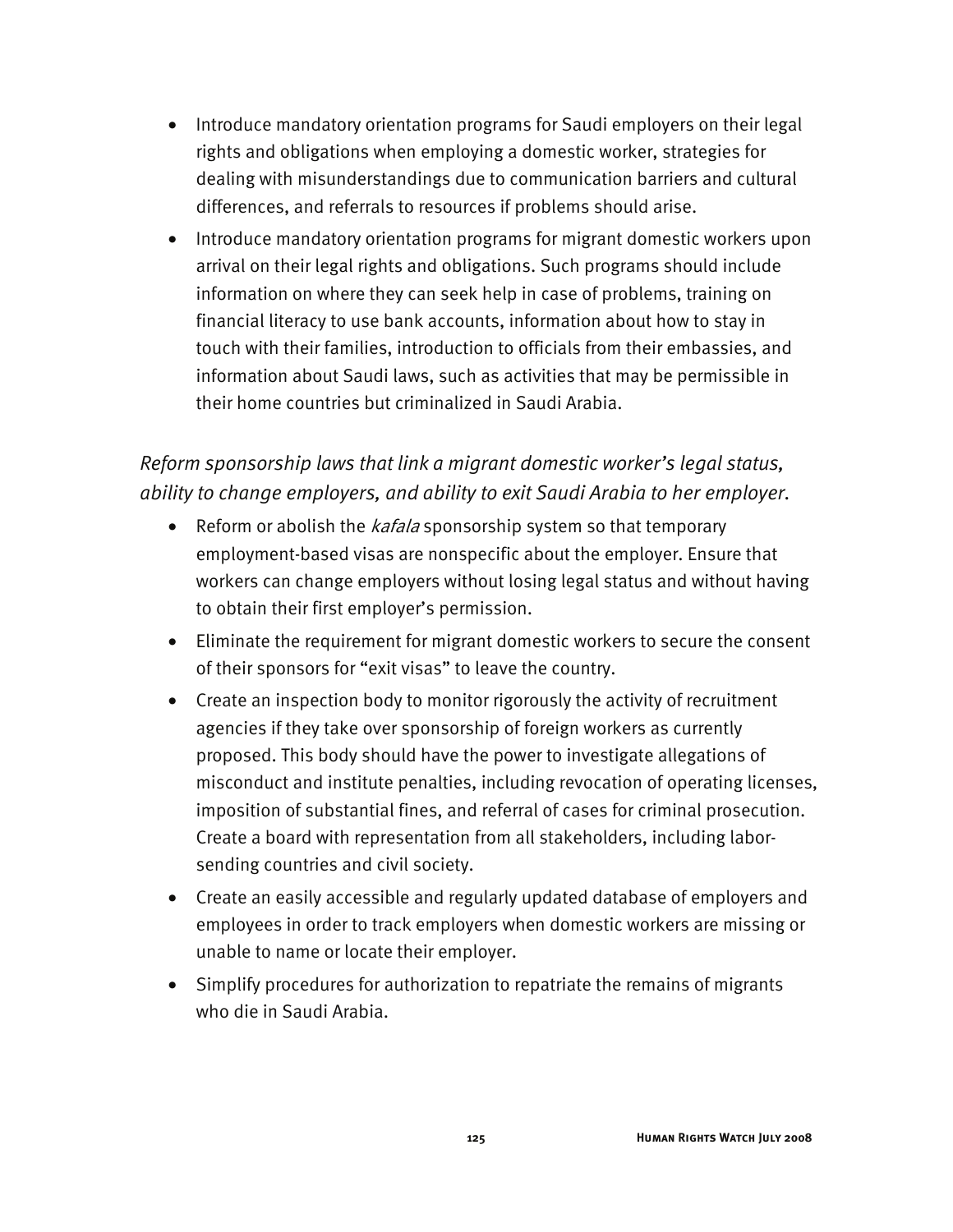*Cooperate with labor-sending governments in regard to detained nationals.* 

- Notify embassies about detained nationals and developments in criminal proceedings, such as hearing dates, in a timely manner and according to the Vienna Convention on Consular Relations.
- Promptly notify migrant workers of their right to contact their consular officials, and provide access to facilities to do so.
- Cooperate with labor-sending countries to conduct rescues of migrant domestic workers confined to their employers' house and forced to continue employment against their will. Simplify the procedures for authorization of such rescues.

## *Improve the facilities and protocols for the centers for domestic workers operated by the Ministry of Social Affairs.*

- Provide women housed in the center with greater freedom of movement and communication, including the ability to call their families and embassies, take walks outside, and keep mobile phones.
- Computerize the files for ease of processing and tracking cases, sharing information with other relevant Saudi authorities and labor-sending countries' embassies, and to monitor trends. Create and share blacklists of abusive employers and recruitment agencies.
- Provide professional interpreters for any interviews or meetings involving a domestic worker's case and ensure the availability of staff fluent in the languages that domestic workers speak.
- Create a detailed intake form to ensure that all the issues of concern a domestic worker experienced are identified upon entry into the center.
- Separate the negotiations regarding unpaid wages and funds for a return ticket from the employer's consent to provide an exit visa, to avoid heavily imbalanced bargaining power.
- Keep domestic workers informed about the status of their case and their available options.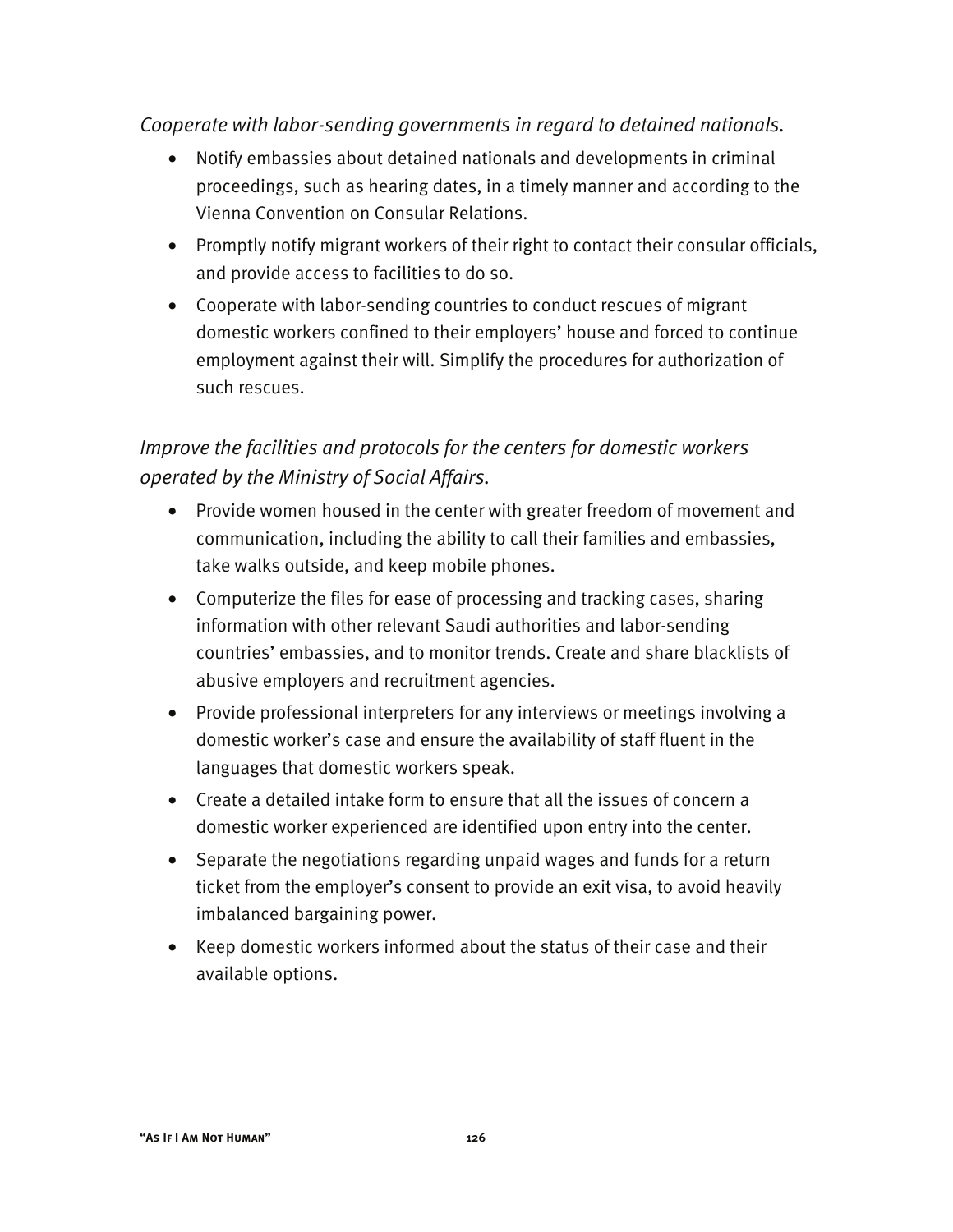*Rigorously prosecute employers and employment agents whose treatment of domestic workers violates existing national laws.* 

- Investigate, prosecute, and punish perpetrators of physical and sexual violence against domestic workers.
- Allow domestic workers to transfer power of attorney to their embassies in such cases so they can return home and avoid waiting in shelters for long periods of time.
- Investigate, prosecute, and punish perpetrators of labor rights abuses that violate existing national laws.
- Increase penalties against abusive employers beyond prohibitions from hiring domestic workers in the future.
- Provide training for police to identify and investigate abuse against domestic workers and protocols on how to respond to such situations, and offer appropriate referrals. Educate police and immigration authorities about the importance of not returning domestic workers to abusive employers against workers' wishes, and make sure they are familiar with procedures for filing complaints against employers and labor agents.
- Reform criminal justice laws, including evidence laws that make it difficult to prove rape, criminal punishment for adult consensual sexual behavior, and arbitrary punishments for supposed witchcraft or "black magic."

#### *Strengthen the regulation and monitoring of recruitment agencies.*

- Improve the Ministry of Labor's monitoring of recruitment agencies, including through an increased number of inspectors and unannounced inspections.
- Strengthen and professionalize protocols for recruitment, transfers, handling employer/employee disputes, and referral systems to Saudi authorities and labor-sending countries' embassies.
- Consider an insurance program for employers to recover lost recruitment fees in situations where they have not committed any labor violations or abuse and a domestic worker has terminated her employment early.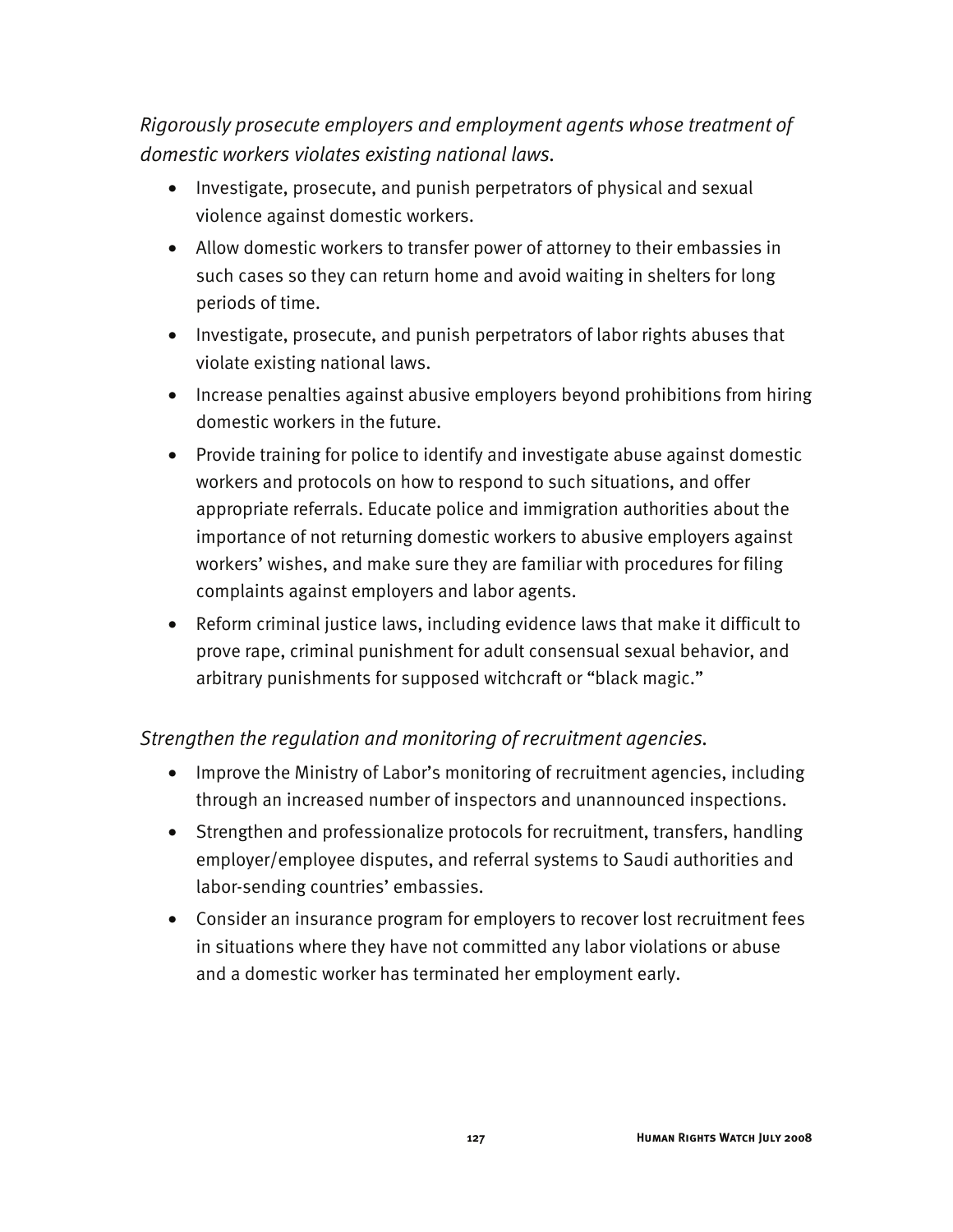#### *Comply with international human rights standards.*

- Ratify the Convention on the Protection of the Rights of All Migrant Workers and Members of their Families (Migrant Workers Convention) and key International Labor Organization conventions without reservations. Comply with treaty-body reporting requirements.
- Comply with the recommendations already issued by both the Committee on the Elimination of Racial Discrimination with respect to abolition of the practice whereby employers retain employees' passports, and by the Committee against Torture regarding access to consular protection for migrant domestic workers in detention.
- Remove sweeping reservations to the Convention on the Elimination of All Forms of Discrimination against Women and the Convention on the Rights of the Child.
- Issue invitations to the United Nations special rapporteurs on the human rights of migrants and on trafficking in persons to conduct country visits to investigate the situation of migrant domestic workers.

## To the Governments of Migrants' Countries of Origin (including Indonesia, Sri Lanka, the Philippines, and Nepal)

*Strengthen the regulation and monitoring of recruitment agents.* 

- Set forth clearly defined standards for fees and recruitment practices to reduce overcharging and deception by local brokers and subagents; and ensure that subagents who violate the regulations face meaningful penalties.
- Establish mechanisms for regular and independent monitoring of labor agencies and retained subagents. Conduct unannounced inspections of recruitment agencies.
- Establish a monitoring system by which domestic workers report to the government the costs they paid to recruitment agents prior to migrating.
- Rigorously collect and investigate complaints about nationals working at labor agencies in the countries of employment. Create procedures that allow domestic workers to register this information at foreign missions in the countries of employment and upon return.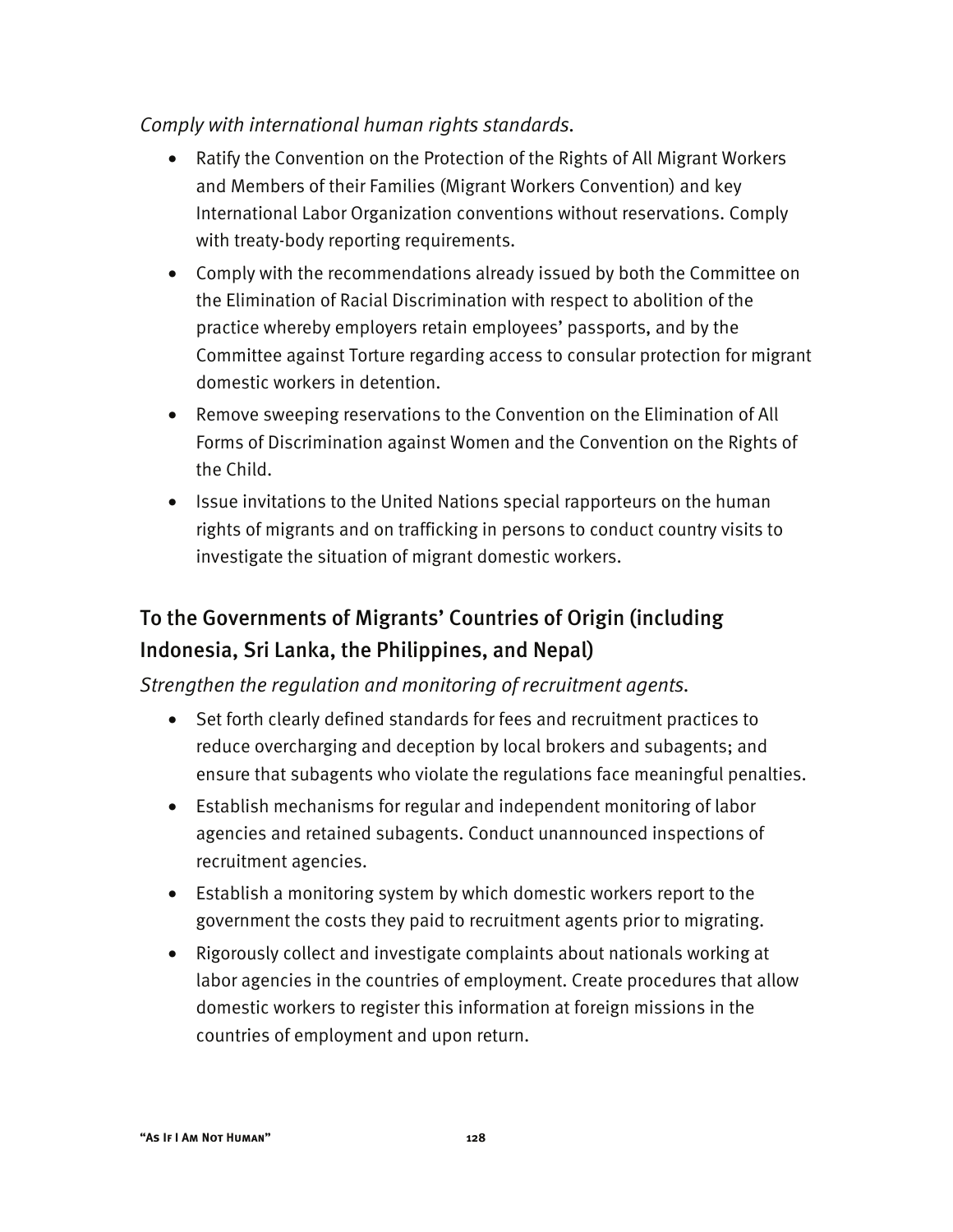*Improve services for migrant domestic workers at embassies and consular offices in Saudi Arabia.* 

- Share information among embassies and Saudi authorities on blacklisted employers and recruitment agencies.
- Increase the number of trained staff to assist migrant domestic workers seeking assistance, especially in the areas of collection of wages, investigation and prosecution of alleged abuses, and rights while in detention.
- Introduce mandatory training for all levels of staff posted in Saudi Arabia on the rights of domestic workers and how to assist them. Ambassadors should send a strong signal that migrant domestic workers are citizens who have the right to consular assistance, highlight the contributions of domestic workers, and host events for domestic workers.
- Improve conditions in shelters and safe houses by training staff, providing trauma counseling and health care, and alleviating overcrowding.
- Develop a system for periodically checking on the welfare of domestic workers who have previously contacted the foreign mission for assistance.
- Provide services such as weekly skills training or Arabic classes to give employers an incentive to provide workers with a weekly day off.
- Ensure foreign missions have a 24-hour assistance hotline and/or is staffed 24 hours per day for domestic workers fleeing abusive workplaces.

#### *Enhance pre-departure training programs for domestic workers.*

- Increase the rights-awareness and foreign language components of training.
- Provide more detailed information about redress mechanisms such as how to pursue cases against employers and labor agents in the countries of employment, as well as after return.
- Provide information about legal limits on recruitment fees and mechanisms for lodging complaints against recruitment agents who violate the law.
- Ensure departing domestic workers receive an information kit containing the name, address, and telephone number of their employer; the address and telephone number of the embassy; the name, address, and telephone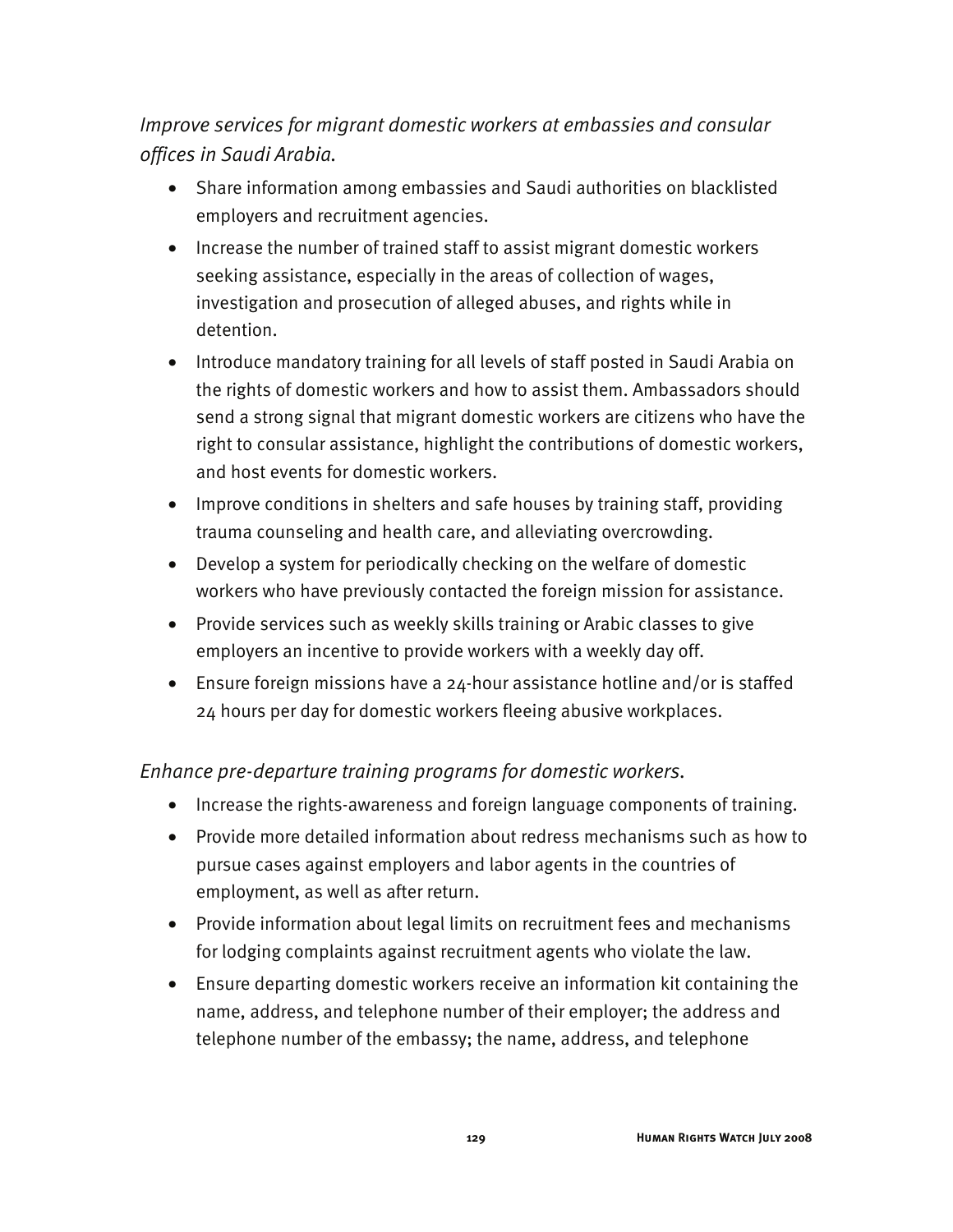number of their labor agency based in the country of employment; a mobile phone or telephone card with pre-programmed numbers of the embassy; a certain amount of money in local currency; a copy of their passport; and a copy of their employment contract in both Arabic and the primary language of the domestic worker.

## *Expand public awareness-raising programs for prospective migrant domestic workers.*

- Target villages and local places of employment of prospective migrant domestic workers to inform them about legal limits on recruitment fees and work contract regulations in Saudi Arabia.
- Collaborate with migrants' rights groups to make this information available to prospective migrant domestic workers before they have made the decision to migrate and have retained a labor agency.
- Expand educational and employment opportunities for women so they are able to migrate out of choice and not desperation.

#### To All Governments

Cooperate to create mutually recognized and enforceable employment contracts, translated into both Arabic and a language the domestic worker understands.

Cooperate to create mechanisms to ensure redress for workers with complaints, including after they have returned to their home country.

Develop a system for freeing domestic workers who are confined in the workplace and unable to escape. Coordinate between local law enforcement, foreign diplomatic missions, and NGOs as necessary. Examples include providing all domestic workers with mobile phones, promoting multilingual hotlines (including text message hotlines), and implementing time-bound protocols for response.

Actively solicit the input of migrant domestic workers and civil society in crafting and implementing policies.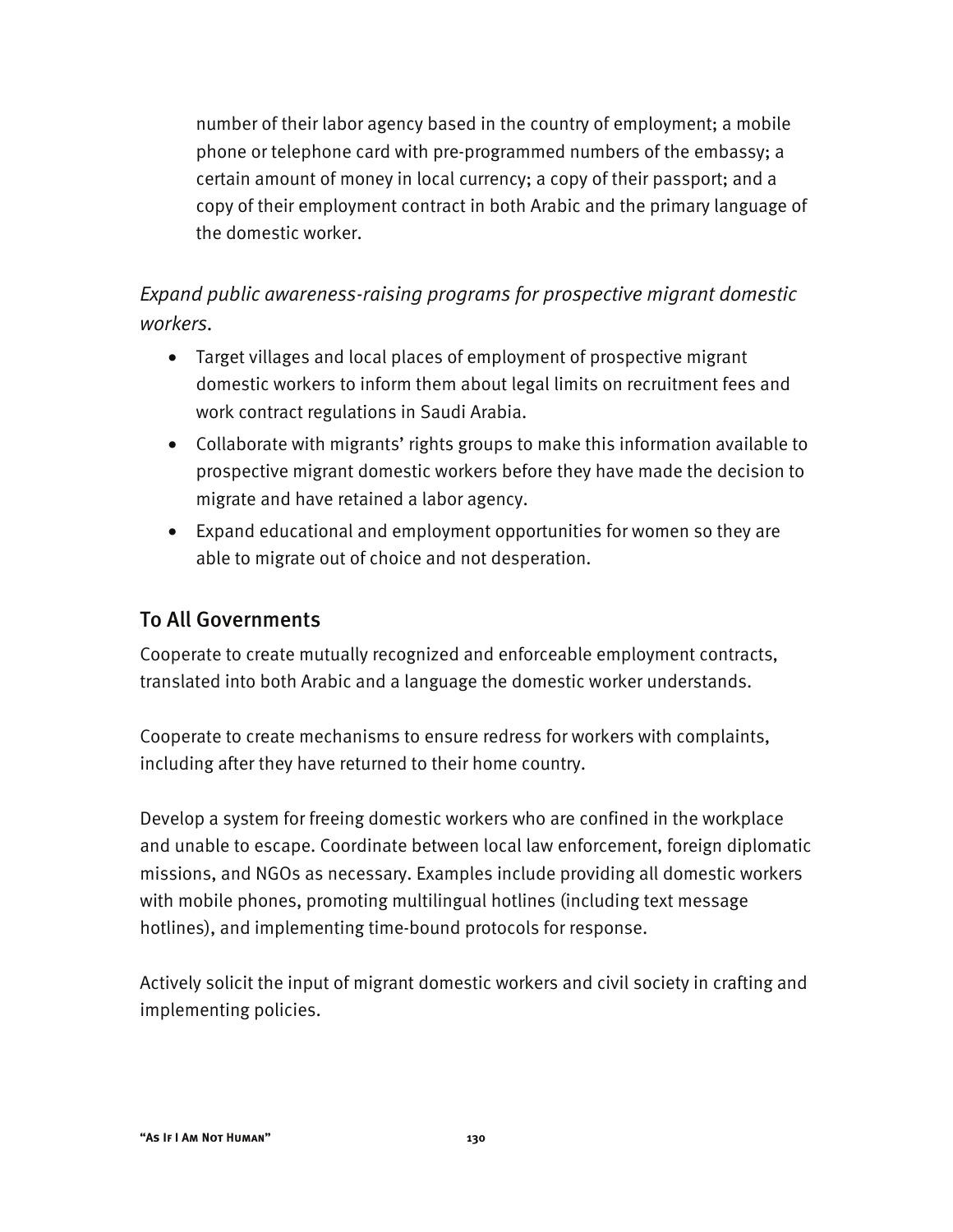## To the International Labour Organization (ILO) and the International Organization for Migration (IOM)

The ILO should adopt a Convention on Domestic Work when it examines domestic work as a standard-setting issue at the International Labour Conference in 2010. The ILO should create guidelines for integrating these provisions into national laws, a model employment contract for domestic workers, and tools for monitoring and enforcement.

Work with local groups to expand technical programs that provide labor rights education for migrant workers regarding international labor standards and their rights under Saudi Arabian law.

Work with governments to provide technical assistance and specific language to strengthen labor regulations, recruitment standards, and enforcement consistent with international labor standards.

Work with governments to increase regional cooperation and establish regional minimum standards for short-term labor migration, including through the Colombo Process, the Gulf Forum on Temporary Contractual Labourers, and the Global Forum for Migration and Development.

Work with trade unions to conduct outreach and mobilization involving domestic workers.

#### To Donors such as the World Bank and Private Foundations

Provide greater financial and institutional support for local NGO and other civil society advocacy efforts and services for migrant domestic workers. This includes support for participation in regional processes such as the Gulf Forum on Temporary Contractual Labourers, and increased networking between civil society groups in labor-sending and labor-receiving countries.

Increase resources for shelter facilities and trained staff, including social workers, for domestic workers at foreign missions.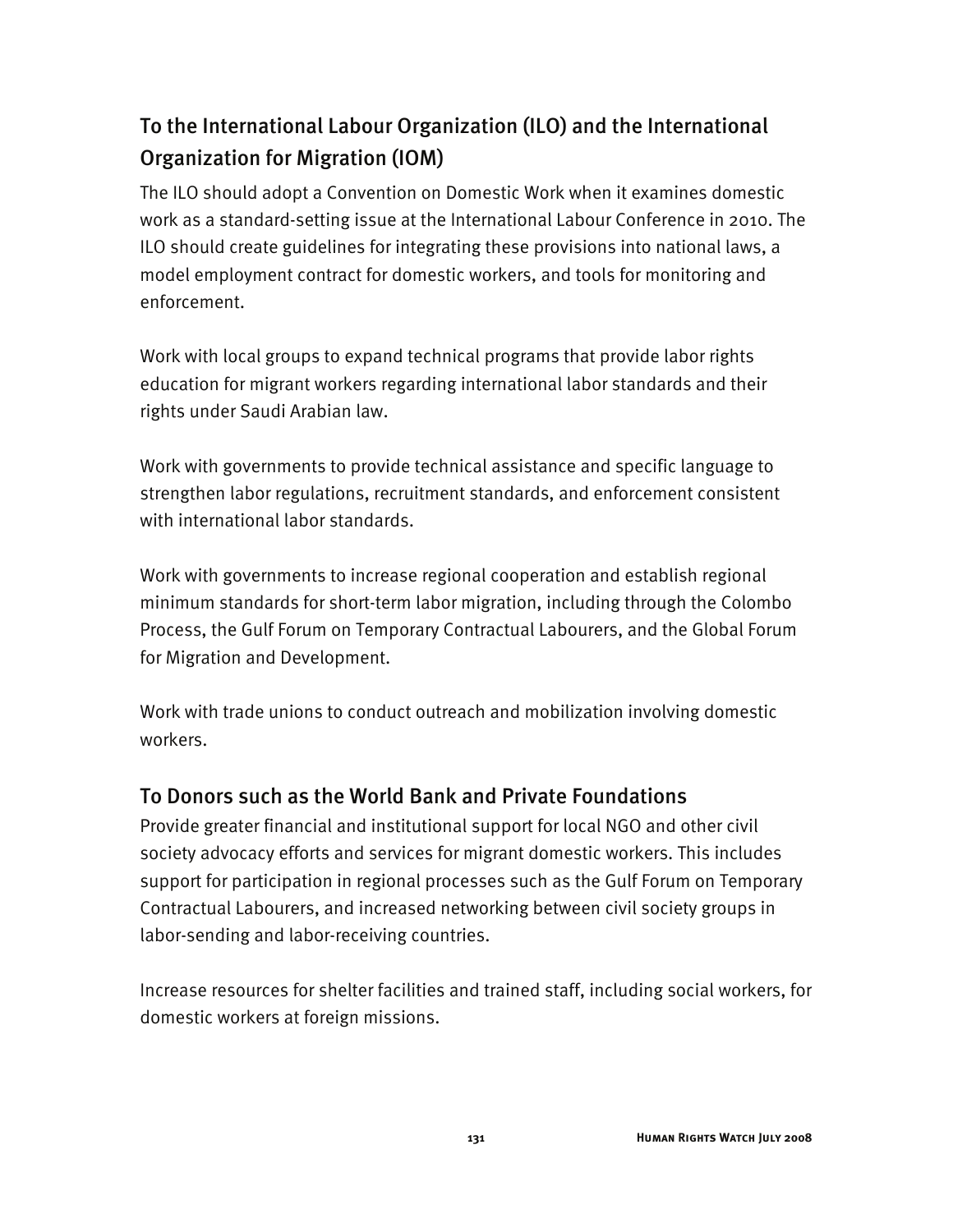Fund microcredit lending programs that provide more favorable interest rates for women who want to migrate, to cover migration costs.

Fund long-term domestic employment strategies for women, such as projects to develop sustained income-earning activities in their home countries.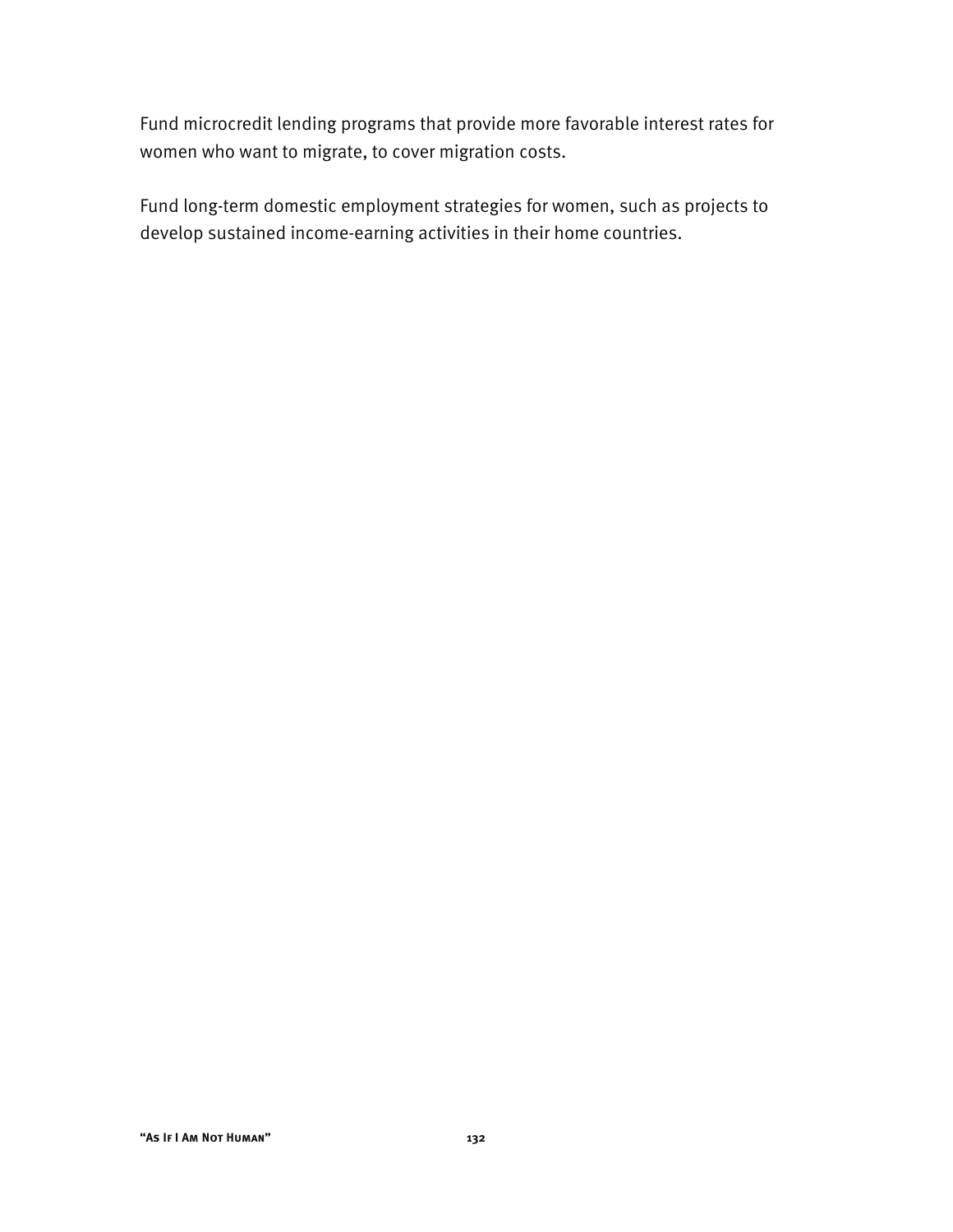## **Acknowledgments**

Nisha Varia, senior researcher in the Women's Rights Division, authored this report. Fieldwork was conducted by Nisha Varia in Saudi Arabia in March 2008 and December 2006, and by Jennifer Turner, Arthur J. Felton fellow in the Women's Rights Division, and Nisha Varia in Sri Lanka in November 2006. Christopher Buerger and Silvia Monteros provided research assistance. Janet Walsh, acting director of the Women's Rights Division, Christoph Wilcke, researcher in the Middle East and North Africa Division, Farida Deif, researcher in the Women's Rights Division, Clarisa Bencomo, researcher in the Children's Rights Division, Elaine Pearson, deputy director of the Asia Division, Joe Stork, deputy director of the Middle East and North Africa Division, Aisling Reidy, senior legal advisor, and Ian Gorvin, senior program officer, provided additional review. Rachel Jacobson, Emily Allen, Andrea Holley, Grace Choi, Fitzroy Hepkins, and Jose Martinez provided production assistance.

We thank all of the individuals and organizations who helped to make this research possible. In particular, we gratefully acknowledge the women who courageously agreed to share their experiences in Saudi Arabia with us. We would also like to recognize four women living in Saudi Arabia, who must remain anonymous, for assisting us in December 2006 with interpretation between English and Tagalog, Sinhala, Tamil, Bahasa Indonesia, and Arabic. We also thank an anonymous interpreter who assisted us in March 2008, and Dushiyanthini Kanagasabapathipillai and M.M. Chaya Thilakshi for interpreting during our visit to Sri Lanka in 2006.

This research was facilitated by the invitation and hosting of Human Rights Watch in Saudi Arabia by the Saudi Human Rights Commission, and the sharing of information with officials from the foreign missions of Indonesia, Sri Lanka, the Philippines, Nepal, and India.

The Women's Rights Division of Human Rights Watch gratefully acknowledges the financial support of Arcadia, the Oak Foundation, the Jacob and Hilda Blaustein Foundation, Inc., and the Moriah Fund. We also appreciate the support of the members of the Advisory Committee of the Women's Rights Division.